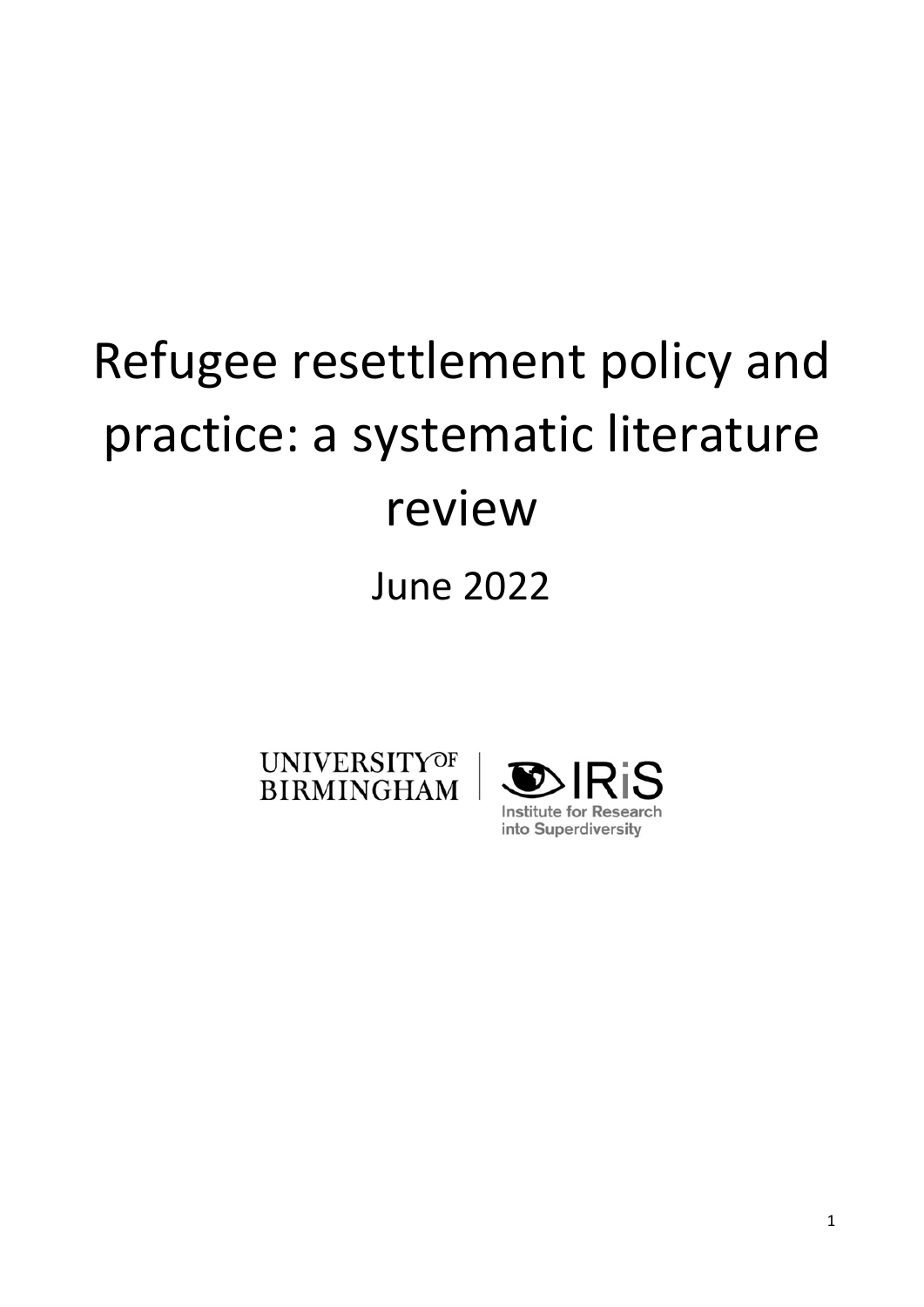## **Authors**

Jenny Phillimore, Gabriella D'Avino, Anna Papoutsi, Veronika Strain-Fajth and Paladia Ziss Institute for Research into Superdiversity, University of Birmingham Contact: [j.a.phillimore@bham.ac.uk](mailto:j.a.phillimore@bham.ac.uk) 

**Abstract** 

With refugee situations increasing in scope, scale and complexity, there has been a renewed emphasis on resettlement as a durable solution and an international responsibility sharing mechanism. The Global Compact on Refugees sets out amongst its objectives the expansion of third-country solutions, including the development of community-based sponsoring programmes allowing members of civil society to engage with the resettlement of refugees directly. However, the decision to implement and operate resettlement opportunities lies with individual states so resettlement policy and practices vary enormously from country to country. Based on a systematic literature review undertaken in three phases between November 2020 and February 2021, this report presents the state of knowledge on refugee resettlement looking at six main aspects: refugees' selection and placement, family reunification, early and longer-term integration, NGOs and volunteers, and monitoring and evaluation. The comparison and analysis of the ways in which different resettlement and sponsorship schemes operate and shape refugee outcomes provide learning and development opportunities for the future of these schemes.

Citation: Phillimore, J., D'Avino, G., Papoutsi, A., Strain-Fajth, V. and Ziss, P. (2022) *Refugee resettlement policy and practice: a systematic literature review*. Birmingham: University of Birmingham [https://d](https://doi.org/10.48352/uobx.00000124) [https://doi.org/10.48352/uobx.00000124o](https://doi.org/10.48352/uobx.00000124)i.org/10.48352/uobx.00000124

#### **Acknowledgements**

The Home Office commissioned the University of Birmingham to carry out a literature review on refugee resettlement policy. This literature review was part-funded by the European Union's Asylum, Migration and Integration Fund (AMIF) as part of a qualitative research piece on the Vulnerable Persons and Vulnerable Children's Resettlement Schemes (VPRS/VCRS).





Supported by the European Union Asylum, Migration and Integration Funding (AMIF) Programme 2014-2020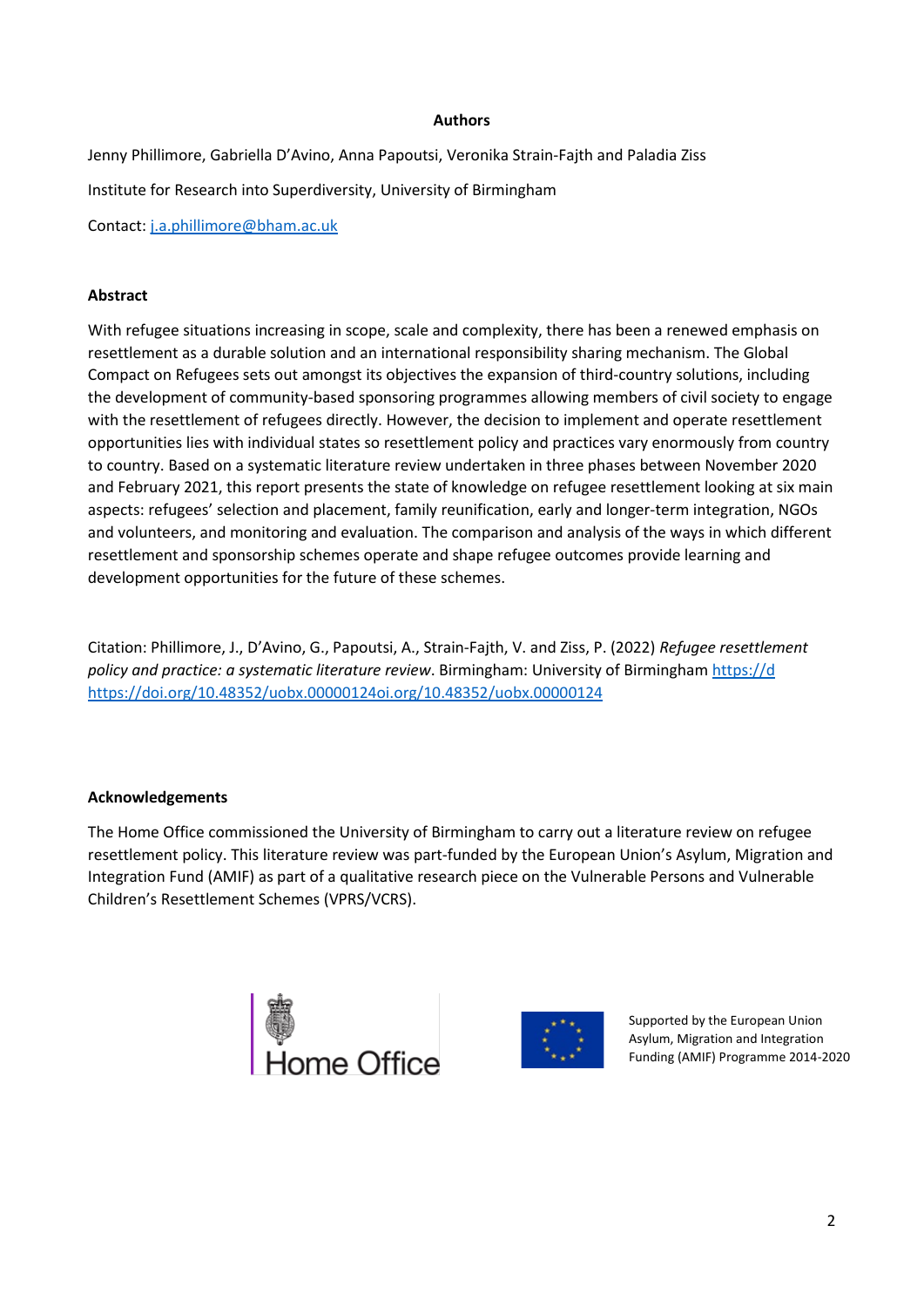| Good practices in using selection criteria to improve resettlement procedure and integration |  |
|----------------------------------------------------------------------------------------------|--|
|                                                                                              |  |
|                                                                                              |  |
|                                                                                              |  |
|                                                                                              |  |
|                                                                                              |  |
|                                                                                              |  |
|                                                                                              |  |
|                                                                                              |  |
|                                                                                              |  |
|                                                                                              |  |
|                                                                                              |  |
|                                                                                              |  |
|                                                                                              |  |
|                                                                                              |  |
|                                                                                              |  |

# Table of Contents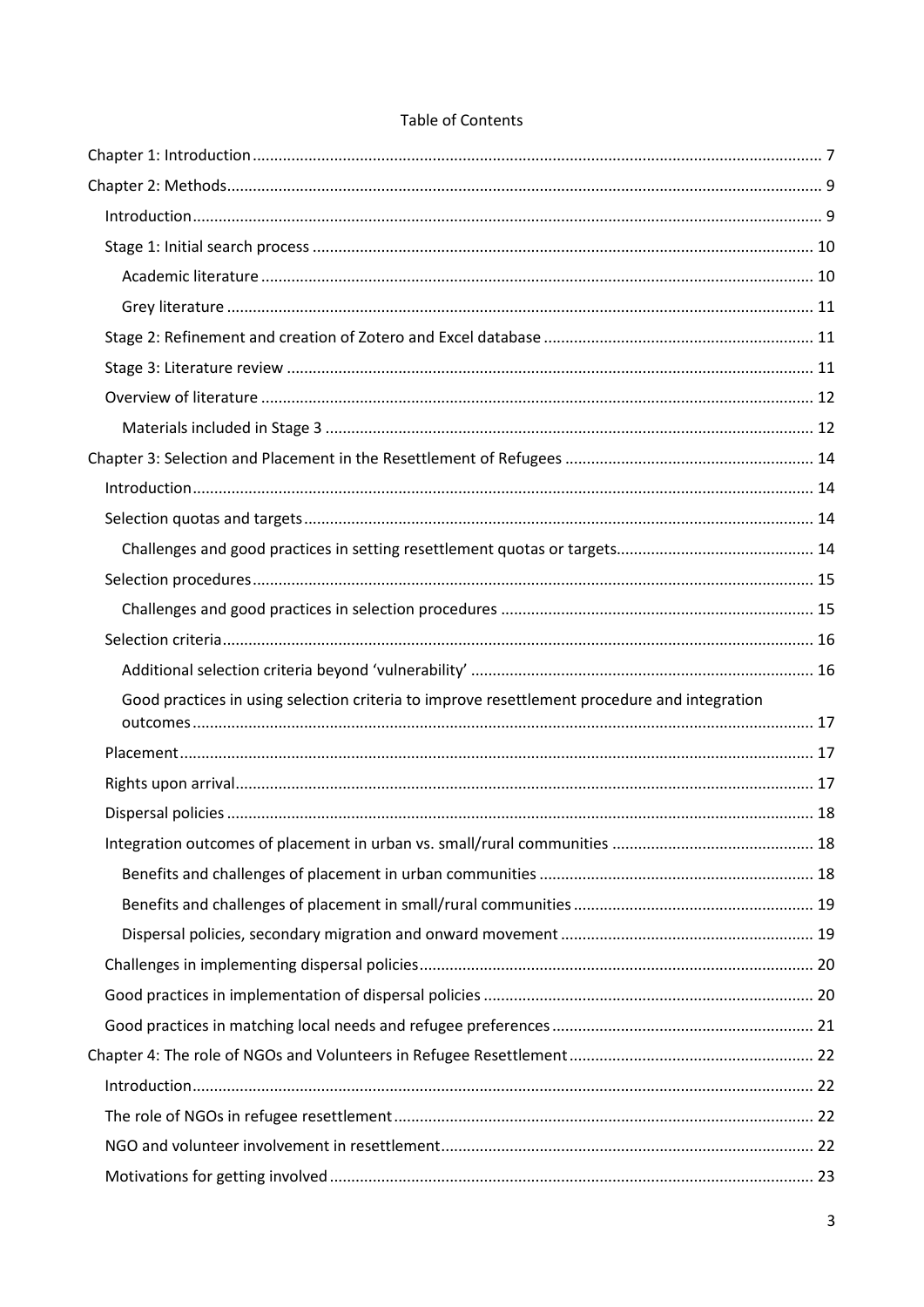| Coordination with local community, stakeholders and implementation partners 35            |  |
|-------------------------------------------------------------------------------------------|--|
|                                                                                           |  |
| Chapter 7: Implementation of integration policy and practice for resettlement refugees 37 |  |
|                                                                                           |  |
|                                                                                           |  |
|                                                                                           |  |
|                                                                                           |  |
|                                                                                           |  |
|                                                                                           |  |
|                                                                                           |  |
|                                                                                           |  |
|                                                                                           |  |
|                                                                                           |  |
|                                                                                           |  |
|                                                                                           |  |
|                                                                                           |  |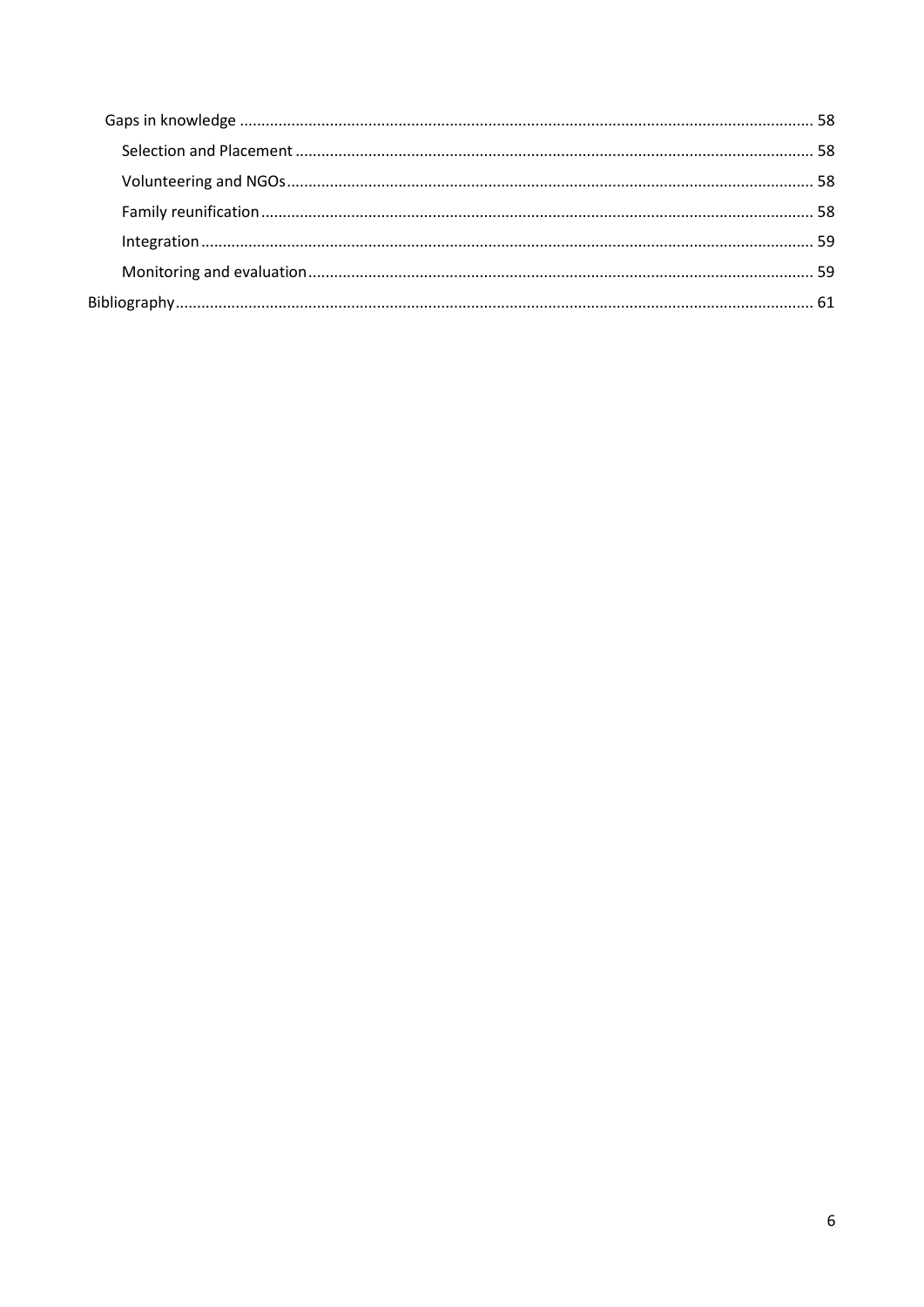# <span id="page-6-0"></span>Chapter 1: Introduction

The United Nations High Commissioner for Refugees (UNHCR) describes resettlement as the negotiated transfer of refugees from an asylum country to another state that has agreed to allow them entry and grant permanent residence where a durable solution cannot be found in the country of asylum. In most instances such residence is granted before departure although in some countries, refugees must apply for their leave to remain on arrival. As refugee situations have increased in scope, scale and complexity, there has been increased recognition of the need to expand the size of refugee resettlement programmes (UNHCR 2019). While projected global resettlement needs reached more than 1.4 million in 2021, only 63,726 refugees submitted by the United Nations High Commissioner for Refugees (UNHCR) were resettled in 2018 (UNHCR 2020). Expanding access to third country solutions is one of four objectives set out in the Global Compact on Refugees (UNHCR 2018).

The UNHCR has a global mandate to provide international protection for refugees and to work with states to try to identify solutions to both short-term and enduring refugee problems. They identify global resettlement needs and advocate for resettlement at the Annual Tripartite Consultations on Resettlement (ATCR). They identify individuals for resettlement in conjunction with local partners, screen those individuals to ensure they meet criteria for resettlement and then support States in undertaking their own screening. Refugees must meet at least one of seven criteria for resettlement (UNHCR 2020):

- Legal and/or Physical Protection Needs of the refugee in the country of refuge (this includes a threat of refoulement).
- Survivors of Violence and/or Torture, in particular where repatriation or the conditions of asylum could result in further traumatisation and/or heightened risk; or where appropriate treatment is not available.
- Medical Needs, in particular life-saving treatment that is unavailable in the host country.
- Women and Girls at Risk, who have protection problems particular to their gender.
- Family Reunification, when resettlement is the only means to reunite refugee family members who, owing to refugee flight or displacement, are separated by borders or entire continents.
- Children and Adolescents at Risk, where a best interest determination supports resettlement.
- Lack of Foreseeable Alternative Durable Solutions, which generally is relevant only when other solutions are not feasible in the foreseeable future, when resettlement can be used strategically, and/or when it can open possibilities for comprehensive solutions.

The decision whether to accept refugees put forward for resettlement lies with individual states. On the whole, refugees cannot choose which country they are resettled to. The majority receive pre-resettlement orientation sessions from states' partner organisations (e.g., IOM) which can include health screening, counselling and provision of knowledge about the resettlement country. The extent of this orientation varies considerably. Most countries have established policy and practice to enable effective settlement in reception countries and to facilitate integration, but the approaches adopted, including their focus and duration, vary enormously.

UNHCR has drawn up a strategy to expand the number of resettlement places and the range of countries engaged in resettlement. In 2018, 27 countries participated in resettlement, accepting a total of 55,700 refugees this way. The top five countries were the US (17,100), Canada (7,700), UK (5,700), France (5,100) and Sweden (4,900). Expanding a sponsorship approach wherein individuals, groups and communities can directly engage in refugee resettlement is part of the strategy to increase resettlement numbers and participating countries. The sponsorship approach originated in Canada in 1979 with the UK being the second country to adopt the approach in 2016. There are now more than ten countries with operational sponsorship programmes which vary from humanitarian corridors to community sponsorship. Policy and practice vary enormously from country to country. Identifying the ways in which different sponsorship and other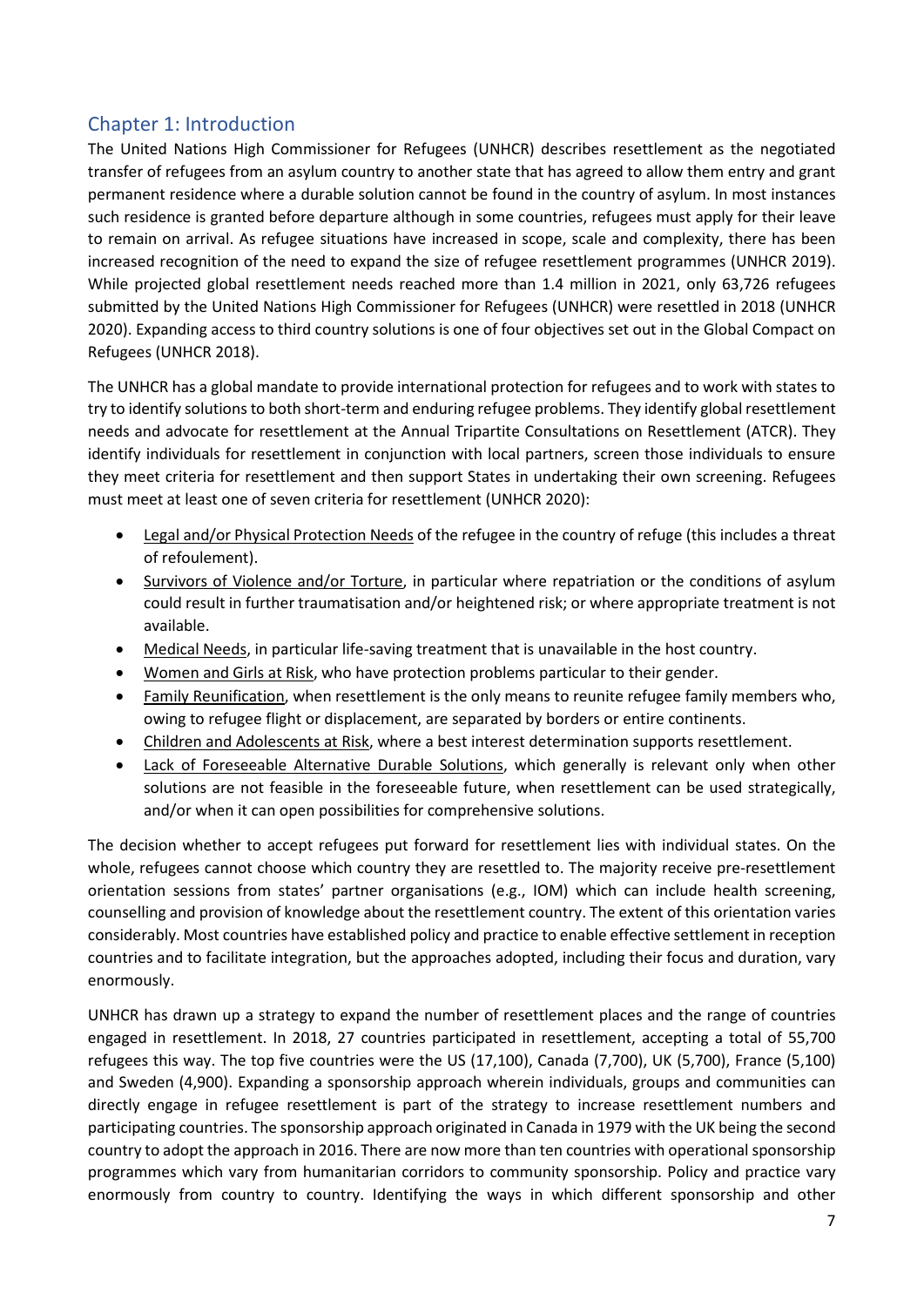resettlement policies and practices function and shape refugee outcomes is important if countries are to implement effective programmes, as most research about resettlement has come from North America.

This report sets out the state of knowledge on refugee resettlement and integration policy and practice, looking at six main aspects: refugees' selection and placement, family reunification, integration, NGOs and volunteers, and monitoring and evaluation. As more countries start to offer resettlement and sponsorship programmes, comparing and analysing findings emerging worldwide provide learning and development opportunities for the future of these schemes.

The next chapter sets out the methods used to identify and analyse the literature on which this report is based. The subsequent seven chapters (Chapters 3 to 8) set out the state of knowledge on six thematic areas identified by the Home Office. These chapters largely consider resettlement programmes; findings that only apply to sponsorship programmes are specifically highlighted. Chapter 3 considers placement and selection, chapter 4 the role of NGOs and volunteers in resettlement and chapter 5 the policy around family reunion for resettlement refugees. The following two chapters focus on integration: chapter 6 looks at integration policy while chapter 7 explores the practical implementation of such policy. Chapter 8 discusses monitoring and evaluation of resettlement programmes and practices. Finally, chapter 9 looks specifically at sponsorship programmes, considering all of the above themes in relation to this specific type of resettlement programme. The report finishes with brief conclusions, identification of gaps in knowledge, recommendations and a full bibliography.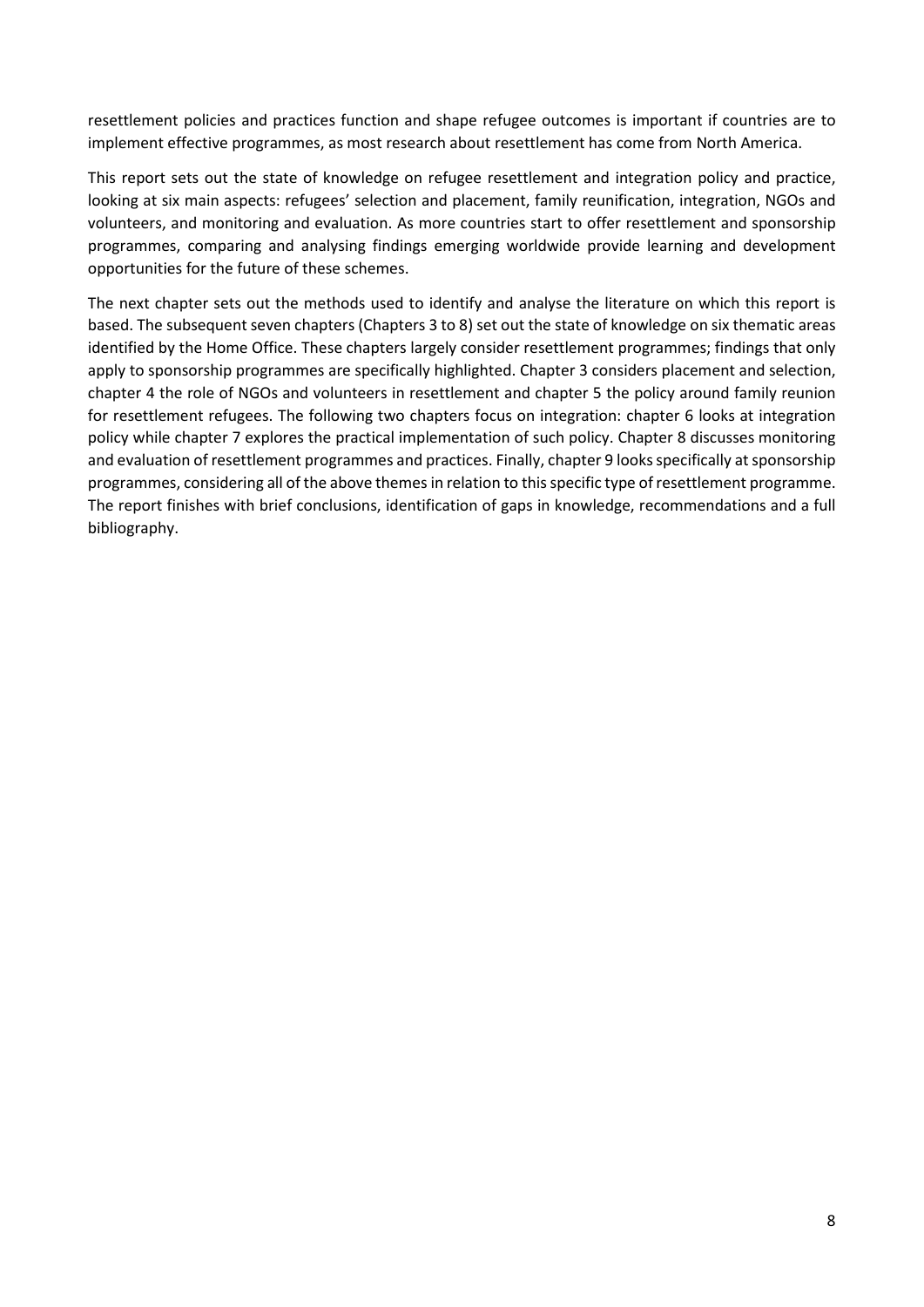# <span id="page-8-0"></span>Chapter 2: Methods

# <span id="page-8-1"></span>Introduction

This report is based on findings from a systematic literature review undertaken in three phases between November 2020 and February 2021 and concentrates on areas of policy focus identified by the Home Office. This review process involved a review of international approaches to promoting the integration of resettled refugees based on materials on Community Sponsorship (CS) collected by the University of Birmingham from international government and academic researchers, as well as a search of academic journals and grey literature (to include a search for research on both sponsorship and for other resettlement routes).

The key stages of resettlement covered in this report, as identified and prioritised by the Home Office, are as follows:

- 1. Selection of refugees (whether states select on the basis of promoting integration for example, employability - instead of, or as well as, vulnerability) - how are refugees selected, how are numbers negotiated and agreed?
- 2. Family reunification/naming to what extent is this permitted/encouraged in resettlement schemes? Who can be resettled and what are the criteria for deciding? How does family reunion work for resettled refugees? What is the impact of allowing/not allowing family reunion?
- 3. Placement of refugees (process for deciding where in the resettlement country to place refugees; rationale/evidence for this approach; effectiveness in terms of services/impact on the local community as well as integration) – what is the process for deciding where to place refugees, what factors are taken into consideration, what types of places are refugees placed and what are the strengths and weaknesses of different kinds of places (i.e., rural/urban, diverse/less diverse), what differences exist between countries and why?
- 4. Supporting early integration (i.e., reception and first year in the UK/receiving country) what measures are put in place to receive refugees and to support them in their first year after arrival?
- 5. Supporting longer-term integration what measures are put in place to support refugee integration across wide ranging integration indicator areas?
- 6. Sponsorship volunteers and  $NGOs who$  volunteers, how are volunteers recruited, what motivates them, how are they retained and what kinds of support do they offer refugees? What is the involvement of civil society in resettlement? What kind of organisations get involved and why?
- 7. Monitoring and evaluation of integration outcomes for resettled refugees (M&E approaches taken by various states; types of M&E used; process for ensuring findings feed into policy) – how do Governments and civil society evaluate the effectiveness of resettlement programmes, what factors do they measure, what do they do with evaluation data?

The first phase consisted of an initial search process in the academic research databases Web of Science and SCOPUS, and in grey literature search engines (i.e., Open Grey) plus selected websites (i.e., UNHCR) using the terms refugee\* PLUS (sponsor\* OR resettle\*) PLUS one of 36 other search terms including resettlement, private sponsorship, family reunion and legal pathways. Only documents published after 2010 and in English were included. This search yielded 4,043 documents from which 2,833 were excluded because on checking they were not found to be sufficiently relevant.

In the second phase, 1,210 documents were assessed in greater detail and further refinement and exclusion were undertaken. Documents were excluded if they did not specifically cover resettlement or sponsorship programmes, were duplicated work, or provided experiential rather than policy relevant findings. In the final phase, 470 documents remained, which were then reviewed anti-chronologically, initially prioritising policy or literature review papers, and working back through all documents until data saturation was achieved. Of these documents 234 were read in depth. Out of these, 154 documents focused on resettlement, 33 on sponsorship and 47 on both. The largest body of literature came from Canada (81), followed by the US (51),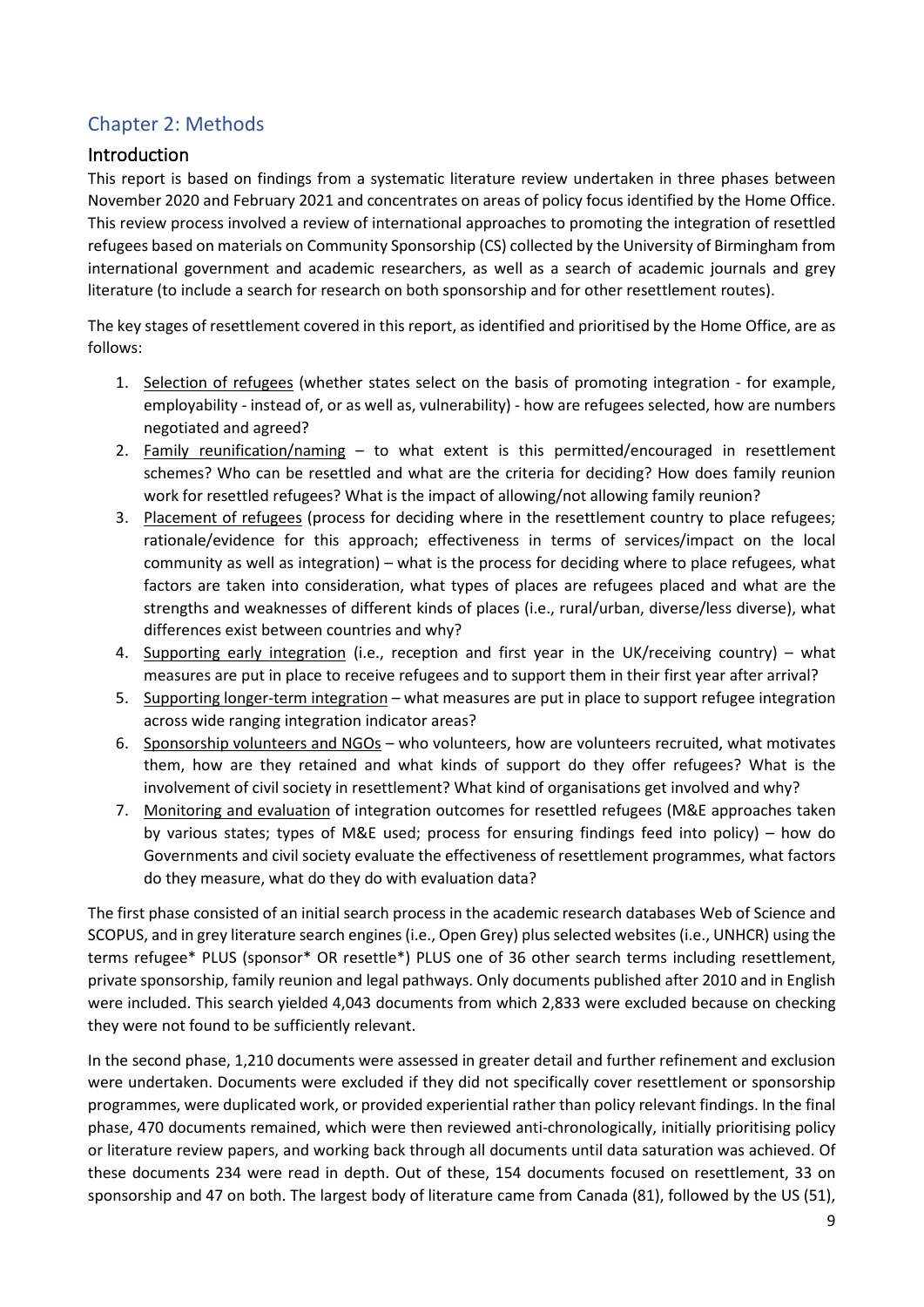Australia (21), the UK (17) and New Zealand (12). A further 38 documents included data from more than one country. Some 60 documents included material on placement, 49 on selection, 26 on family reunion, 123 on integration, 68 on NGOs and volunteering, and 49 on monitoring and evaluation. After the completion of the systematic review, we drew upon 20 additional papers that we became aware of or that were published after we had completed the systematic work which shed light on specific aspects or policies, resulting in 254 papers in total. Due to a certain degree of overlap in the arguments, in this report we only cite the most relevant papers for the sake of readability. The remainder of this chapter sets out the approach taken in detail and profiles the nature of the literature identified.

# <span id="page-9-0"></span>Stage 1: Initial search process

In the first stage we identified literature from three sources: academic, grey and additional literature provided by colleagues in Canada.

## <span id="page-9-1"></span>*Academic literature*

We used the Web of Science and SCOPUS databases/search engines with search terms: refugee\* PLUS (sponsor\* OR resettle\*) PLUS one other search term: resettlement, community sponsorship, refugee resettlement, humanitarian pathways, refugee integration, family reunification, VPRS, private sponsorship, welcome movement, sanctuary movement, legal pathways, blended, resettlement monitoring and evaluation, selection of refugees, relocation, settlement, welcome culture, refugee families, civic solidarity, sponsorship schemes, refugee crisis, non-profit organization, Global Refugee Sponsorship Initiative (GRSI), Global Refugee Forum, voluntary agencies, humanitarian corridor, private sponsorship of refugees, resettlement policy, refugee integration, resettled refugees, Resettlement Action Plan, post-resettlement, post-resettlement outcomes, monitoring and evaluation resettlement programme, volunteers, sponsors, family reunion, befrienders, hospitality.

For each piece identified we read the title and abstract and decided on inclusion or exclusion according to the criteria in Table 2.1:

| Inclusion criteria                                                                                                                                                                                                                                                                                                                                                                                                               | <b>Exclusion criteria</b>                                                                                                                                                                    |
|----------------------------------------------------------------------------------------------------------------------------------------------------------------------------------------------------------------------------------------------------------------------------------------------------------------------------------------------------------------------------------------------------------------------------------|----------------------------------------------------------------------------------------------------------------------------------------------------------------------------------------------|
| Journal articles, books, book chapters,<br>٠<br>reports, policy documents, governments'<br>websites, UNHCR publications<br>Materials from global CS review<br>٠<br><b>Materials from GRSL</b><br><b>Materials from SHARE Network</b><br>Available in English<br>٠<br>Published after January 2010<br>$\bullet$<br>Regarding official resettlement or<br>٠<br>sponsorship programmes<br>Both quantitative and qualitative studies | Available in a language other than English<br>٠<br>Published before January 2010<br>$\bullet$<br>Regarding unofficial/non-state<br>resettlement programmes<br>Title or abstract not relevant |

#### Table 2.1 Exclusion and inclusion criteria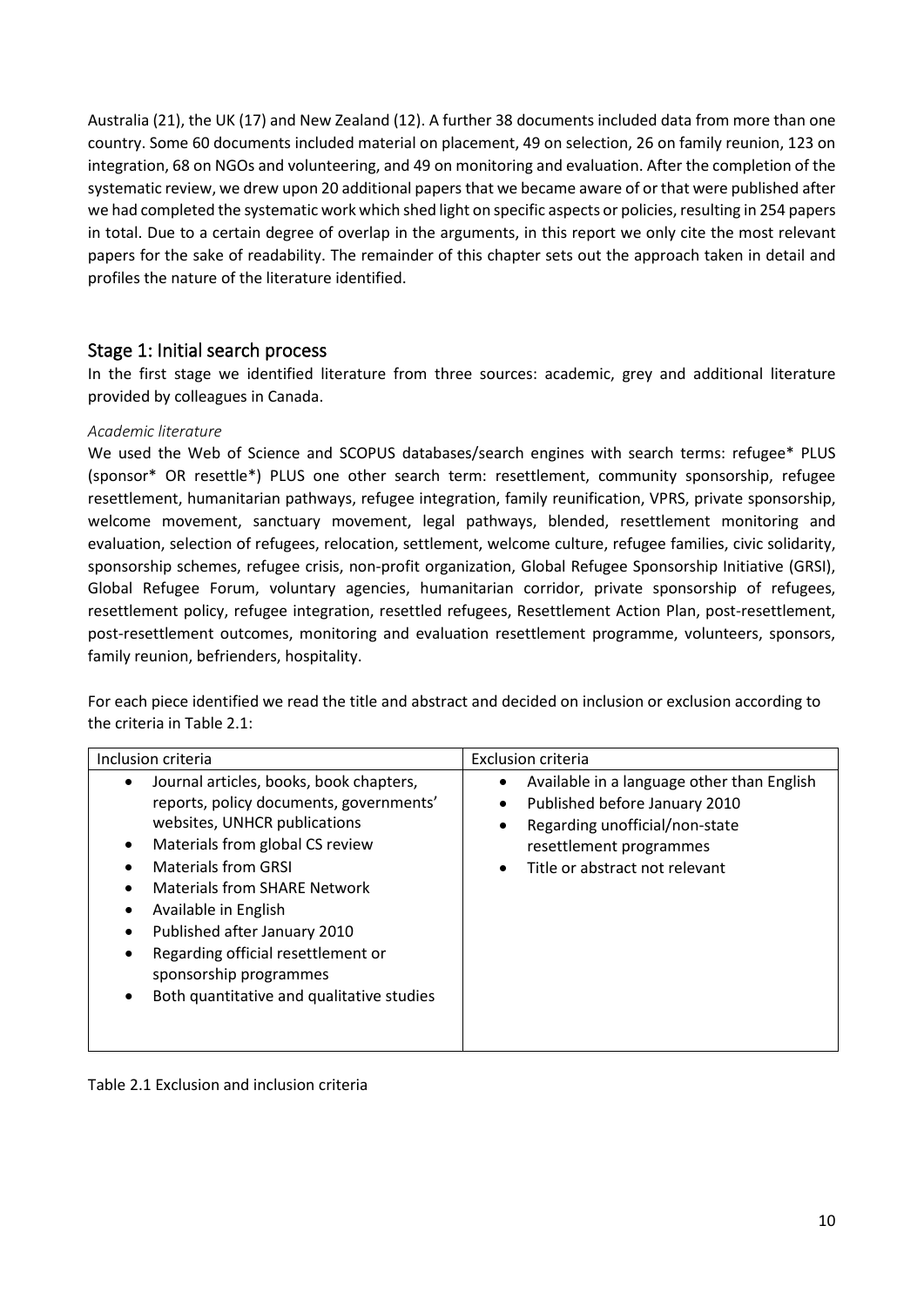## <span id="page-10-0"></span>*Grey literature*

For the grey literature we used the search terms: "refugee AND resettlement" and "refugee AND sponsor\*". Initially, additional tertiary search terms were used, but a double-check with just refugee resettlement provided same results. We used the following websites and search engines:

- o Social Care Initiative for Excellence
- o CORE
- o Open Grey: mostly PhD theses
- o PRO-QUEST
- o UNHCR website: all relevant reports since 2010

Additional academic and grey literature from previous literature review based on Canada This material was shared with us by colleagues at the GRSI and the Canadian Government.

# <span id="page-10-1"></span>Stage 2: Refinement and creation of Zotero and Excel database

Having identified the base literature in stage 2, we removed papers where there was an overlap between "resettlement", "sponsorship" and additional papers addressing any duplication of materials. We then engaged in further refinement and exclusion, where the abstract or title, on detailed examination, did not provide sufficient information responding to the Home Office's guiding questions. Exclusion factors included:

- $\circ$  Subject not relevant (e.g., "resettlement" used as a synonym for general integration process)
- o Focused broadly on refugees and asylum seekers rather than resettlement
- o Focused on internal relocation/dispersal policy
- $\circ$  Focused not on policy but general integration experiences of resettled refugees
- o Duplicate work from the same authors, if similar argument

We created a bibliographic database using the open-source reference management software Zotero and at the same time a database in Excel in which we classified the main characteristics of the data e.g., which of the Home Office's questions it was related to, which country the article covered etc.

# <span id="page-10-2"></span>Stage 3: Literature review

At the final stage, we aimed to use the knowledge from the papers/reports to respond to the Home Office's questions and so we read the remaining documents in full. Note taking and recording of findings were divided by overall topic (sponsorship vs resettlement) and country (US, Canada, EU, and rest of world) and between resettlement generally and sponsorship. We focused on findings on the effects of resettlement policy in the key areas: selection, placement, family reunion, integration, volunteers and NGOs, monitoring and evaluation and on the methods used. The sheer volume of the literature on resettlement meant that we ended up having to prioritise as follows:

- Prioritisation of policy review or literature review papers
- Prioritisation of recent papers we began anti-chronologically
- Exclusion of papers if no new findings could be added (when data saturation was reached, for example, we found lots of repetition especially around the approaches adopted by specific countries)
- Exclusion if no full text access was available
- Exclusion if relating to a resettlement programme or policy too old to be relevant
- Addition of references based on "daisy chaining" (reference list)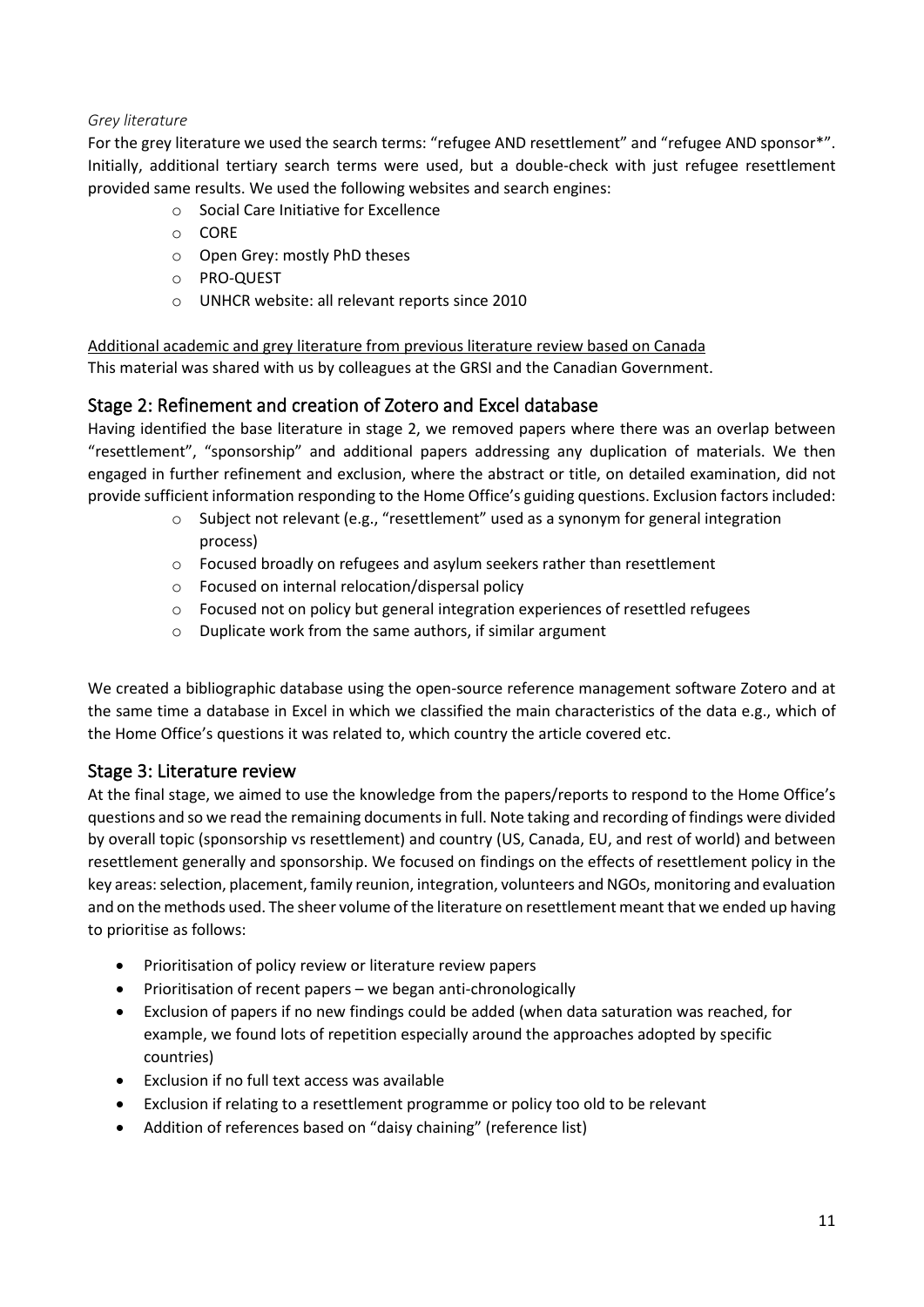# <span id="page-11-0"></span>Overview of literature

In Table 2.2 we summarise the literature identified by resettlement type and stage. At stage 1 we identified 4,043 items of which 241 were grey literature. By the final stage, 470 items had remained, of which 234 were read in depth and formed the basis of the materials included in this report.

|         | Search term            | Total  | Excluded | Included |
|---------|------------------------|--------|----------|----------|
| Stage 1 | Academic: Resettlement | 2,760  | 1,337    | 659      |
|         | Academic: Sponsorship  | 1,042  | 328      | 467      |
|         | Grey Literature        | 241    | 155      | 84       |
|         | Total                  | 4,043* | 1,820    | 1,210    |
| Stage 2 | Refinement/Database    | 467    |          |          |
| Stage 3 | Literature review      | 470 ** | 236      | 234      |

\* Total after Stage 1 includes some duplication/overlap from literature identified by different researchers

\*\* Stage three includes material that were added through daisy chaining.

Table 2.2: Summary of the literature identified

## <span id="page-11-1"></span>*Materials included in Stage 3*

As indicated in Figure 2.1, it was evident that there has been a steady increase in scholarly interest in resettlement with papers increasing from 14 published in 2010 to 105 in 2020.





Looking at the literature by type of resettlement programme, 33 documents focused on sponsorship, 154 on all other types of resettlement programmes and 47 documents covered both. Looking across the thematic areas, we saw 123 items covering integration, 68 NGOs and volunteering, 60 placement, 49 monitoring and evaluation and 26 family reunification. Some items covered more than one of the thematic areas.

Resettlement programmes identified in the review were operating in 19 different refugee receiving countries. Considering the literature reviewed by country, the largest proportion of the literature focused on Canada (35%), followed by the US (22%), Australia (9%), and the UK (17%) (see Table 2.3). Material covering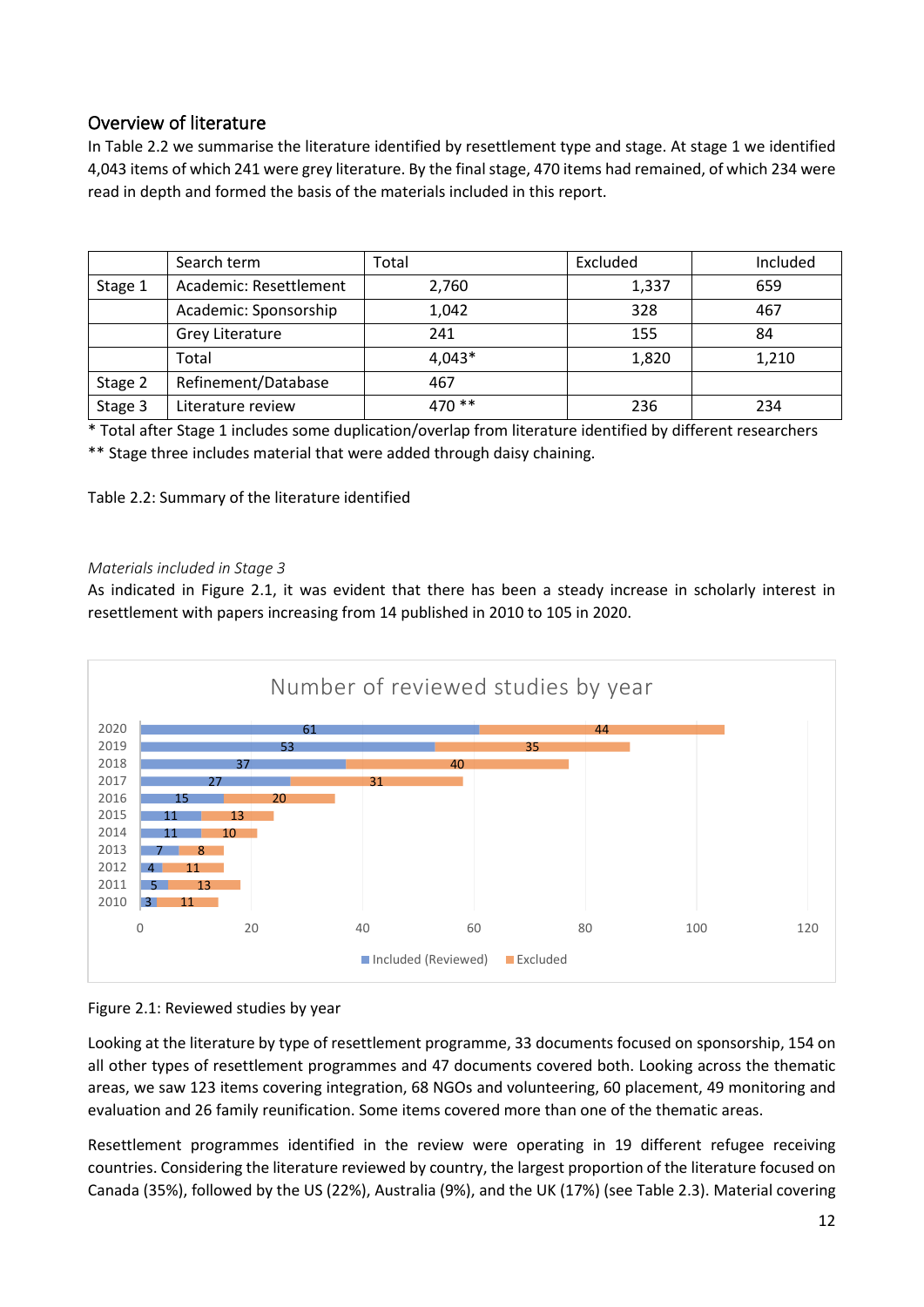multiple countries was additionally identified, with the most common focus being on Europe (7%), followed by international (7%).

|                     | Country or region of focus                    | n              | %   |
|---------------------|-----------------------------------------------|----------------|-----|
| Single-country      | Canada                                        | 81             | 35% |
|                     | US                                            | 51             | 22% |
|                     | Australia                                     | 21             | 9%  |
|                     | UK                                            | 17             | 7%  |
|                     | New Zealand                                   | 12             | 5%  |
| Other international | Other single-country                          | 14             | 6%  |
|                     | International (Europe/EU)                     | 16             | 7%  |
|                     | International (transatlantic)                 | 10             | 4%  |
|                     | International (Americas)                      | $\overline{2}$ | 1%  |
|                     | Other international/no specific country focus | 10             | 4%  |
|                     | <b>Total</b>                                  | 234            |     |

Table 3 Literature reviewed by country of focus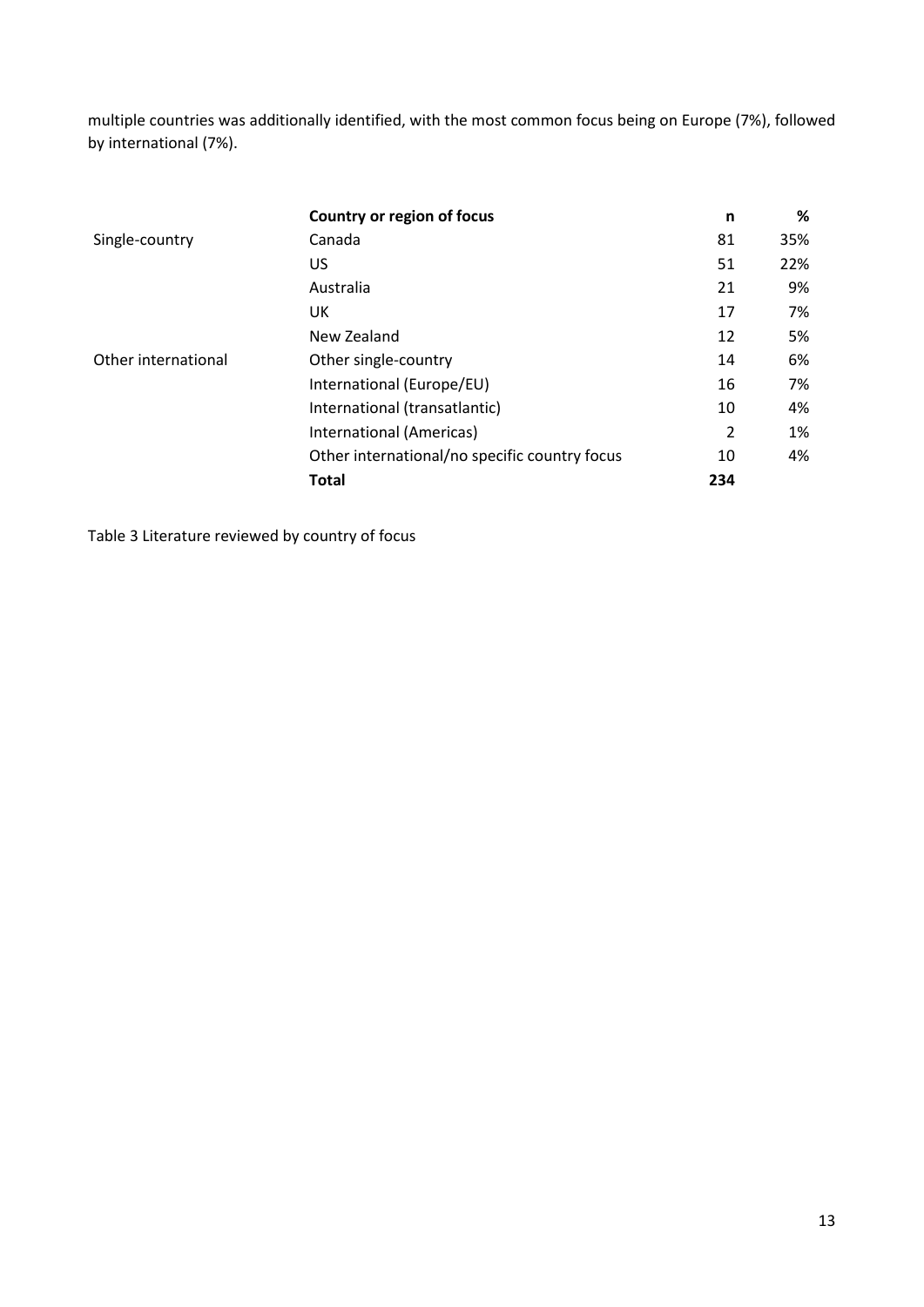# <span id="page-13-0"></span>Chapter 3: Selection and Placement in the Resettlement of Refugees

# <span id="page-13-1"></span>Introduction

As noted in Chapter 1, UNHCR identifies refugees for resettlement on the basis of vulnerability criteria. Selection quotas, targets and procedures vary depending on the country and over time depending on global situations. In addition, countries themselves have different policies and practices in terms of where they place refugees once they arrive in the country of resettlement. This chapter focuses on the policies and practices implemented in relation to selection and placement.

# <span id="page-13-2"></span>Selection quotas and targets

Refugees who reside in countries in which local integration and/or repatriation are not readily available options may apply for resettlement to third countries, mostly to the Global North. However, resettlement places are limited as they are allocated by countries on a voluntary basis. There are two main types of resettlement programmes that differ in their selection procedure: national, permanent programme-based schemes; and ad hoc resettlement programmes. National, permanent programme-based schemes in cooperation with the UNHCR usually have annual targets or quotas, ranging between a few hundred to several thousand per year, depending on the receiving country. Quotas or targets for permanent resettlement places are decided on annually either by national governments, such as in Finland (Sacramento et al., 2019), or through multi-stakeholder negotiations, such as in the US, where the decision is made between the President and the Congress (Bruno, 2018). Most countries maintain the same quotas each year, while others, such as Denmark and Netherlands, set multi-year targets (Bokshi, 2013). Some countries renegotiate quotas annually, mostly based on the availability of relevant resources (Sacramento et al., 2019), previous quota allocation (Bokshi, 2013) and political will (Hansen, 2018). In the EU, some member-states have recently started resettlement programmes as part of the process of harmonisation of the European asylum system, and to demonstrate public or country-based solidarity (Bokshi, 2013). Additionally, countries set up ad hoc resettlement programmes to respond to particular humanitarian crises, such as the Syrian crisis. These may add to or replace the annual programme places in a given year (Labman and Pearlman, 2018; Perdrix et al., 2015).

#### <span id="page-13-3"></span>*Challenges and good practices in setting resettlement quotas or targets*

Increases in quotas or targets may be limited due to political opposition (Hansen, 2018). In the US, resettlement targets can fluctuate substantially and unpredictably between administrations (Bruno, 2018). This causes challenges for resettlement agencies, as their funding is tied to the number of refugees resettled. The drastic cut of resettlement places during the Trump administration, for example, caused a significant number of resettlement agencies to cut staff and led to a reduction of services for refugees who were already resettled (Darrow and Scholl, 2020; McHugh, 2018; Rodriguez et al., 2020).

In Europe and Canada, resettlement quotas are rarely filled; this is due to a number of factors, including limited administrative capacities both by the UNHCR and local authorities, as well as limited resources (Bokshi, 2013; Labman and Pearlman, 2018). In cases where local authorities decide whether to provide resettlement places, this can create a further limitation as insufficient places may be made available (Bokshi, 2013).

Good practice in quota setting includes enhanced coordination between different stakeholders to increase the willingness of local authorities or communities to resettle refugees and support initial integration processes. For example, Canada conducts consultations with other levels of government and civil society about the number of refugees to be resettled (European Migration Network, 2016) and considers factors such as economic indicators, the availability of social services, global resettlement needs, and government budget mechanisms and constraints (GRSI, 2020). Moreover, multi-year targets are considered preferable over annual quotas to improve planning for local authorities and agencies involved in resettlement (Bokshi, 2013; Labman and Pearlman, 2018).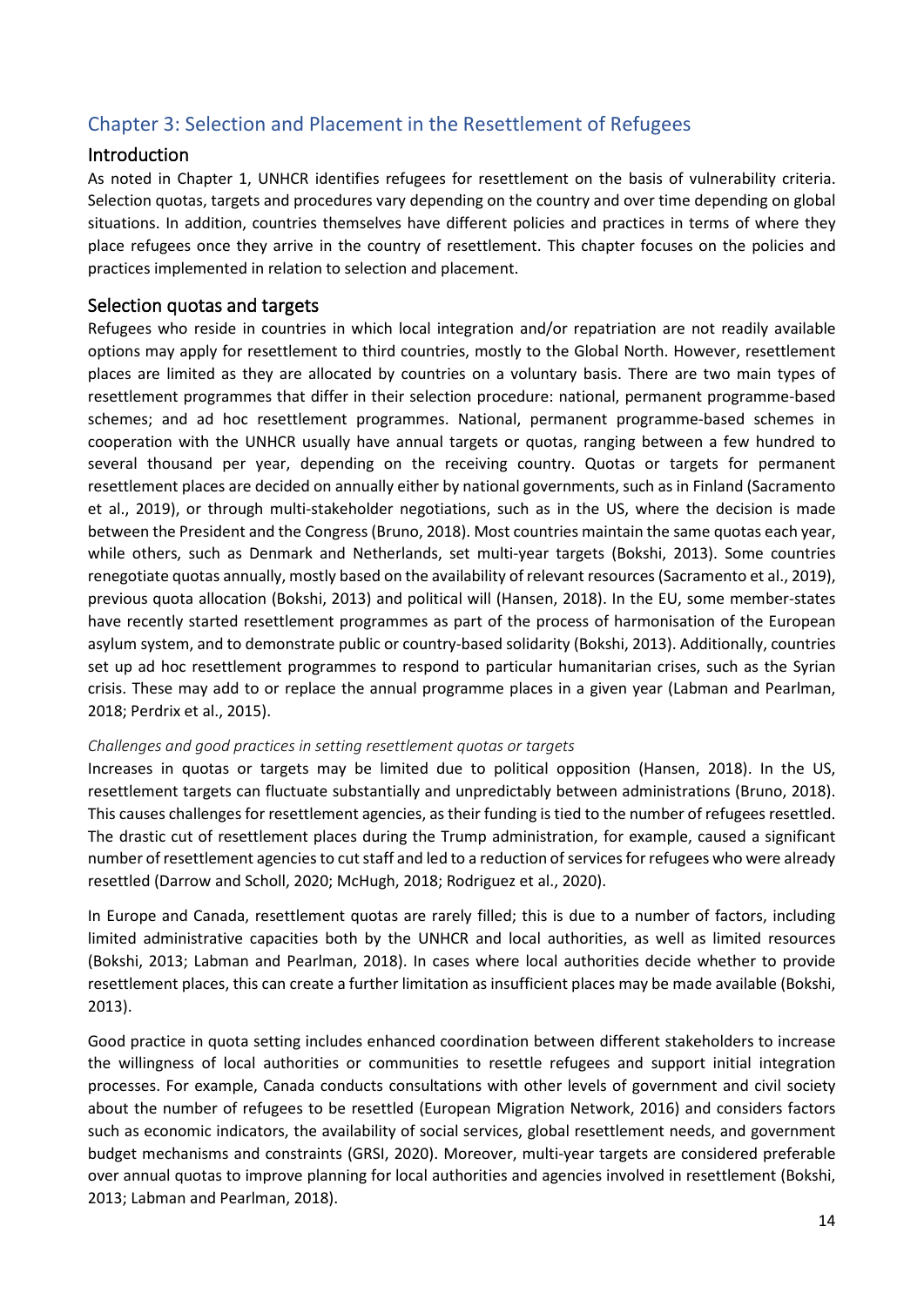# <span id="page-14-0"></span>Selection procedures

All states apply selection procedures to identify which refugees may be resettled to their country. Countries select refugees according to three main mechanisms. First, in the mechanism of dossier selection, the UNHCR interviews refugees in the country of first asylum and submits potential candidates to the responsible government agencies in the country of resettlement, which in turn accepts or rejects the candidates (European Migration Network, 2016). Second, experienced resettlement countries such as the United States and Canada do not rely on the UNHCR exclusively but instead have established processing centres in countries of asylum to: support the preparation of resettlement applications; provide space for interviews, pre-departure orientations, and medical checks; and to host staff and interpreters (Fratzke and Kainz, 2020). In the case of the US, these resettlement support centres are run by NGOs, international organisations or U.S. embassy contractors. Finally, some countries, such as Sweden and Finland, reassess UNHCR dossier candidates as part of **selection missions** or at diplomatic missions abroad (Bokshi, 2013; European Migration Network, 2016). Selection procedures for resettlement programmes have been generally criticised for lacking transparency and predictability (Carrera and Cortinovis, 2019), and for not providing the same level of access to legal recourse to appeal rejection decisions as is the case in regular asylum applications (de Boer and Zieck, 2020).

## <span id="page-14-1"></span>*Challenges and good practices in selection procedures*

Several challenges in selection procedures have been identified. The selection process is often long and bureaucratic, especially in non-sponsorship resettlement programmes (European Migration Network, 2016). Refugees sometimes wait for several years in the first country of asylum for a positive decision of their resettlement application (Perdrix et al., 2015), and then several months more before they can depart to the country of resettlement (European Migration Network, 2016). Group-based resettlement, as was the case for Syrian refugees, greatly expedited the selection process (Perdrix et al., 2015).

Reasons for such delays in the resettlement selection process include: lengthy processes in resettlement countries to decide the size and allocation of quotas; insufficient or outdated information provided in the UNHCR dossiers; and, after selection, difficulties in organising travel documents (Bokshi, 2013; European Migration Network, 2016).

Selection missions, while circumventing the problem of UNHCR dossiers, require substantial resources and time (Bokshi, 2013; European Migration Network, 2016). Selection missions burden refugees additionally as they have to repeat the information provided during the UNHCR interview (de Boer and Zieck, 2020; Perrin and Mcnamara, 2013) and, in some cases such as France, again during the asylum application in the country of resettlement (Perdrix et al., 2015). To mitigate these challenges, certain countries have started to coordinate and pool resources to improve the efficiency of selection missions. For example, some EU member-states now conduct joint selection missions and charter planes together (Fratzke and Kainz, 2020). EASO's (European Asylum Support Office) Resettlement Support Facility is currently preparing a resettlement processing facility similar to the US system to manage the European resettlement programme in Turkey (Fratzke and Kainz, 2020). The UK has tested the use of video-conferencing tools for selection interviews to minimise both the burden placed on refugees and the costs associated with selection, although little is known about whether this was effective (Bokshi, 2013).

Researchers have also called for better coordination, as well as data and information sharing, between the UNHCR (managing the initial registration and biometric data collection), governmental agencies and organisations implementing the resettlement process, in order to improve efficiency and avoid the need for repeated data collection (Scialabba et al., 2020). Thus, the UNHCR is currently building a centralised "Population Registration and Identity Management" platform that will harmonise the data needs of different resettlement countries, while protecting the data of vulnerable refugees (Scialabba et al., 2020).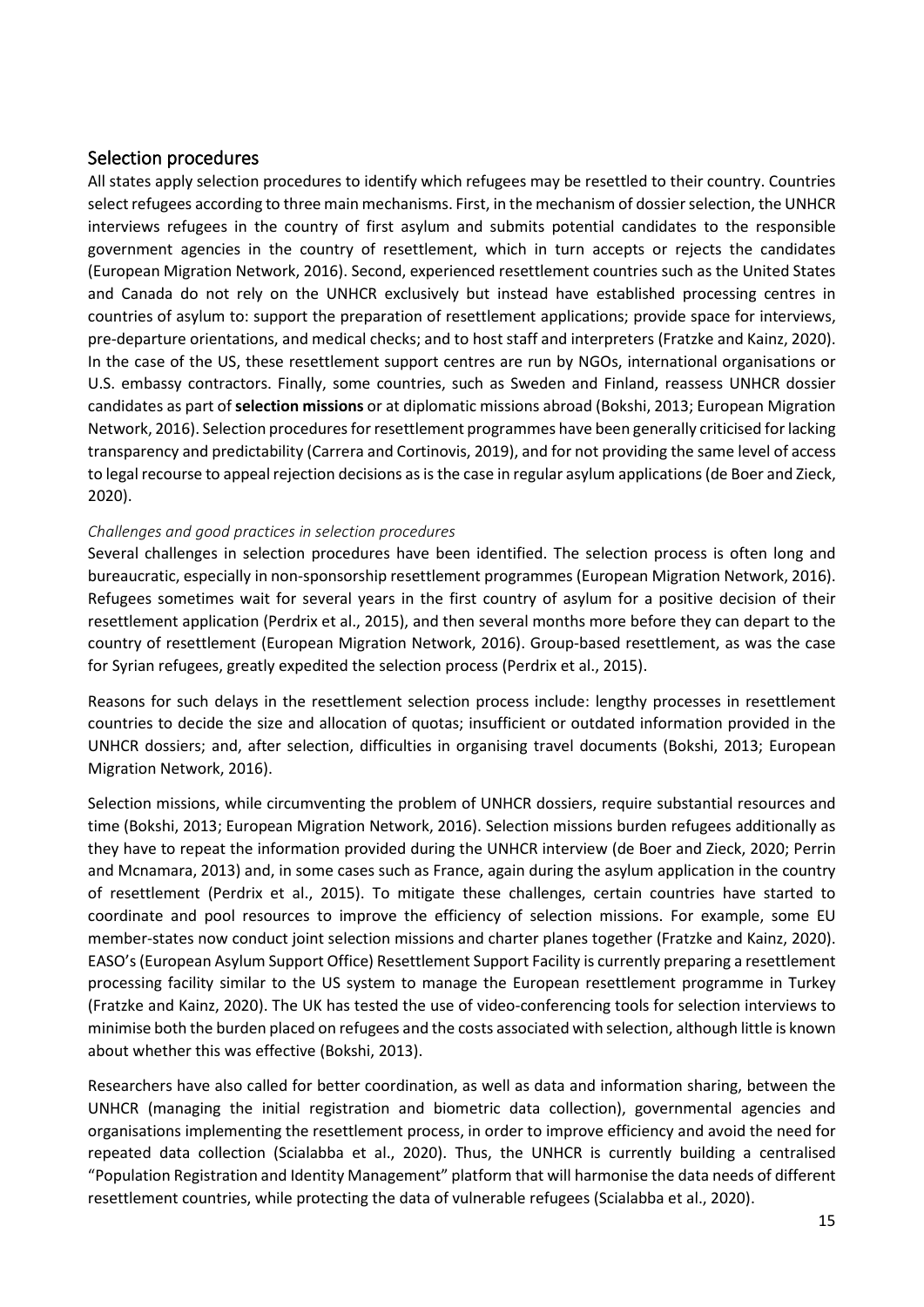# <span id="page-15-0"></span>Selection criteria

As described in the introduction, the primary selection criteria for resettlement is 'vulnerability', defined by the UNHCR's seven "Resettlement Submission Categories". These include legal and physical protection needs, survivors of violence and/or torture, women and girls at risk, and children and adolescents at risk (Perrin and Mcnamara, 2013; UNHCR, 2015). Resettlement should also be an appropriate durable solution for the individual. Resettlement will usually be considered appropriate if the country of origin is deemed insufficiently safe and stable for voluntary repatriation in the near future, and the country of first asylum is unable or unwilling to facilitate legal, economic and socio-cultural local integration (UNHCR, 2018).

## <span id="page-15-1"></span>*Additional selection criteria beyond 'vulnerability'*

Most countries prioritise the resettlement of refugees by geography or conflict site (Bruno, 2018; European Migration Network, 2016; UNHCR, 2015). Some countries attempt to resettle family units wherever possible, e.g. Canada and some European countries (European Migration Network, 2016; GRSI, 2020). Where "family units" are defined at all, they usually include spouses and dependants, e.g. in Canada and France (GRSI, 2020; UNHCR, 2018). Other family members, such as elderly parents or dependant nieces or nephews, may be resettled on a discretionary basis in some resettlement programmes, e.g. to Finland or France (UNHCR, 2018). Additional criteria include assessments of whether refugees may pose a threat to public safety and security, criminality or medical grounds e.g., Canada (GRSI, 2020) or New Zealand (UNHCR, 2018). These medical grounds include some infectious diseases that may be defined as risk to public safety (UNHCR, 2018).

Countries have increasingly added their own selection criteria which are not derived from the 1951 Geneva Convention, for example rejecting resettlement on the grounds of previous attempts of illicit entry, on security grounds, or by prioritising refugees with "integration potential" (de Boer and Zieck, 2020). UNHCR has expressed concern over these additional criteria, as they are not transparent, change frequently and suffer from a certain degree of arbitrariness (Mourad and Norman, 2020). For example, some people may be excluded for security reasons in one country but prioritised due to fear of persecution in another (ibid.). "Integration potential" is poorly defined but includes having "previous links to country" through family or work experience (as used in France or Germany), or possessing economic skills and experiences, e.g., in Canada (Mourad and Norman, 2020; Strazzari, 2020). The Canadian government has traditionally been employed resettlement to also promote domestic economic objectives, and not only to provide protection to vulnerable refugees (Strazzari, 2020).

Selection in complementary pathways<sup>[1](#page-15-2)</sup> may have different or additional eligibility criteria, e.g., family networks, education potential for students and labour opportunities in addition to vulnerability (van Selm, 2020).

Additional selection criteria beyond those included in the Geneva Convention have been criticised by legal scholars as well as the UNHCR for excluding groups of very vulnerable refugees (de Boer and Zieck, 2020; Perrin and Mcnamara, 2013). For example, using medical criteria to exclude refugees has in the past limited resettlement for some of the most vulnerable refugees, including individuals with disabilities (Duell-Piening 2018). In the absence of a clear definition, applying the "integration potential" criteria seems to limit the number of appropriate candidates suggested by the UNHCR (Bokshi, 2013; Perdrix et al., 2015). This is because the UNHCR pre-selects candidates according to their protection needs, who may be less likely to have relevant economic skills, education or networks in the receiving country, as often required by the

<span id="page-15-2"></span><sup>1</sup> **Complementary pathways** are safe and regulated avenues that **complement** refugee resettlement and by which refugees may be admitted in a country and have their international protection needs met while they are able to support themselves to potentially reach a sustainable and lasting solution (UNHCR 2019).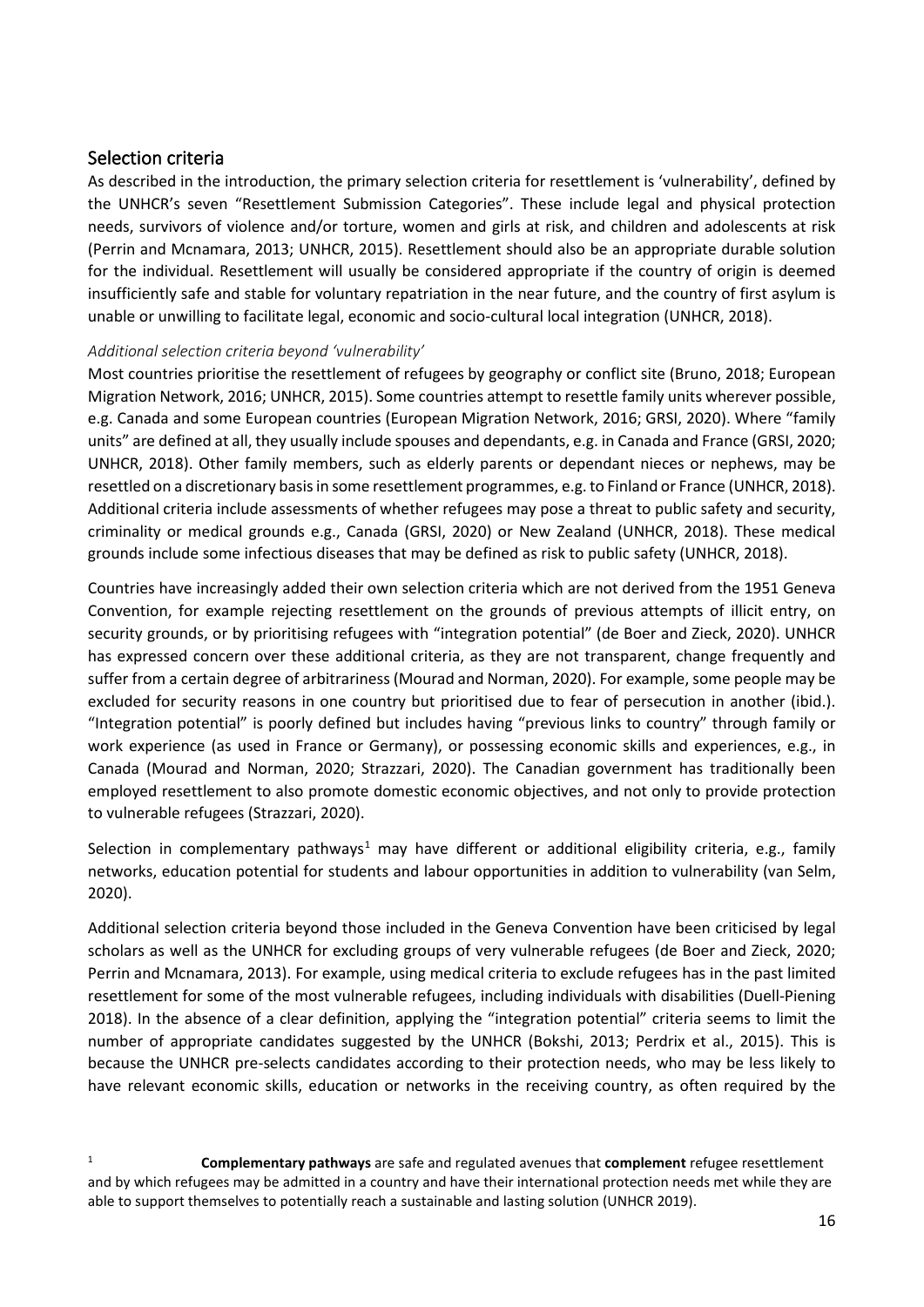"integration potential" criterion. Therefore, "integration potential" discriminates against more vulnerable refugees by prioritising better educated and relatively privileged refugees (Carrera and Cortinovis, 2019; de Boer and Zieck, 2020). In other words, "Integration potential" and "vulnerability" as selection criteria are often at odds with one another.

Little is known about the relationship between selection criteria and integration outcomes; the evidence is at best ambiguous. In Canada, for example, resettled women who were selected based on only vulnerability took longer to find employment than privately sponsored refugee women who arrived with higher professional skills (but also had immediate access to support networks) (Senthanar et al., 2020). Conversely, in Denmark refugees resettled based on their integration potential in 2004-05 had *lower* employment rates, although the reasons remain unclear (Ahad et al. 2020). Evidence from the US shows that refugees selected according to vulnerability criteria/protection needs may struggle to achieve the stated goal of resettlement policy to become economically self-sufficient within a short timeframe due to trauma, physical/mental health issues, and disruption of career and education (Bernstein and DuBois, 2018; Fix et al., 2017).

## <span id="page-16-0"></span>*Good practices in using selection criteria to improve resettlement procedure and integration outcomes*

To improve accessibility of resettlement for refugees with disabilities, Australia broadened a waiver for the visa health requirements of refugees in 2012 following the ratification of the Convention on the Rights of Persons with Disabilities (CRPD). As a result, since then the number of refugees with disabilities has increased substantially (Duell-Piening, 2018). In the US, refugees with disabilities are resettled together with family members to ensure their livelihood (Bonet and Taylor, 2020).

Researchers have argued that greater focus should be placed on the integration capacity of resettlement countries and the integration support provided, rather than on the refugees' a priori individual characteristics or "integration potential" (Perrin and Mcnamara, 2013).

Complementary pathways may be a more effective way to provide opportunities to highly skilled refugees as they can explicitly balance refugee protection with the interests and needs of receiving countries. Compared to resettlement programmes, which focus on the most vulnerable refugees, these other pathways are potentially more easily accepted in receiving societies, in the current anti-immigration environment (van Selm, 2020). For example, in Italy, student visas have been provided to refugee students from Ethiopia, mediated by the Italian embassy. These students are linked up with through a database enabling skills shortages to be addressed and refugees to access an income (Villa, 2020).

## <span id="page-16-1"></span>Placement

Following selection and departure, countries implement mechanisms to place refugees in local communities where they receive accommodation and initial integration support. In most cases, refugees do not decide independently where to settle (Bokshi, 2013), but rather are allocated to municipalities or non-governmental resettlement agencies. Initial placement may influence the subsequent integration trajectory of refugees, although how and why is not yet well understood. Which location contributes best to successful integration is debated and depends on the characteristics of both the location and the resettled refugee individual (Jenkins, 2019; Patuzzi et al., 2020). That said, refugees' ability to build social capital and access resources through social networks seems to be key in this process (Patuzzi et al., 2020).

# <span id="page-16-2"></span>Rights upon arrival

In some cases, resettled refugees are not automatically granted refugee status upon arrival. In France and Italy, resettled beneficiaries must lodge an additional asylum claim (Perrin and Mcnamara, 2013), while in Germany,) resettled beneficiaries are not automatically recognised as refugees upon arrival but receive a temporary residence permit which provides less protection than recognised refugees (Perdrix et al., 2015; Tometten, 2018). Resettled beneficiaries may apply for asylum; the procedure currently lasts on average 6 months (BAMF 2021). This practice has been criticised for delaying or hindering the integration process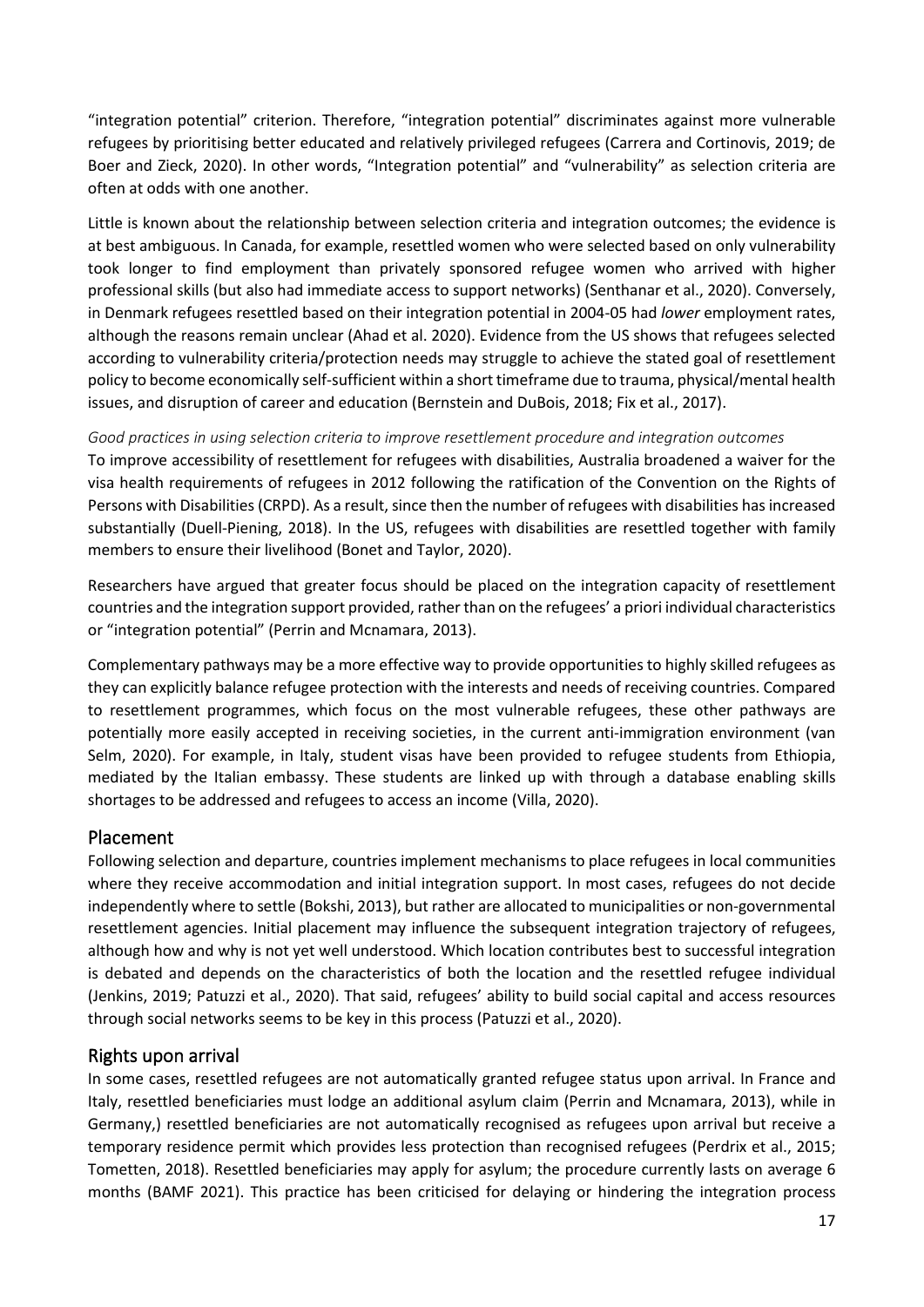(Perrin and Mcnamara, 2013). In the UK, resettled refugees have more integration support than those recognised refugees arriving independently (Karyotis et al., 2020).

# <span id="page-17-0"></span>Dispersal policies

Geographical distribution of refugees within the country upon arrival is a widely used policy. In the EU, most member-states have dispersal mechanisms, which apply both to resettled refugees and asylum seekers arriving independently (European Migration Network, 2016). Only in Bulgaria are resettled refugees free to settle where they want; little is known about the effect of this policy (European Migration Network, 2016). Canada, US and Australia also distribute resettled refugees geographically upon arrival. Policies vary significantly in terms of who decides where to place refugees, how refugees are distributed geographically, and how long refugees have to stay in place.

The general aim of dispersal policies is to distribute the costs of reception and integration, especially with regard to the availability of housing, employment and specialised resettlement services (Bruno, 2018; Rose, 2019). Some countries also use refugee dispersal to pursue economic aims. For example, Portugal distributes refugees to smaller towns and communities to promote local development and counter labour shortages (Sacramento et al., 2019).

Distribution mechanisms may operate formally, through random allocation or a particular quota (e.g., Switzerland and Germany), or, more commonly, according to the willingness and capacity of municipalities and local authorities (e.g., Finland) (Bansak et al., 2018; European Migration Network, 2016), or the capacity of resettlement agencies (e.g., US, Canada, France) (Bruno, 2018; Perdrix et al., 2015). Little is known about the comparative outcomes of various policies, as contexts vary significantly, and comparative studies are scarce.

In the US and Australia, resettlement actors try to place refugees near family or acquaintances (Bruno, 2018; UNHCR, 2018). However, usually dispersal policies aim to prevent the concentration of refugees or ethnic groups in a particular area (Bruno, 2018). Research in Canada shows that most refugees, as well as other migrants, do remain in the initial destination city for 10 years after their arrival, meaning that dispersal may work in terms of geographically distributing refugees (Kaida et al., 2020).

# <span id="page-17-1"></span>Integration outcomes of placement in urban vs. small/rural communities

There is inconclusive evidence on whether urban or small/rural communities are better able to promote refugee integration. Placement in urban and rural communities each hold benefits and challenges for resettled refugees, as well as for hosting communities. The preferences and characteristics of refugees, as well as whether hosting communities are welcoming, both influence the success of the integration process.

## <span id="page-17-2"></span>*Benefits and challenges of placement in urban communities*

- Refugee placement in urban communities is associated with several benefits, including a wider array of specialised social services for refugees, such as caseworkers, language classes, and job training (Gilhooly and Lee, 2017). Urban areas provide more diverse employment opportunities, especially for women (Gilhooly and Lee, 2017). In a Canadian study, refugees resettled in larger cities reported greater satisfaction with employment, enhanced ability to pay bills, and increased participation in religious and recreational activities compared to those resettled in smaller cities (*Alberta Syrian refugee resettlement experience study.*, 2017).
- Resettlement near peer networks and support structures are often more readily accessible in urban areas, and resettled refugees often prefer to live near family or friends when given the choice (van Liempt and Miellet, 2020). Evidence about the role that social bonding capital and networks with peers play in integration is mixed. While some research from the US suggests that ethnic networks have a positive impact on employment opportunities (Bankston and Zhou, 2020; Dagnelie et al.,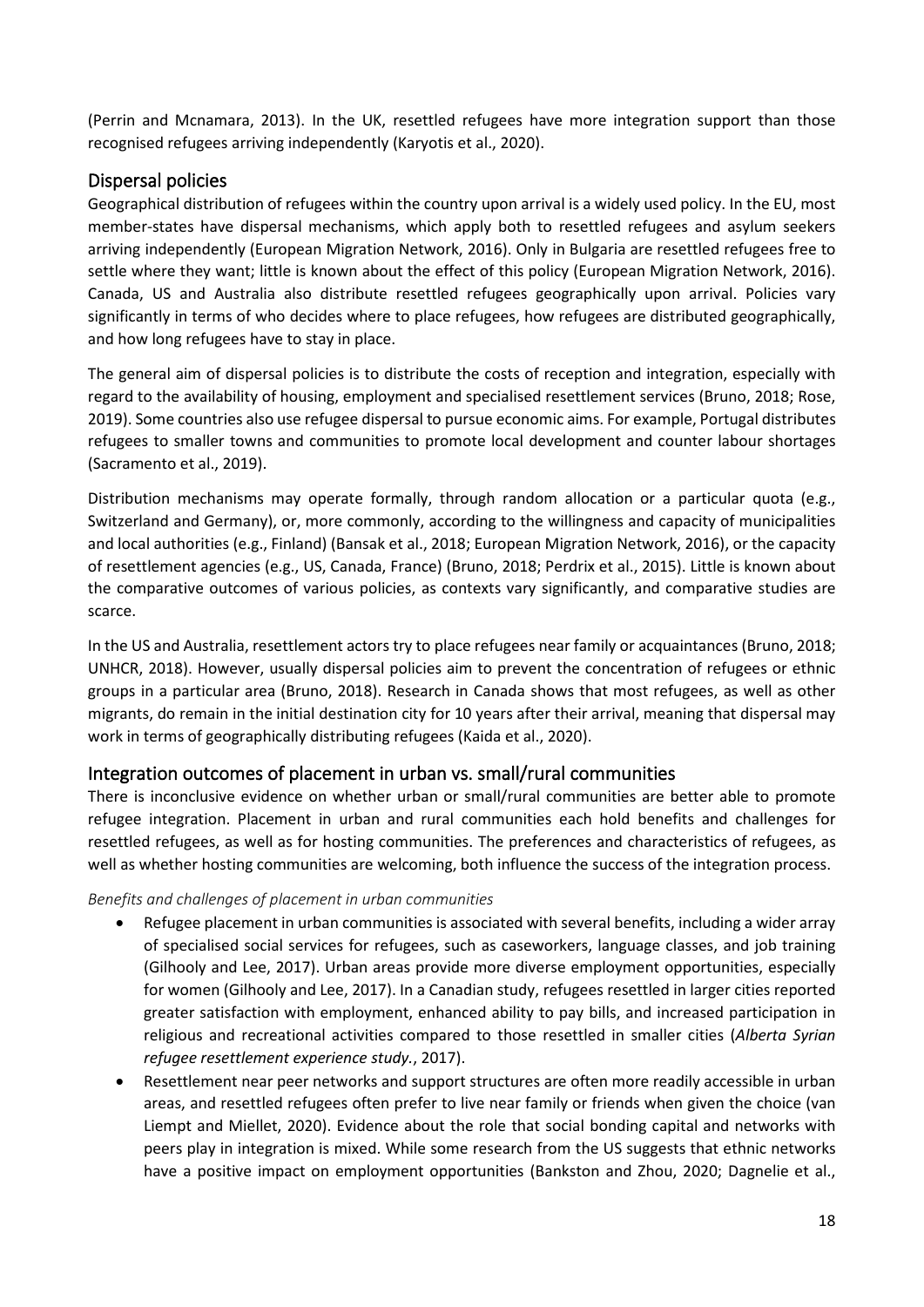2019), the presence of co-ethnic communities may also hinder recovering from trauma caused by intra-communal conflict or discrimination (El-Bialy and Mulay, 2015; Karimi, 2020).

• Placement of refugees in urban areas is associated with a range of challenges too, including housing in deprived areas (Bose, 2020), or general lack of adequate housing (Westerby et al., n.d.). Refugees placed in urban areas frequently suffer from poverty, poor housing conditions, transportation limitations, unhealthy dietary practices, gang violence, lack of community support, and lack of educational resources (Gilhooly and Lee, 2017).

## <span id="page-18-0"></span>*Benefits and challenges of placement in small/rural communities*

- Placement in small and rural communities may benefit refugees by providing wider availability of housing and schooling (Patuzzi et al., 2020), and a greater sense of safety (Lam, 2019), while avoiding temporary accommodation (Tardis et al., 2019). In some cases, resettled refugees benefit from tightknit networks in small communities and receive more tailored support (Bose, 2020; Drolet and Moorthi, 2018; El-Bialy and Mulay, 2015). In Canada, refugees resettled in smaller cities reported higher levels of sense of belonging compared to those resettled in larger cities (*Alberta Syrian refugee resettlement experience study.*, 2017).
- Rural communities, in turn, may benefit from diversification or revitalisation of the economy (US: Bose, 2020; Australia: Shergold et al., 2019), and better municipal public services due to greater demand (Bose, 2020; Patuzzi et al., 2020). However, there is little knowledge on the long-term effects of refugee resettlement on rural communities.
- Challenges for refugees include fewer opportunities such as specialised settlement services (Canada: Lam, 2019), language classes and skilled employment (France: Tardis et al., 2019), health services (Villa, 2020) and lack of public transport (ibid.). Some good practices to overcome these challenges include accessing settlement services and information via text messaging which reduces the need for in-person advice (Canada, Lam, 2019) and supporting refugees getting a driver's license (Cronkrite et al., 2016).
- Refugees placed in rural and small communities may more often experience isolation, hostility and racism, due to greater ethnic and cultural homogeneity (on Canada: El-Bialy and Mulay, 2015; Lam, 2019) and the absence of co-ethnic communities (Hynie, 2018). Placing refugees in Australian suburbs undermined refugee understandings of close neighbourliness and limited opportunities for bridging (Hebbani et al., 2018).

The characteristics and preferences of the resettled refugee may shape whether urban or rural communities are preferable (Gilhooly and Lee, 2017). For example, rural communities may be more adequate for families with small children who will benefit from the housing and schooling infrastructure as well as in terms of safety (Tardis et al., 2019). Similarly, refugees originating from rural areas can make use of their agricultural skills if placed in rural communities (Gilhooly and Lee, 2017). Conversely, single young refugees may depend more on economic and educational opportunities, as well as peer networks, all of which may be more readily available in urban areas (Tardis et al., 2019).

#### <span id="page-18-1"></span>*Dispersal policies, secondary migration and onward movement*

Secondary migration of resettled refugees may be considered an effect of inefficient matching of refugee preferences and skills and local conditions (Bloem and Loveridge, 2018). This is supported by evidence from Canada: while most migrants do stay in their initial location, resettled refugees are more likely to migrate than other categories of migrants (Kaida et al., 2020). Men, younger and more educated refugees, in particular, are more likely to leave their initial location, suggesting a link with employment opportunities (Mata, 2017). Pre-arrival characteristics (e.g., rural/agricultural lifestyle, non-urban environments) may influence secondary movements as refugees want to recreate some aspects of their pre-migration lives (Lumley-Sapanski, 2020). However, little is known about the levels of onward migration of refugees in contexts outside North America.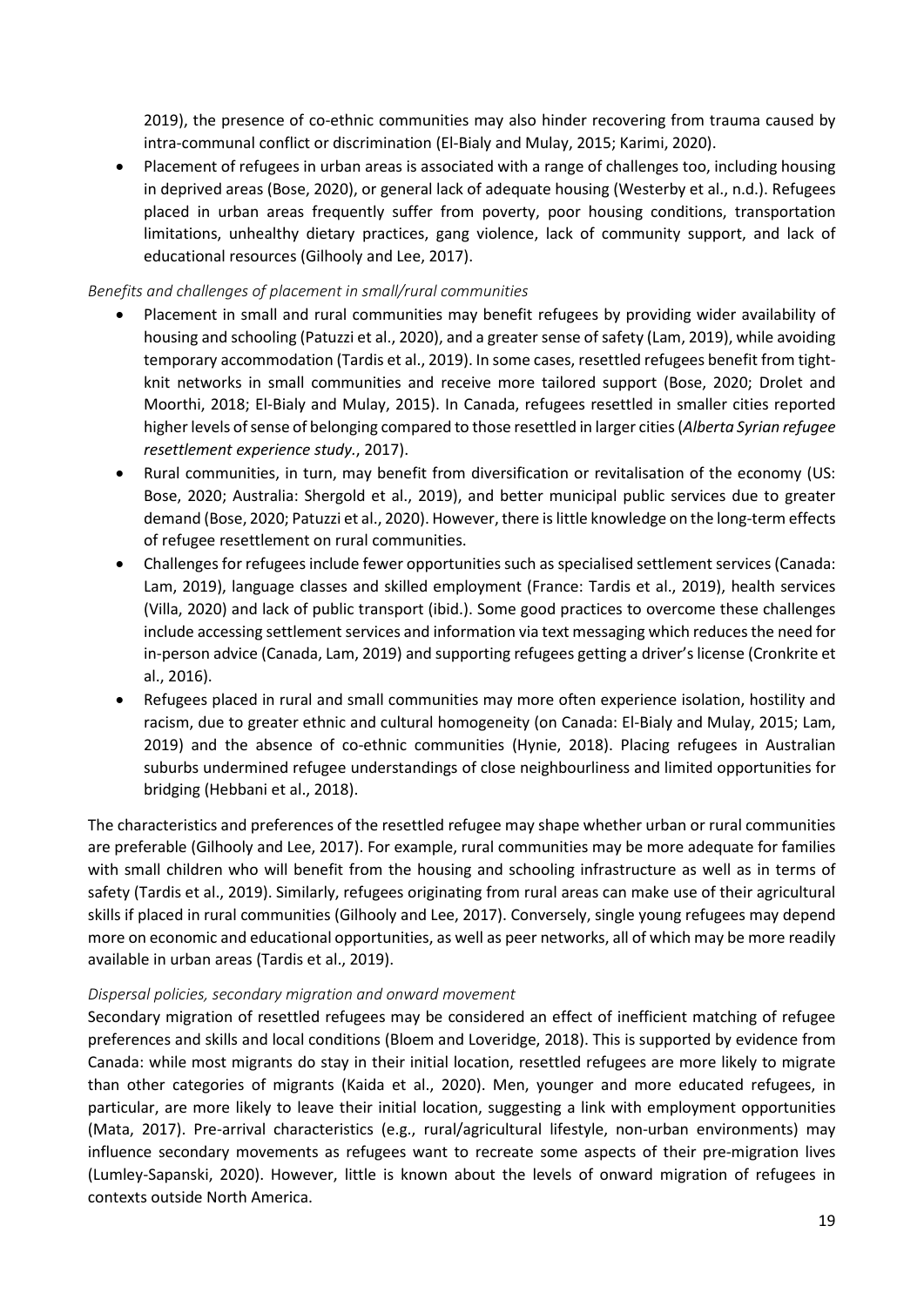In some countries, especially in Europe, resettled refugees are required to stay in their initially assigned location. Settling in a different EU member-state is generally not allowed, and migration within the state territory could lead to losing certain rights and benefits (European Migration Network, 2016). Evidence from the US, where secondary migration is not restricted, suggests that refugees may still face challenges in accessing benefits and resettlement assistance in secondary locations (Brown and Scribner, 2014). However, refugees may be better able to draw upon independent social and cultural resources and networks if they are allowed to move after initial arrival (Bankston and Zhou, 2020). Thus, allowing refugees to move after initial arrival may improve integration outcomes by fostering independence.

# <span id="page-19-0"></span>Challenges in implementing dispersal policies

In most countries, local authorities lack formal authority and ownership over resettlement quotas, financial assistance, integration models and resources (Stürner, 2019). Lack of coordination between the various stakeholders involved results in poor information flow, low levels of ownership and poor preparation of service provision for resettled refugees, e.g. in terms of organising housing, tailored health services, or mobilising local civil society (Stürner, 2019). In turn, this can lead to delays in refugee integration. Additionally, resettlement agencies or local authorities responsible for refugee integration often lack data and information on the needs and skills of refugees before they arrive (Darrow, 2018).

Most countries do not consider either the skills or the preferences of resettled refugees in placement, such as living in proximity to family and social networks (van Liempt and Miellet, 2020). This may prevent refugees from drawing on independent social and cultural resources through peer networks (Bankston and Zhou, 2020), and cause a mismatch with refugees' existing skillset. For example, when refugees with good agricultural skills are placed in urban locations where they cannot use them, they may have to take poorly paid low-skilled jobs instead (Gilhooly and Lee, 2017; Judelsohn et al., 2020). A disregard of refugees' settlement preferences may affect their mental health negatively. For example, in one study in the Netherlands, refugees expected to live close to family or acquaintances and were unaware of the dispersal policy before departure. This caused frustration and a sense of isolation (van Liempt and Miellet, 2020).

# <span id="page-19-1"></span>Good practices in implementation of dispersal policies

Evidence from European municipalities suggests that placement policies should consider the availability of both housing and economic and educational opportunities when distributing refugees (Westerby et al., n.d.). In Canada, this is already common practice: resettled refugees are directed to urban communities with availability in specialised services for migrants, employment and training opportunities, in addition to housing (Rose, 2019).

Leadership of and coordination with local governments and building on local capacity are essential for successful placement (Sabchev and Baumgärtel, 2020). According to the SHARE network of European hosting municipalities, new municipalities could be more willing to get involved in resettlement if they expected to benefit from accepting refugees, such as through strengthening existing or developing new services and infrastructure (Westerby et al., n.d.), or having a say in decisions about the number and characteristics of resettled refugees (Stürner, 2019). In Finland the central government negotiates with municipalities to house resettled refugees voluntarily, with the government paying for integration costs, including financial support to refugees and costs associated with integration and special needs such as illnesses or disabilities (Sacramento et al., 2019).

Multi-level and multi-sectoral cooperation of states with local authorities and international organisations, as well as refugee community organisations in the hosting country, are considered key in effective implementation of local resettlement and placement. For example, some US communities have developed community-based Refugee Advisory Committees to inform and coordinate all local service providers (GAO, 2012). Canada has been criticised for missing an opportunity during the Syrian resettlement initiative to give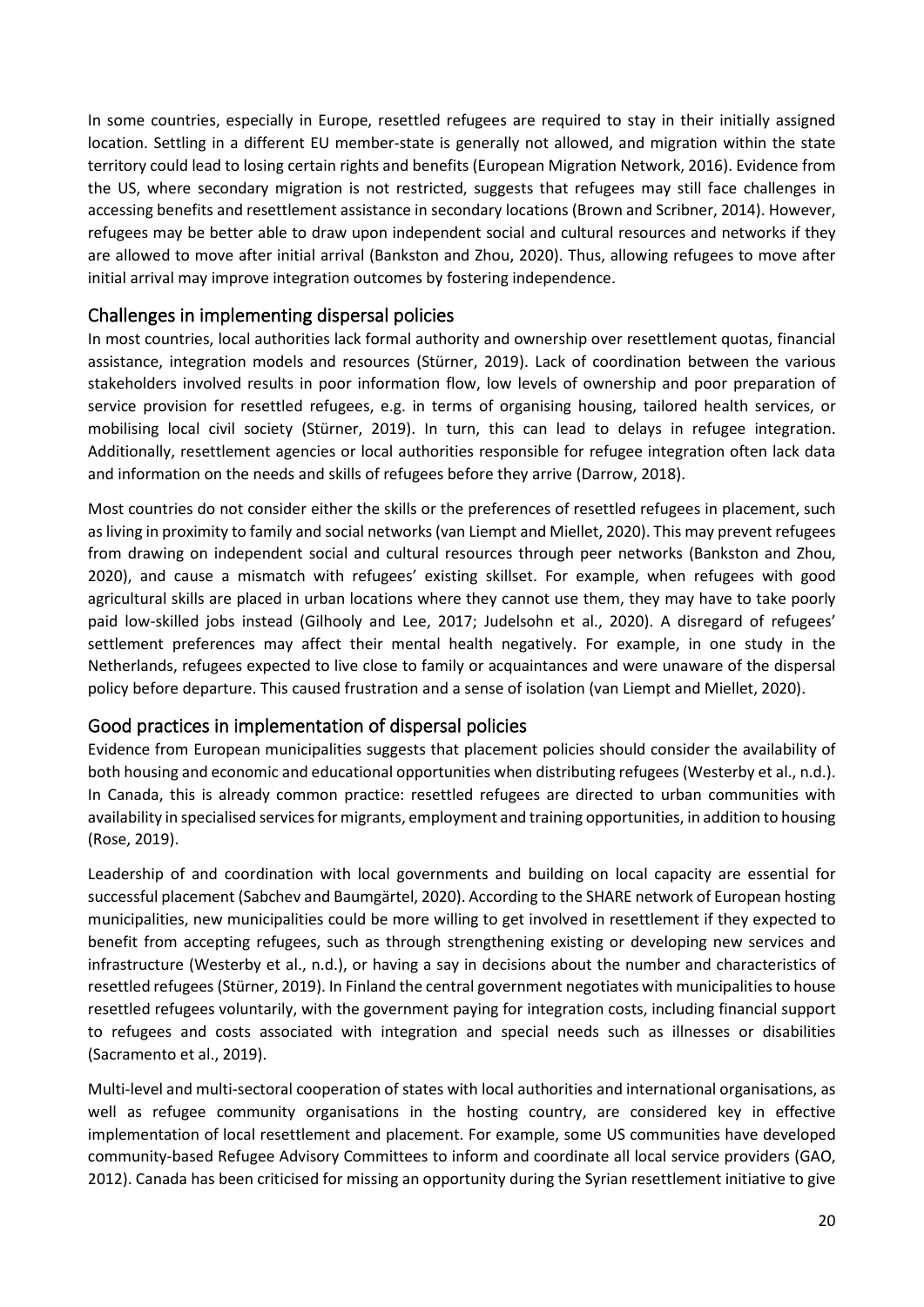pre-existing local migrant service coordination structures a formal coordination role, resulting in inefficient programme implementation (Cullen and Walton-Roberts, 2019; Dam and Wayland, 2019; Veronis, 2019).

In order to improve information about refugees' needs in advance and enable better preparation of local authorities, Norway regularly organises pre-departure information not only for refugees but also for receiving municipalities about the background of arriving refugees (Stürner, 2019).

# <span id="page-20-0"></span>Good practices in matching local needs and refugee preferences

Burgeoning research has argued that matching refugees' professional background and skills to the needs and conditions in the localities of settlement could improve economic integration outcomes (Jones and Teytelboym, 2018; Scialabba et al., 2020). Some countries have begun to match refugees' economic skills with local needs (van Liempt and Miellet, 2020). For example, the Swedish Public Employment Service assesses refugees' employment experience, and attempts to match them to an area with appropriate job opportunities to optimise integration (Westerby et al., n.d.).

Emerging evidence suggests that artificial intelligence and machine learning algorithms that match refugees' skills to local economic conditions may be effective in improving economic outcomes of refugees. One algorithm from the US was estimated to increase employment rates by up to 40% (Bansak et al., 2018). The US resettlement agency HIAS has been using the matching algorithm Annie MOORE (Matching and Outcome Optimization for Refugee Empowerment) since 2018. One back-testing study estimated that employment outcomes of refugees were increased by at least 30% compared to what would have been expected by HIAS' previous, manual matching system (Trapp et al., 2020).

Placement decisions should also consider matching according to other criteria, especially matching health needs of vulnerable refugees with local available services. An example of good practice here is Finland, which mediates between municipalities' reception criteria, the available housing stock, refugee health needs and available health services when deciding where to place refugees (Westerby et al., n.d.). So far, no attempt has been made to use algorithms on other, non-economic matching criteria, such as existing networks of individual refugees, health, mental health or education.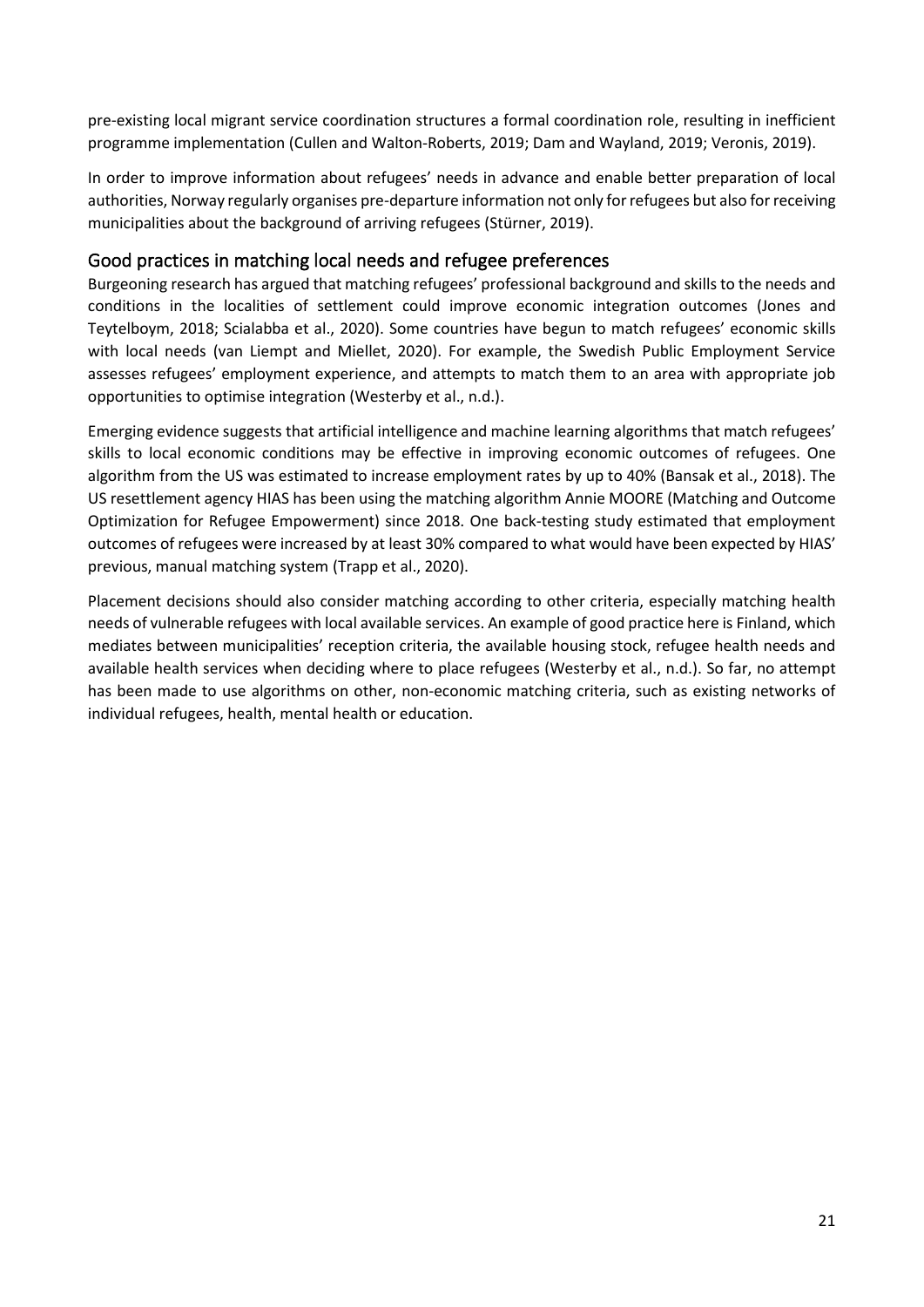# <span id="page-21-0"></span>Chapter 4: The role of NGOs and Volunteers in Refugee Resettlement

# <span id="page-21-1"></span>Introduction

All countries running resettlement programmes rely, at least to some extent, on NGOs and volunteers, including the countries with a long history of resettlement such as the US, Canada, Australia and many European countries such as the UK, Italy, France, Portugal, Germany, Switzerland, and Ireland. Often, formal agreements are signed between the state, and departments responsible for refugees, and civil society organisations seeking to support refugee resettlement (Bruno 2017; Cullen and Walton-Roberts 2019). Partnerships between the state and NGOs often reflect a long history of formal and informal collaboration with the tendency to build and develop relations over time (Bruno 2017). NGOs are frequently contracted to provide services to aid refugee integration.

Volunteers engage in refugee resettlement as members of a local community group or NGO, filling the gap between organisations' lack of resources (in terms of funds and employees) and resettled refugees' needs (Marshall and Béland 2019). Volunteers are a core part of sponsorship programmes, providing most of the support to the refugees they have agreed to sponsor with varying degrees of intervention by institutions (Reyes and Phillimore 2020). Evidence suggests that the overall level of satisfaction with being involved in refugee support is high for both volunteers and refugees (Ministry of Business, Innovation and Employment 2019; Phillimore and Reyes 2020a).

# <span id="page-21-2"></span>The role of NGOs in refugee resettlement

NGOs are involved in different aspects of resettlement and run a wide range of programmes, from identifying accommodation to ensuring refugees' access to health, education, culture, legal services and employment (Mwanri et al. 2012; Strazzari 2020). NGOs and volunteers also provide refugees with assistance such as emotional support, mentoring, friendship and guidance (Eby et al. 2011; Kerwin 2018; Fratzke et al. 2019). NGOs and local communities often employ their own social networks to reach out to services and opportunities that are not immediately available to refugees, and which can be tailored to their skills and needs (McAllum 2018; Fratzke and Dorst 2019). NGOs and sponsors also raise awareness of refugee issues and resettlement challenges (Reyes and Phillimore 2020). Peer organisations are in a strong position to liaise between the state and resettled refugees as they understand the culture and the language of both the settled community and the newcomers (Lee 2018).

NGOs are additionally involved in sponsorship programmes. In some cases, such as the humanitarian corridors in Italy, NGOs are involved in the process of refugee selection, collecting information about applicants from within refugee camps (Ricci 2020). The Private Sponsorship of Refugees programme in Canada allows sponsors to select refugees with given characteristics, whom they wish to resettle through their "naming" option. Canadian residents are allowed to sponsor a family member or an acquaintance, or a refugee pre-selected by UNHCR (GRSI 2020). Family groups wishing to sponsor family members are the most active in private sponsorship in Canada (Hynie et al. 2019). Sponsors' support for privately resettled refugees varies from 90 days in a country such as Switzerland to three years in Germany (European Commission 2018 in Bertram et al. 2020). Through sponsorship, volunteers provide services which are not available to government-assisted refugees and which are tailored to the needs of resettled refugees. These can include childcare and transportation (Fratzke and Dorst 2019; Hassan and Phillimore 2020; Phillimore et al. 2020).

# <span id="page-21-3"></span>NGO and volunteer involvement in resettlement

The range of NGOs involved in refugee resettlement includes specialist organisations that mainly support resident migrants and refugees, but also groups with a broader focus on social justice and social inclusion or that work to support excluded minorities (Mwanri et al. 2012; Idris 2019) as well as philanthropic communities and individuals (Darrow and Scholl 2020).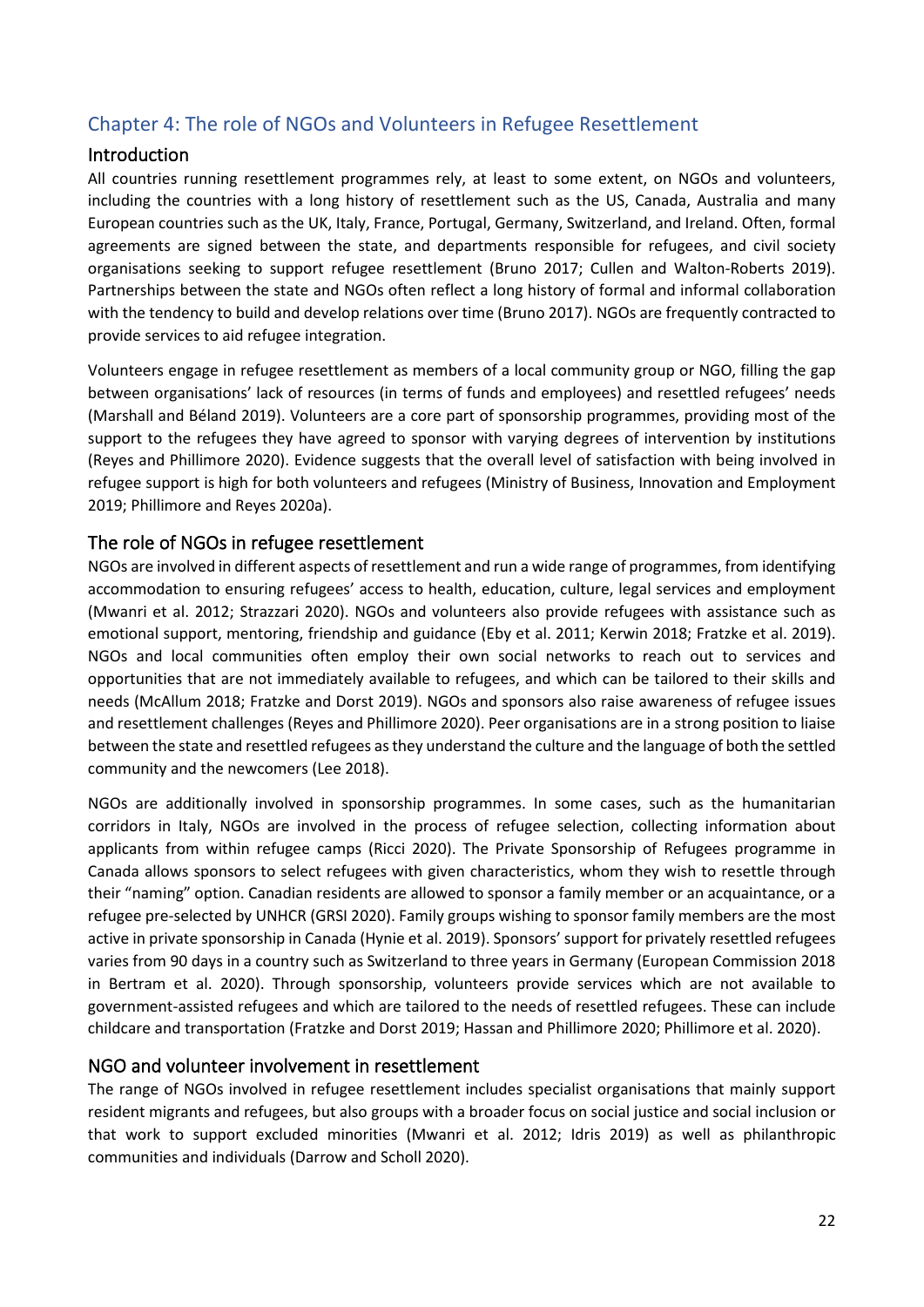Faith organisations are the most active in resettlement programmes worldwide (Ives and Sinha 2010; Jones and Teytelboym 2017; Sacramento et al. 2020). For instance, more than sixty of the eighty-five organisations formally allowed to sponsor refugees operating in Canada in 2014 were religious groups (Chapman 2014). Evidence highlights both positive and negative consequences of religious organisations' engagement in refugee resettlement (Ives and Sinha 2010; Eby et al. 2011). On the one hand, faith organisations often have a wide, enduring and well-connected network in their local communities and can address tensions between different religious groups by encouraging communication and dealing with prejudices, while they offer the bonding social capital to resettled refugees that share the same religion (Ives and Sinha 2010; Eby et al. 2011; Elliott and Yusuf 2014). On the other hand, faith organisations may expect refugees to convert to their religion or may favour the resettlement of refugees from specific backgrounds and regions (Eby et al. 2011).

More recently universities have become involved in resettlement, in particular in private sponsorship. Programmes launched by the World University Service of Canada and the University of Bologna in Italy offer examples of how such organisations can mobilise and reach out to a wide range of resources to build a welcoming environment not only for refugees, but for the whole community (Mckee et al. 2019; ICMC Europe and Caritas 2019).

The ways in which NGOs and volunteers engage in refugee sponsorship can vary considerably by country and programme (Bertram et al. 2020). In Italy, France and Portugal only pre-assessed organisations are allowed to sponsor refugees (Bertram et al. 2020). In Canada and Australia instead a wide range of groups and communities can apply to become a sponsor, with marginal support from professional organisations (Labman 2016 in Bertram et al. 2020). In the UK, privately sponsored refugees are often welcomed by groups which can be formed by a wide range of organisations. Groups are mainly formed by white middle class women and their extended networks many of whom are semi-retired and thus have time to spare (Phillimore et al. 2020). Sponsorship groups in the UK must form a registered charity or have a formal connection to an existing charity. Faith group networks such as Caritas and Charis are heavily involved in promoting sponsorship and supporting sponsorship groups (Fratzke et al. 2019; ICMC Europe and Caritas 2019; Villa 2020). Finally, in Germany, Switzerland and Ireland a nominated individual is fully responsible for the resettled refugees although supported by other volunteers (Bertram et al. 2020).

# <span id="page-22-0"></span>Motivations for getting involved

There is little research on the reasons why NGOs decide to get involved in resettlement. There is some evidence that ethnic and faith groups get involved to help people of the same ethno-national or religious background (Lee 2018; Eby et al. 2011). However, some churches support resettlement in conjunction with other faith groups "to help build inter-faith understanding, or to counteract other churches in their community who are demonstrating hatred towards Muslims" and in response to the media coverage of refugee crises (Eby et al. 2011: 594).

Research on refugee resettlement and volunteering focus mainly on the relationship between volunteers and the organisations that recruit them. Refugee communities supporting other refugees in their resettlement process do not recognise their work as 'volunteering', but rather as an obligation to help people of the same ethnic group who have been left behind (Fozdar and Hartley 2013). In both resettlement and sponsorship emotions provide a powerful motivation for engagement with volunteers expressing empathy for refugees or anger at their plight (Yarris et al. 2020). Group leaders in the UK's Community Sponsorship Scheme were motivated to establish groups following shocking media coverage of the refugee emergency, with some also citing religious duty (Phillimore and Reyes 2020b). Other sponsors expressed a sense of civic responsibility or the desire to help other people to distract their attention from their own personal problems (Phillimore and Reyes 2020b). Motivations to engage in refugee resettlement can be undermined by the lack of volunteers' participation in organisations' decision-making process (McAllum 2018). Phillimore et al. (2020) found that regular communication, training and avoidance of overload were important for volunteer retention. A key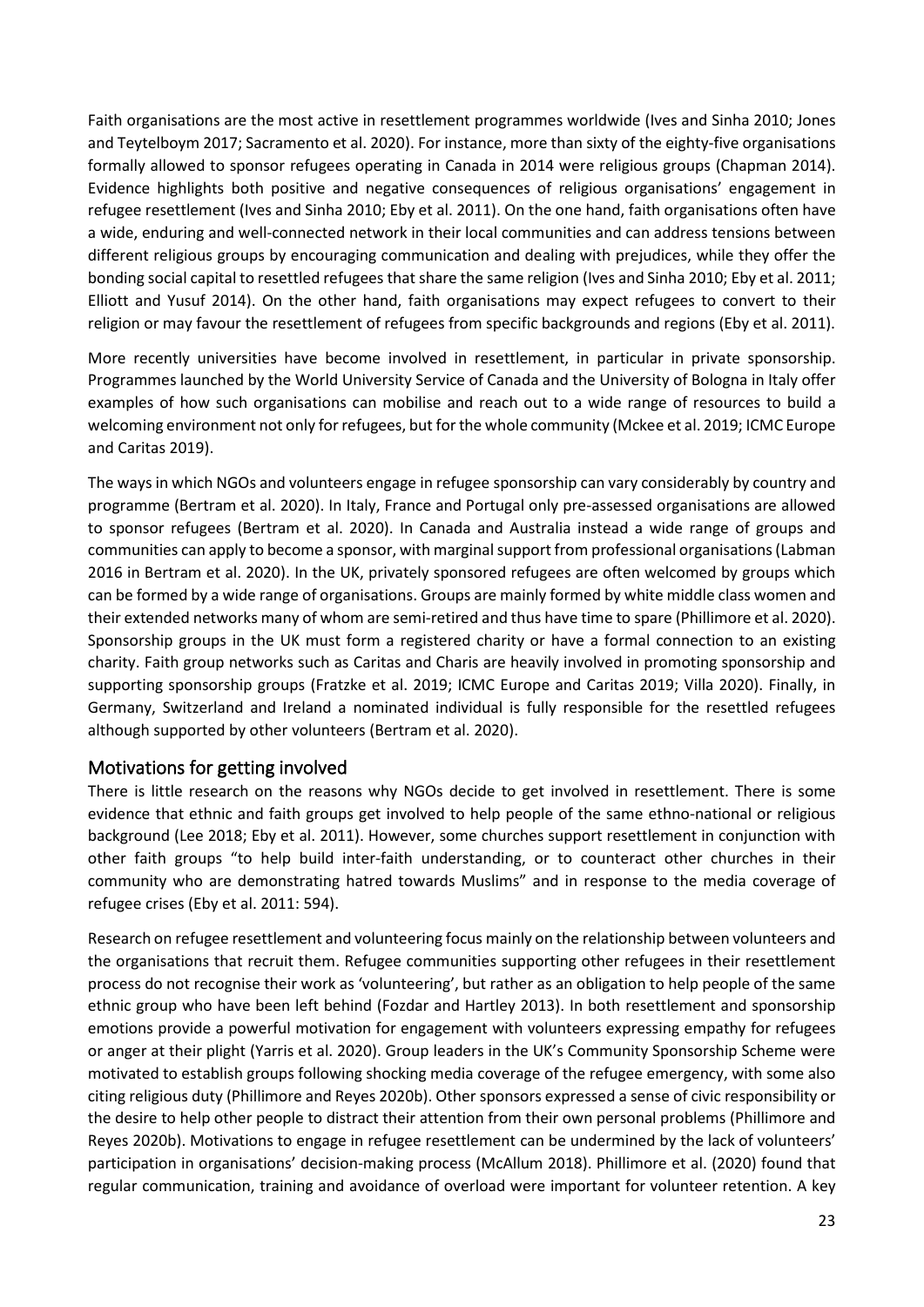concern in resettlement and sponsorship is the heavy reliance on the middle-aged, middle-class female demographic. This is a concern, because male refugees may find connecting with older women difficult (Hassan and Phillimore 2020), and there is evidence that LGBTQI refugees also struggle when volunteers do not understand their needs or experiences (Karimi 2020).

# <span id="page-23-0"></span>Training and Supporting volunteers

Volunteers highlight the importance of learning in resettlement work, and highly value training. Volunteers find support from organisations with a long history of working with refugees useful. For instance, volunteers in Iceland were highly satisfied with training provided by the International Rescue Committee (Dubus 2020). Overall, in most of the countries, volunteers wanted more training and guidance from people with experience working with refugees. In Canada, individuals employed by NGOs to assist resettlement frequently complained about the lack of appropriate training for volunteers and staff (McMurdo 2016; Senthanar et al., 2020).

Sponsors in private sponsorship programmes expressed a desire for additional training, in particular around refugees' culture (Phillimore et al. 2020). People newer to sponsoring refugees appreciate the possibility to learn from experienced sponsors and groups (McAllum 2018; Fratzke et al. 2019) and greatly value peer learning (Phillimore and Reyes 2019).

Apart from training, sponsors and NGOs' volunteers highlight the importance of leadership, coordination and monitoring during resettlement processes (Fratzke et al. 2019; Holbrook 2020). The establishment of organisations such as RESET in the UK is considered good practice for supporting volunteers (Fratzke et al. 2019). Other successful examples include the creation of helpdesks and online platforms that volunteers can turn to for advice and to learn from each other's experiences (ICMC Europe and Caritas 2019).

# <span id="page-23-1"></span>Challenges

## <span id="page-23-2"></span>*Policy, Practices and Processes*

In addition to the lack of consistent and high-quality training for volunteers, groups and volunteers report struggling to deliver appropriate resettlement support because they lack sufficient information about the refugees they support (Phillimore and Reyes 2020c). Sponsors who had the opportunity to engage with refugees digitally, for instance through Skype or Facebook, before arrival, report building trust with refugees and gaining knowledge about their resettlement needs (Kyriakides et al. 2019). Meeting online during the pre-departure phase can help sponsors better understand refugees' lives in displacement. Refugees and sponsors can share information about the resettlement processes which can reduce misunderstandings and help manage expectations (Kyriakides et al. 2019; Stürner 2019).

NGOs report struggling to support resettled refugees when governments offer to welcome large numbers of refugees in a limited time frame. The lack of consultation with NGOs expected to offer resettlement services can mean they are unable to plan or scale up (Chapman 2014; Wrzesnewskyj 2016). Communication between stakeholders involved in resettlement processes, which can include Government departments, NGOs, and local authorities, is often poor, which causes significant problems in implementing policy and delivering services (Marshall and Béland 2019). While some processes move too quickly for NGOs to mobilise their responses, delays in the private sponsorship application process can impact groups' capacity to retain volunteers (Chapman 2014; Phillimore and Reyes 2019).

Sponsors, paid staff and volunteers experience frustration when there is a lack of coordination and when they cannot access the information about refugees that they need to provide adequate assistance (Duncan et al. 2010; Tito and Cochand 2017).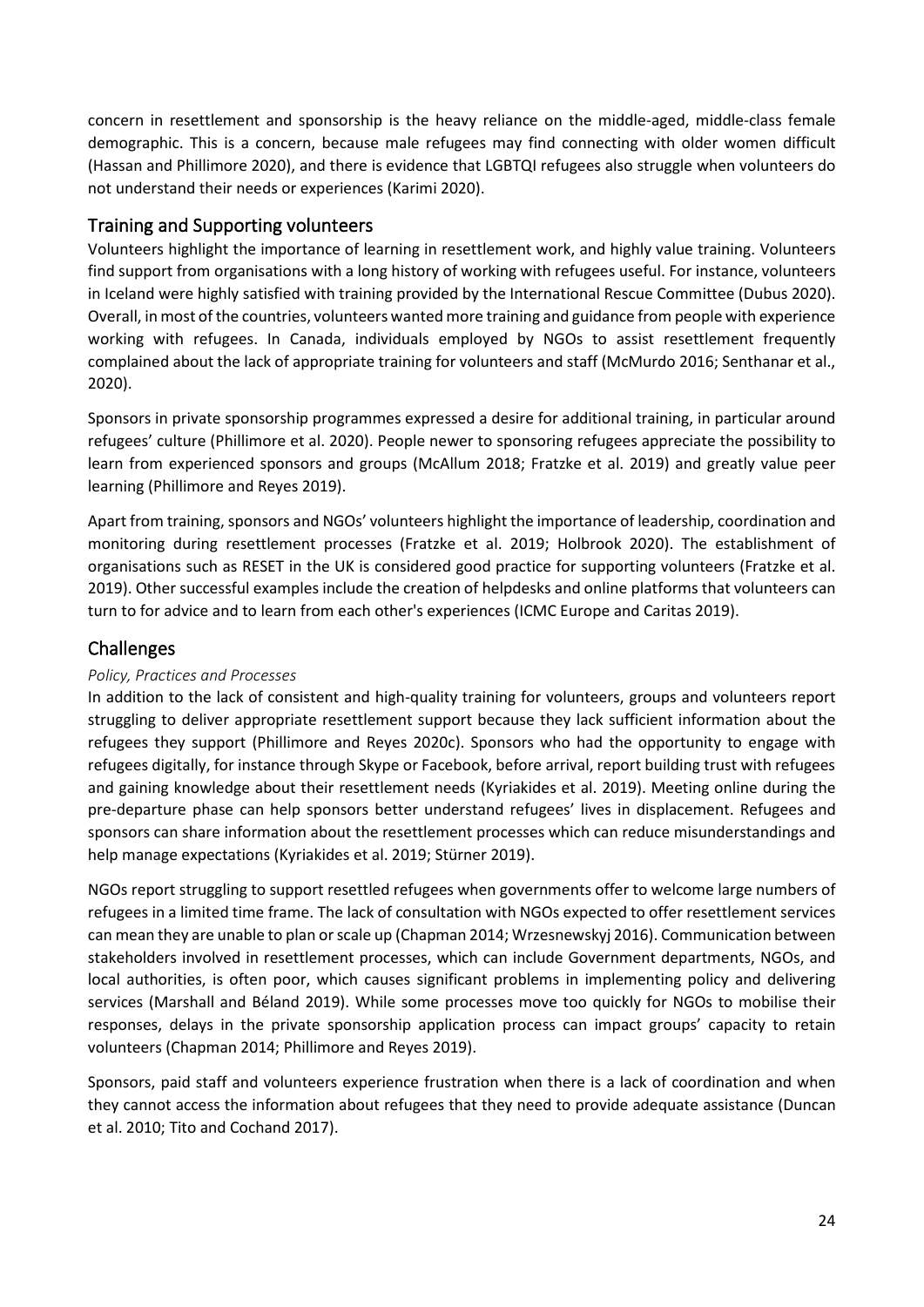#### <span id="page-24-0"></span>*Resources*

One of the main problems shared by NGOs across different countries is a shortage of financial and other resources. NGOs report having to spend time and resources competing against one another for funds, rather than on providing services (Marshall and Béland 2019). Short-term funding cycles mean organisations are unable to develop long-term strategies and have limited capacity to subcontract (Fozdar and Banki 2017). Faced with a lack of funds, NGOs turn to volunteers and philanthropic communities to fund their activities (Darrow and Scholl 2020). Funding cuts, combined with an increase in the number of resettled refugees, result in a delay in supporting refugees adequately, causing stress and frustration to refugees, volunteers, and staff (Veronis 2019). While many NGOs struggle to access resources, with rural organisations facing additional problems securing funding, they are increasingly involved in resettlement and sponsorship (Kandasamy and Soldatic 2018). Over-reliance on volunteers or having insufficient volunteers can lead to burnout and volunteer attrition (Smith et al. 2017). Organisations that get involved in the provision of resettlement services can suffer from 'mission drift' as they lose the capacity to get involved in advocacy activities and become more focused on contract work (Kandasamy 2017). Discrepancies between the organisations' contractual arrangements and the hands-on provision of resettlement services to refugees have also been reported. For instance, in Australian rural areas, due to funding constraints, resettlement services provided to resettled refugees fall short of the organisations' contractual arrangements and the needs of the beneficiaries (Kandasamy and Soldatic 2018).

#### <span id="page-24-1"></span>*Power dynamics*

The literature on private sponsorship (Smith et al. 2017; Haugen et al. 2020) evidences an unbalanced power relationship between sponsors and refugees, resulting from sponsors' adoption of a paternalistic approach. Adopting a paternalist attitude, rather than a "mutualistic" approach, which recognises both refugees and sponsors as equal, can undermine refugee integration processes (Haugen et al. 2020). Although sponsors are driven by a desire to help and welcome refugees, the unbalanced power relationship can be further intensified when refugees depend on the financial support of their sponsors(Haugen et al. 2020). Volunteers, too, express frustration at what they perceive as refugee dependency with many groups struggling to find the balance between support and independence (Phillimore et al. 2020).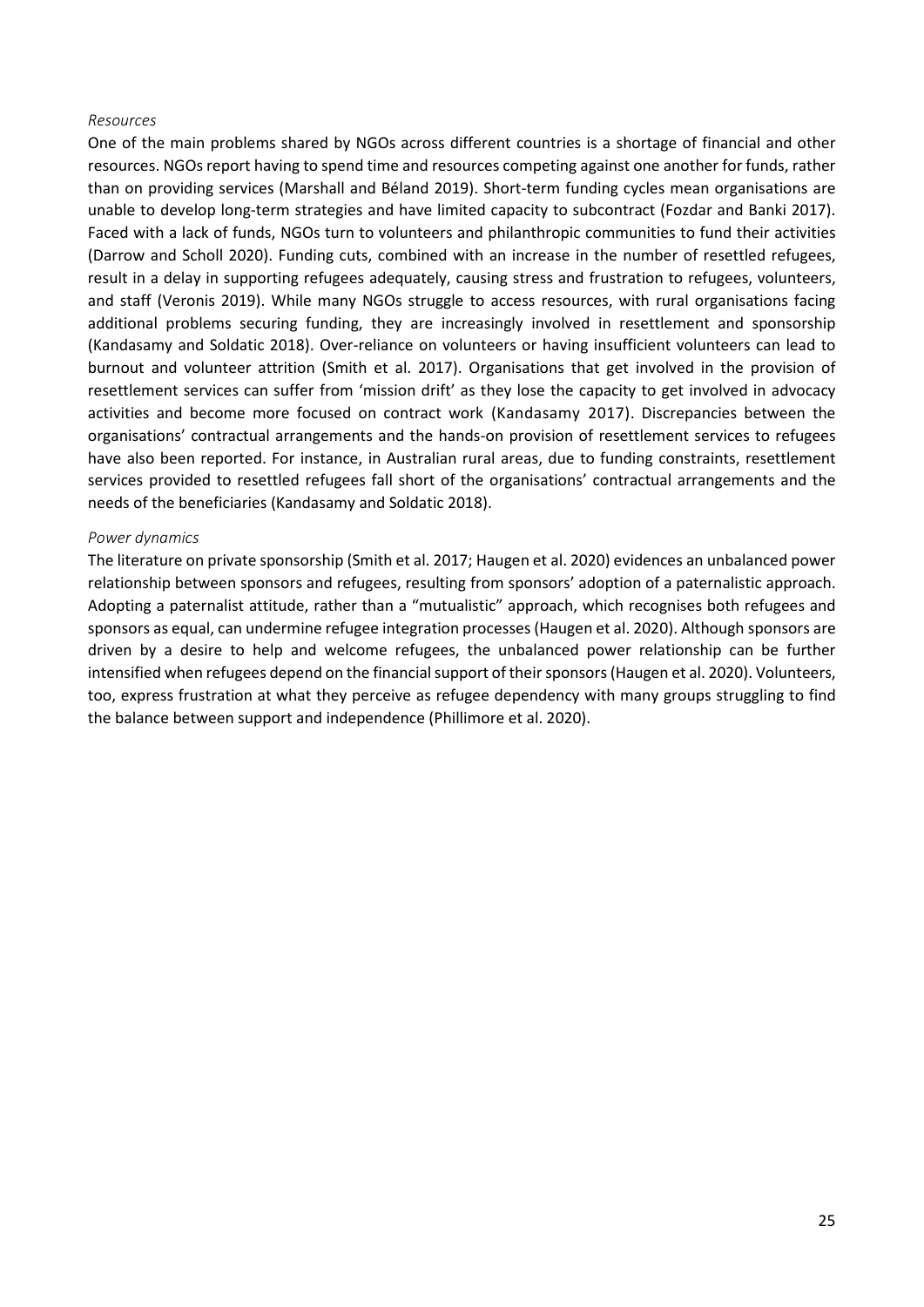# <span id="page-25-0"></span>Chapter 5: Family reunion policy and resettled refugees

# <span id="page-25-1"></span>Introduction

Families often separate during forced migration, and sometimes as part of the resettlement process. The separation from family members deprives refugees of the social and emotional support needed to achieve positive settlement outcomes (Brunner et al. 2014). Research shows that refugees resettle and integrate faster if they do not have to worry about family members remaining in conflict zones (GRSI 2020; Dubus 2018), while it is harder for them to focus on activities essential for integration until they are reunited with their family (Beaton et al. 2018). Family members also bolster the social support available to refugees, smoothing the challenges of transitioning to life in a new country (RSOA 2019; GRSI 2020). For these reasons, most countries prioritise the resettlement of family units or have provisions in place for the family reunification of resettled refugees. Resettled refugees usually have access to the same or similar programmes for family reunion as other refugees. However, some countries impose time limits on applications and have minimum income requirements for applicants, while a very narrow definition of family excludes some family members by ignoring the complexities of refugee family structures. Barriers to family reunification compound resettled refugees' existing mental health issues, traumas and anxieties by prolonging their concerns about family members remaining in unsafe conditions (GRSI 2020).

# <span id="page-25-2"></span>Who can be reunited?

There is a mismatch between the ways that refugees define family and the definitions set out in reunification policies. For example, policies do not adequately recognise the importance of extended family or of nonbiological children adopted during conflict or flight, while health requirements for family reunification can end up separating families (Wilmsen 2011).

- In the UK, adult refugees can reunite with their (married or civil) partners and under-aged dependent children but not with their parents, grandparents, siblings or adult children (Beaton et al. 2019).
- In the US there are two pathways to family reunion: (a) through the Affidavit of Relationship Programme, for relatives already recognised as refugees outside the US. This includes spouses, unmarried children under the age of 21 and parents. The US-based relative must be at least aged 18 and must file within five years of being granted asylum or admitted to the United States as a refugee (Bruno 2015); and (b) through the Family Reunification Programme, a 'principal' refugee can request to bring their spouse or unmarried children under the age of 21 to the country up until two years after resettlement.
- In Australia, the narrow definition of 'family member' (which is at odds with UNHCR's definition) is limited to immediate family (spouse, child or parents if applicant is under-aged). As a result, significant pressure is put on refugee families to evidence 'dependency' in their family reunion applications (Okhovat et al. 2017) when applying for non-eligible family members because of concerns around abuse of systems.
- In Finland, only in special cases can relatives other than close family members (child, spouse or parent) be regarded as family members for family reunion purposes (Tervola 2020).
- In Germany, resettled beneficiaries are not recognised as refugees upon arrival but have to apply for asylum and wait for long periods, during which they do not have the same rights to family reunion as recognised refugees. Once recognised, they can apply for family reunification for 'core family' (spouses, minor children and parents of minors), plus in highly exceptional circumstances, parents of adults in need of specific personal care, or other extended family members (Tometten 2018).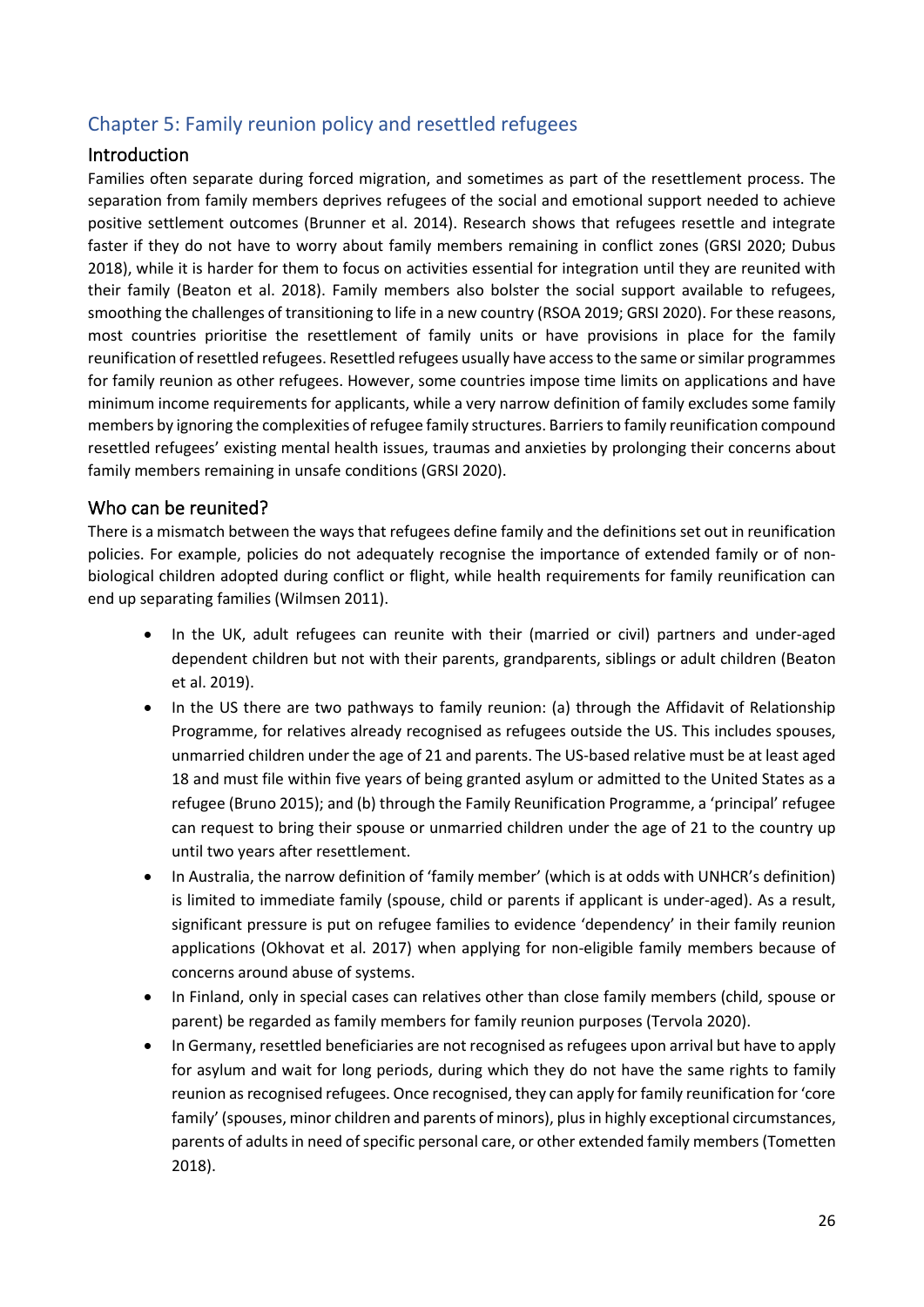• Canada defines family members as spouses, partners and dependent children, with the possibility to recognise additional individuals as de facto dependant (e.g. an elder parent) if they meet the refugee criteria in their own right (UNHCR 2018). However, Canada's immigration system treats families unequally. The reunification process is slower for refugees than for other migrants, and slower for people from Africa than from the rest of the world (Kaduuli 2020).

# <span id="page-26-0"></span>Services and support offered

The level of assistance, and the access to and availability of services and programmes during and for family reunion appears to contribute to mental health outcomes and to faster integration of family members. In Canada, little assistance is provided to family reunion refugees, which may contribute to lower integration outcomes. As a result, family reunion refugees, and especially women, have worse financial outcomes than resettled refugees and asylum seekers (Bevelander & Pendakur 2014). By contrast, in Sweden, where all refugee categories have access to roughly the same range of settlement assistance (18 months of settlement training, language and labour market schooling, credential recognition/assessment, as well as housing) there is little difference between reunited refugees and other groups in terms of employment and earnings (Bevelander & Pendakur 2014).

# <span id="page-26-1"></span>Financial barriers

There are financial implications of family reunion which can include the bureaucratic costs associated with securing reunion, inability to raise sufficient sums to meet income or savings thresholds and opportunity costs of expenditure on reunion.

- The costs associated with family reunion include high visa costs, travelling costs and increased longer term caring costs. These can be significant or even prohibitive and can lead applicants to destitution. In Australia, sponsoring a partner costs at least \$6,865, while the proposer is required to provide a bond as an Assurance of Support (\$10,000 for the main applicant and \$4,000 for any additional adult applicant) which will be held for 10 years (RCOA 2020).
- In the UK, families go to extreme lengths to reunite with their loved ones, often being pushed into destitution, or forced to resort to smugglers (Beaton et al. 2018).
- Additional financial barriers include minimum income requirements and competing priorities for resettled refugees, such as paying remittances to family abroad. For instance, in Canada, refugees face difficulties in earning sufficient income both to support family here and abroad and to sponsor family reunion (Johnson & Stoll 2013). Resettled refugees struggle to cover the cost for spousal sponsorship because of the travel loan repayment of Canadian resettlement programme (Brunner et al. 2014).
- In Finland, income-testing is applied to the family reunion of refugees with subsidiary protection status (Tervola 2020). Costs make reunion difficult because families need to travel to Finnish embassies in the country of first asylum, which may be too expensive or too far away (Sacramento et al. 2020).

# <span id="page-26-2"></span>Family reunion and integration

Access to family reunion also has implications for integration.

• Costs associated with reunion may undermine integration: research in Canada has shown that refugees prioritise employment, especially low skilled employment, over education, learning the local language or building social networks in order to access the funds needed (Brunner et al. 2014; Johnson and Stoll 2013).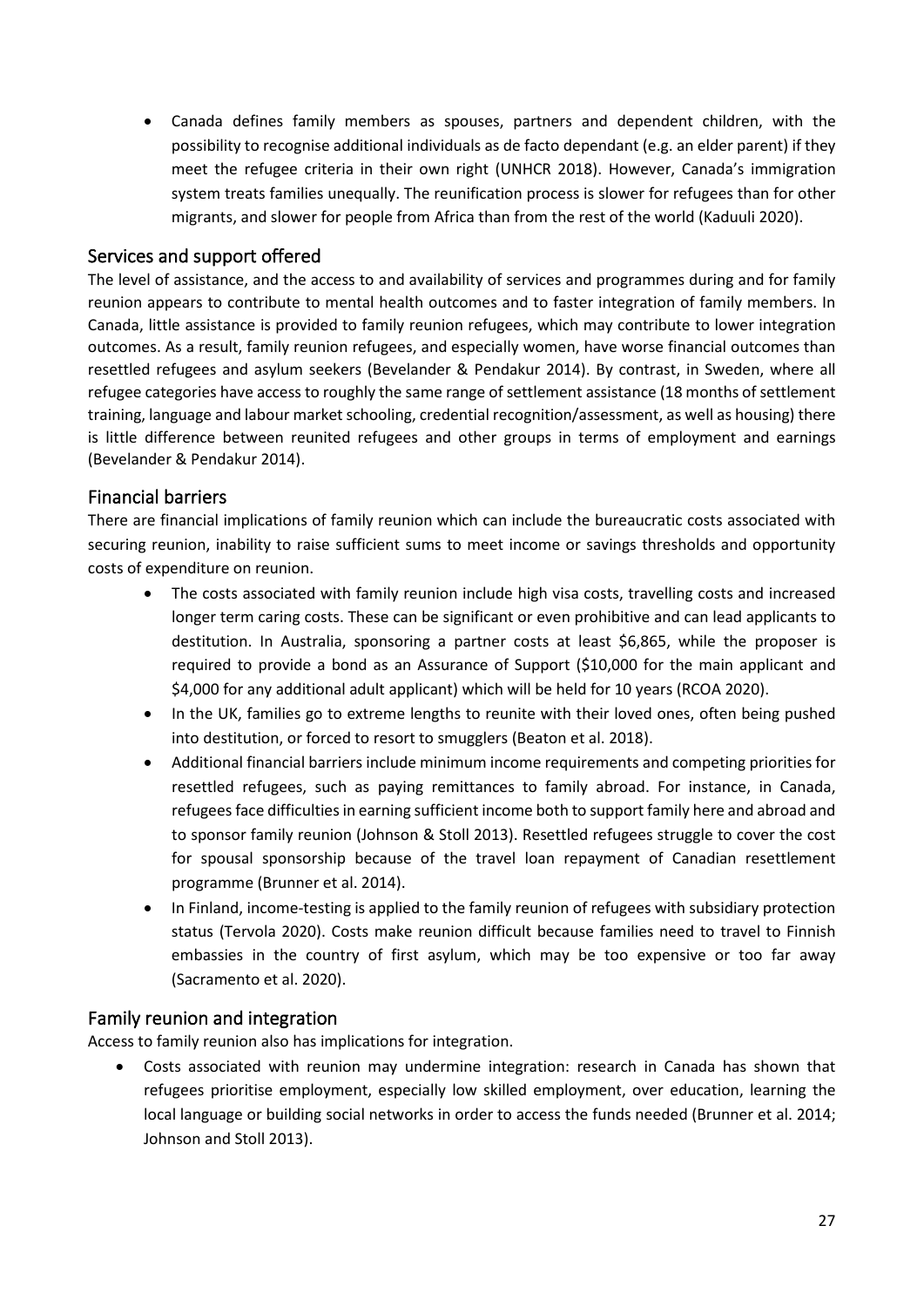- One study in Iceland (Dubus 2018) argues that grandparents resettled with a nuclear family can support family work (like cooking, taking care of children) and thereby assist with integration of the younger family members.
- In the UK, some adults feel unable to settle and focus on the future while worried about family members that are still not safe (Beaton et al. 2018).

# <span id="page-27-0"></span>Additional challenges

Conflict and flight can disperse families across different countries. Some refugees do not know the whereabouts of relatives or do not realise that they need to apply for reunion within a set period (Johnson & Stoll 2013). In addition, bureaucracy and the duration of the family reunification process are a significant source of stress. For example, in Australia, visas can take up to 20 months for a partner, over 8 months for a dependent child and 3.5 years in the case of an orphaned relative (RCOA 2020). In Canada, the lengthy waiting period (usually several years) leads to a sense of uncertainty because social obligations cannot be fulfilled (Brunner et al. 2014, Stephen 2020). Similarly, in Germany, resettled beneficiaries must apply for asylum and wait longer than recognised refugees for family reunion (Tometten 2018).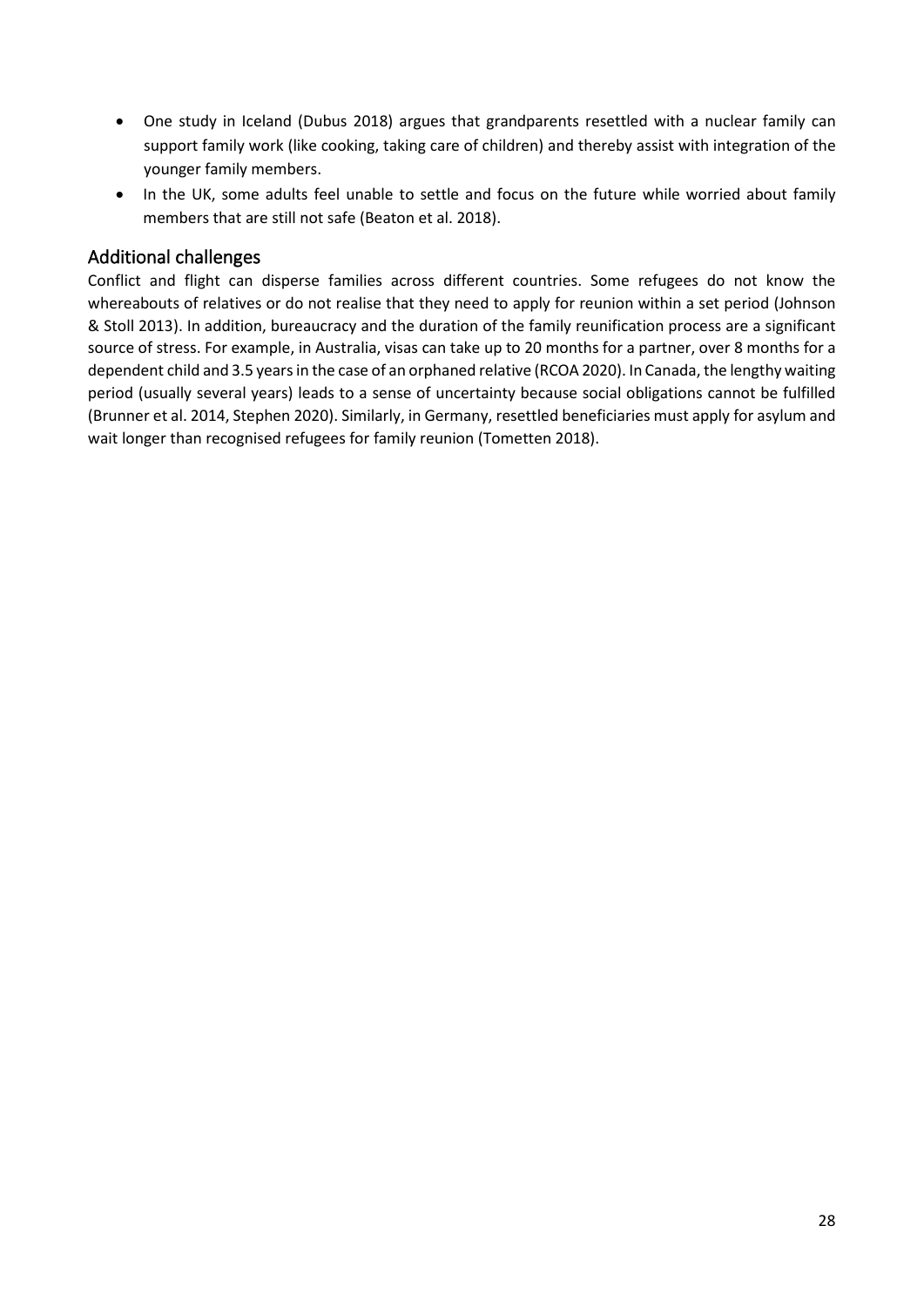# <span id="page-28-0"></span>Chapter 6: Integration Policies and Programmes for Resettlement Refugees

# <span id="page-28-1"></span>Introduction

The successful integration of refugees into receiving societies is an aim shared by all resettlement programmes. As a result, all resettlement frameworks include some measures to support the integration of refugees. However, the scope and particulars of these measures can vary considerably. As background for our discussion, in this chapter and the next, we first offer a brief overview of policies aiming to support integration in resettlement programmes across Europe, based on an overview by the European Migration Network (2016) and some other main countries of resettlement (Canada, US, Australia, and New Zealand).

# <span id="page-28-2"></span>Policy measures in place to support integration

## <span id="page-28-3"></span>*Across Europe*

Policy measures vary across Europe. In the following section we summarise the different approaches in each country. Table 6.1 sets out the country/region names in full.

| <b>AT</b> | <b>AUSTRIA</b>                        |
|-----------|---------------------------------------|
| <b>BE</b> | Belgium                               |
| <b>BG</b> | <b>Bulgaria</b>                       |
| <b>HR</b> | Croatia                               |
| CZ        | Czechia                               |
| EE        | Estonia                               |
| FI.       | Finland                               |
| <b>FR</b> | France                                |
| <b>DE</b> | Germany                               |
| HU        | Hungary                               |
| IE        | Ireland                               |
| IT        | Italy                                 |
| LU        | Luxembourg                            |
| <b>NL</b> | Netherlands                           |
| <b>NO</b> | Norway                                |
| <b>NZ</b> | New Zealand                           |
| <b>PL</b> | Poland                                |
| <b>SK</b> | Slovakia                              |
| ES        | Spain                                 |
| <b>SE</b> | Sweden                                |
| <b>UK</b> | United Kingdom                        |
| <b>US</b> | <b>United States of America</b>       |
| EU/EEA    | European Union/European Economic Area |

### **TABLE 6.1: COUNTRY/REGION NAME ABBREVIATIONS**

Special support is offered for resettled refugees across Europe (European Migration Network 2016):

- In 9 states (BG, CZ, ES, FI, HU, IT, LU, SK, NO) post-arrival and integration measures are the same for both resettled persons and beneficiaries of international protection.
- In Austria, Belgium and Finland, measures are the same for all refugees by law, but differ in practice, with resettled refugees often receiving additional and/or tailored support (Austria: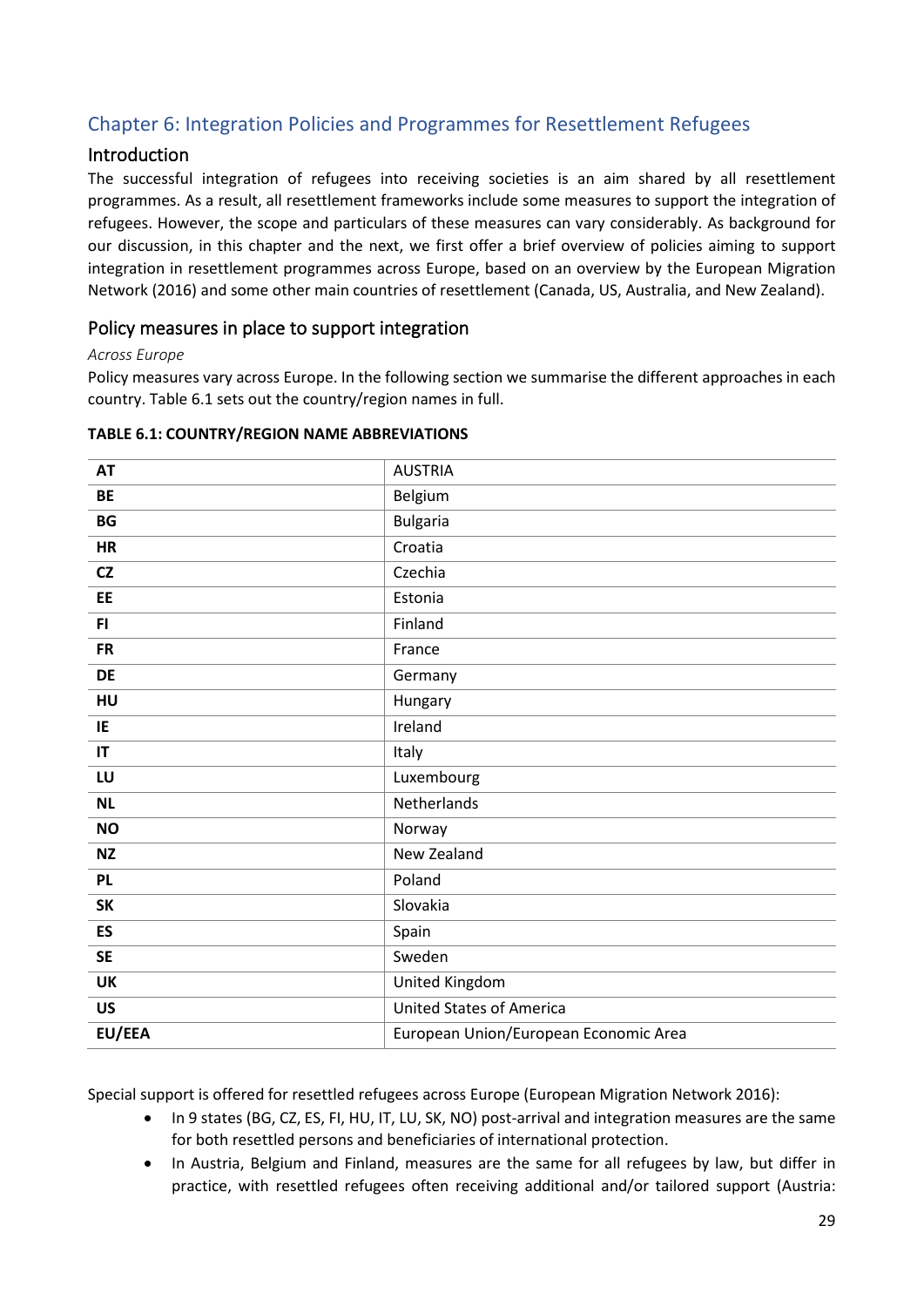counselling, housing and integration support; Belgium: specific orientation programme upon arrival, intensive social support for up to 2 years for the most vulnerable; Finland: priority in assignment of accommodation, more municipal funding).

• 9 further member-states (BE, DE, EE, FR, IE, NL, PL, SE, UK) have targeted policies for the integration of resettled refugees. Special provisions include direct access to housing without passing through reception centres (EE, FR, NL, SE), orientation programmes after arrival (BE, DE, IE, UK), individual support in administrative procedures for access to social rights and to the education of minors, physical and mental health care, social integration support, and help in access to training and employment (BE, FR, IE, PL, UK).

Most of the EU countries (AT, BE, BG, CZ, DE, EE, ES, FI, FR, HU, IE, IT, LU, NL, SK)) and NO grant the same or a similar status to resettled refugees and other beneficiaries of international protection, though the specifics of status granted vary (European Migration Network 2016). For instance,

- In Norway, resettled refugees are directly granted a work and residence permit for three years, while in Sweden, they receive a permanent residence permit (ibid.).
- In Germany, resettled refugees are granted a residence permit for three years with the option of extension. If specific preconditions are met, they may be granted an indefinite settlement permit after five years (ibid.).
- At the time of writing, the United Kingdom has four resettlement schemes Mandate, Gateway, The (Syrian) vulnerable persons resettlement scheme (VPRS), and the vulnerable children resettlement scheme (VCRS). In 2020, the VPRS, the VCRS and the Gateway schemes were consolidated into one 'global resettlement scheme'. "Refugees who arrive under the VPRS or the VCRS are granted refugee status with five years leave to remain. After five years they may be eligible to apply for indefinite leave to remain, and subsequently British citizenship, if they meet the requirements. […] Refugees who arrive under the Mandate or Gateway schemes are granted indefinite leave to remain as a refugee" (Wilkins 2020: 9). Anyone with refugee status in the UK has work rights and is entitled to claim benefits on the same basis as British nationals (Wilkins 2020).

Immediate support upon arrival is fairly similar across member-states in its key elements, which typically include airport pick-up, provision of (temporary) documentation, clothing, food and interpretation services; in most cases, there is also a medical examination (AT, BE, CZ, EE, FI, FR, IE, PL, SK, NO), specialised medical services for people with disabilities (BE, CZ, EE, FI, FR, IT, NL, PL, SE, SK), and guardianship for unaccompanied minors (European Migration Network 2016). [2](#page-29-0)

Information on financial support (allowances) and in-kind support is difficult to compare across EU memberstates, given the vastly different welfare and social benefits systems. While some benefits are short-term, resettled refugees are often entitled to some long-term social benefits as well (European Migration Network 2016).

• 13 European states (AT, BE, CZ, DE, EE, FI, HU, IE, NL, PL, SE, SK, NO) provide a weekly/monthly allowance, the duration of which varies across Member States, for a minimum of 6 weeks

<span id="page-29-0"></span><sup>&</sup>lt;sup>2</sup> The provision of health care upon arrival differs in the practices and availability of services. In Austria, Germany and Spain refugees have access to basic healthcare support; in Ireland and the United Kingdom, caseworkers may accompany refugees to register at a general practitioner (GP) (European Migration Network 2016).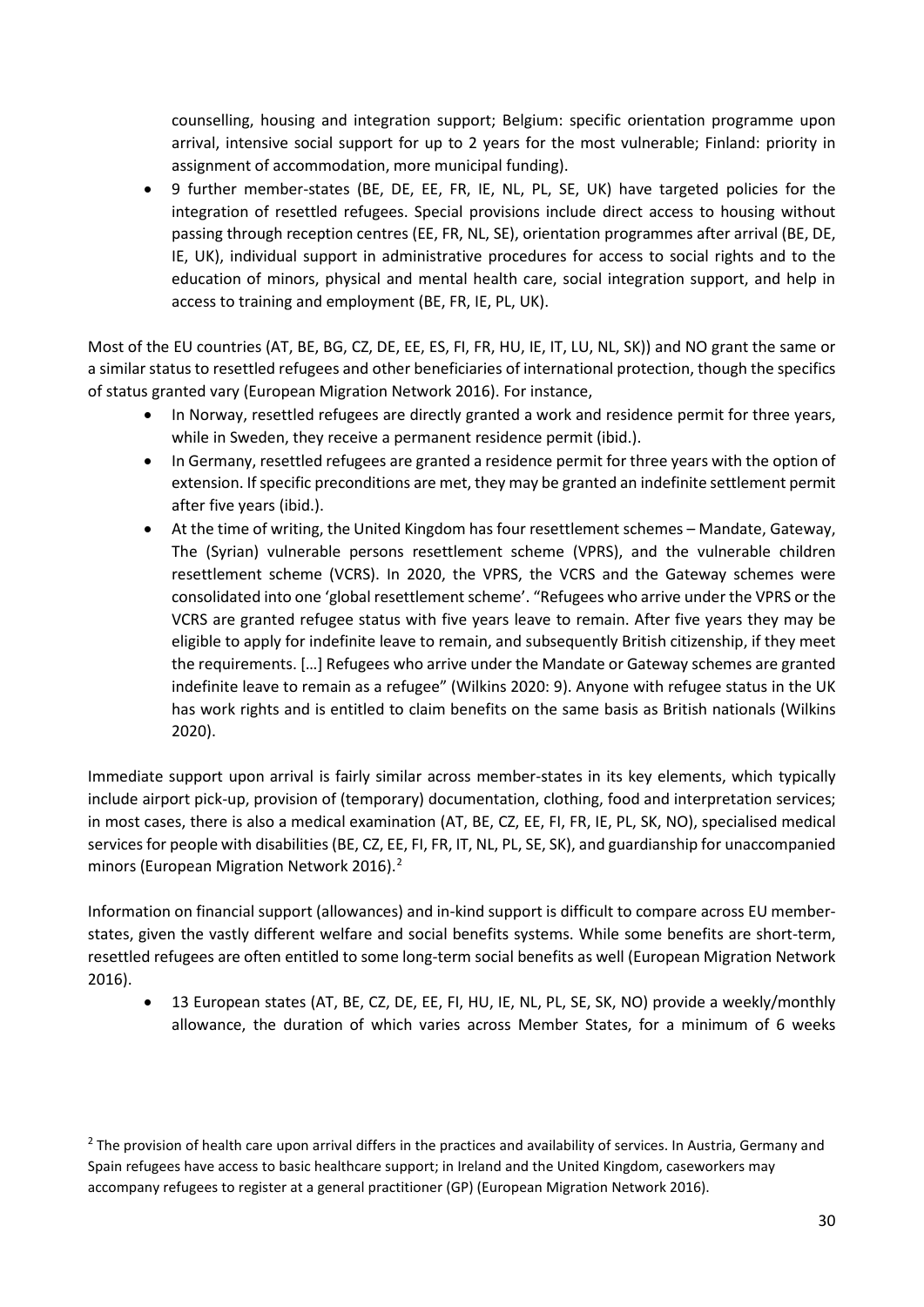(Ireland)<sup>[3](#page-30-0)</sup>, 6-8 months (Poland), 2 to 4 years (HU, SK, NO), or as long as needed (BE, DE, EE, FI, NL) (ibid.).

• 12 European states (AT, BE, CZ, DE, EE, FI, HU, IE, PL, SK, UK, NO) also provide in-kind integration support, including elements such as food, clothing, furniture and household appliances, transportation, medical care, and school supplies. The duration of in-kind support varies from a few days after arrival, up to after being housed (ibid.).

The provision of accommodation for resettled refugees upon arrival varies by country. Most typically, EU/EEA member-states use reception centres upon arrival, after which people move on to other types of housing (European Migration Network 2016).

- The type of housing initially provided ranges from private/social/council housing (EE, FR, FI, PL, SE) to initial lodging at a reception centre/facility (AT, BE, BG, CZ, DE, ES, IE, LU, PL, SK). Stays in reception centres typically range from a few weeks to several months, depending on the country (ibid).
- In the long term, resettled refugees are often provided with social and council housing, though private housing is also common (ibid.).

Resettled refugees receive information and/or cultural orientation sessions in 15 EU/EEA countries (BE, BG, CZ, DE, EE, ES, FI, HU, IE, IT, PL, SE, SK, UK, NO), provided at the initial reception centre or at varying points after arrival (European Migration Network 2016).

- These generally focus on the provision of useful information and basic integration measures (AT, BE, FR, LU, NL, PL), but can also include a broader cultural orientation encompassing geography, history, culture and an introduction to the political system (AT, CZ, DE, EE, FR, LU, PL, SK, UK, NO) (ibid.)
- In Belgium, additional organised activities may include visits to the supermarket, cooking lessons, biking lessons, fieldtrips to Brussels and meetings with recognised refugees ('buddies').
- Across Europe, these courses are typically provided by reception centres, social workers, the IOM, employment offices, NGOs, church organisations, civil society organisations, municipalities and/or intercultural mediators (ibid.).

All EU member-states provide some form of long-term integration support, though its forms vary. Common measures include education, vocational and professional training, social and employment support, but also allowances and in-kind support for the medium term or after immediate needs are met. It also includes the extent to which healthcare and other services are available to residents (European Migration Network 2016).

- Across Europe, long-term refugee-specific integration support measures may include:
	- National language courses (AT, BE, CZ, DE, EE, ES, FI, FR, IE, IT, NL, PL, SE, SK)
	- Educational courses (AT, DE, FI, IE, PL, SE).
	- Vocational orientation counselling and job-related workshops (AT, BE, DE, EE, ES, FI, FR, IT, NL, PL, SE).
	- Recognition of qualifications (BE, DE, EE, ES, FR, PL, SE).
	- School registration (AT, BE, CZ, DE, ES, FI, IE, IT, LU, NL, PL, SK, UK, SE, NO).
	- Assistance in entering labour market (AT, BE, CZ, DE, EE, ES, FR, IE, NL, PL, SK).
	- Family reunification support (BE, DE, FI, NL, PL, UK).
	- Housing advice and housing provision (AT, BE, CZ, DE, NL, PL).
	- Legal and social support/counselling (AT, BE, CZ, FI, IE, IT, NL, PL, SK).

<span id="page-30-0"></span><sup>3</sup> After the initial orientation period, resettled refugees in Ireland are eligible for mainstream social benefits.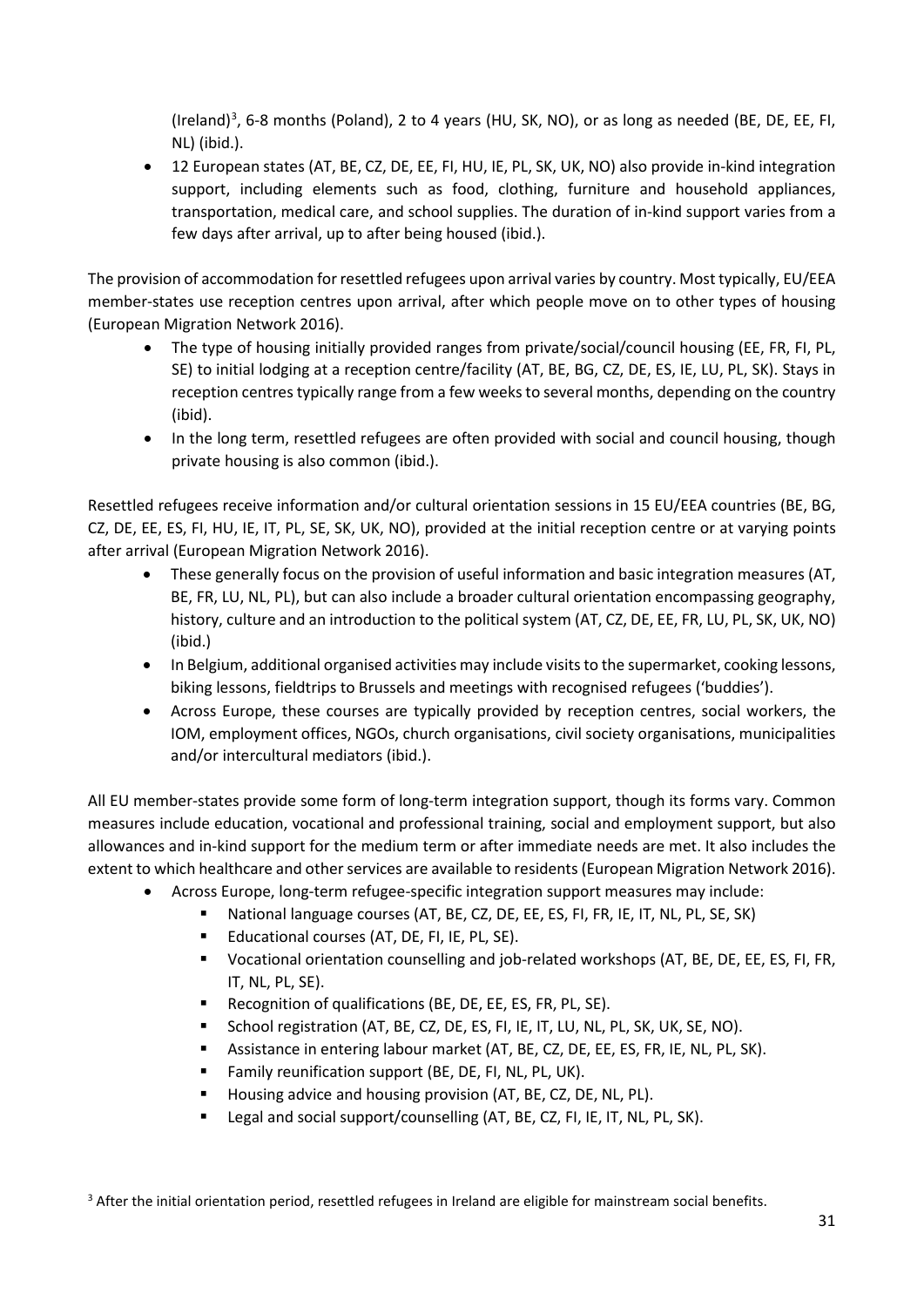- Full, permanent access to healthcare through mainstream services (nearly all EU member-states).
- Specialised services, e.g., for survivors of violence and torture, women or girls at risk, children at risk, refugees with disabilities, elderly, and persons not likely to enter the labour force (AT, BE, CZ, EE, FI, HU, IE, IT, NL, PL, SK, UK, SE, NO) (European Migration Network 2016, 34).
- Across Europe, the actors responsible for providing long-term integration support include the IOM, NGOs, service providers and social workers, national authorities and agencies, educational consultants within competent Ministry, church organisations and municipalities (ibid.).

# <span id="page-31-0"></span>*Outside Europe*

Australia's Humanitarian Settlement Programme (starting from 2017) uses an integrated case management approach that includes arrival reception and assistance, housing, assistance with food and household goods, provision of information and case management, language classes, assistance with help and connection to community groups. Assistance lasts for a period of 6-18 months and is offered by subcontracted specialist organisations. There is additional special support based on needs, i.e., disability for 5 years (Rodgers and Porter 2020)

• Details: specific programs include language support (510 hours of language tuition in the first 5 years of settlement); employment assistance (with special support for young people ages 15-21 and people with a disability or other hampering conditions); access to free healthcare generally available to low-income residents, as well as some special services (e.g., emergency assistance, short-term counselling). "Refugees have access to the same housing assistance as the general population, including needs-based public housing. After the initial four weeks of free accommodation and basic essentials, no further dedicated assistance is provided. The sector is reliant on private rental accommodation" (Fozdar and Banki 2017:11).

Canada's Resettlement Assistance Programme (RAP) includes language training, employment support, connections to community groups, access to wider support services and crisis counselling. Most support is for one year and is either offered by subcontractors or sponsorship groups (Rodgers and Porter 2020).

- Details: the overall duration of RAP is one year, or less if refugees can financially support themselves earlier. Upon arrival, refugees receive 17 hours of specific service delivery over a sixweek period; with additional support offered for refugees with a disability. After one year, if selfsufficiency is not achieved, refugees may apply for provincial social assistance (Korntheuer, Pritchard, and Maehler 2017).
- Minimum initial support offered by service providers includes meeting refugees at the airport; arranging temporary accommodation, and helping to find permanent accommodation (within a few weeks of arrival); helping to set up the household with basic items; providing orientation to life in Canada; and delivering the income support provided by the federal government (Korntheuer, Pritchard, and Maehler 2017).
	- Services are supported by interpretation services when needed.
	- **IF** In the beginning, RAPs meet government-assisted refugees (GARs) daily. After moving into permanent accommodation, RAPs meet clients less frequently.

New Zealand has a six-week reception programme focusing on self-sufficiency, housing, education, health and well-being, and participation (Rodgers and Porter 2020).

• Specifically, this includes employment assessment for working-age individuals and training opportunities; physical and mental health assessments, initial treatment and health promotion; preparing children to join the NZ classroom and English language training; and location of furnished government-subsidised or private housing (UNHCR 2018).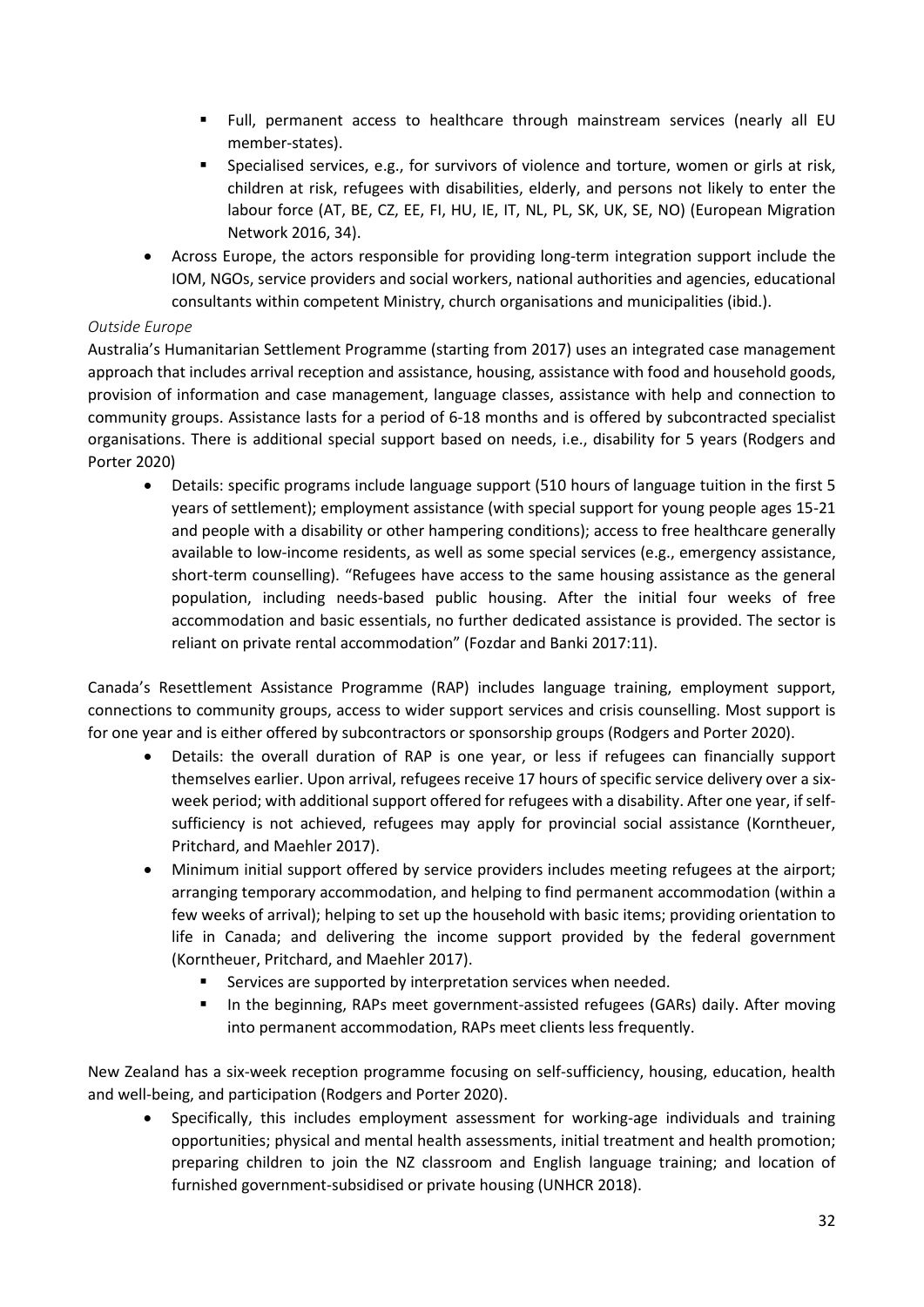- After this, refugees are dispersed across NZ and have 12 months of resettlement support including community orientation and referrals as needed (Rodgers and Porter 2020).
- Financial support: for the duration of their six-week reception programme, quota refugees receive a weekly allowance. On leaving the reception centre, they are eligible to receive an applicable benefit at the same rate as benefits provided to unemployed New Zealanders.

In the United States, resettled refugees are assigned to one of 9 resettlement agencies that help with housing, work and other issues on arrival in the first 30-90 days.

- Specifically, initial integration services include reception on arrival in the United States; basic needs support (e.g., housing, furnishings, food, and clothing) for at least 30 days; and help accessing health, employment, education, and other services, as needed (Bruno 2018).
- Refugees may be eligible for additional government support as well as additional services and support by states and non-governmental organisations, which may include "short-term employment, language and social services, limited financial and medical support, and longerterm integration services" (Rodgers and Porter 2020, 15).
- Resettlement agencies providing services are largely funded in the form of a per refugee grant (~\$2000), for which over half has to be spent in direct support of the refugee (Bruno 2018).
- There is a very strong emphasis on employment: the heart of the state-administered reception programme is the Early Employment Services (EES) grant, which supports local resettlement agencies in getting refugees into work as quickly as possible (Darrow 2018).

# <span id="page-32-0"></span>Designing successful integration programmes: common issues

As evidenced above, integration programmes for resettled refugees vary widely. In the remainder of this chapter, we discuss four key aspects of integration assistance frameworks that contribute to the success or shortcomings of integration assistance. These are: (1) the way in which integration is defined; (2) issues of funding; (3) coordination among actors; (4) setting the timeframe. After this general overview, Integration Part 2 will delve into a discussion of policies concerning specific areas of integration.

## <span id="page-32-1"></span>*Defining integration*

Though integration is a common goal, its understanding can vary considerably. In fact, the term (and its implications) has been much contested in scholarly (Favell 2019; Penninx 2019; Schinkel 2018; Spencer and Charsley 2016) and policy circles (Broadhead 2020; Garibay and Cuyper 2013). To this day, there is no universally agreed-upon definition of integration. A clearly defined and consistently applied definition of integration is a crucial element of resettlement policy: whether implicit or explicit, ideas about what the integration process entails (what areas of life are involved and what success looks like) will shape the forms of support policymakers view as necessary to provide and will set the benchmark against which success (or completion) is measured.

In fact, there have been calls for the – stated *and* implemented – goals of integration to feature a broader range of dimensions beyond the economic, such as social, cultural, political, etc. (Benson and Taccolini 2019; Darrow 2018; Sriram 2020). For instance, an increasingly common criticism of the US resettlement framework is that its underlying concept of integration is far too narrowly focused on the goal of financial self-sufficiency, overshadowing other crucial aspects of integration, such as education, well-being, and health (Benson and Taccolini 2019). Economic integration does not necessarily result in integration in other areas, such as political or social integration (see e.g. Sacramento, Turtiainen, and Silva 2020 in Finland), and it can even happen at the expense of these other forms (Benson and Taccolini 2019; Darrow 2018). Conversely, the broad multidimensional perspective of the recent UK Home Office Indicators of Integration framework (Ndofor-Tah et al. 2019; Ager and Strang 2008) represents an encouraging emerging practice.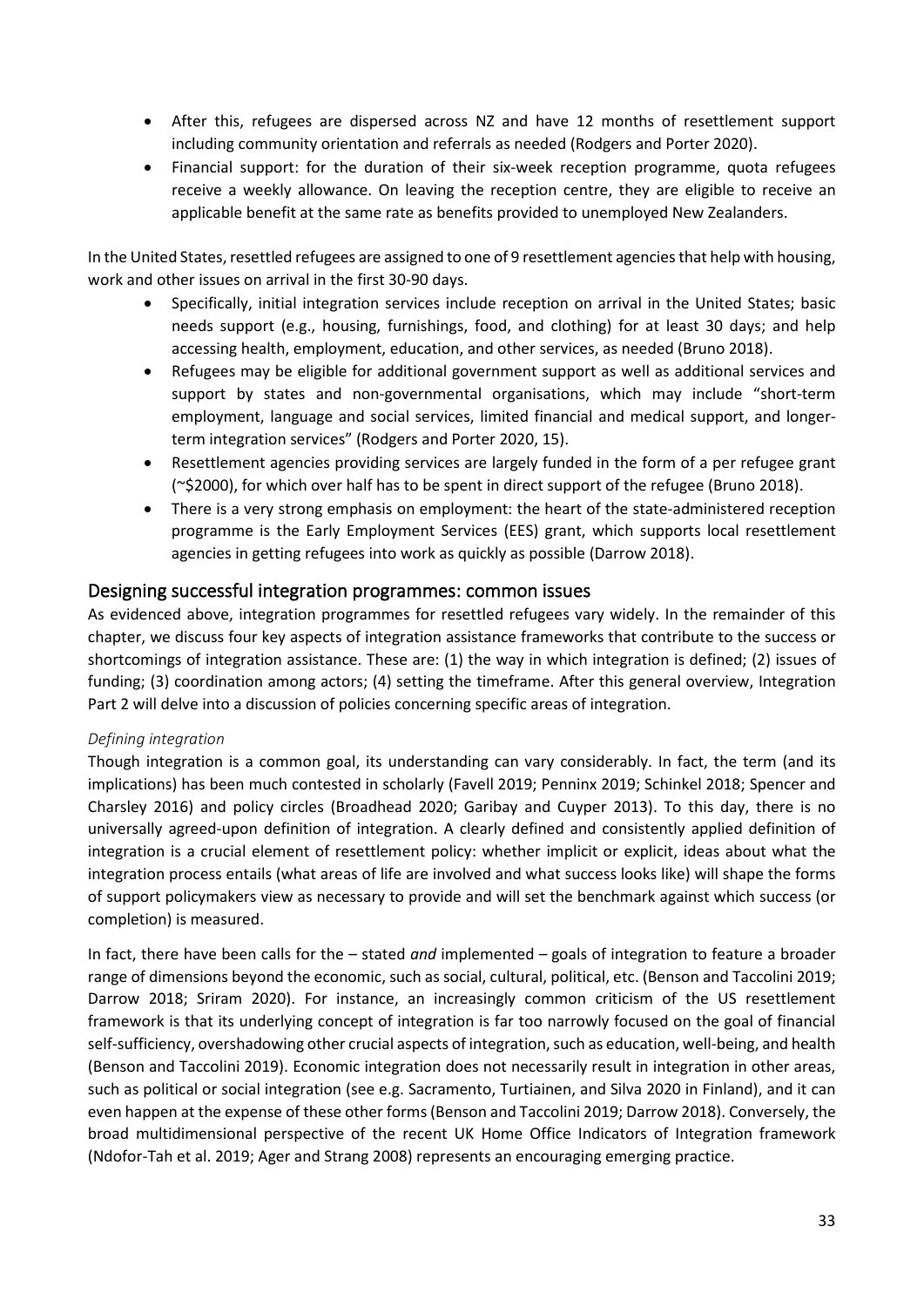Related to the point above, there have also been several calls to incorporate refugee perspectives when defining integration for resettlement policy. Research from the US and Australia, for instance, has noted a disconnect between the goals of integration reflected in policy and resettled refugees' own view on which aspects of integration are important to them, and their idea of what constitutes successful integration – which often echoes a multidimensional notion of integration, as mentioned above (Fee 2019; Tyson 2017; Pittaway, Bartolomei, and Doney 2016). For instance, Tyson (2017) finds that publicly funded integration activities in the US focus on basic English language acquisition and employment placement, while refugees' idea of integration indicators includes aspects such as cultural visibility, cultural preservation, relationships with Americans and socio-economic mobility, alongside language acquisition (though priorities can vary across ethnic groups).

Policymakers should therefore be thoughtful in their choice of integration definition, keeping in mind that it will shape the approach taken at the implementation stage (Darrow 2018). Accordingly, the choice of programming approach adopted depends on one's definition of successful resettlement (Dubus 2018). For example, speaking to service providers and administrators across the US, Switzerland, Germany and Iceland, Dubus (2018, 421–25) identifies three different kinds of aims (or priorities) and corresponding policy measures:

Aim 1: To ease the transition burden for resettled refugees

- Intensive case management in the first 3–6 months and then progressively less involvement during the first year
- Provide means of transporting the clients to various appointments and in-person interpretation
- Reliance on co-ethnic community leaders who can greatly assist with early integration
- Placement in areas/neighbourhoods where similar cultural communities are already present

Aim 2: To improve language learning and obtain economic self-sufficiency

- Less emphasis on case management
- More emphasis on intensive and immersive language classes and support to find jobs

Aim 3: increase resiliency/mental health of refugees

- Involve refugees in defining aims of resettlement
- Provide more social support services and increase awareness among service providers and families on the effects of trauma
- Provide greater flexibility in the type of services offered, including a less-rigid budget when it comes to what gets funded and the length of that funding

#### <span id="page-33-0"></span>*Funding issues*

A precarious funding structure can have adverse effects for the implementation of integration support programmes. In the US context for example, funding for resettlement agencies delivering integration services depends heavily on a fluctuating caseload and meeting specific benchmarks (Fee 2019; Darrow 2018). This funding structure, which resettlement agencies experience as highly precarious and often unpredictable, leads to distortions in service delivery. For instance, tying the funding of resettlement agencies to the achievement of employment metrics (following on from the self-sufficiency-focused integration concept mentioned above) can create a perverse incentive for caseworkers to prioritise getting refugees into a job (any job), often to the detriment of meeting other integration needs or even long-term professional goals (Darrow 2018). This funding structure can also lead to a phenomenon Fee (2019) calls 'paper integration', in which resettlement agencies desperate not to lose their funding (and thus lose their ability to provide services to refugees altogether) are driven to develop an 'alternate reality' on paper in which the official benchmarks are met, even when in reality they are not, often because the benchmarks are unrealistic or out of line with what the refugees themselves and the caseworkers view as priorities in the integration process – tying back to the definitional issues mentioned above.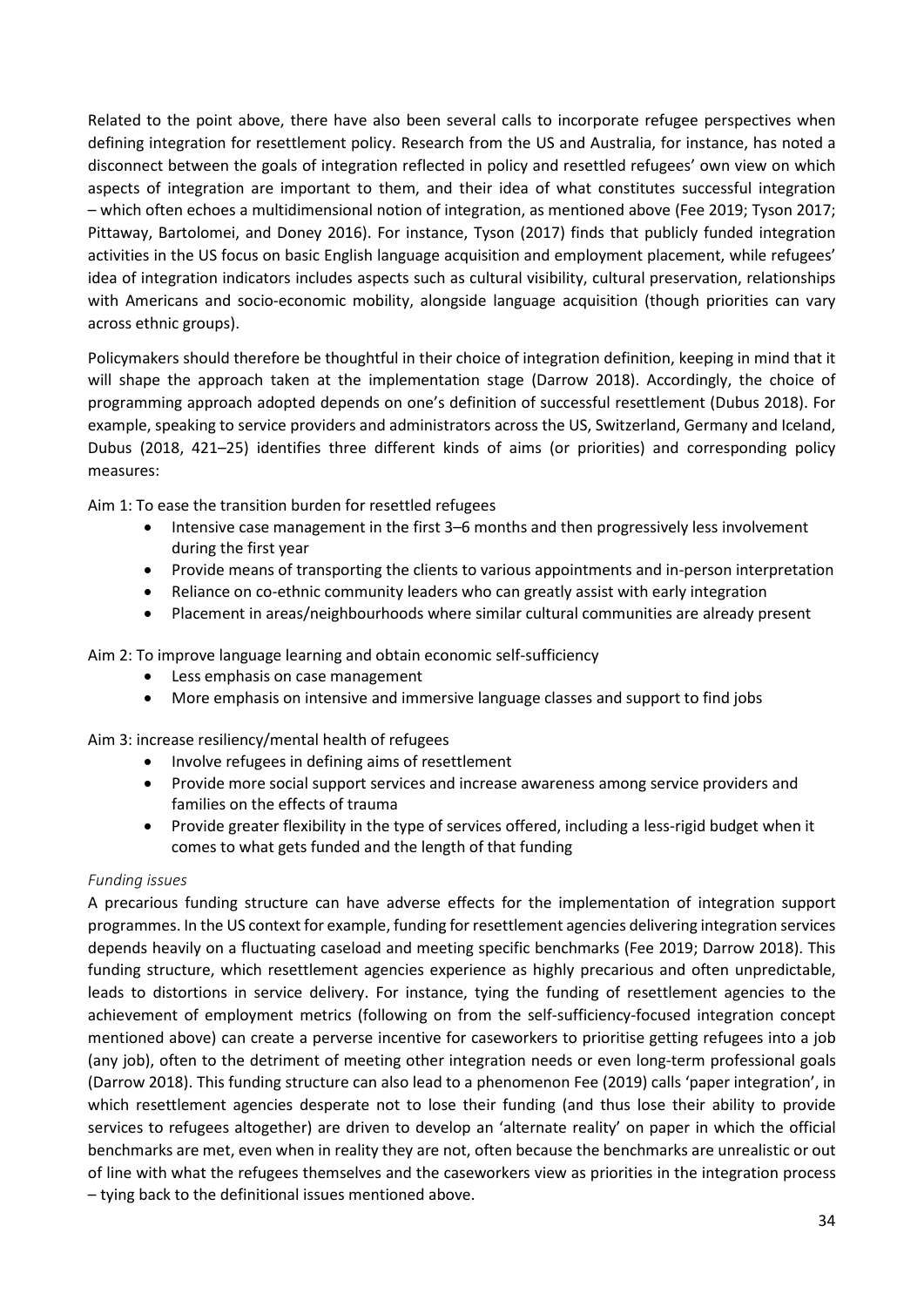In addition, the underfunding of resettlement programs often results in additional strain or resource usage from local governments or service providers (e.g., schools, health providers, social services) (Fee 2019). When local governments' community institutions are forced to compensate for shortfalls in resettlement funding, local service providers (often underfunded to begin with) may no longer have the capacity to service host community members to the same standard, leading to resentment towards refugees and a zero-sum mindset among locals (Fix, Hooper, and Zong 2017).

All in all, more robust and predictable funding, ideally not heavily reliant on a fluctuating case number, and mindful about its connection to benchmarks, could help alleviate the unintended consequences outlined above.

# <span id="page-34-0"></span>*Coordination with local community, stakeholders and implementation partners*

In connection with the concerns mentioned above, the degree and quality of consultation with local communities is another key element of successful integration programmes for resettled refugees. In the US, local resettlement agencies often do not have much say over how many clients they receive, when, and the profile of their clients (Darrow 2018). As a result, local service providers (e.g., schools, healthcare providers) are often unprepared for the sudden increase in the volume of demand and the needs of the incoming refugee population (GAO 2012). Improving local stakeholder consultation and informing them in a timely manner about how many people are coming, when, and what their needs are, can help service providers get ready for the arrival of refugees and be aware of what they need in time to make arrangements or ask for additional support if needed (e.g., funding), avoiding the overwhelming of local services and resources. Involving and informing local residents can also help prevent backlash from locals who may otherwise feel blindsided or even alarmed by the new arrivals (GAO 2012).

Some examples of best practices for stakeholder consultation from the US (as identified by GAO 2012) include those developed by communities in Fargo, North Dakota, and Boise, Idaho, where service providers and the local voluntary agency formed a Refugee Advisory Committee to provide a formal, community-based structure for finding solutions to challenges in resettling refugees. These committees include, for example (GAO 2012: 16):

- representatives from the local voluntary agency,
- state and county social services departments,
- various city departments,
- school district representatives,
- local health care providers,
- non-profit organisations,
- employers,
- other community stakeholders.

In Fargo, the local voluntary agency solicits input from the committee annually on the number of refugees the community has the capacity to serve in the coming year and meets quarterly to address other issues such as the needs of service providers(ibid.). In Boise, local voluntary agencies develop a yearly Refugee Resource Strategic Community plan, with the above stakeholders providing input on the community's capacity for serving refugees; progress on the objectives outlined in the plan are reviewed through quarterly community consultations (GAO 2012).

We find similar recommendations about coordination with local actors from other national contexts. A study from Iceland (Dubus 2020), for instance, recommends establishing a coordination system amongst involved agencies (e.g., NGOs, municipalities, state government) and different staff involved in arrival (from sectors such as social work, education, employment services and healthcare), to support planning as well as reassure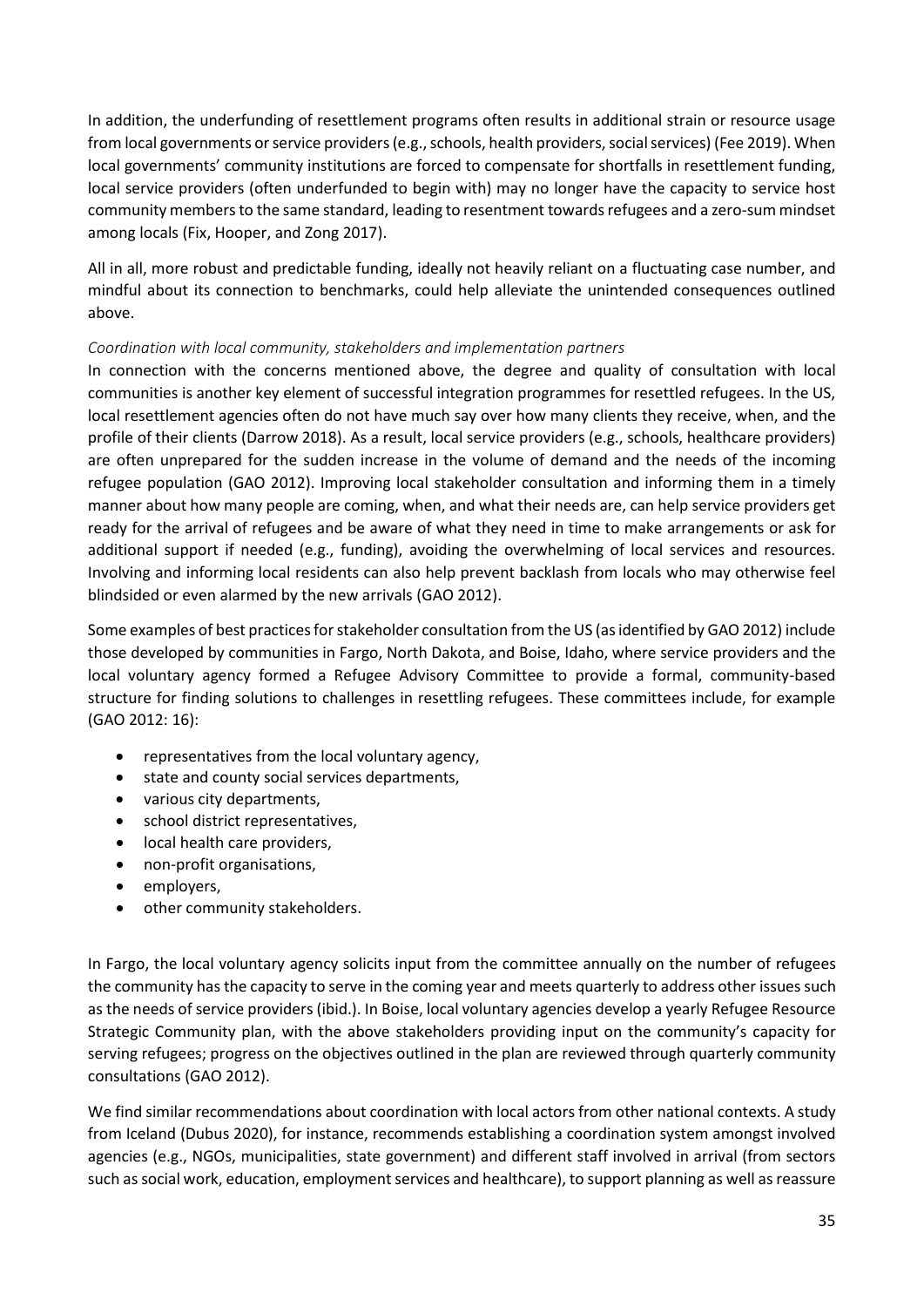individuals who may have uncertainties about resettled refugees. Similarly, Canadian experiences with Local Immigration Partnerships (Awere 2018; Cullen and Walton-Roberts 2019) have shown that formalised cooperation agreements (with funding) and coordination structures can assist with successful local resettlement, e.g., by raising incentives for municipalities to host refugees, building on social networks, and increasing preparedness. Furthermore, success factors identified in Finland (Sacramento, Turtiainen, and Silva 2020, 422) included:

- Multi-stakeholder cooperation and close coordination (including the selection and placement process) among municipalities, Immigration Authorities, local NGOs, migrant associations and voluntary organisations
- Individual integration plans and measures for refugees
- Ensuring integration conditions at the local level via central government funding for integration costs incurred by receiving municipalities (including an integration allowance, income support, and expenses resulting from special needs, such as chronic illness, child protection, or disabilities).

In summary, well-organised and timely consultation with local community and stakeholders is a key step to ensure success of resettlement integration programmes and prevent backlash from the local population by preparing and informing service providers and local communities.

## <span id="page-35-0"></span>*Setting the timeframe*

The envisioned timeframe of integration is another fundamental element of resettlement programmes, as it determines the length of support services and assistance, casework, and the type of outcomes that integration support aims to achieve.

In this regard, research from North America, for example, often calls for the expansion of the integration timeframe. In Canada, RAP eligibility has been suggested to be expanded to 24 months (Baskanderi et al. 2020). In the US, a pilot programme stretching case management (and resettlement services) from 3 months to 2 years has resulted in higher satisfaction with services among refugees and more success in reaching benchmarks of employment, housing and well-being (Fee 2019; Benson and Taccolini 2019; Pannagio and Benson 2019). There have also been calls to enable a longer relationship with caseworkers, beyond the initial 90-180 days (Sriram 2020).

The short-term perspective in current US integration programming in general has been criticised for incentivising short-term goals (such as getting a job in 3-8 months), often undercutting long-term quality outcomes in integration (Fix, Hooper, and Zong 2017). A framework that incorporates long-term objectives – ideally in a multidimensional perspective as discussed above – would allow for more comprehensive and long-term positive outcomes. An example for an alternative approach highlighted in the US literature is "the graduation approach, practiced globally, that sets different benchmarks of success based on individual aspects, such as language, work skill, age, education, and caregiving demands" (Benson and Taccolini 2019, 49).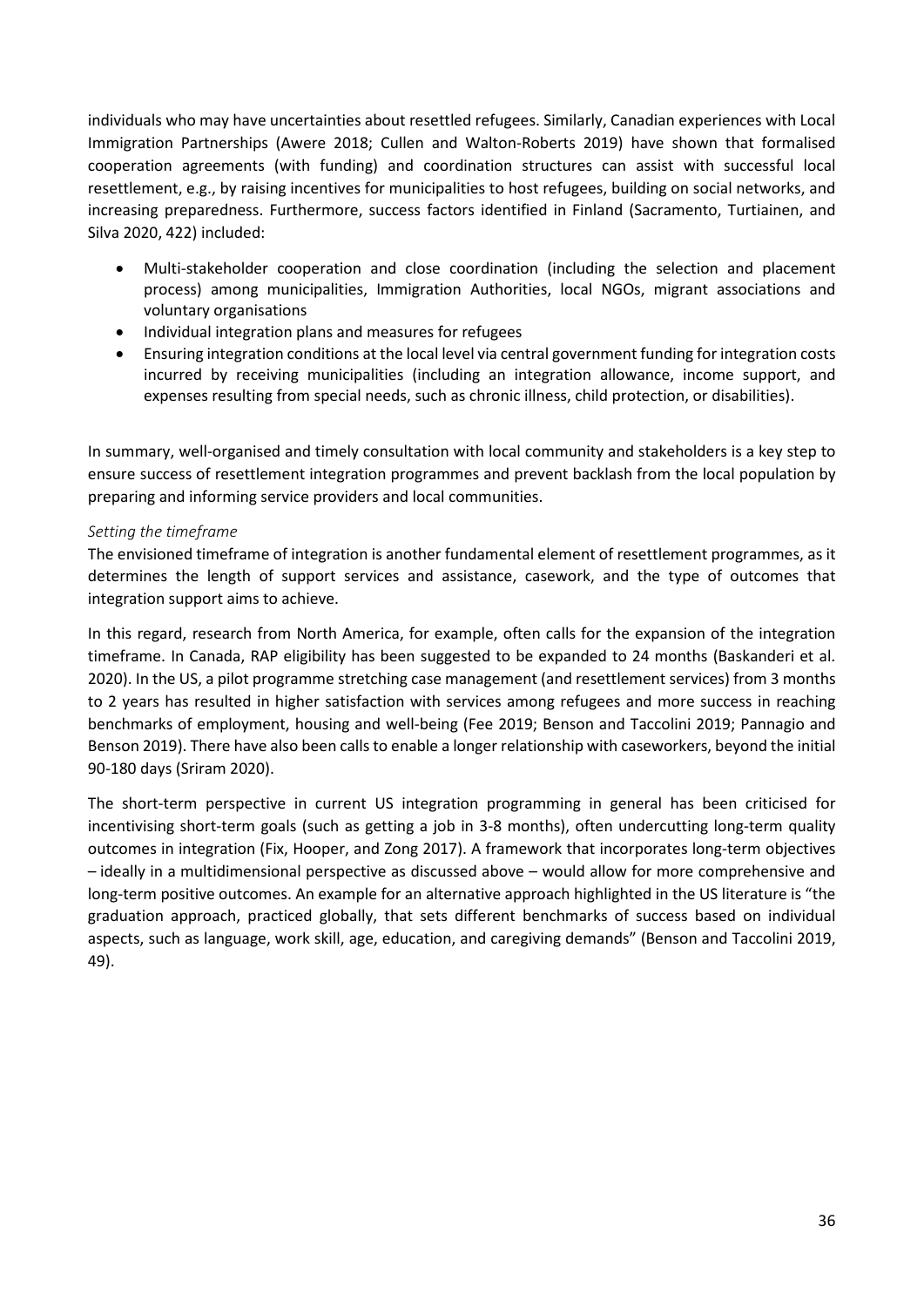# Chapter 7: Implementation of integration policy and practice for resettlement

# refugees

As we note in Chapter 6, the term integration has been much contested in scholarly and policy circles. There is increasing acceptance that integration is multi-dimensional and context specific (Ndofor-Tah et al. 2019) and bi-directional dependent on opportunity structures at the local and national level (Phillimore 2020). In this chapter we describe some of the policy opportunity structures implemented for refugee resettlement. We look at the state of knowledge around the fourteen integration indicators (Indictors of Integration [IoI]) set out in 2019 by Ndofor-Tah et al. with a view to both shaping policy and practice and measuring outcomes and evaluating programme effectiveness. We begin with the domain that has seen the greatest level of attention from policymakers: markers and means, where there is a considerable body of knowledge, and then work our way down the indicators. As with the IoI framework, our ordering of indicators is not intended as a signifier of their relative importance. We identify findings by country and those that apply more generally.

### Markers and Means

### *Work*

Work tends to be the integration indicator that receives the most attention in policy and research terms. Refugees take longer to access the labour market and tend to receive lower levels of remuneration than other categories of migrants. In most countries, there is a lack of recognition of refugees' formal and informal qualifications and skills with few opportunities for qualification conversion or accreditation of prior learning meaning that when refugees access employment they tend to be underemployed experiencing what has been described as "brain-waste". Lack of adequate language skills and especially vocational language also acts as a barrier to the labour market (Fozdar and Banki 2017; Pittaway et al. 2016). A lack of social capital has been highlighted as a key reason for low levels of employment among resettled refugees in Australia (Losoncz 2017). Sponsored refugees in Canada have higher rates of employment than those on other resettlement programmes, with a particularly strong effect for women which is assumed to relate to support offered by sponsors (Kaida, Hou and Stick 2020). Some countries select refugees for resettlement on the basis of their employability (i.e., Japan) but tend to place refugees directly into low skilled work from where they lack social mobility if unable to speak local languages (Phillimore et al. 2021). There is an absence of programmes to support employment of refugee youth (Morrice et al. 2020). In Canada and New Zealand, discrimination and racism by employers have been found to undermine access to employment (Ministry of Business, Innovation and Employment 2018; Baskanderi et al. 2020).

In Canada, work is disincentivised by reducing resettlement benefits by 100% when refugees earn more than 50% of the amount of resettlement benefits (Baskanderi et al. 2020). Also, many generic employment programmes are closed to people from refugee backgrounds (Hynie et al. 2016). Rodgers and Porter (2020) find evidence of a relationship between integration and poverty referring to Griffiths and Loy (2019) who note that in the US inadequate support in the post-arrival period is associated with poverty. Here there is strong evidence that increasing cash assistance in the US was associated with increased wages.

In Japan, employers are heavily involved in refugee resettlement with refugees matched to employers during a six-month long integration course (Phillimore et al. 2021) which ensures that all adult refugees are in work within days of leaving reception centres. Elsewhere there are calls for much greater collaboration with employers to optimise access to opportunities but also to encourage the development of initiatives wherein refugees simultaneously improve language skills, gain work experience and earn wages (Baskanderi et al. 2020). In New Zealand and the US, the importance of matching refugees to skills shortages has been recognised (Ministry of Business, Innovation and Employment 2018). However, tailored programmes which closely meet the needs of refugees, offer skills training and apprenticeships and recognise work experience from countries of origin are scant (Baskanderi et al. 2020).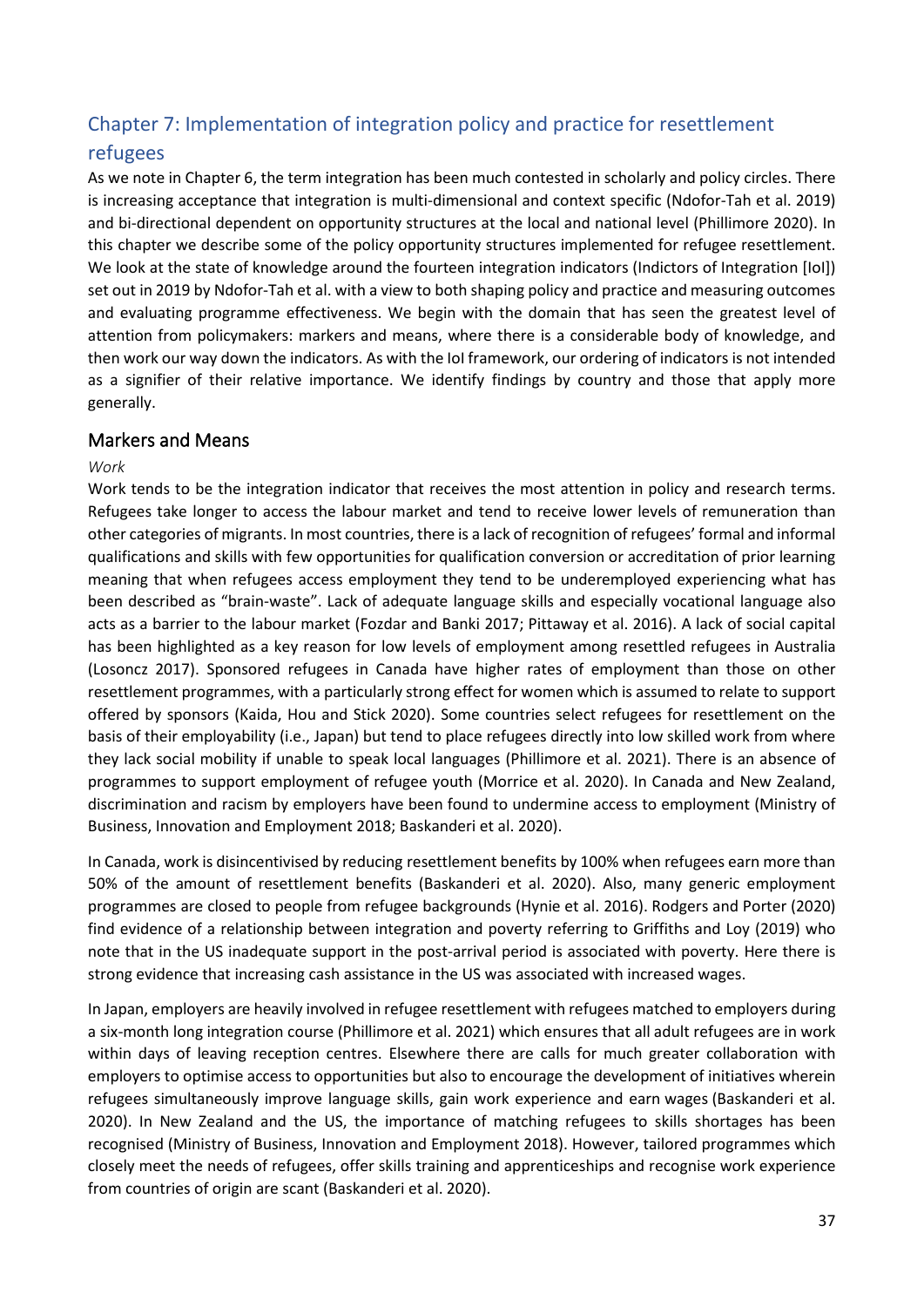In the US, one suggested solution for increasing employment and addressing underemployment is "a refugee workplace inclusion toolkit" (Scialabba et al. 2020). The toolkit contains information which explains the process to be recertified and highlights relevant resources which can accelerate return to work in the new context (ibid). Also in the US, a policy focus on rapid access to work has been found to increase levels of short-term employment, under-employment and unstable work with few long-term prospects (Benson and Taccolini 2019). Case workers are incentivised to push refugees into work using a fast-tracked, one-size-fits all approach that often leads to poor outcomes (Benson and Taccolini 2019; Darrow 2018). However, the goal of short-term employment can be in conflict with long-term labour market success, something that has also been noted in the UK context (Fix et al. 2017; Collyer et al. 2017).

In Canada, Wilkinson (2017) finds a range of measures that can improve refugee employability. These include improving the availability and accessibility of settlement and integration services to help refugees become proficient in English or French, filling gaps in education, and improving the leverage of foreign-earned credentials through expanding existing services, facilities and staffing, ensuring refugees receive accurate and up-to-date information from sources they trust, using professionally trained translators to ensure access to correct information and providing funding for transportation costs to increase the accessibility of services. They also pointed to the importance of better matching of refugees with employment opportunities through developing an international database to register pre-existing qualifications, expanding provincial or federally supported internships and mentoring schemes to assist with the transition into employment and creating incentives to employ refugees (see also Scialabba et al. 2020). In Japan, the Government subsidises refugee wages for the first six months to cover the period in which they are learning on the job and provides an interpreter for one month to enhance communication between employer and refugee (Phillimore et al. 2021).

Data from the US suggest that "high levels of underemployment among refugees (for those who hold a college degree or higher and are unemployed or employed in a low-skilled job) can affect professional mobility and attainment, and crucially, long-term earning potential" (Fix et al. 2017: 2; see also Warren 2020). Failure to offer interventions that could improve longer-term labour market outcomes and mobility may increase the likelihood of "brain waste" (Capps et al. 2015; Lee et al. 2015; Lumley-Sapanski 2020). Underemployment has a negative effect on mental health (Hess et al. 2019). Longitudinal research in the US suggests that men are more likely to prioritise economic integration (Puma et al. 2020) while evidence from the UK suggests that women prioritise the development of social networks and languages before work (see Phillimore et al. 2020). Calls have been made for integration strategies to account for gender differences and for investment in women's education, and workforce training in varied, less gender-stereotypical areas (Minor and Cameo 2018).

#### *Education*

Many refugees face difficulties relating to lack of continuity of, and access to, education. Furthermore, many, although qualified, do not have access to certification or are unable to access mechanisms to convert these to local equivalents. In Canada and the UK, young adults (19-25) who had interrupted education are not allowed to access high school/secondary education, and thus could not continue to higher education due to lack of recognition of their schooling. Language classes are not tailored to different age groups and literacy levels (Hynie et al. 2016; Morrice et al. 2020). In the UK, access to schooling can take some time for all children and can be interrupted by frequent movement (Morrice et al. 2020). In the US, young refugees can miss out on mainstream education and job-training programs (Capps et al. 2015; Lumley-Sapanski 2020). Calls have been made for enhanced support, catch-up and bridging classes, not only in language education, but for young refugees to pass critical certificates such as GCSE which enable them to access higher education and apprenticeships (Morrice et al. 2020). In Japan, refugee children access six months of practice Japanese style learning before entering Japanese schools (Phillimore et al. 2021).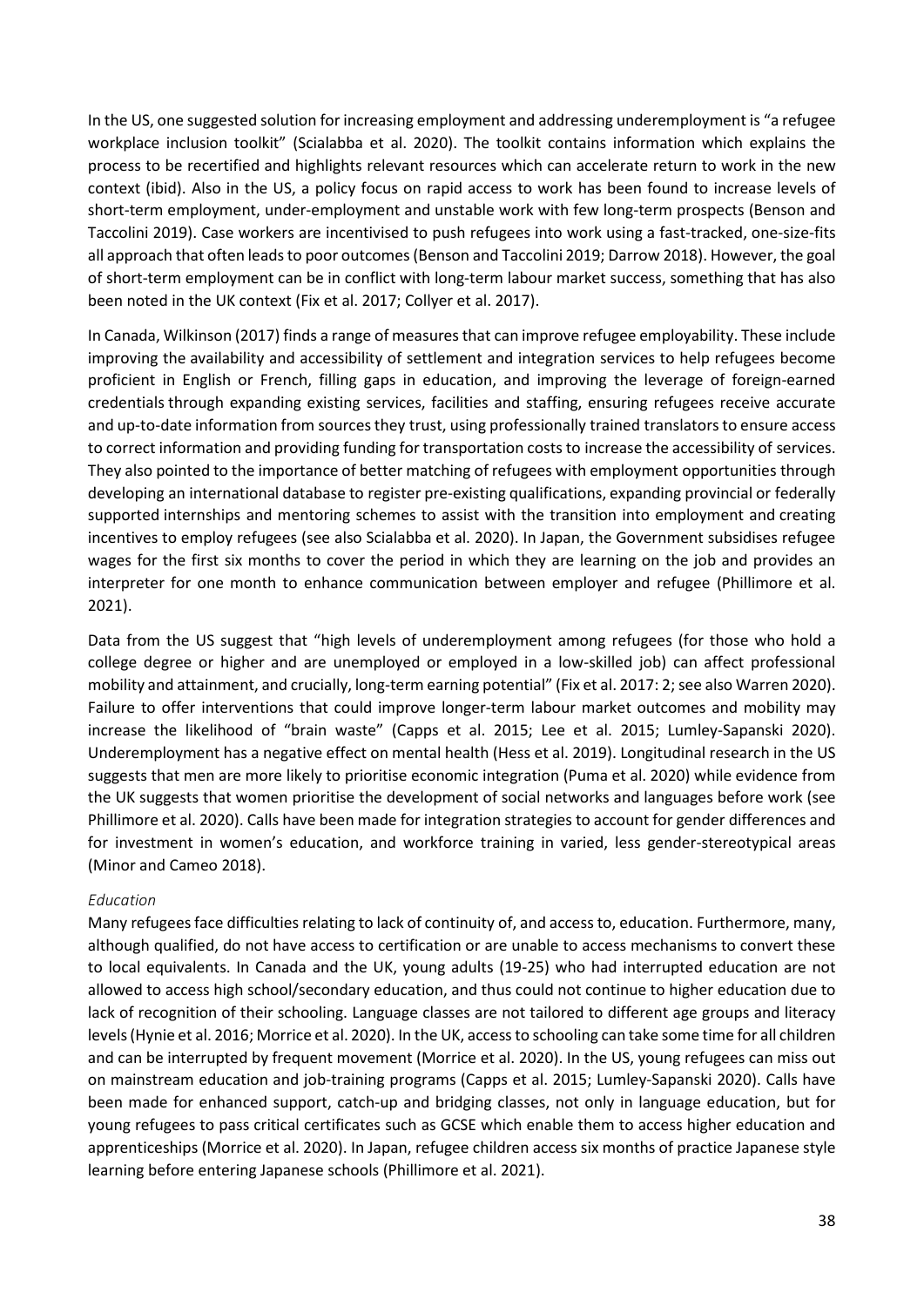There is considerable evidence that investing in education for refugees improves outcomes in other indicator areas. Rodgers and Porter (2020) find that in Canada and Sweden increasing refugees' access to education on arrival reduces the likelihood of claiming welfare, increased employment and the likelihood of higher incomes in the longer-term. Modelling in Germany found that increasing investment in education and language learning would increase the likelihood of gaining a vocational qualification and reduce the net fiscal effect of resettlement (Bach et al. 2017). In Canada, there is strong evidence of significant returns on investments in post-secondary education, especially for women (Prokopenko 2018). There have also been calls to increase investment in women's education and workforce training in varied, less gender-stereotypical areas (Minor and Cameo, 2018).

In addition, interventions in schools aimed at both children and families have been found to improve family wellbeing. Practical measures implemented by primary schools in Australia such as the provision of bilingual School Service Officers could increase refugee children's wellbeing and their families' engagement in their children's education (Shallow and Whitington 2014). There is clear evidence that refugees settling as older children face more challenges and graduate at lower rates than their peers. Refugees accessing tertiary education have high rates of graduation and increased rates of employment and income (Rodgers and Porter 2020).

#### *Housing*

Refugees' access to good quality affordable housing appears to be a widespread problem, especially in urban areas. In Australia, the reluctance of real estate agents to encourage rental to recently resettled refugees because of lack of rental history, makes access to private rented housing challenging (Musoni 2019). In Latin America (Nardone 2019), it was difficult for refugees to provide 'guarantees' to private landlords. In Canada, transitional housing is provided by the provincial government for a limited period of time (Manitoba Province) (Silvius et al. 2019) but ultimately the best solution to housing refugees permanently was found to be social housing due to limited availability of private sector housing. In the US housing providers often need to be found in less than two weeks with the current process slow and cumbersome and in need of centralisation (Scialabba et al. 2020). In the UK's Community Sponsorship scheme, accessing housing of sufficient size within welfare limits has been addressed by rental top-ups from sponsorship groups or building on relations with philanthropists to access donations of housing (Phillimore et al. 2020). Also 'friendly' private landlords have been persuaded to reduce rents for refugees in exchange for longer lets.

#### *Health and Social Care*

There is extensive evidence that refugees experience both psychological and physiological health problems and selection by vulnerability may mean that refugees arrive with chronic or life-threatening conditions. It is important to conduct medical checks immediately after arrival, as many resettled refugees have medical conditions needing urgent attention (Perdrix et al. 2015). There is wide acknowledgement that refugees experience trauma resulting in a range of psychological conditions. Mental health is connected to a sense of self-efficacy and control over life and related to integration outcomes (Tip et al. 2020). Mental health is stigmatized in some refugee groups' origin communities with symptoms potentially manifesting in more culturally acceptable somatic forms (Pachner et al. 2020). Earlier screening for mental health issues is often neglected but can be undertaken by primary care physicians (Afkhami and Gorentz 2019; Kim et al. 2020). Refugee youth may not want to take up mental health services because of distrust in authorities and counsellors (Hadfield et al. 2017). Scholars have identified a potential role for refugees' co-ethnic community in helping to destigmatise mental health in their communities (Kim et al. 2020).

Often mental health issues are exacerbated or even caused by basic necessities not being met (Mitschke et al. 2017). Rodgers and Porter (2020) find evidence of a strong relationship between social integration, language competency and health. Interventions that improve financial situations have health benefits as do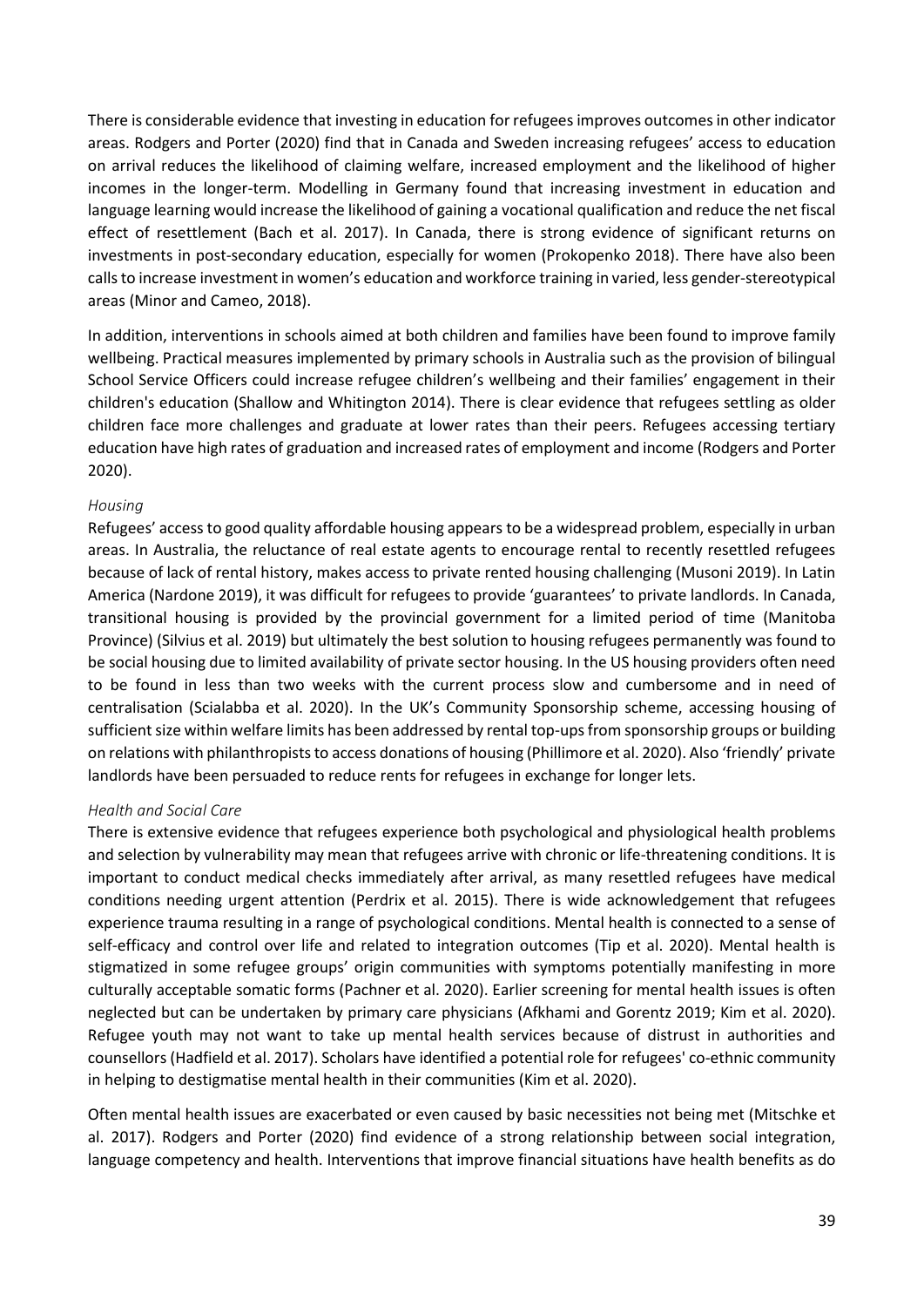participation in organised activities aimed at raising confidence. They also find that poor access to preventative healthcare may increase refugees' risk of developing chronic conditions in the longer term.

Cultural health capital can be problematic as refugees are unfamiliar with health systems and local language. Interpreters can offer much support in this regard (Musoni 2019) but in the UK Community Sponsorship programme there were concerns about confidentiality in small communities or where there is a gender mismatch between interpreter and refugee (Hassan and Phillimore 2020).

Women refugees face particular health issues. It is important to be cognisant that many refugee women have experienced sexual and gender-based violence. Research in Australia has shown that accessibility of health services for women "is a key obstacle, due to both cultural issues (e.g., shame or fear surrounding discussing health issues with unknown practitioners) and logistical ones, such as the inability to take time off from work or caring for children to travel to appointments" (Drummond et al. 2011 and Bartolomei et al. 2014 in Fozdar and Banki 2017: 52-53). In the US, education in maternal health care is important for empowerment (e.g., information on prenatal visits, labour and delivery, infant care, family planning and contraception methods) (Khan and DeYoung 2019).

Some countries, such as Australia, offer training for refugees in first aid and basic public health education such as nutrition, hygiene, dental health (Musoni 2019) but lack of connections between different levels of health service can be confusing with one-stop centres offering better access (Harris 2018; McMurray et al. 2014). The employment of refugee community members can promote increased trust and engagement with health programs (Khan and DeYoung 2019). For refugees originating from rural settings, US evidence suggests that health and nutrition problems could be alleviated by capitalising on their strong agricultural skills by giving them access to land or green space (Judelsohn et al. 2020; Sastre and Haldeman 2015). Cooperation among local GPs in Australia has helped "to overcome issues around the lack of information on the health needs of refugees (such as the lack of medical records)" (Musoni 2019: 5) (Musoni 2019). Some evidence from the US suggests that group interventions (with co-ethnics) work better than 'traditional' one-on-one counselling for certain groups of refugees (Afkhami and Gorentz 2019; Forrest-Bank et al. 2019; Mitschke et al. 2017); in general, culturally competent/sensitive peer programmes have shown to work well.

#### *Leisure*

The importance of leisure has only recently been noted regarding integration. In the UK, refugees spoke about how day trips around the UK and to "British" activities such as football matches helped them to settle (Hassan and Phillimore 2020). "A range of programs designed to assist in practical ways, such as driver's license training, are very popular with refugee communities, as are programs such as women's and men's groups that teach basic skills such as nutrition, sewing or using tools while offering opportunities for socialising" (Fozdar and Banki 2017: 6-7). Sewing and cooking together have been found to offer opportunities for language acquisition and the development of social bonds (Hassan and Phillimore 2020).

#### Social connections

The importance of social networks in refugee integration has been widely acknowledged, although questions have been raised about which types of networks are most useful in fostering integration across domains.

#### *Social bonds*

There is considerable scholarly interest in the role of social bonds. The building of bonding capital depends on the presence of ethno-specific community groups (Pittaway et al. 2016). In particular in rural/regional with low levels of ethnic resources, refugees can struggle to integrate socially and economically. In the US, evidence suggests that living in ethnic enclaves can be helpful for the integration of refugees, but can also result in isolation (esp. social, linguistic, cultural) from the mainstream population (Bankston and Zhou 2020; Dagnelie et al. 2019; Gilhooly and Lee 2017; cf. Hooper et al. 2016). In Australia, bridging and linking capital was found to depend to a large extent on bonding capital, in particular during initial settlement.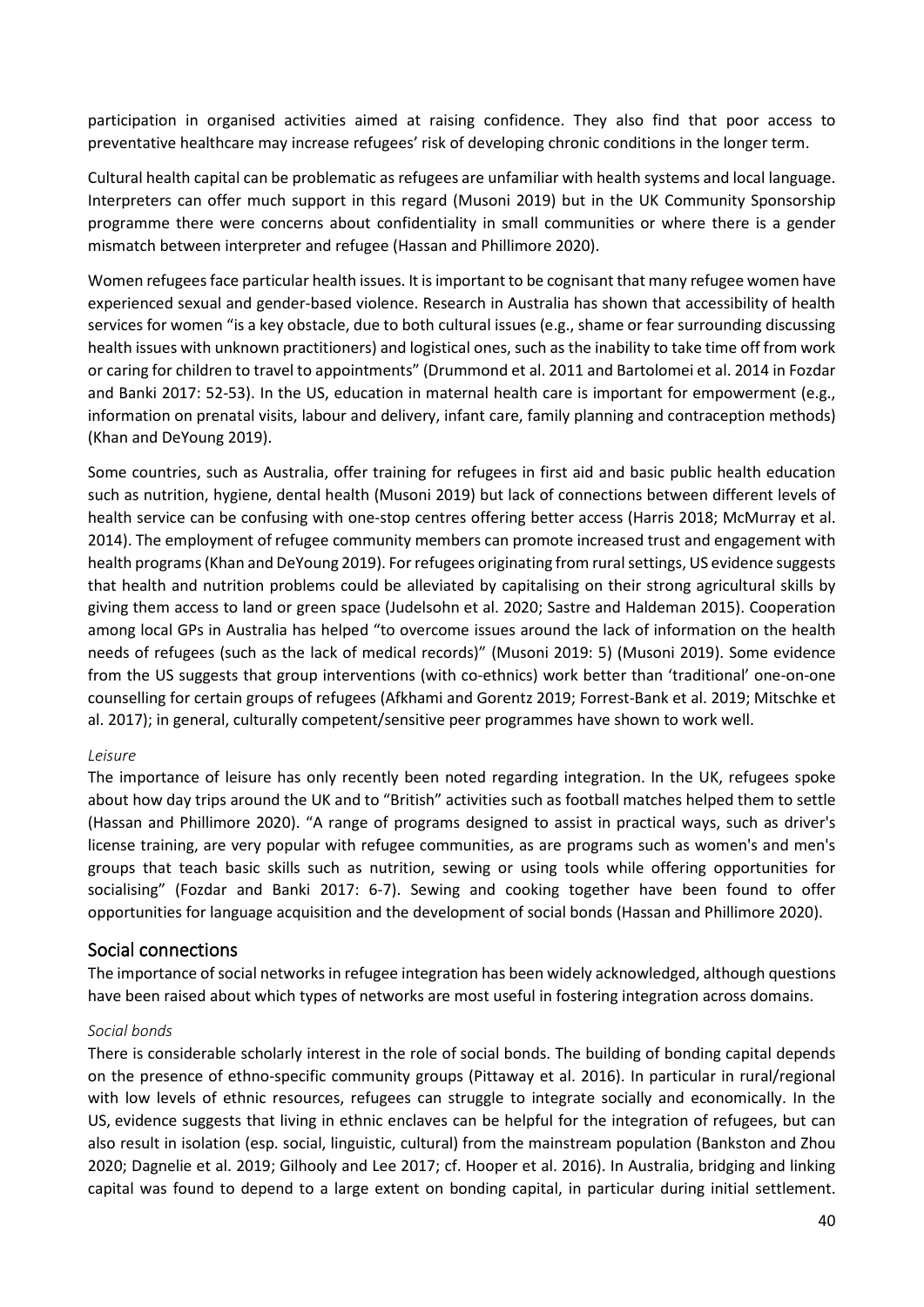Communities with strong ties between members were found to encourage bridge building to the wider community and as a consequence to access community resources and power structures (Pittaway 2016). Young people from refugee backgrounds often prefer to participate in ethno-specific teams with young people similar to themselves, however Australian sports policy considers ethno-centric sports clubs as limiting the integrative capacity of youth and as promoting isolation (Jeanes et al. 2015).

In order to capitalise on the integration potential of existing ethnic communities, Bankston and Zhou (2020) recommend multi-agency working with migrant leaders to identify local resources available to support integration. Pannagio and Benson (2019) recommend that refugees can be provided with more support if they are assisted to develop their own community centres to build bonds.

For older refugees and those from communities with low levels of digital competency, digital literacy training might be helpful to avoid isolation: with social media, refugees can make connections to those in their coethnic groups, both in the US and to keep connected with people in the country of origin (Pachner et al. 2020). In Australia, the formation of ethnic communities was encouraged by regional service providers through government funds (DIAC 2010). Regional settlement policy also supported the development of bonding capital by settling refugees in clusters of families from a particular cultural or language group (Schech 2014).

### *Social bridges*

Social bridges tend to be viewed as having the highest integration potential because they enable connections between refugees and receiving communities thought to yield access to multiple integration resources (see Phillimore et al. 2021). In relation to Community Sponsorship in the UK, Hassan and Phillimore (2020) found that solid relationships between volunteers and refugees could transition from bridging to bonding relations as people connected over shared experiences such as parenthood. Bridging relations were associated with financial support, access to institutions and other resources while bonding relations promoted a sense of belonging and emotional safety. Gender differences were identified in types of relations as women refugees were more likely to bond with volunteers, the majority of whom were female, but men struggled to build connections with local people who were neighbourly but not open to friendship. In New Zealand, women were found to build connections with other parents through schools, while men made friends through work (Elliott and Yusuf 2014). Tip et al. (2020) have argued that there is a need to provide more opportunities to increase refugees' social networks with host communities.

Bridging connections might include networks with individuals from outside a refugees' co-ethnic group but with whom they share some common ground. In Australia, for example, more established refugees from the Middle East have been supported to pass on their settlement experiences to more recent arrivals from Central Africa to help aid integration (DIAC 2010). In New Zealand, connections were formed through friendships with other Muslims with religious institutions providing hubs where refugees could meet established minority groups (Elliott and Yusuf 2014).

Development of bridging relations can be undermined by experiences of intolerance and racism. Pittaway et al. (2016) found that negative representations of refugees and experiences of racism and discrimination undermined individual and community self-confidence impacting on the capacity of individuals and groups to build social networks. In Australia, problems were identified for refugee youth participating in non-ethnonational sports teams which ranged from openly racist remarks and behaviours to the inability of coaches to deal with the diverse needs and cultural norms of refugee children (Jeanes et al. 2015).

#### *Social links*

Links with institutions are important to all resettling refugees and essential to enabling access to vital services. Caseworkers and volunteers frequently have a role in ensuring refugees are connected (Phillimore et al. 2020; 2021). In New Zealand, the building of linking social capital relied heavily on the voluntary input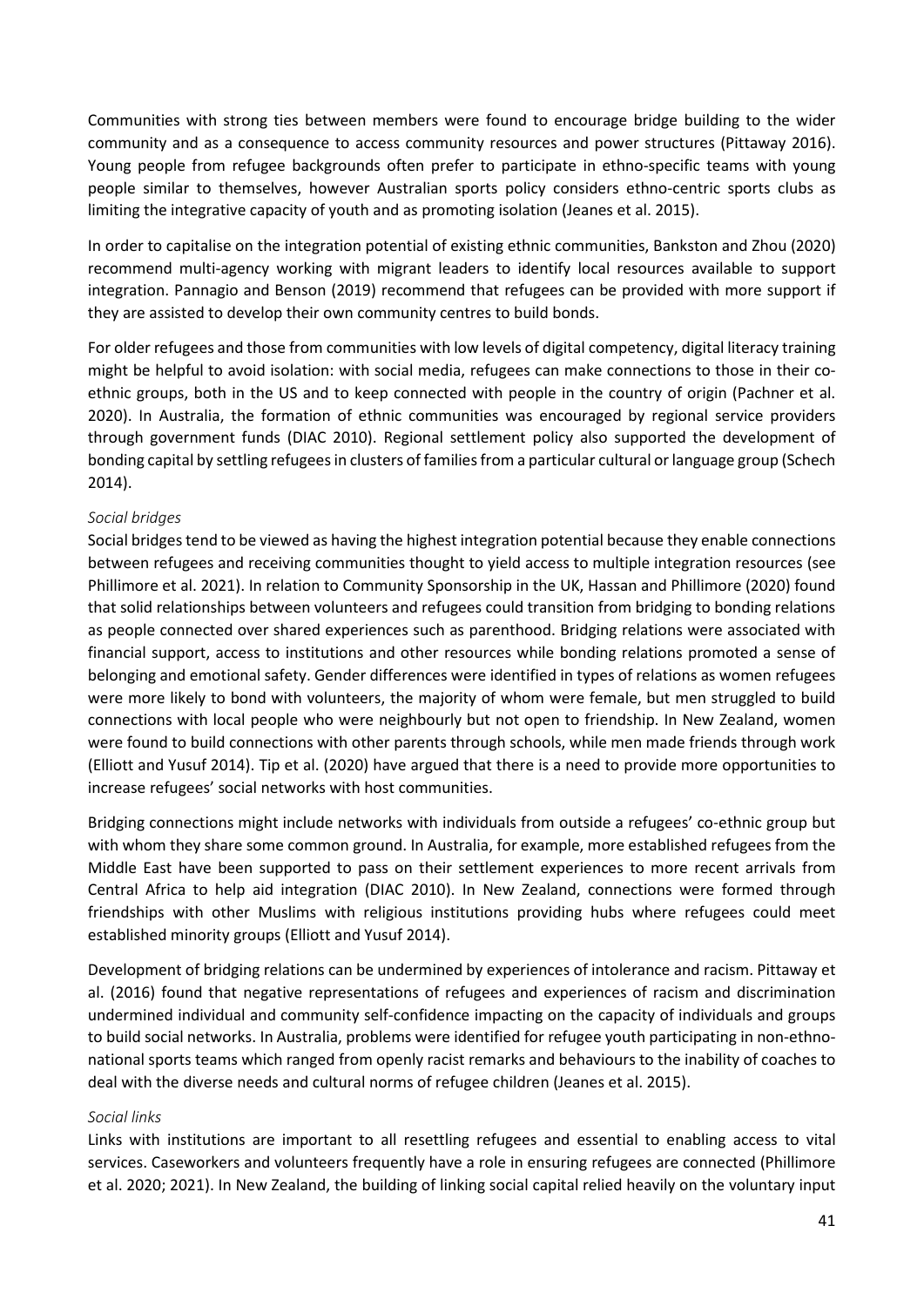of refugee community leaders who committed many hours supporting members of their community to access resources from civil society organisations and government agencies (Elliott and Yusuf 2014). In Australia, vulnerable refugee women experiencing problems with health, communication and poverty and/or social isolation were found to be most likely to fall through cracks in service provision. Vromans et al. (2018) argue refugee women need frequent, proactive, contact from caseworkers in order to access resettlement assistance.

### Facilitators

### *Language and communication*

There is extensive evidence of the importance of language competency in refugee integration regardless of their settlement pathway. Rodgers and Porter (2020) find that local language ability is a significant factor in access to work especially in the early years but that those engaged in language classes are less likely to be employed suggesting that a period of time is needed for language learning. In Canada, language learning is a key predictor of employment and mental health status, but language classes need to be tailored to age groups and literacy levels (Hynie et al. 2016). In the UK too, scholars note the importance of accounting for differential abilities as many refugees may be illiterate, or literate in a different alphabetic system (Martzoukou and Burnett 2018; Phillimore et al. 2020). Questions have been raised about the suitability of language classes for resettled refugees, especially regarding navigating day-to-day life and unspoken social rules (e.g., recycling, health system) (Martzoukou and Burnett 2018). However, Al-Salem (2020) warns that language training should not be used for civic education or teaching "values". In New Zealand, the patchy nature of service provision is a concern. The Government of New Zealand (2018) suggests introducing language assistance services guidelines for central government agencies and funded services to help with providing best-practice planning, funding and delivery of public services for resettled refugees with limited or no English.

### *Culture*

It is important for refugees to develop knowledge of institutional and social cultures in order to know the ways that systems work and how to "fit in". Refugees arriving in the UK as part of the Community Sponsorship scheme expressed a desire to learn more about UK culture sometimes learning through social connections (Hassan and Phillimore 2020). In Australia, Losoncz (2017) found a disconnection between cultural goals which refugees were meant to achieve and structures providing access to these goals. While Australian resettlement policies focussed on refugees adopting Australia's cultural goals (economic participation and acceptance of Australian values), there was less emphasis on enabling refugees to achieve these goals. In the UK Tip et al. (2020: 3174) found there was a need to "clarify how British social and cultural systems work, including the practical information necessary to navigate daily life".

Interpreters have been found to be important for language and cultural mediation. Some Community Sponsorship interpreters in the UK acted as unofficial cultural mediators (Hassan and Phillimore 2020). Following concerns about how refugees would fit into a rather homogenous Icelandic community, programme managers and social workers in Iceland planned joint activities before arrival to enable communities and refugees to meet and introduced "cultural experts" who spoke Arabic, and could engage in discussions about possible cultural challenges (Dubus 2019).

#### *Digital Skills*

Little research examined the role of digital skills in integration. In the US, Pachner et al. (2020) found that digital literacy programs might be necessary for some refugees with older refugees needing particular support. Research in the UK has identified the core importance of digital competences for supporting Community Sponsorship refugees during pandemic conditions. Those with pre-existing digital skills fared much better than those with no skills. Digitally capable refugees were able to become self-sufficient more quickly as they learned to negotiate access to healthcare and welfare themselves online. Furthermore, those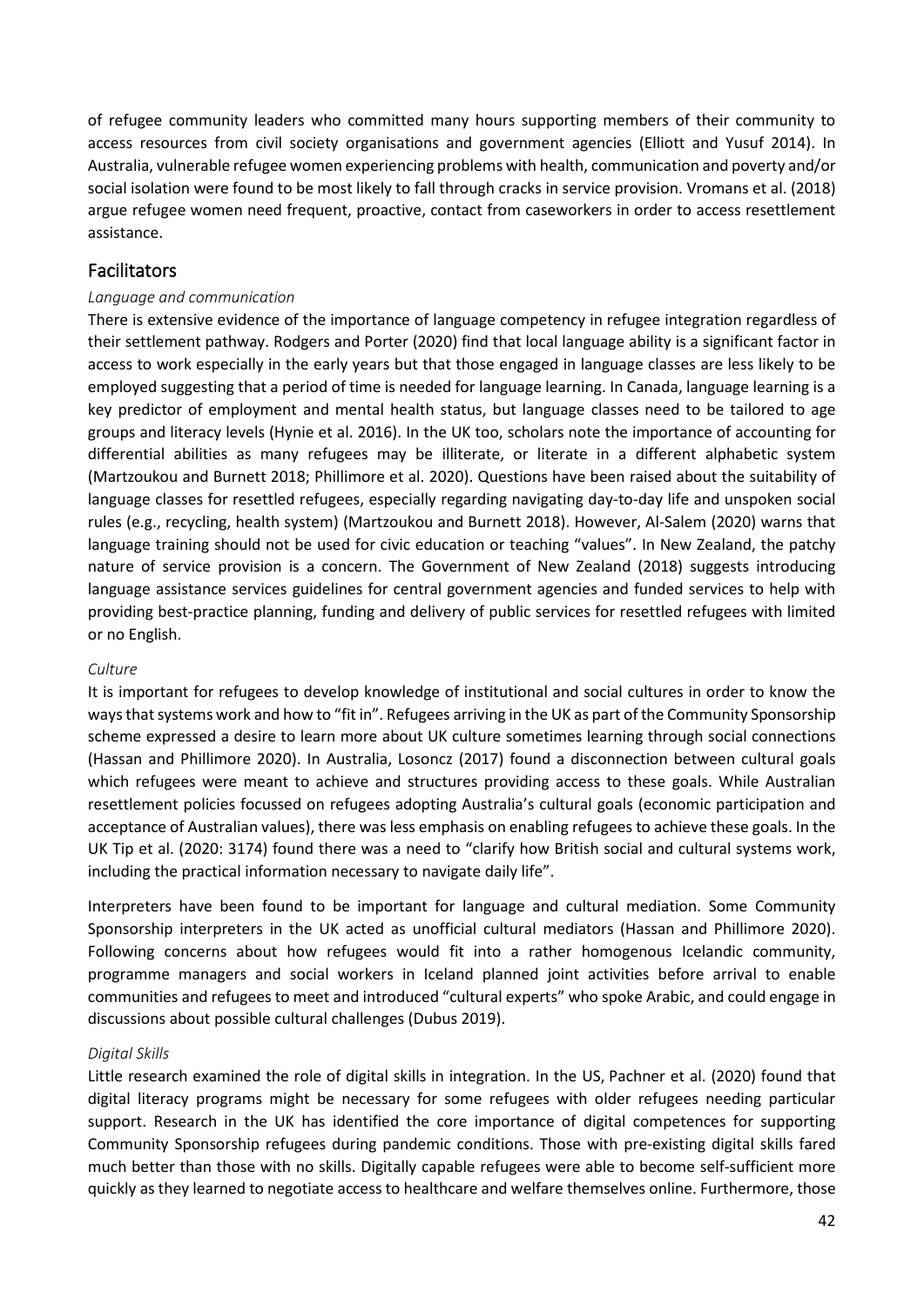with sufficient skills were able to access wide ranging resources such as online language classes, tuition sessions for children and women only exercise and socialising sessions (see Reyes-Soto and Phillimore 2021). In New Zealand, a government-funded initiative "Computers in Homes" provides a 30-hour basic computertraining course for refugees which was helpful in enabling refugees to learn how to access the internet (Andrade and Doolin 2016).

# Safety and Stability

There is little research focusing specifically on safety and stability and integration for resettled refugees. In the UK, Community Sponsorship refugees outlined how the provision of support and reassurance from volunteers promoted a feeling of safety (Hassan and Phillimore 2020) which they had not encountered for many years. In New Zealand, a driving initiative called 'Turning the Curve', aimed to assist resettling women to access and use the road system with drivers and driving instructors commenting that a license enabled women who may otherwise be driving illegally to have the means and ability to drive safely (Kale and Kindon 2020).

# Foundations

### *Rights and responsibilities*

Rodgers and Porter (2020) find that refugees are more likely to naturalise than other categories of migrant and those who are naturalised are more likely to access better quality employment. Individuals who had naturalised were more likely to express a stronger sense of belonging, to engage in more volunteering and higher levels of group membership than other migrants. But in Canada, there were financial and language barriers to naturalisation although refugees with permanent residence are more likely to be in work. In the UK, all refugees interviewed in a study on Community Sponsorship expressed a desire to access citizenship seeing this as securing their position in UK society and enabling them to access certain rights such as ability to travel overseas (Hassan and Phillimore 2020).

### Multi-dimensional integration initiatives

Above we have outlined findings where they have identified what works in relation to supporting refugee integration in those areas. Identifying good practice in terms of how programmes work is often difficult because initiatives and interventions tend to focus on measuring refugee outcomes rather than the processes or actions which generated them. In this section we outline findings which offer insight into good practice in programmes intended to support resettlement refugees to integrate across multiple domains.

Hashimoto-Govindasamy and Rose (2011) found that the Community Support Programme offered by the Sisters of Mercy at a farm in Sydney had multiple benefits for women, such as offering support with childcare so women could focus on their well-being and fostering social interaction in a safe environment. It also offered an exercise component building on participants' concerns about sedentary post-resettlement lifestyles. A range of programs designed to assist in practical ways, such as driver's license training, have been identified as popular within refugee communities, as are programs such as women's and men's groups that teach basic skills such as nutrition, sewing or using tools while offering opportunities for socialising (Fozdar and Banki 2017).

The Calgary Catholic Immigration Society programme "Employment First", combines a six-week job placement, skills training, workplace training, and mentorship support for high-needs refugees (Calgary Catholic Immigration Society 2019). The 'Turning the Curve' initiative, which aimed to assist resettling women to access and use the road system safely, was successful because it was developed in response to refugeebackground women's advocacy, was governed by them, fostered independence and did not have a strict timeframe (Kale and Kindon 2020).

The US non-profit organisation USAHello partnered with UNHCR to create and rollout the FindHello application. This app uses a mapping tool to help refugees locate integration resources such as housing, food,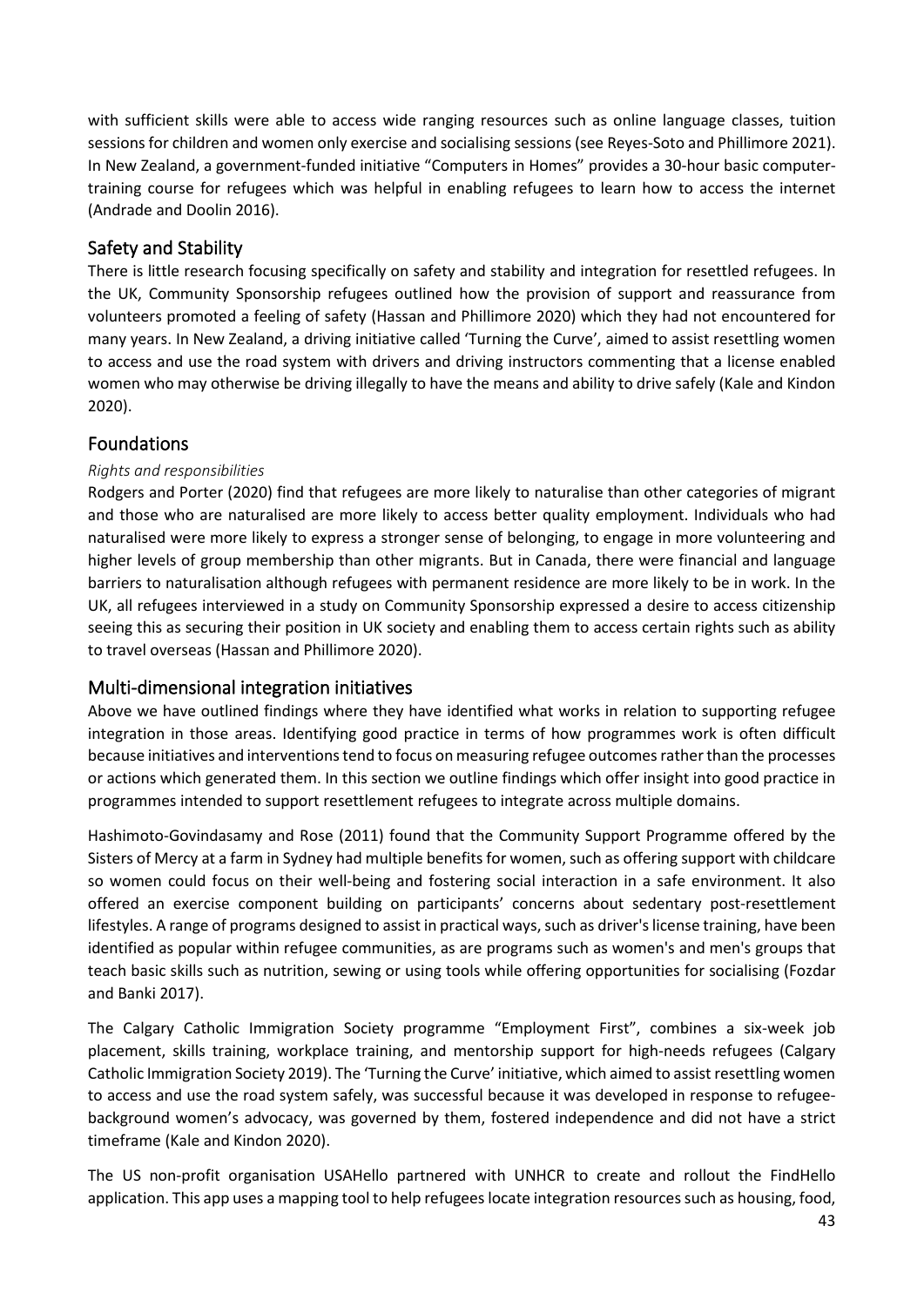health care, and jobs in their local area (Scialabba et al. 2020: 9). The initiative and its centralised platform were found to be an effective way for resettlement agencies to share and access information, and to work together to improve their operations and refugee integration experiences.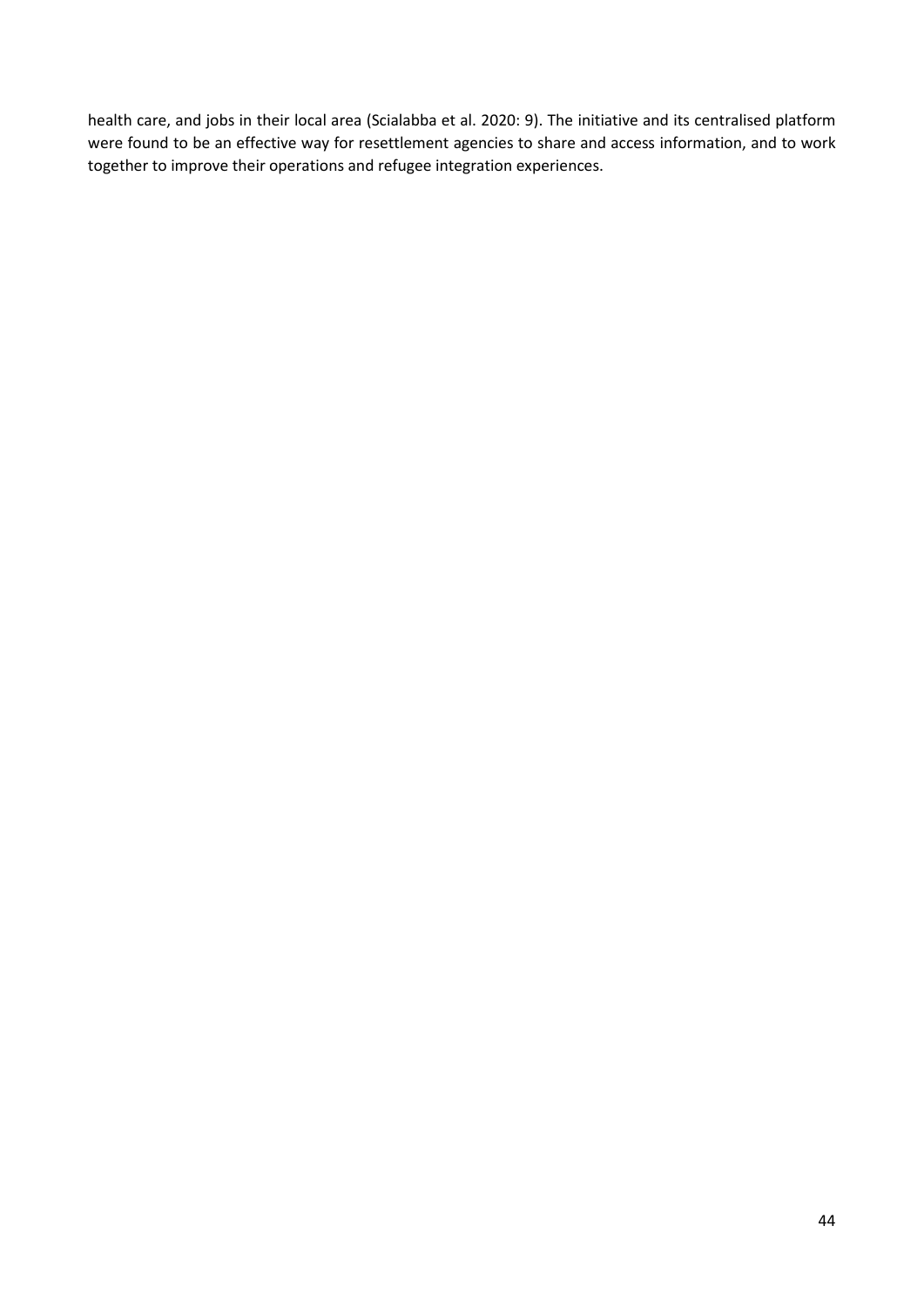# Chapter 8: Monitoring and evaluation of resettlement programmes

### Introduction

The monitoring and evaluation of resettlement programmes refer to reviews, reports commissioned regularly, usually on an annual basis, by relevant government agencies, including peer-reviewed studies and external studies by international institutions such as the UNHCR and the European Commission (EC). The study of resettlement is facilitated by the availability of data. Countries that collect statistical data enabling identification of individual refugees have access to strong insights about the effectiveness of their programmes and interventions (Rodgers and Portman 2020). For example, Canada evaluates its programmes each year (GRSI 2020) and uses census and administrative data, while Switzerland collects data every 6 months on refugees for 2 years since they arrived (Ahad et al. 2020). In the case of the EU in particular, the EC's European Migration Network plays a crucial role in setting and monitoring EU programmes' standards, since many of them are funded by the AMIF (Kukyte 2017). Defining measurable benchmarks and time frames for the evaluation of the integration progress of resettled refugees, albeit challenging, is what drives the improvement and tailoring of services (UNHCR 2010).

There are different approaches to monitoring and evaluation, types of indicators and measures. Some countries focus on results-driven accountability, e.g., New Zealand and Australia (Shergold et al. 2019). Others (e.g., the US) focus more on measuring outcomes against policy objectives (Darrow 2018; Griffiths and Loy 2019), limiting monitoring to inputs and immediate results, such as how many refugees have been resettled and from which countries (Ahad et al. 2020). There are fewer examples (e.g., Canada and Australia) in which monitoring is proactive and happens through random sampling (online questionnaire or phone interviews) to understand how refugees themselves evaluate the services that they receive (Kaduuli 2020). Monitoring and evaluation is usually conducted by the national authorities who are responsible for resettlement schemes. This can be challenging, in particular for countries that do not have an established M&E culture and relevant capabilities (Ahad et al. 2020). The main challenge to the development of evidencebased policy is low levels of robustness in evaluations, or the tendency to measure only small changes or initial outcomes, while there is no longer-term evaluation approach (Benton and Diegert 2018). Finally, using one comprehensive measure or a composite of several indicators together is not necessarily effective because integration is a multidimensional and multidirectional process, often yielding contradictory results in different policy areas, e.g., it is possible to be well integrated in the school system, but have poor housing conditions (European Union and the United Nations 2018; Ndofor-Tah et al. 2019). The lack of harmonization of data and failure to disaggregate between different categories of refugees make comparative studies of resettlement programmes challenging. In a meta-review of findings covering six national resettlement programmes Rodgers and Portman (2020) found that findings around functional integration indicators (i.e., housing, education, work) were broadly comparable while those on softer aspects such as social inclusion varied according to context.

### Measures and indicators

Different countries use different measures and indicators to evaluate the outcomes of resettlement programmes. Differences can often be accounted for by states' different understandings of what integration means, or different integration priorities.

- Outcome-based performance measures: The US evaluates programmes almost entirely based on a single outcome, rapid early employment. "This can be effective in demonstrating financial self-sufficiency and elimination of public dependency; however, this alone does not guarantee that the foundation is set for resilience and long-term success" (Lee et al. 2015: 59).
- New Zealand describes five main objectives/indicators: self-sufficiency, participation, health and wellbeing, education, and housing (Ahad et al. 2020). The overarching aim here is for refugees to be able to fully participate in society, socially and economically, as soon as possible, to live independently, have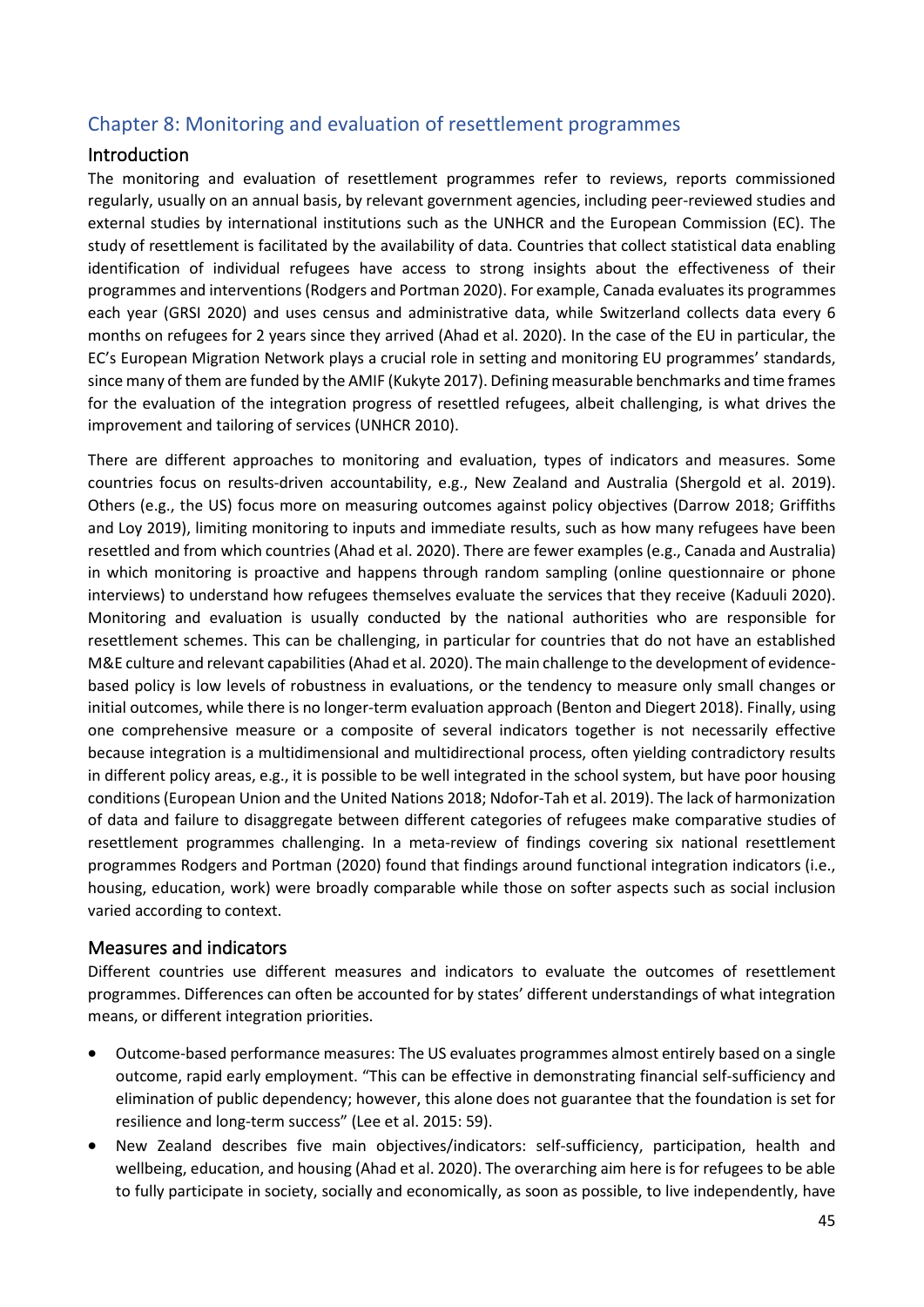equivalent responsibilities and rights to all New Zealanders (UNHCR 2018).

- The UK Home Office developed the Indicators of Integration Framework (Ndofor-Tah et al. 2019) including 14 domains of integration, ranging from work and housing to digital skills and stability (Ahad et al. 2020). According to some scholars, the country's resettlement programme allows for a more active involvement of refugees in the determination of what should be considered successful resettlement (Nawyn 2013).
- Australia monitors and evaluates its resettlement and integration programmes based on two types of indicators: systemic/process and life outcome (labour access and level of income, occupational status and quality of housing) (Fozdar and Banki 2017). A results-driven accountability approach enables the government to monitor how much refugees benefit from available services and "to improve the performance of programs by planning, implementing and measuring outcomes against government objectives" (Shergold et al. 2019, p. 48).
- The Canadian department for Immigration, Refugees and Citizenship (IRCC) undertook a Rapid Impact Evaluation (RIE) between June and September 2016 to assess the early integration outcomes of those resettled through the 2015-2016 Syrian Refugee Initiative. The evaluation focused on the challenges of implementation, identifying unmet needs, lessons learnt and opportunities for improvement. The tools used included focus groups and surveys with Syrian refugees, in combination with a series of other evidence (Government of Canada 2016). For example: iCARE - Immigration Contribution Agreement reporting Environment): a web-based performance measurement data system used by SPOs to track clients' use of settlement services. Statistical data is also collected about other groups of newcomers and analysed sources include Annual Settlement Outcomes Survey, 2016 Census, Longitudinal Immigration Database (Gure 2018)
- In Sweden randomised control trials are utilised, where some refugees, irrespective of how they arrived, are randomly assigned "treatment", i.e., participation in a particular measure and compared with other refugees who do not receive it. For example: an evaluation of intensive counselling and coaching by the Swedish Public Employment Service assigned participants into either a treatment group (intensive coaching) or a control group (regular introduction programmes) and found that intensive coaching increased an individual's chance of employment (Benton and Diegert 2018).
- Quasi-experimental design or natural experiments comparing natural differences in effects of integration policies if they are implemented in different stages and/or different locations. For example: in Sweden, a workplace introduction programme was introduced in a number of pilot municipalities before being rolled out nationwide, rendering an evaluation possible (Benton and Diegert 2018).
- In Germany an occupational language training programme was evaluated by comparing participants in programmes with non-participants (Benton and Diegert 2018).
- In the case of the EU, the main sources of information on challenges and good practices in resettlement programmes are reports on their implementation within the framework of evaluations of relevant EU funds (e.g., European Refugee Fund and AMIF). These can take the form of surveys distributed to resettled refugees, who are asked to evaluate the services they receive, or reports prepared by the organisations themselves (European Migration Network 2016).

### Funding and delivering monitoring and evaluation

In practice, the entity responsible for overseeing and funding monitoring and evaluation of resettlement programmes is often the government, given its ownership of the programme, its interest in seeing the exercise succeed, and the fact that other stakeholders recognise its legitimacy. For example, in Italy, the Resettlement Unit within the Ministry of the Interior manages the programme *and* conducts internal monitoring. Usually, the lead authority is the national Government but where countries have devolved governments, these may implement additional or different programmes and undertake evaluations at state or provincial level. The Comprehensive Refugee Response Framework (CRRF), set under the New York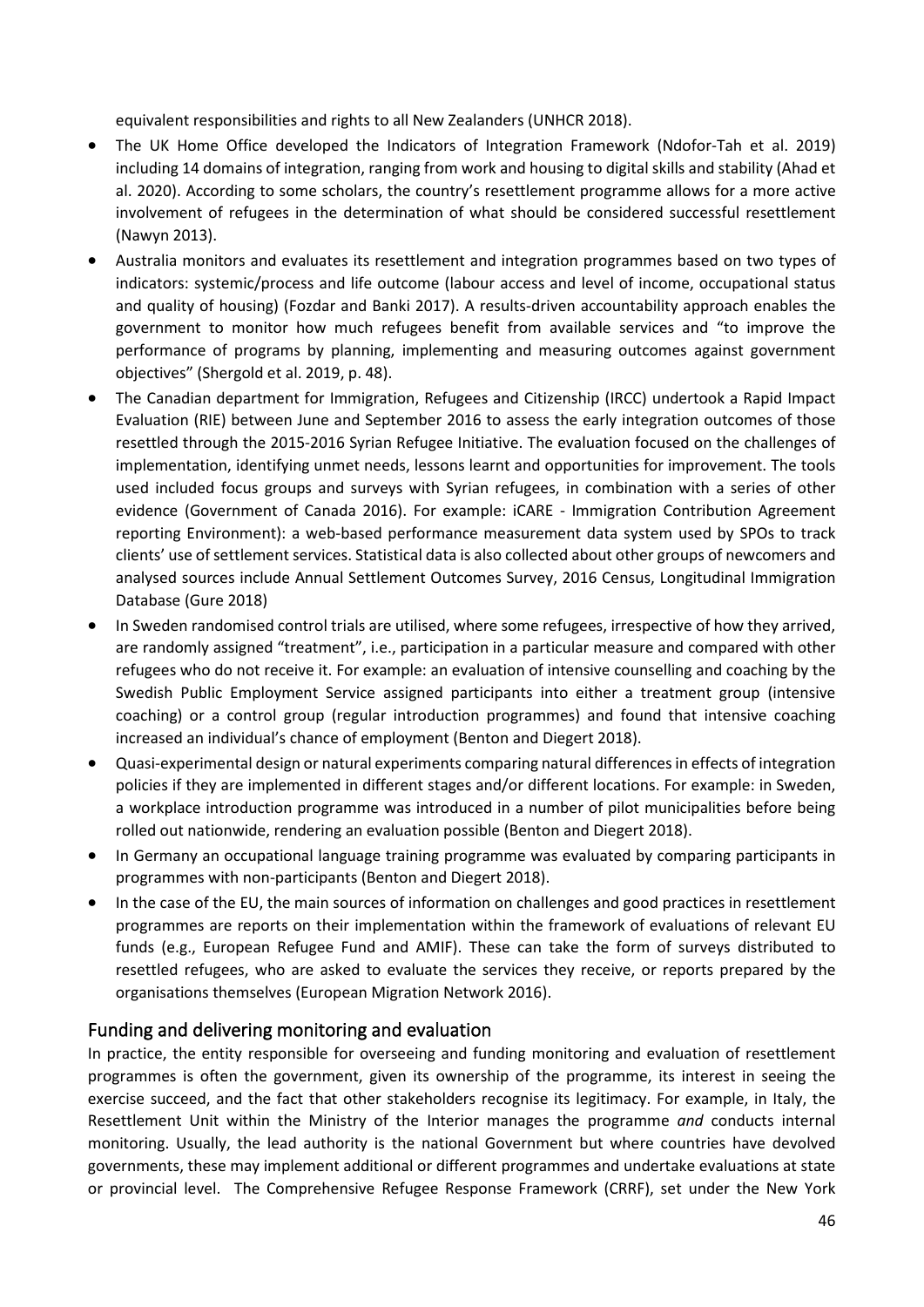Declaration, provides certain benchmarks that ensure the rapid and well-supported reception and admission of refugees (European Union and the United Nations 2018). New Zealand measures the progress in improving its integration outcomes every year using a series of indicators agreed by the Government (UNHCR 2018), i.e., self-sufficiency, participation, health and well-being, education and housing (Immigration New Zealand 2019).

### Strategies and good practices

Once again, much variation can be identified in practice but work by Ahad et al. (2020) has sought to identify useful strategies and practices.

- Canada is planning to conduct surveys to compare integration outcomes of newcomers who access settlement services and those who do not, across all newcomers (GRSI 2020).
- Since 2019, the UK has expanded the indicators framework to include 14 indicator areas, containing hundreds of indicators, across 4 domains, aiming to capture the complexity of each (Ahad et al. 2020).
- In Switzerland, integration goals, such as language proficiency, gaining employment and housing, accessing health care and having a basic understanding of local society, are set on the national level. Based on these, the cantons assign refugees with individual coaches early on (within three months from arrival), who monitor their progress for up to two years. Data, collected every six months, are entered into a database and analysed by a university partner, forming the basis for evaluating the refugees' integration progress (Ahad et al. 2020).
- While setting up monitoring and evaluation methodologies after a programme has been running can be costly, the cases of Ireland, Italy, and the Netherlands demonstrate the relevant benefits (Ahad et al. 2020). By developing performance-based indicators, these countries managed to shift the focus away from evaluating programmes based on the numbers of resettled refugees and towards the overall quality and sustainability of resettlement programmes (Fratzke and Kainz 2020). For instance, qualitative studies conducted in France demonstrated that resettlement could have a positive impact on small towns and rural areas. This is because it can lead to an overall improvement of the quality of services for all, such as transportation and doctor availability (Tardis 2019).
- Denmark introduced a reform in 2004–05 adding to the selection criteria an assessment of the integration potential (language skills, educational and work background, family situation etc.) of refugees. Eventually, a comparison between those selected before and after the reform showed that those that arrived before the reform had in fact higher employment rates. As a result, the assumed link between selection criteria and integration was refuted, opening the way for the consideration of wider range of factors during selection (Ahad et al. 2020).

### Challenges and shortcomings

Implementing effective monitoring and evaluation is difficult. A number of challenges and shortcomings associated with approaches adopted can be identified.

- Self-sufficiency as the benchmark for refugee integration (US): not only is 'successful' integration measured through self-sufficiency, but this benchmark is focused solely on economic performance (i.e., gaining employment) rather than other aspects such as sociocultural integration and health and wellbeing (Darrow 2018; Griffiths and Loy 2019; Benson and Taccolini 2019). Correlating outcomes such as employment with 'successful' integration creates a disconnect between refugees' understandings of successful integration and policy assumptions (Tyson 2017). Focus on economic performance contradicts selection policies' aim of selecting the most vulnerable populations (Bernstein and DuBois 2018; Fix et al. 2017).
- Lack of consideration of the pre-migration experiences of refugees (such as length of time spent in a camp) when it comes to evaluating integration progress (Hynie et al. 2019)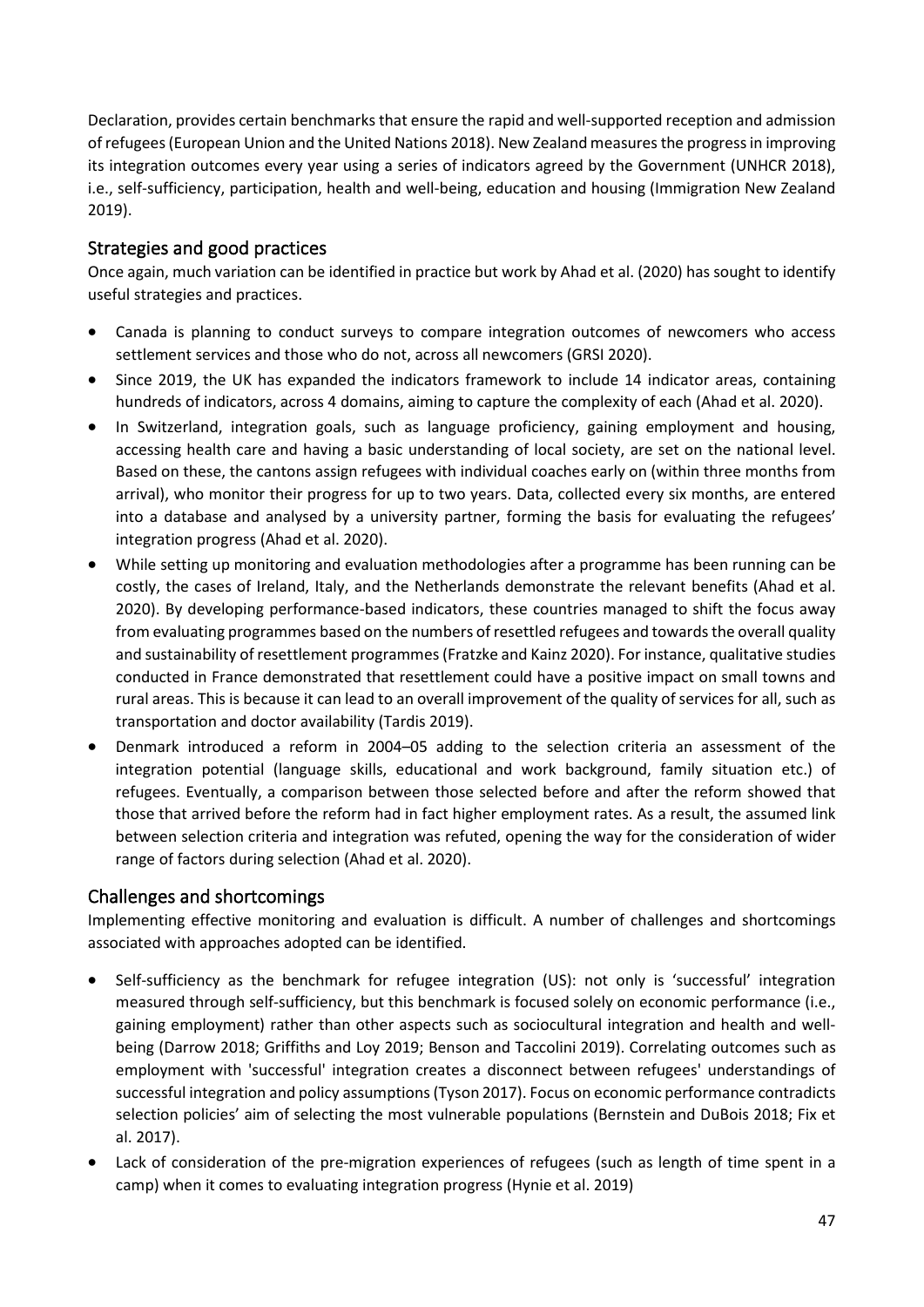- In most European countries the evaluation of integration programmes is done only through quantitative survey measures and targets only a limited period after settlement. For example, a recent comprehensive evaluation of Swedish labour-market programmes monitored employment support, credential recognition, skills assessment, subsidised work experience, traineeships, and even self-employment support for all disadvantaged groups. But it only recorded outcomes 90 and 180 days after programme completion (Benton and Diegert 2018).
- Conflict between short- and long-term goals because entry into initial employment does not equate with long-term self-sufficiency (Benson and Taccolini 2019). The focus on short-term employment influences the types of services available to refugees. This is because service providers tend to provide services that encourage short-term independence from cash assistance, even though they might not help refugees achieve long-term self-sufficiency. Having to quickly secure employment often prevents refugees from seeking formal education, work experience and language courses (Fix et al. 2017; Capps et al. 2015), which can help improve their integration outcomes (GAO 2012).
- Funding predicated upon performance leads many caseworkers to avoid disclosing programmatic shortcomings (for fear of losing funding if they reveal 'failures'), which results in faulty M&E – it 'looks' like the program is working even though it's not, e.g., US (Fee 2019).
- A policy and practice framework that prioritises specific measurable outcomes, such as quick selfsufficiency, pushes resettlement workers to deliver these outcomes to the detriment of other more sustainable integration goals. For example, they push resettled refugees quickly into low-income jobs, which prevents the acquisition of skills that would enable a better paid job in the future. As a result, service provision is structured in a way that trains refugees to behave in a certain way and locks them into certain paths (Darrow 2018)
- Lack of input from and consideration of the needs of refugees and caseworkers in systems of monitoring and evaluation (Fee 2019; Darrow 2018; Benson and Taccolini 2019). Research has shown that resettled refugees "measure success not by their individual economic self-sufficiency but by their ability to 'give back' to their communities and to maintain a connectedness to their culture of origin" (Lee et al. 2015: 58).
- Structural barriers (such as racism or lack of training of workers in cultural differences) remain unaddressed when evaluating integration services. For example, research shows that teachers often lack training in multicultural and multilingual education (Hurley et al. 2014) or resettled refugee children were improperly signposted to relevant agencies (McBrien, 2011).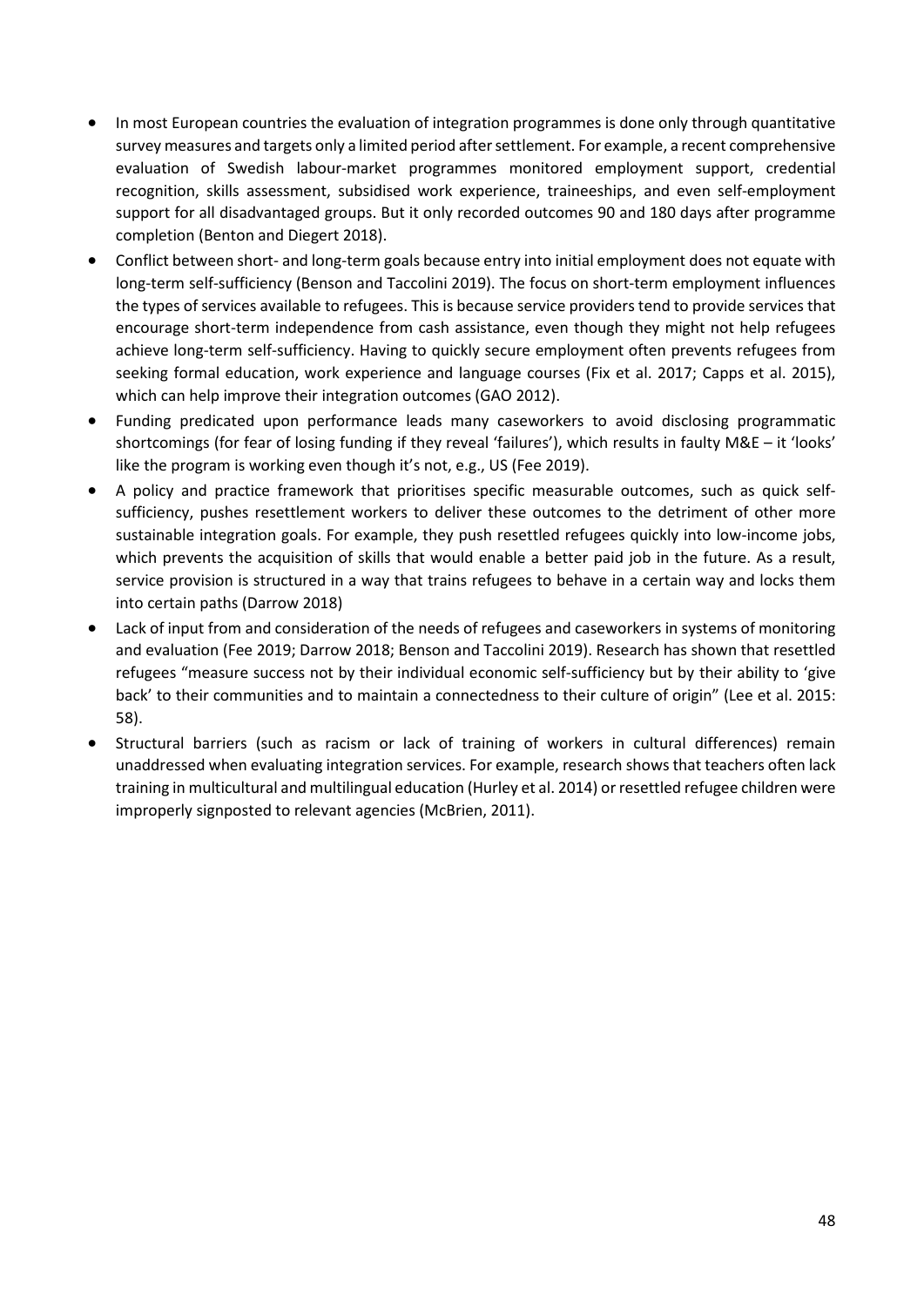# Chapter 9: Community and Private Sponsorship

### Introduction

As noted in Chapter 1, sponsorship is viewed as having considerable potential for increasing refugee resettlement places. Some sponsorship schemes are set up to offer additional places to those set aside in a country's resettlement quota. As such they offer the prospect of additionality. A body of literature has been generated around sponsorship with Canada leading the way. The relatively new implementation of sponsorship programmes elsewhere in the world means there is currently less knowledge about these. Sponsorship schemes often function quite differently from wider resettlement programmes hence we have dedicated the final literature review chapter to sponsorship responding to the research questions within this chapter.

### **Selection**

All countries work in collaboration with the UNHCR to select refugees to resettle (ICMC Europe and Caritas 2019). The UNHCR prioritises vulnerable displaced people for whom repatriation or local integration are not viable options (Lenard 2020). In sponsorship programmes the same criteria as government-led resettlement programmes apply: individuals need to qualify for refugee status under the 1951 Convention Relating to the Status of Refugees (Refugee Convention) and to pass the states' security checks (GRSI 2020).

Refugees of specific nationalities are often favoured over others, who may still qualify for sponsorship but will have to wait for longer (Hirsch et al. 2019). Differences in the length of resettlement processes result in inequalities, for instance, Ethiopian and South African refugees wait on average five times longer than Iraqi refugees to be resettled in Canada (Kaduuli 2020). Where sponsors can select the refugees they wish to resettle (Bertram et al. 2020), the selection process is also influenced by the sponsorship groups' perception of who would 'fit in' better in their community (Haugen 2019). This is particularly the case for small rural groups, which tend to favour Christian families (Haugen 2019).

For the blended type (BVOR) in Canada, where responsibility for refugee support is shared between communities and the government, refugees are selected from a group of pre-assessed by the UNHCR and the government (Bertram et al. 2020). BVOR does not allow sponsors to 'name' refugees, but sponsoring groups can express interest in refugees pre-selected by the UNHCR and Canadian visa officers (Labman and Pearlman 2018).

### *Criteria used for selection*

While Canada began in the 2000s to favour those 'in urgent need for protection' and the 'vulnerable' (Krivenko 2012), countries such as Australia and New Zealand use the criteria of 'job readiness' to select resettlement refugees, which means that refugees must demonstrate they can live without government support, being within an established age range (usually under 50s) and have language knowledge, and employability skills or a job offer (Hirsch et al. 2019; Ministry of Business, Innovation and Employment 2019). When the criteria of 'job readiness' is applied, women are less likely to be resettled as their access to education and work is often limited in their countries of origin and they, therefore, lack the skills and qualifications to obtain a job in a third country (Hirsch et al. 2019). However, the provision of resettlement places according to more diverse criteria, such as the presence of family members in the country, the offer of a job or access to education, is more aligned with the multitude of reasons why people migrate (van Selm 2020).

Private sponsorship tends to respect family unity, resettling the family members of the refugee main applicant and granting them equivalent rights (GRSI 2020). However, there are limitations to the definition of family members. In Canada, the age of individuals that can enter as dependants was reduced from 22 to 19 (Labman 2016). Additionally, women are often resettled as "dependant" on the men they arrive with, and classified as either their daughter, wife, or sister (Grieco and Boyd 2004 in Senthanar et al. 2020).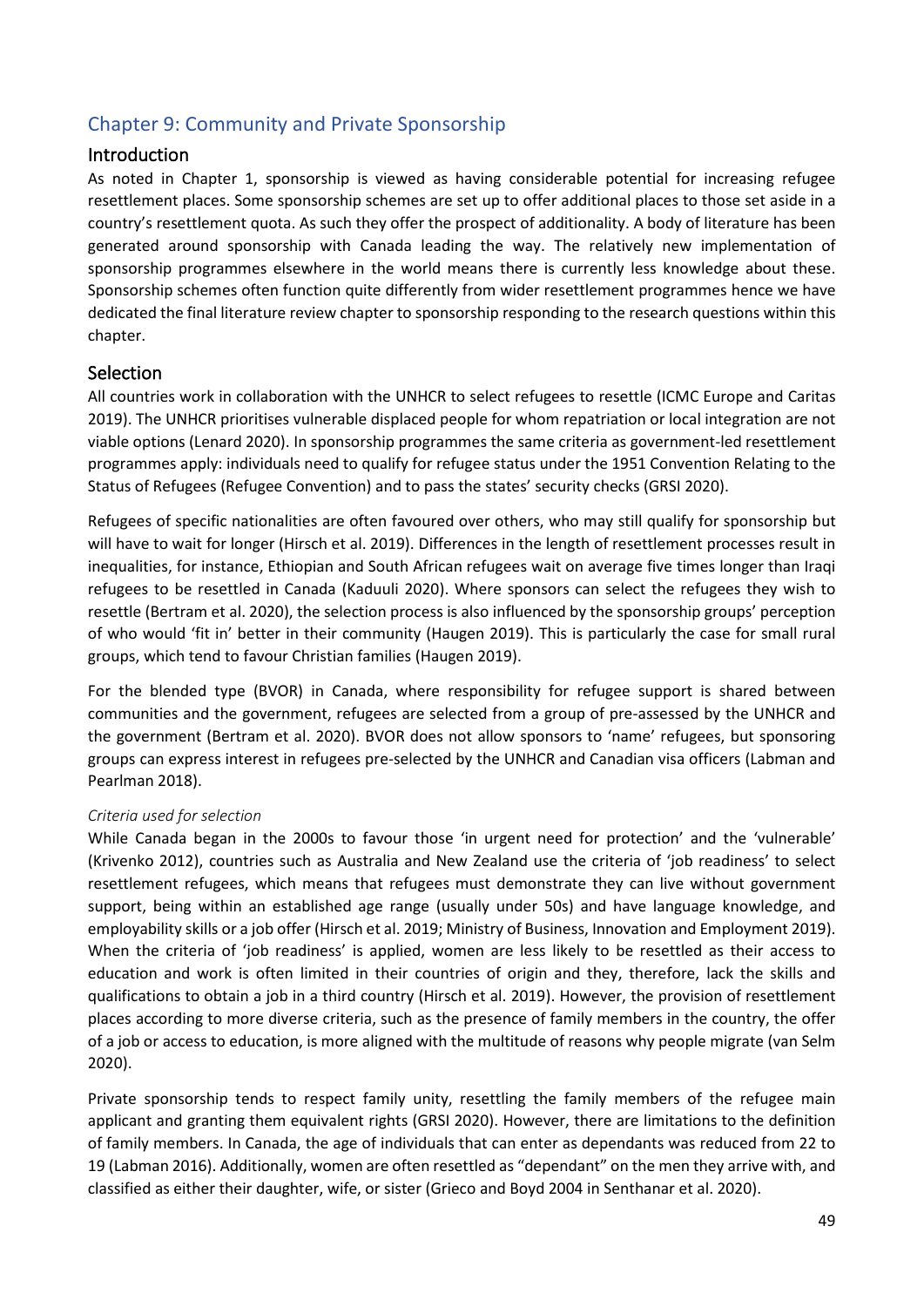### *Agreeing quotas*

Most countries with sponsorship programmes have not set a cap on the number of refugees to be privately resettled, assuming sponsorship's unlimited capacity (Labman 2016). Canada has recently established a limit on the number of refugees who can be resettled through organisations (SAHs) that sign a sponsorship agreement with the government (GRSI 2020). The decision was taken in collaboration with SAHs organisations to speed up application processes (Kaduuli 2020). However, the cap includes limits on specific levels of refugees to be resettled, "thereby limiting sponsor ability to respond to specific refugees" (Labman 2016: 69). More recently, the Canadian government also shifted to establishing a three-year cap for the number of refugees and people with humanitarian and other reasons to be resettled enabling more strategic planning (Kaduuli 2020). Although privately sponsored refugees in Canada are in addition to the government's commitment, they are still counted in the country's final resettlement quota (Pohlmann and Schwiertz 2020). In deciding how many people and who can be resettled, countries take into account multiple factors such as financial considerations, refugees' needs and choices (Lenard 2020; Pohlmann and Schwiertz 2020). Little is known about why and how such decisions are made.

### Placement

Generally, countries such as Denmark, Germany, the UK, the Netherlands, Sweden, Norway, and Finland adopt a policy of dispersal to place resettled refugees in areas where there is a lower concentration of people with the same ethnic background with the hope that living away from co-ethnics will speed up their integration. Conversely, Canada prefers to place refugees near each other (Larsen 2011 in Bhattacharyya et al. 2020). Refugees resettled through Community Sponsorship in the UK are placed close to their sponsorship group.

For private sponsorship, the lack of consultation with refugees about the type of places they are to be located can have detrimental effects. For instance, in the UK some refugees placed in areas with low levels of population diversity found integration challenging (Phillimore and Reyes 2020a), while others would prefer rural over urban areas because they originally come from similar areas. Refugees may be reluctant to express a preference for the nature of a placement, thinking that it may slow down or undermine resettlement (Rodgers and Porter 2020). Unsatisfactory placement can result in secondary migration which can further impact integration processes (Mata 2017). When sponsors can select refugees and establish relationships prior to their arrival, refugees are more likely to have their needs met. For example, in the Italian Humanitarian Corridors programme, a family with a deaf child was resettled in a location with a school where people use sign language (ICMC Europe and Caritas 2019).

Studies exploring the importance of place in resettlement have mainly focused on rural areas. As refugees are more visible in small rural communities, tensions, racism and discrimination, have been reported. Sponsors in rural areas in Canada and the UK have found pre-arrival activities, and mediating relations between refugees and the community reduced tensions (Haugen 2019; Reyes and Phillimore 2020).

The strengths of rural places are (Haugen 2019; ICMC Europe and Caritas 2019):

- The low cost of living, especially regarding affordable housing for large families.
- The whole community participates in supporting newcomers.
- Resettled refugees focus more on language learning to communicate as there are few minority groups that share their mother tongue.
- Compared to urban areas, rural areas have more retired people who have spare time to volunteer.
- Although rural places can have fewer services, they are sometimes more accessible than urban areas where there are long waiting lists (ICMC Europe and Caritas 2019).
- Finding a job in a small area can be easier because there is less competition and refugees are more likely to be introduced by volunteers (ICMC Europe and Caritas 2019; Villa 2020).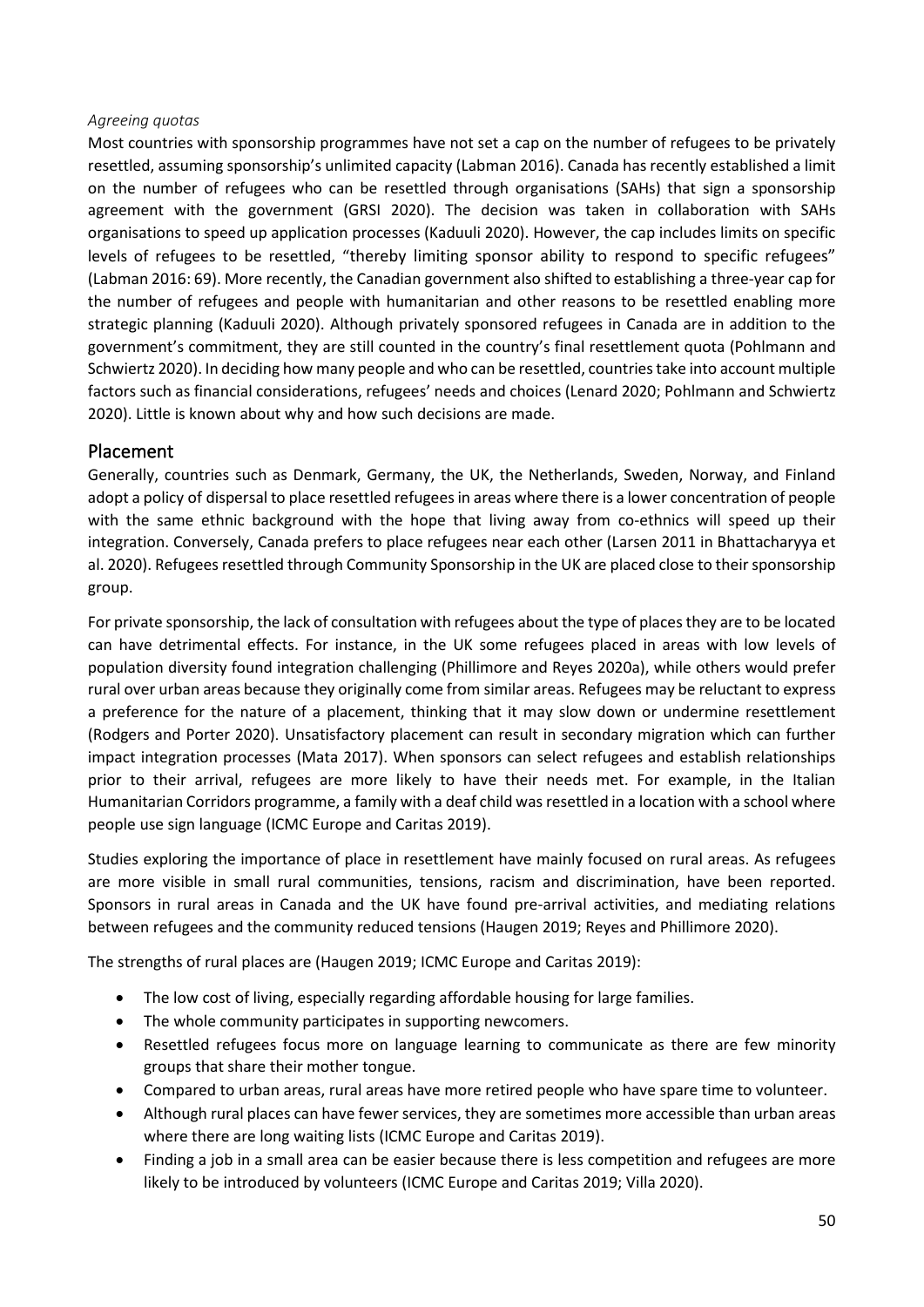• The arrival of refugees in rural areas has sometimes resulted in a growth of the local economy and community's services (Shergold et al. 2019; Patuzzi et al. 2020).

The weaknesses of rural places are (Haugen 2019; Villa 2020):

- The absence of people sharing refugees' backgrounds is associated with fewer opportunities to mix and access culturally specific services and an increase in loneliness (Phillimore et al. 2020).
- Interpreters are often not available or are expensive.
- Rural areas have poor public transport. Sponsorship groups must work harder to help refugees to access resources and opportunities (Phillimore et al. 2020). Rural sponsors often encourage refugees to obtain a driving license and a vehicle which enables them to feel more independent (Haugen 2019).

The few studies that focus on the advantages and disadvantages of urban areas for sponsored refugees stress that sponsors there are better supported and advised, mostly because of the availability of relevant NGOs and community groups, as well as local authorities that have experience working with refugees (Sabchev and Baumgärtel 2020; Phillimore et al. 2020). Housing costs are the main challenge in urban areas (Phillimore et al. 2020).

### Family reunification

Resettlement and integration processes are more successful when refugees know their family members are safe and close by (GRSI 2020). Refugees and volunteers are often unaware of family reunion policies and of how difficult family reunion can be. Inability to reunite with their relatives causes refugees suffering which affects their well-being and their ability to integrate (Phillimore et al. 2020). The shortage of family reunion programmes and limitations associated with these programmes motivate refugees to use private sponsorship to resettle their family members. For instance, almost all refugees who apply for resettlement through the Australian Community Support Programme are supported by relatives already in the country (Hirsch et al. 2019). Consequently, the use of sponsorship programmes for family reunification reduces the possibility for the most vulnerable refugees to be resettled if they do not have a family member able to sponsor them (GRSI 2020).

Outside of sponsorship schemes, there are some routes through which refugees can sponsor relatives, but these pathways require sponsors to meet specific criteria, such as being a citizen or permanent resident (GRSI 2020). Sponsors' desire to help refugees to reunite with family members is evident, but volunteers are often unable to guide and advise on possible solutions (Phillimore and Reyes 2020b).

Through private sponsorship in Germany, refugees who act as sponsors must take financial responsibility for the people they want to resettle. To help alleviate this burden, members of civil society have sought to share costs (Pohlmann and Schwiertz 2020). Similar initiatives have been developed in countries such as France where family members may enter the country with humanitarian visas (ICMC Europe and Caritas 2019)

The often narrow range of family members who can be reunified can also undermine refugee attempts to reunite with family. Canada no longer allows extended families to be resettled (Labman 2016).

### Integration

There are few studies that compare integration outcomes for private sponsorship and government-led programmes. Many are conducted in Canada and focus on specific aspects of integration processes (Hyndman et al. 2017; Kaida et al. 2020). Canadian findings are useful to support the development and the improvement of private or community programmes in other countries such as the UK because some similarities exist between sponsored refugees recently resettled in these countries. For instance, both Canada and the UK have lately focused their resettlement initiatives on vulnerable refugees from the Middle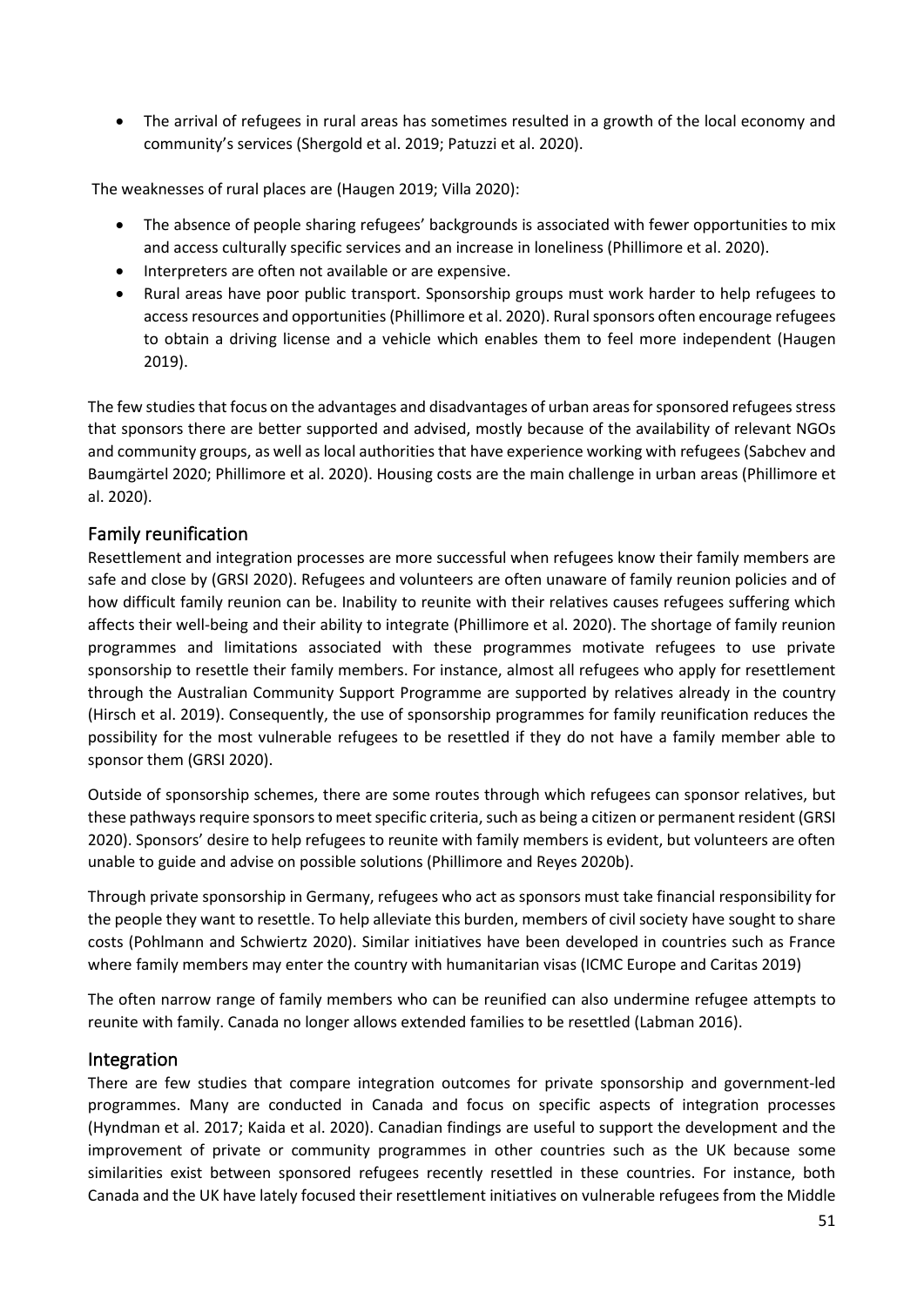East and North Africa, particularly from Syria (Government of Canada 2016a; Wilkins 2020). To some extent through the Canadian Private Sponsorship of Refugees Programme and the UK's Community Sponsorship Scheme, sponsored refugees are then offered similar assistance by sponsoring groups, including housing and language training, support in accessing employment, healthcare and services (Government of Canada 2016b; Wilkins 2020).

### *Employment*

Studies that look at employment show that privately resettled refugees are encouraged by their sponsors to find a job, but that they struggle to have their past working experience and qualifications recognised (Ritchie 2018, Phillimore and Reyes 2020b). Research on Canada further found that sponsored refugees are more likely than government-assisted refugees to access employment in the short term (Hyndman et al. 2017; Kaida et al. 2020). However, the initial gap between the groups disappears in the long term. This pattern is explained by the tendency of sponsorship groups to welcome people who are more educated and less vulnerable than those selected for the government-led schemes (Government of Canada 2016a, IRCC 2019) and pressure placed on refugees by sponsors to accept jobs, which may not match refugees' skills and/or preferences, before the sponsorship agreement ends to ensure independence (Kaida et al. 2020). Working soon after arrival can undermine language acquisition, which means refugees can only access low paid jobs (Hyndman and Hynie 2016).

Amongst privately sponsored refugees, less educated individuals achieve more positive long-term employment outcomes than those who are more educated, and this is especially the case for privately sponsored women compared to those who are government-assisted (Kaida et al. 2020). Such findings may be explained by the fact that, in order to access highly skilled employment, the more qualified and skilled refugees "require re-accreditation or skill upgrading, something beyond the reach of sponsors' short-term support" (Kaida et al. 2020: 1703).

#### *Language*

Learning a new language is one of the main obstacles for refugee integration regardless of resettlement route, accentuated by the fact some refugees have received low levels of education in their country of origin as was evident in the Community Sponsorship evaluation in the UK (Phillimore and Reyes 2020b). High levels of language competency are associated with positive long-term employment and earnings outcomes (Kaida et al. 2020). Good quality, appropriate classes for language learning are hard to find especially in rural areas (Phillimore and Reyes 2020b)

#### *Accessing services*

In terms of accessing resettlement services in Canada, slightly fewer privately sponsored refugees than government-assisted refugees use the assistance provided by settling organisations (IRCC 2019). This gap increases in the long term, where government-sponsored refugees continue to depend on state assistance (Schmidtke 2018). Evidence shows that sponsored refugees are more likely to find support inside the sponsorship groups (IRCC 2016b in Drolet and Moorthi 2018) and therefore have less need to contact external agencies. For instance, sponsors usually provide tailored language classes to accommodate refugees' needs (Phillimore and Reyes 2020b) and organise additional initiatives and activities to involve their social networks in supporting refugees (Hanley et al. 2018). Approaching organisations or strangers for support is seen as a sign of weakness in some refugee origin countries so some refugees prefer to rely on their family and friends, whom they often meet in religious services (Hanley et al. 2018).

Schools play a fundamental role in the integration process of young refugees, but also of their relatives who can benefit from the interactions with teachers and other students' parents (Hanley et al. 2018; GRSI 2020).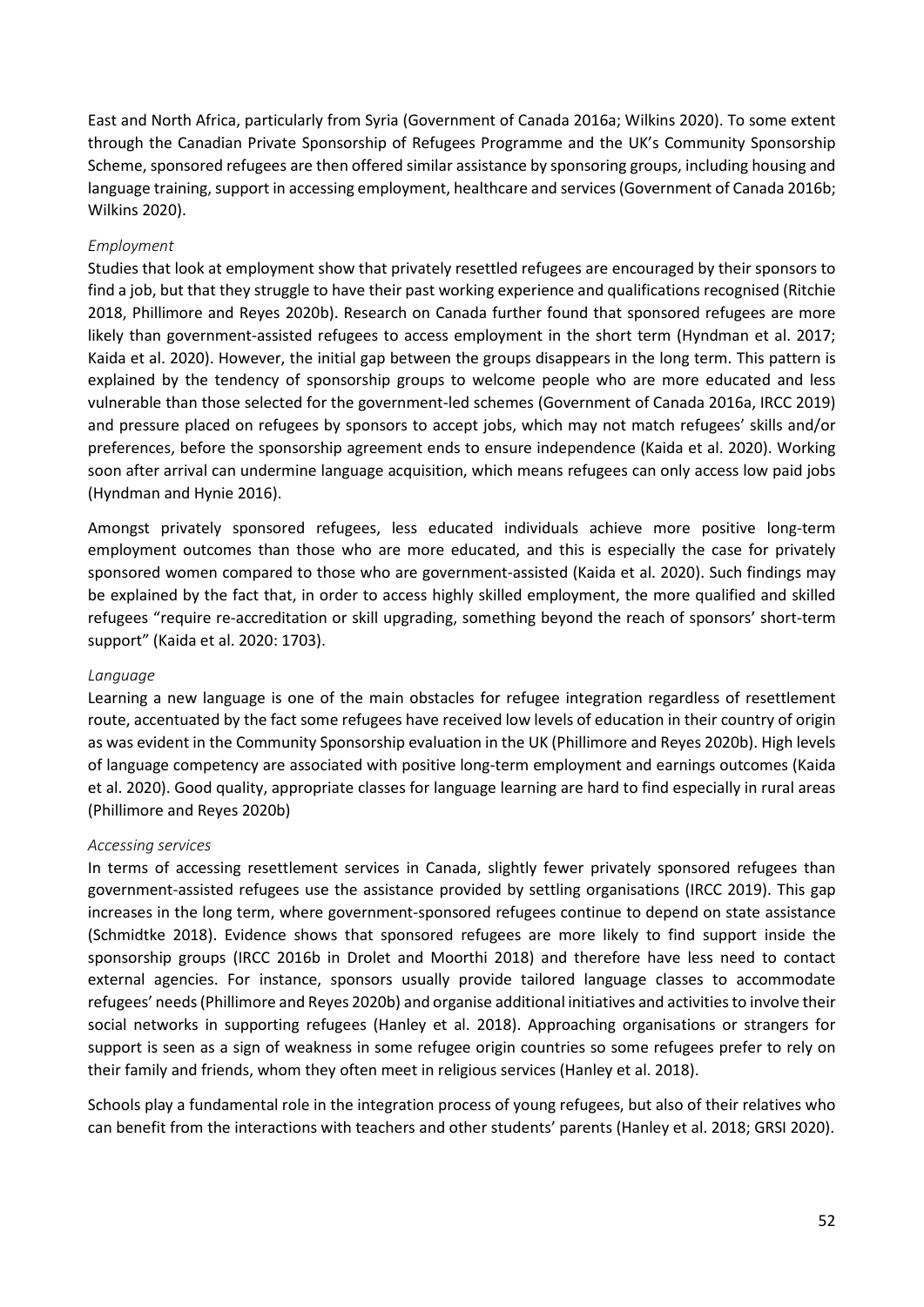#### *Housing*

In Canada, sponsored refugees, as government-resettled ones, risk being homeless after their arrival if sponsors do not provide them with adequate accommodation (St. Arnault and Merali 2019). The lack of affordable housing makes Community Sponsorship difficult in the UK (Phillimore and Reyes 2020b). A solution to the housing problem has been the development of the Canadian website 'Roofs for Refugees' to connect potential landlords and sponsoring groups (GRSI 2020). Another good practice is the Refugee Community Organisation of Manitoba's (IRCOM) housing model employed in Manitoba (Canada) which offers refugees not only help to find accommodation, but also wrap-around support such as English classes, driving lessons and childcare provision (Silvius et al. 2019). Collaborating with faith organisations and housing associations, Italy has found successful solutions to provide resettled refugees with long-term housing. Some 85% of the newcomers have had access to free or low-cost accommodation (ICMC Europe and Caritas 2019).

### *Social Networks*

Sponsors' networks are useful in facilitating refugee integration, especially when newcomers are welcomed by members of the same ethnic community (Kaida et al. 2020). Links with members of the same cultural background play an important role in inclusion, allowing refugees to enlarge their networks, build relationships, and receive information and support (Hanley et al. 2018). Refugees rely more on members of their own community than on sponsors of different ethnic backgrounds when it comes to finding work (Hanley et al. 2018). However, having interactions only with co-ethnic community members can increase the likelihood of marginalisation from the wider society and lead to inaccurate or inadequate information (Schmidtke 2018; Hanley et al. 2018).

Sponsorship enables refugees to have wider networks with the host country (Agrawal and Sangapala 2020). These encounters benefit newcomers and the whole community, reducing discrimination and creating more diverse and welcoming societies (Villa 2020; Reyes and Phillimore 2020). On the other hand, sponsors can be too intrusive and overwhelming (Hyndman et al. 2017), acting without consulting the resettled family first, and potentially creating uncomfortable situations for refugees (Hassan and Phillimore 2020).

Sponsored refugees develop a strong sense of attachment to the community (IRCC 2019), but in Canada this sense of belonging is higher for government-assisted rather than privately resettled refugees (Jedwab 2018). This finding highlights that the relationship between sponsors and refugees itself is not sufficient to help refugees feel more included in society (Gingrich and Enns 2019).

#### *Health*

Regarding access to health systems, Canadian sponsored refugees seem to be better supported to have their medical needs met compared to government-sponsored ones (Oda et al. 2019). However, both refugee groups face challenges such as high costs and a lack of cultural understanding by the medical staff (Woodgate et al. 2017). In the UK, sponsorship groups have been instrumental in ensuring refugees can access healthcare and time is dedicated to explaining complex systems and ensuring access to appointments (Reyes and Phillimore 2020; Hassan and Phillimore 2020).

### *Rights and responsibilities*

The legal status and the associated rights that are granted to resettled individuals once they arrive in the receiving country have an impact on the refugees' capacity to integrate. Canada, Australia, Germany, the UK, and Ireland allow privately resettled refugees to reside in the country for a substantial period with almost the same rights as citizens. Conversely, in France, Italy, Portugal, and Switzerland refugees who have already arrived in the country need to wait for their application to be approved before having their status and rights recognised (Bertram et al. 2020). The offer of a time-limited status to refugees can impact negatively on integration processes as it generates instability and decreases the commitment of refugees and communities to develop inclusive societies (van Selm 2020). Sponsored refugees in the UK express a strong preference of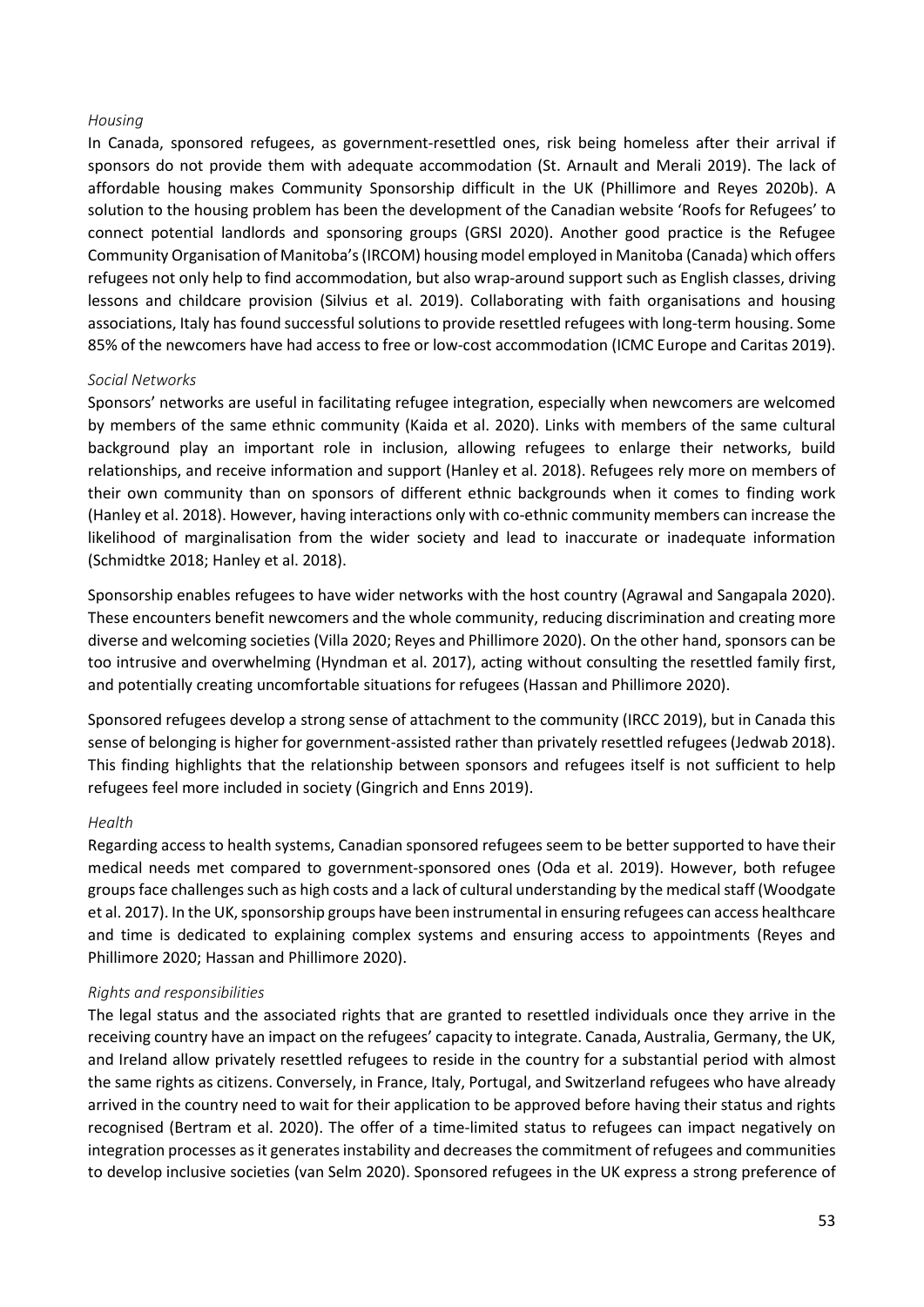becoming citizens but also concerns that their lack of knowledge of local laws puts them at risk of inadvertently breaking the law and consequently being deported (Hassan and Phillimore 2020).

### NGOs and volunteers

Sponsorship programmes operate differently across countries. Italy, France, and Portugal rely on preapproved organisations to sponsor and in some cases to select refugees (Bertram et al. 2020). Germany, Switzerland, and Ireland delegate all responsibilities to volunteers, while Canada, Australia, and the UK "have mostly relied on groups or communities to share the sponsoring responsibilities, although some involvement of professional organizations is sometimes required" (Labman 2016 in Bertram et al. 2020: 263). The length of the sponsoring agreement also varies, German sponsors' have a commitment of three years while Swiss volunteers support refugees only for three months (Bertram et al. 2020). In the UK, where the resettlement support lasts for a year, and provision of housing for two years, volunteers express their concern about the impossibility for refugees to reach independence during this time and they continue to support newcomers even after the agreed period (Phillimore et al. 2020). The quality of support that privately resettled refugees receive depends on the preparedness of sponsorship groups (Fratzke et al. 2019). Overall, evidence suggests that sponsorship groups offer sponsored refugees a wider range of assistance and tailored services, such as childcare and transportation, than those offered by government case workers (Fratzke and Dorst 2019).

### *Motivations for getting involved*

In the UK, shocking media coverage of the refugee emergency in 2015-2016, religious duty and civic responsibilities are reported as the main motivations for people involved in Community Sponsorship (Phillimore and Reyes 2020c). Volunteers engaged in refugee sponsorship programmes express great satisfaction with their experience, through which they have the possibility to meet new members of their community as well as to develop skills and knowledge (Ministry of Business, Innovation and Employment 2019; Phillimore and Reyes 2020c). Sponsors also raise awareness of refugee issues and start advocating for displaced people in the whole community (Lenard 2016).

### *The role of NGOs and volunteers before refugees' arrival*

The work of volunteers starts before the arrival of the refugee family and includes not only meeting the government's application requirement, but also organising events and activities to inform the wider community. For instance, sponsorship groups in the UK established relationships with local schools and advised them how to better support refugee children's learning process (Phillimore and Reyes 2020c). Prior to the arrival of refugees, sponsors mentioned difficulties in finding volunteers willing to lead, as there is a fear of being too exposed, and in planning without knowing sufficient information about the family (Tito and Cochand 2017). The lengthy process from establishing a sponsorship group to welcoming a family is also a problem that can lead to volunteer attrition (Chapman 2014; Tito and Cochand 2017).

### *The role of NGOs and volunteers after refugees' arrival*

Following the arrival of refugees, the initial weeks and months involve the provision of intense and timeconsuming support by sponsors, who assist newcomers with many bureaucratic processes with which sponsors themselves are often not familiar (Dyck 2017; Phillimore et al. 2020). Especially at an early stage, sponsors rely heavily on interpreters, who may not be well informed about resettlement processes and can provide refugees with incorrect information (Phillimore et al. 2020). As language is one of the main barriers, sponsors often provide refugees with tailored language classes by qualified teachers as well as informal conversation sessions in addition to training offered by external institutions (Phillimore and Reyes 2020d).

### *The relationship between sponsors and sponsored refugees*

Some of the issues that volunteers encounter in supporting refugees could be mitigated if sponsors had more details about the resettled people prior to arrival, for instance about refugees' level of education and literacy, life before and during displacement, and extended family members; and if volunteers knew more about refugees' culture and religion (Phillimore et al. 2020; Phillimore and Reyes 2020e). Sponsors and refugees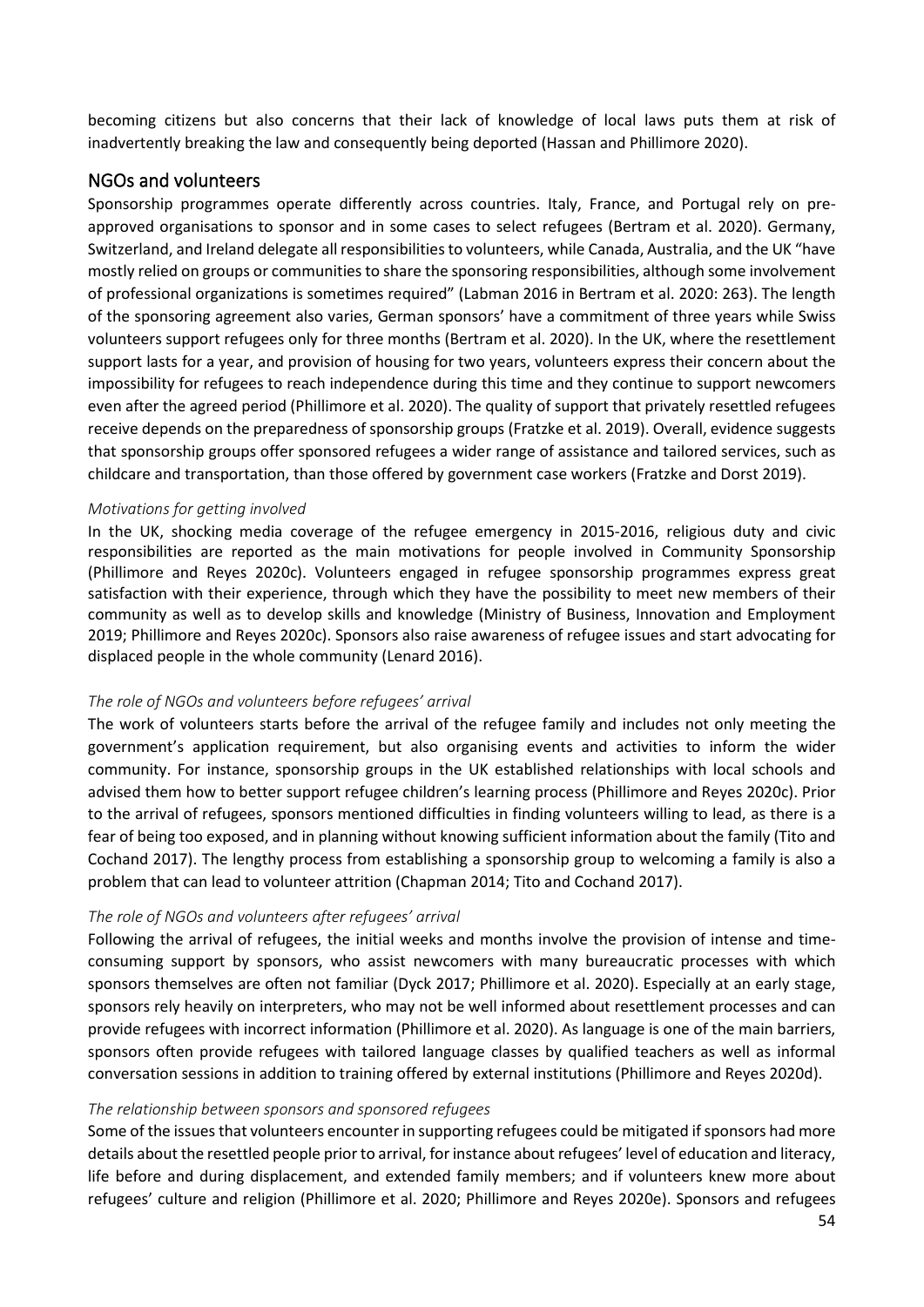who can meet online during the pre-departure phase tend to establish a stronger relationship as volunteers can better understand the situation in which displaced people live and can better understand their refugees' needs (Kyriakides et al. 2019). In the Humanitarian corridors in Italy, the involvement of NGOs in the selection and matching and the active collaboration between state's institutions and civil society allows displaced people and welcoming groups to be well informed and prepared before arrival (Villa 2020).

Studies on private sponsorship evidence that the relationship between sponsors and resettled refugees can be problematic if volunteers fail to recognise and treat newcomers as equal, and to adopt a "mutualistic" rather than a "paternalistic" approach (Haugen et al. 2020). Sponsors tend to expect refugees to always follow their advice and perceive them as ungrateful if their recommendations are ignored (Lenard 2016). Problems in the refugee-sponsor relationship are often not immediately identified if refugees do not feel comfortable raising concerns (Silvius et al. 2019). Mediating agents can be employed to mitigate challenges and misunderstandings, even where sponsors are refugees' family members (Lim 2019). Open conversations between sponsors and sponsored can be beneficial (Phillimore and Reyes 2020d). Additionally, because sponsors can be frustrated if refugees do not reach independence at the end of the sponsorship agreement, volunteers should be provided with more information about the realities of integration processes (Dyck 2017; Lenard 2019).

### *Training and Supporting volunteers*

Training and information help sponsors have a clearer understanding of their role and responsibilities (Lim 2019; Fratzke et al. 2019). Sponsors welcome connections with other sponsorship groups to share experience and to receive advice (Fratzke et al. 2019; Phillimore and Reyes 2020a). In France, for instance, volunteers benefit from the creation of a helpdesk provided by an expert organisation, Caritas (Fratzke and Dorst 2019). The development of useful resources and training sessions offered by RESET in the UK and by the SHARE Networks for European countries are also successful examples of how volunteers' knowledge and skills in private sponsorship can be increased (Fratzke and Dorst 2019; Fratzke et al. 2019). RESET in the UK, the SHARE Networks in Europe and the Caritas in France have created good practice repositories so groups can receive advice and learn from one another.

More diverse volunteer cohorts are needed to participate in sponsorship to offer a wide range of support to refugees. In the UK, for example, the prevalence of white middle class women sponsors represented a problem for male newcomers who wished to be supported by volunteers who they felt they would be able to relate to (Phillimore and Reyes 2020d). Lack of knowledge about living on a budget resulted in inappropriate advice on where refugees should shop (Phillimore and Reyes 2020d). Additionally, engaging volunteers who have experience working with refugees and migrants offers some advantages (Phillimore and Reyes 2020a).

#### *The role of faith organisations and universities in private sponsorship*

The literature on private sponsorship notes the importance of faith organisations (Bramadat 2014; Phillimore and Reyes 2020c). In 2014, almost three-quarters of the organisations (SAHs) that signed a sponsorship agreement with the Canadian government were religious (Chapman 2014). Universities have recently assumed a more active role in private sponsorship, demonstrating successful use of their networks and resources to welcome refugees. Examples of good practices are provided by the Student Refugee Programme of the World University Service of Canada, the RU Lifeline Syria Challenge of Ryerson University and the University Corridors programme of the University of Bologna in Italy (Cukier and Jackson 2017, Mckee et al. 2019; ICMC Europe and Caritas 2019).

### Monitoring and evaluation

No perfect evaluation programme was evident in the literature reviewed. Studies tend not to distinguish between the outcomes of privately sponsored and other resettled refugees, and even when research is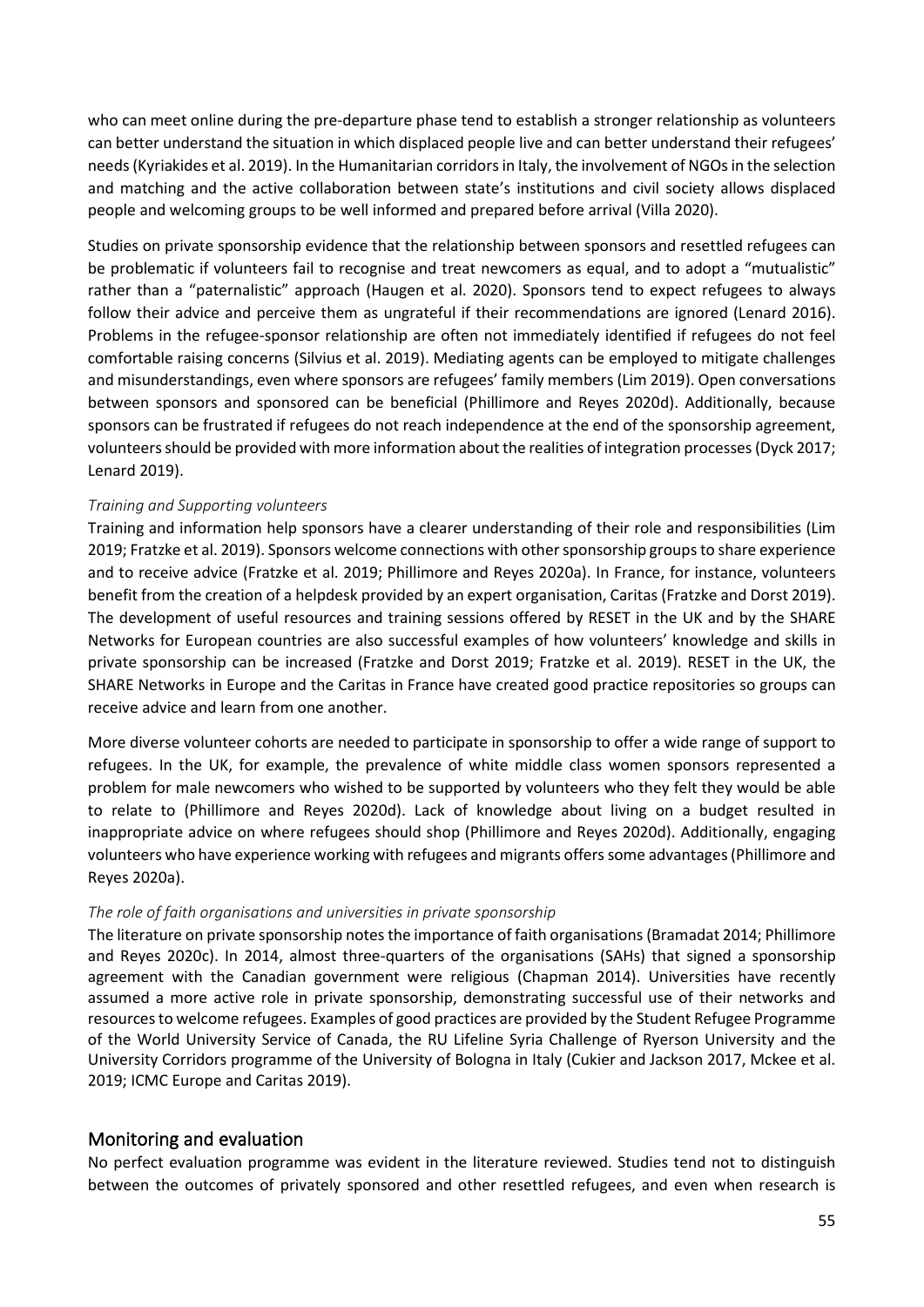available it rarely examines long-term results (Hyndman and Hynie 2016). The development of M&E strategies tends to be limited to a target group for a narrow period and when multiple categories of resettled refugees are analysed, differences between individuals and programmes are not taken into account (Government of Canada 2016b). The relationships between sponsors and those they sponsor in countries such as Canada are not constantly monitored during resettlement processes and therefore problems often go undetected (St. Arnault and Merali 2019). Good practice is evident in Switzerland, where each resettled refugee is assigned an integration coach, who checks newcomers' progress every six months for two years (Ahad et al. 2020).

To assess refugee integration outcomes, it is necessary to adopt multiple indicators across different domains, such as the UK Indicators of Integration Framework (Ndofor-Tah et al. 2019), to capture the complexity of integration processes, instead of accounting for a limited number of objectives (Ahad et al. 2020).

Australia, New Zealand and the US adopt a results-driven approach to M&E to inform settlement service providers about their contributions in reaching integration's outcomes set by governments (Shergold et al. 2019). However, in the US information is collected only to record initial data such as the number of resettled refugees, rather than assess the long-term outcomes of resettlement programmes (Ahad et al. 2020). Ireland, Italy, and the Netherlands, demonstrate the benefits that can be obtained from setting up M&E systems focused on the quality of resettlement programmes even once schemes are running. However, to limit costs and unexpected challenges M&E should be planned in advance (Ahad et al. 2020).

Some organisations providing resettlement services already have M&E systems in place, which could be adapted to collect information on a larger scale, but such a strategy would require wider participation and coordination between states and organisations on the ground (Ahad et al. 2020; Fratzke and Kainz 2020).

Academics are often asked to research private sponsorship schemes (GRSI 2020). Independent studies are necessary to access a wider data pool and to explore the sustainability of resettlement programmes from a more objective point of view than that of the governments who developed the scheme (Carrera and Cortinovis 2019; Ahad et al. 2020). Good examples are provided by the Community Sponsorship evaluation conducted by the Institute for Research into Superdiversity (IRiS) in the UK and by the qualitative study on Italian Humanitarian Corridors of the American University of Notre Dame (Ahad et al. 2020). Such studies are important because they enable an analysis of programmes from multiple perspectives, including the points of view of refugees, volunteers and NGO's staff (ICMC Europe and Caritas 2019). The level of response to participation in M&E studies, shows the willingness of sponsors and refugees to contribute to improving sponsorship schemes (ICMC Europe and Caritas 2019).

#### *Canadian M&E system*

As Canada has the longest history of private sponsorship, more information is available on its M&E system. Canada conducts an annual evaluation of Private Sponsorship and requests organisations that signed a sponsorship agreement to provide a report of their experience, including positive and negative outcomes such as sponsorship groups' failure (GRSI 2020). Additionally, there is routine monitoring of the numbers of active private sponsorship groups and resettled refugees, and a survey is conducted to assess the experiences of resettled Syrians (GRSI 2020). More recently, online questionnaires or telephone interviews were used to randomly contact resettled refugees, including sponsored ones, and receive feedback on resettlement processes (Kaduuli 2020). Canada's Resettlement Services Assurance Team uses the collected data to identify and solve issues with sponsorship groups, but also to check eventual immigration law's violations (Kaduuli 2020).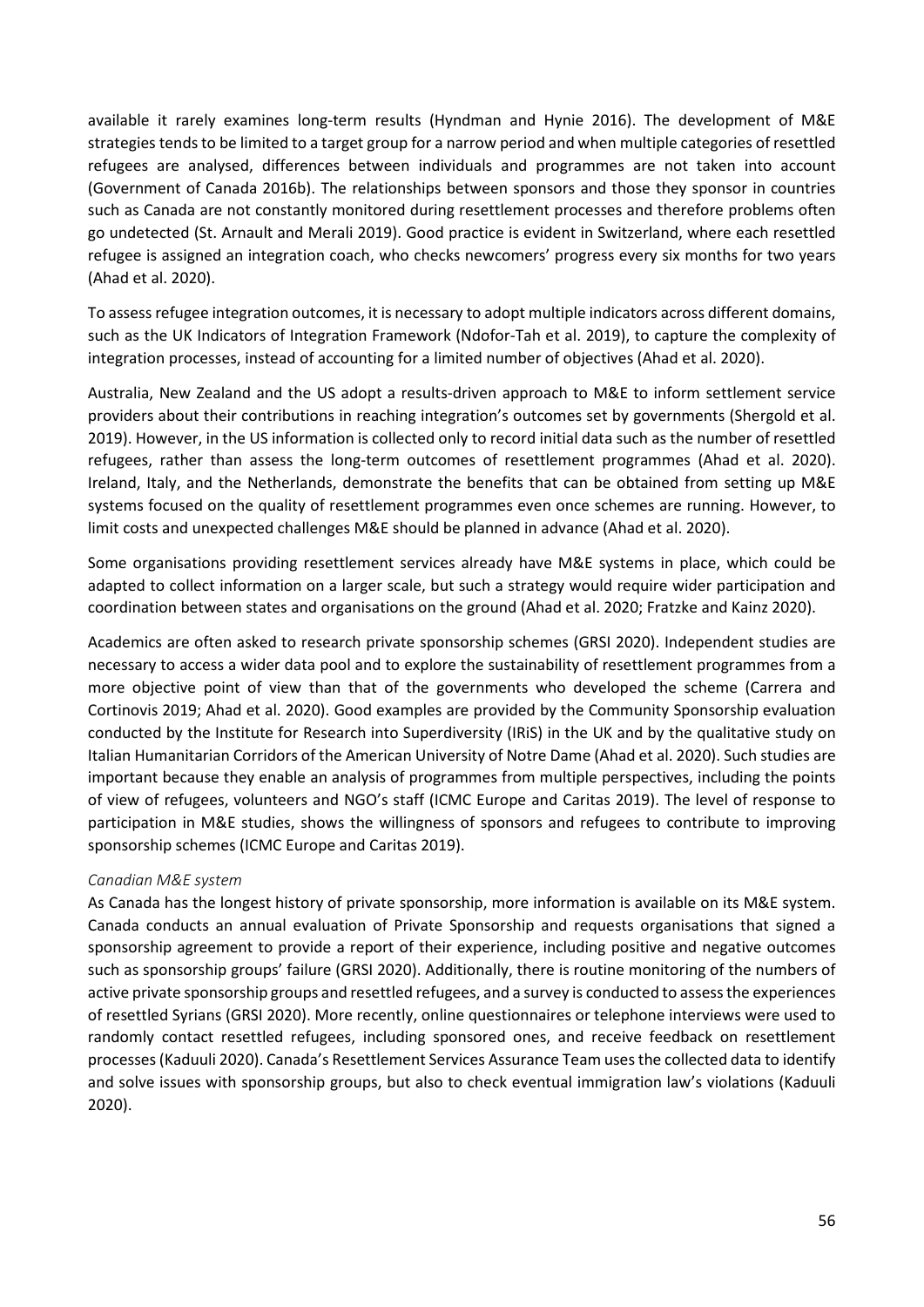# Chapter 10: Conclusion, gaps in knowledge and recommendations

After over half a century of research on refugee resettlement there is now an extensive and growing knowledge base on resettlement programmes, the experiences of resettled refugees, and refugee outcomes. However, much of the literature gives little consideration to policy and practice, focusing instead on refugee experiences. In this review, we sought to look at the state of knowledge about resettlement policy and practice, differentiating between sponsorship and broader resettlement programmes, looking across the whole resettlement process from selection of refugees through to monitoring and evaluation of resettlement programmes. Although most of the scholarships focus on North America, we found an increasing interest in resettlement policy research in Europe and Oceania, but with enormous variation in policy and practice between different countries.

Although refugee selection is undertaken based on core UNHCR criteria, some countries add additional criteria. Most countries set quotas, some do not achieve their annual quota, while others treat sponsorship refugees as additional to their quota. Many programmes have been running for many years but are augmented by specific additional actions around refugee emergencies such as those observed following conflicts in Syria. Most refugees are placed on a no-choice basis, sometimes using a dispersal approach as they are allocated on a quota basis to municipalities. Increasingly resettlement is being targeted in rural areas, an approach found to have mixed benefits for refugees and receiving communities alike. In some countries, refugees are matched to areas best suited to their needs, to employment opportunities, or to be located close to family members.

NGOs and volunteers frequently have a key role in refugee resettlement. Clearly volunteers are key to sponsorship models although even within sponsorship programmes there is much variation, with some programmes expecting sponsors to provide high levels of financial support to refugees, and others focusing more on housing and integration assistance. Faith organisations tend to play the greatest role, mobilising congregations to support refugees, but also in some cases contracting with Governments to offer services or running entire programmes such as the humanitarian corridors. Volunteers are motivated by faith or emotional drivers. In Canada, family members can privately sponsor and support refugees. NGOs can suffer from under-funding or insecurity of funds and lack of consultation by the states that expect them to offer refugee support.

Families are often separated when migration is forced. Although some attempts are made to resettle family units together, 'Global North' definitions of family can differ markedly from those in the 'Global South'. Thus, refugees often find themselves separated from relatives. Where regulations allow, refugees incur considerable financial hardship to reunite with family members, but frequently unreachable minimum income levels or restrictive definitions of family mean reunion is not possible. Those who are unable to reunite with family members report that separation undermines their ability to integrate.

Integration policy and practice vary extensively, with most states providing some pre-arrival orientation and post-arrival integration programmes. The focus of these programmes, duration of eligibility and integration goals vary, with emphasis often placed on employment, sometimes to the detriment of other integration indicators. Funding levels vary, as does the expectation of who takes responsibility for delivery of integration initiatives. Frequently there is a high level of NGO engagement in integration support, sometimes as part of contracted arrangements with local and national governments. Integration initiatives are sometimes holistic, focusing on several integration indicator areas; in other cases, they focus on specific areas such as work or language, and can be offered as part of a specialised programme for refugees or mainstreamed for instance into wider work activation programmes. Evidence suggests that women can have more difficulty integrating in some areas such as work or education and may prioritise the needs of their children and family above their own personal development.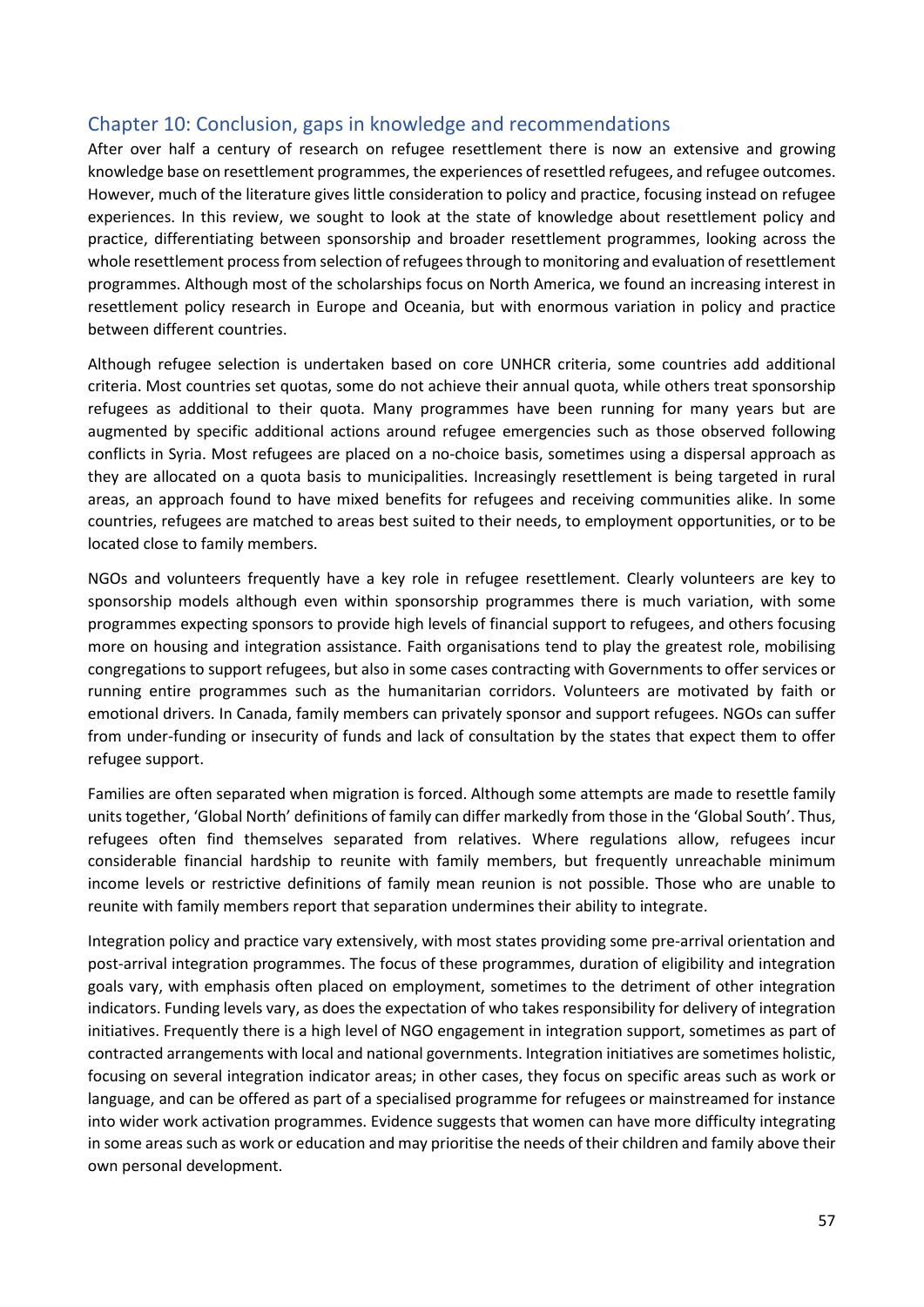Both governments and agencies engage in monitoring and evaluation, focusing on specific interventions, entire programmes, or refugee outcomes. Given different definitions and understandings of integration and different priorities it is unsurprising that measures and indicators vary. Most outcome measures are shortterm, but some states engage in sophisticated measures such as experimental designs and RCTs. Few costbenefit exercises have been undertaken to enable assessments of the added value of increased investment in integration initiatives.

# Gaps in knowledge

In addition to identifying the state of knowledge in resettlement policy and practice this review has enabled us to identify key gaps in knowledge. These are set out below.

*Selection and Placement*

- There is a dire absence of evidence around how the selection process affects refugees, both those who have been selected and those who have been rejected, and how different groups of prioritised refugees may be affected differently e.g., by gender or age.
- Little research compares integration outcomes of refugees who have entered via different criteria (e.g., via integration potential criteria) and how individual characteristics of refugees, such as vulnerabilities and skills, contribute to integration outcomes.
- Little is known about the factors that contribute to states deciding to increase and/or fulfil their resettlement quotas.
- Little is known about comparative effects of various dispersal policies on refugee integration, e.g., whether allocation based on random allocation/quotas or capacity, or voluntary acceptance of refugees is more effective. More research is needed on how effective targeted placement is.
- There is little research on the preferences of refugees in placement and how these affect their integration and/or secondary migration.
- There is little research on how dispersal affects refugee integration in the longer term.
- Evidence that compares integration outcomes for refugees placed in rural and urban areas is limited.
- Little is known about whether successful integration depends more on refugees' individual characteristics or preferences, the effects of ethnic or inter-ethnic networks in the host community, willingness of the community to accept and integrate the refugees, or structural conditions such as availability of housing and employment.
- More research is needed on consequences of secondary migration for integration.

### *Volunteering and NGOs*

The knowledge base on volunteering and NGO involvement in resettlement is not as extensive as that on refugee integration outcomes so there is much scope for further research, particularly around identifying good practice. Key gaps include:

- Exploring the role of volunteers in sharing knowledge about refugee resettlement broadly amongst wider communities.
- Identification of good practice in volunteer training and support.
- Identification of which models of collaboration and partnership, and refugee support, are most effective.
- Examining why some sponsoring groups fail and reasons for volunteer attrition.

### *Family reunification*

There is little research in this area and therefore many gaps in knowledge. These include:

• The impact that being reunited with family members has on wellbeing and integration in the short and long term.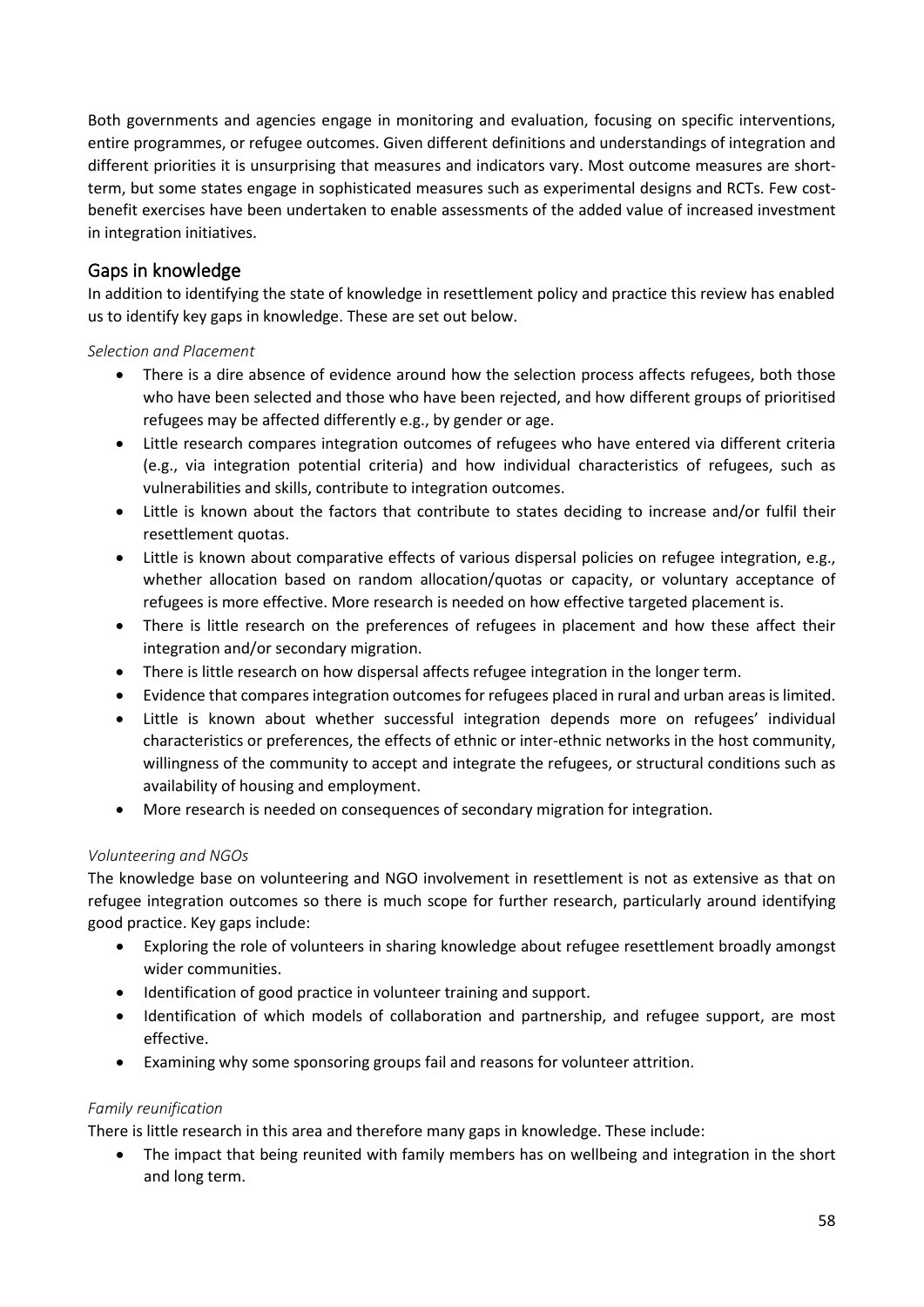- There is a lack of knowledge about the ways in which reuniting with family, or not being able to reunite, affects integration processes and outcomes.
- Gender dimensions both in terms of the impacts of reunion but also in terms of who can and does apply for family reunion.
- The extent that the desire to be reunited with family affects decision-making processes in respect of resettlement options or asylum destination countries.

### *Integration*

- There is a need for comparative analysis of levels of investment and types of approaches adopted in different resettlement schemes, looking at integration outcomes, potentially using a cost/benefit approach.
- Within US literature, Bernstein and DuBois (2018, 23–24) identify a lack of knowledge regarding:
	- Refugees' long-term career paths (and how they can be supported more effectively)
	- Refugees' continued learning trajectories.
	- The intergenerational changes in integration-related outcomes for children of refugees and their descendants (including, but not limited to, socio-economic mobility).
	- The impacts on host communities and processes of adaptation, including challenges for communities with or without a strong integration infrastructure for refugees.
	- Consistent information on factors beyond economic, linguistic, and civic integration outcomes that describe refugee well-being and provide information on their interaction with the receiving community and local infrastructure.
	- **In Itsues concerning housing, transportation, social connection and isolation, mental and** physical health.
- Research is needed on how refugees transition from supported/provided accommodation to finding and funding their own housing.
- More research would be useful on the role of leisure activities in the integration process, particularly with regard to the development of cultural knowledge and social networks.
- More research is needed about refugees' levels of digital literacy and how the presence or absence of skills impacts on integration in other domains
- There is a dearth of evidence of refugees' social care needs. Care for older people may become more pertinent as the refugees who arrived in Europe during the 2015 emergency begin to age.
- Research tools exploring integration should include questions about safety and stability, but work is needed to operationalise these concepts, perhaps through exploring their meaning with refugees.
- Given the impact of racism and discrimination on refugee integration experiences and integration outcomes, more knowledge is needed about how they can be tackled and the work of agencies such as the police in addressing them.
- More work is needed to develop mechanisms to effectively evaluate and compare initiatives to identify what works and to showcase good practice. Using the Indicators of Integration framework may offer potential in this regard.

### *Monitoring and evaluation*

- There is an absence of knowledge about the use of gender-specific and intersectionality-sensitive benchmarks capable of recording and accounting for differential outcomes.
- There is a need to develop tools and instruments to record outcomes for refugee children and youth, and to identify the kinds of interventions that are effective for them.
- Measurement of integration outcomes rarely accountsfor refugees' input and voice. There is a need to ask refugees about their integration priorities, when they consider themselves integrated, and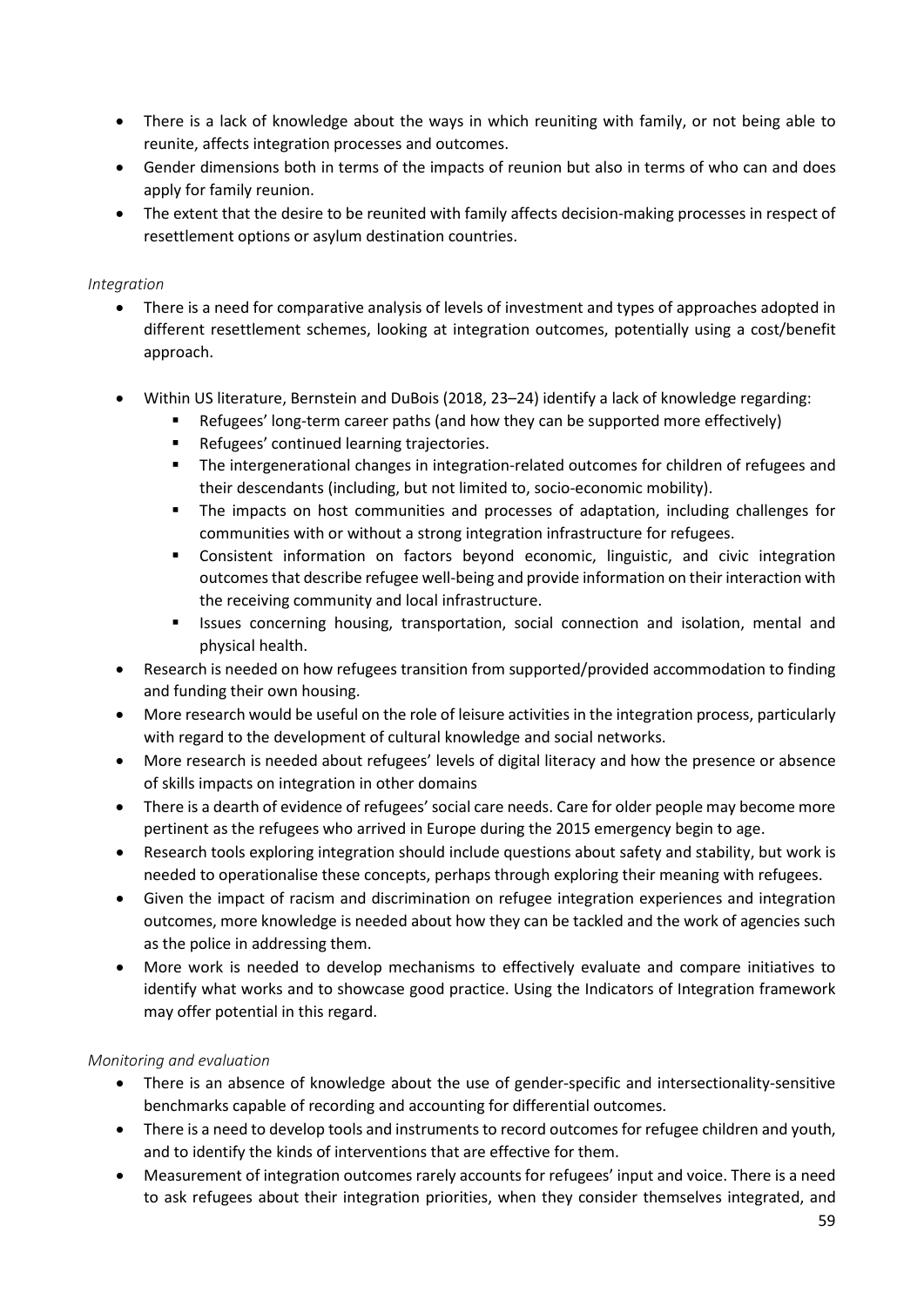how they measure their integration. Such knowledge might be compared with official benchmarks to examine the extent to which goals are aligned.

- There is a lack of knowledge about the relative costs and benefits of different types of refugee resettlement programmes and how outcomes compare to refugees who come via asylum routes.
- Few comparative studies have been undertaken to compare different policies and practices and their costs and benefits both to refugees and to societies and economies more generally. More work is needed that compares approaches across contexts.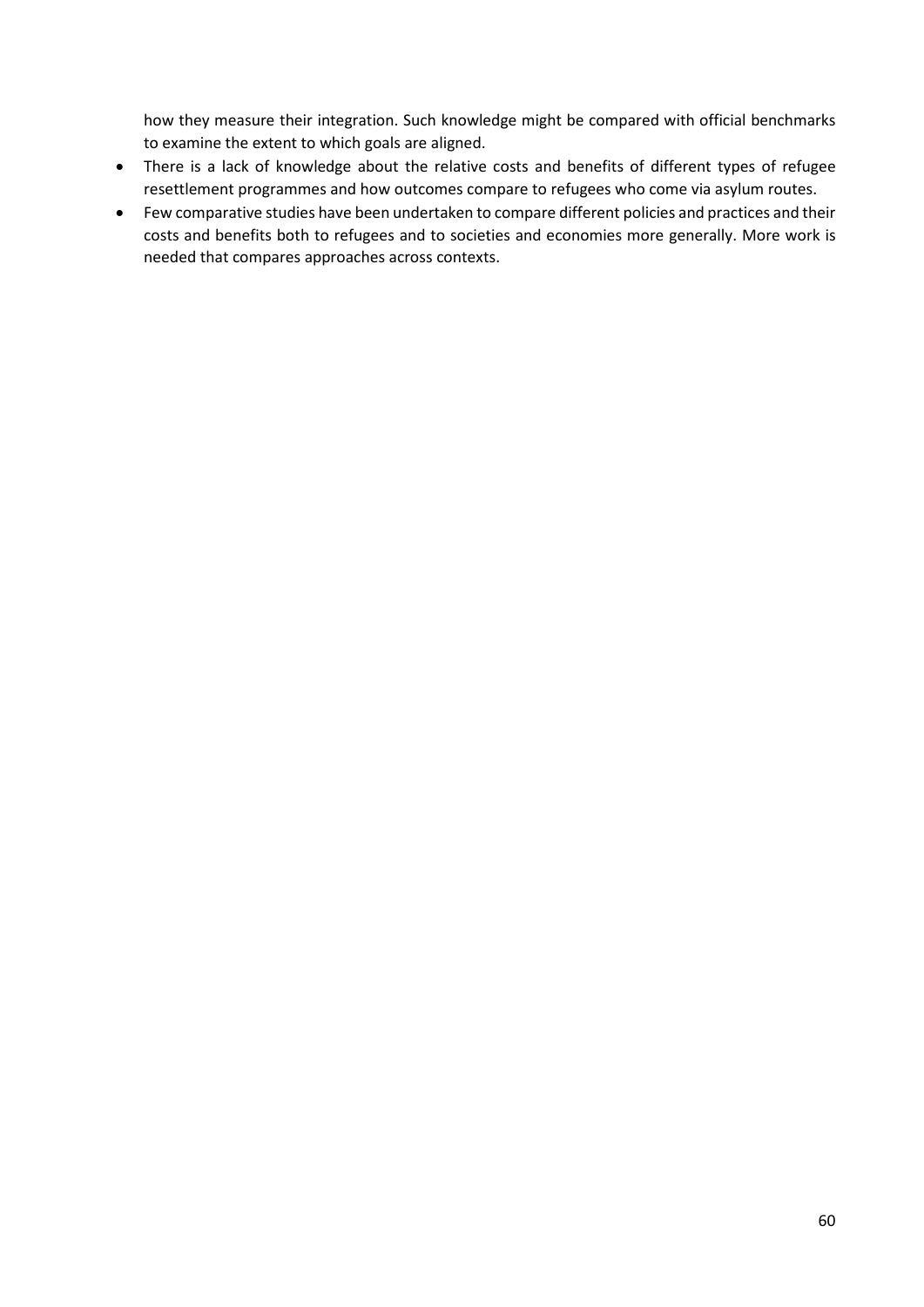### Bibliography

Afkhami, A. A., Gorentz, K. (2019) Addressing the Invisible Affliction: An Assessment of Behavioral Health Services for Newly Resettled Refugees in the United States. *Journal of International Migration and Integration*, 20(1), pp. 247–259. https://doi.org/10.1007/s12134-018-0603-z

Agrawal, S. K. (2019) Canadian Refugee Sponsorship Programs: Experience of Syrian Refugees in Alberta, Canada. *Journal of International Migration and Integration*, 20, pp. 941–962. https://doi.org/10.1007/s12134-018-0640-7

Agrawal, S., Sangapala, P. (2020) Does Community Size Matter in the Settlement Process? The Experience of Syrian Refugees in Lethbridge in Alberta, Canada. *Int. Migration & Integration.* <https://doi.org/10.1007/s12134-020-00761-6>

Ahad, A., Coz, C. L., Beirens, H. (2020) Using Evidence to Improve Refugee Resettlement: A Monitoring and Evaluation Road Map. Brussels: *Migration Policy Institute Europe*. Retrieved: [https://www.migrationpolicy.org/research/refugee-resettlement-monitoring-evaluation](https://www.migrationpolicy.org/research/refugee-resettlement-monitoring-evaluation-road-map)[road-map](https://www.migrationpolicy.org/research/refugee-resettlement-monitoring-evaluation-road-map) (Accessed: 12 December 2020).

Ahmad, F., Othman, N., Hynie, M., Bayoumi, A.M., Oda, A., McKenzie, K. (2020) Depression-level symptoms among Syrian refugees: findings from a Canadian longitudinal study. *Journal of Mental Health*[. https://doi.org/10.1080/09638237.2020.1765998](https://doi.org/10.1080/09638237.2020.1765998)

Ahmed, A., Bowen, A., Feng, C.X. (2017) Maternal depression in Syrian refugee women recently moved to Canada: a preliminary study. *Bmc Pregnancy and Childbirth*, 17, 240. <https://doi.org/10.1186/s12884-017-1433-2>

Aideen, E. (2019) Ireland's evolving migration policies: building alliances and a liberal European identity through the EU migration policy crisis. *Irish Political Studies*, 34(4), pp. 551-574, DOI: 10.1080/07907184.2019.1647172

Al-Salem, R. (2020) A new link in the chain? Arabic-language citizenship education courses and the integration of resettled Syrian refugees in Canada. *Refuge*, 36(1), pp. 14–29. https://doi.org/10.25071/1920-7336.40535

Andrade, A. D., Doolin, B. (2016) Information and communication technology and the social inclusion of refugees. *MIS Quarterly*, 40(2), pp. 405–416. https://doi.org/10.25300/MISQ/2016/40.2.06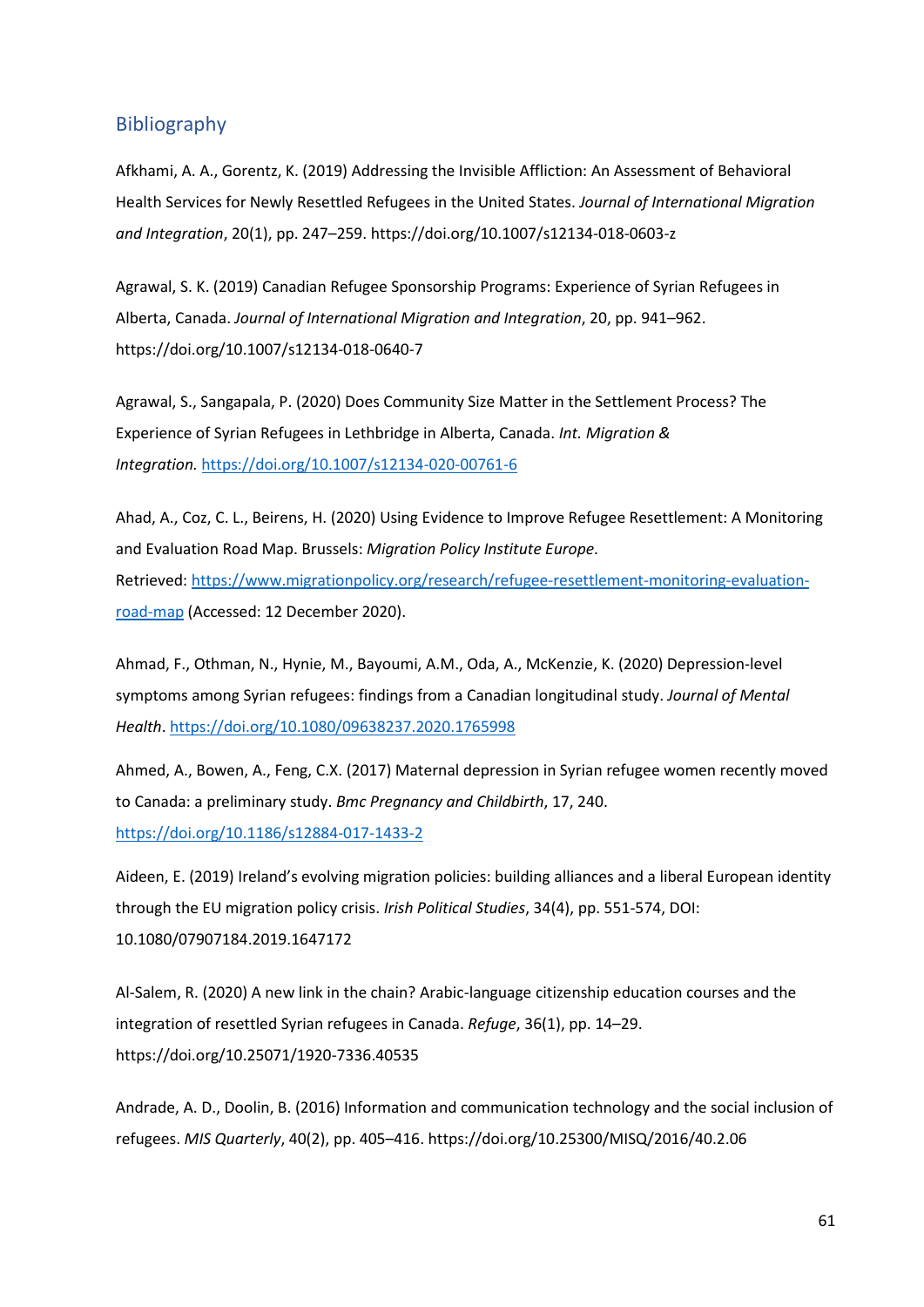Anet, K., Verbitsky, J., Wilson, K. (2019) In Different Voices: Auckland Refugee Communities' Engagement with Conflict Resolution in New Zealand. *Journal of International Migration and Integration*, 20(2), pp. 459-477.

Armbruster, H. (2019) "It was the photograph of the little boy": reflections on the Syrian Vulnerable Persons Resettlement Programme in the UK. *Ethnic and Racial Studies*, 42, pp. 2680–2699. https://doi.org/10.1080/01419870.2018.1554226

Awere, H. (2018) An Assessment of Service and Program Support for Government Assisted Refugees (GARs) in a Multi-Level Policy Delivery System: A Case of Selected Ontario Municipalities. *MPA Major Research Papers*.<https://ir.lib.uwo.ca/lgp-mrps/177>

Bach, S., Brücker, H., Haan, P., Romiti, A., Deuverden, K.V. (2017) Refugee integration: a worthwhile investment. *DIW Economic Bulletin* 3+4, pp. 33–44.

Bankston, C. L., Zhou, M. (2020) Involuntary migration, context of reception, and social mobility: The case of Vietnamese refugee resettlement in the United States. *Journal of Ethnic and Migration Studies*. https://doi.org/10.1080/1369183X.2020.1724411

Bansak, K., Ferwerda, J., Hainmueller, J., Dillon, A., Hangartner, D., Lawrence, D., Weinstein, J. (2018) Improving refugee integration through data-driven algorithmic assignment. *Science*, 359, pp. 325–328. https://doi.org/10.1126/science.aao4408

Baskanderi, A., Davey, K., Flatt, J., Isimbi, S., McVicar, J., Williams, J. (2020) More than a place of refuge: Meaningful engagement of government-assisted refugees in the future of work. *Action Canada Task Force*. https://ppforum.ca/wp-content/uploads/2020/03/AC-Meaningful-Engagement-Report.pdf

Beaton, E., Musgrave, A., Liebl, J. (2018) *Safe but not settled: The impact of family separation on refugees in the UK*. Oxfam.

Retrieved: [https://oxfamilibrary.openrepository.com/bitstream/handle/10546/620409/rr-safe-but-not](https://oxfamilibrary.openrepository.com/bitstream/handle/10546/620409/rr-safe-but-not-settled-refugees-uk-310118-en.pdf?sequence=1&isAllowed=y)[settled-refugees-uk-310118-en.pdf?sequence=1&isAllowed=y.](https://oxfamilibrary.openrepository.com/bitstream/handle/10546/620409/rr-safe-but-not-settled-refugees-uk-310118-en.pdf?sequence=1&isAllowed=y)

Benson, O. G., Taccolini, A. P. (2019) '"Work Is Worship" in Refugee Policy: Diminution, Deindividualization, and Valuation in Policy Implementation', *Social Service Review*, 93(1), pp. 26–54.

Benton, M., Diegert, P. (2018) *A Needed Evidence Revolution: Using Cost-Benefit Analysis to Improve Refugee Integration Programming*. Washington DC: Migration Policy Institute.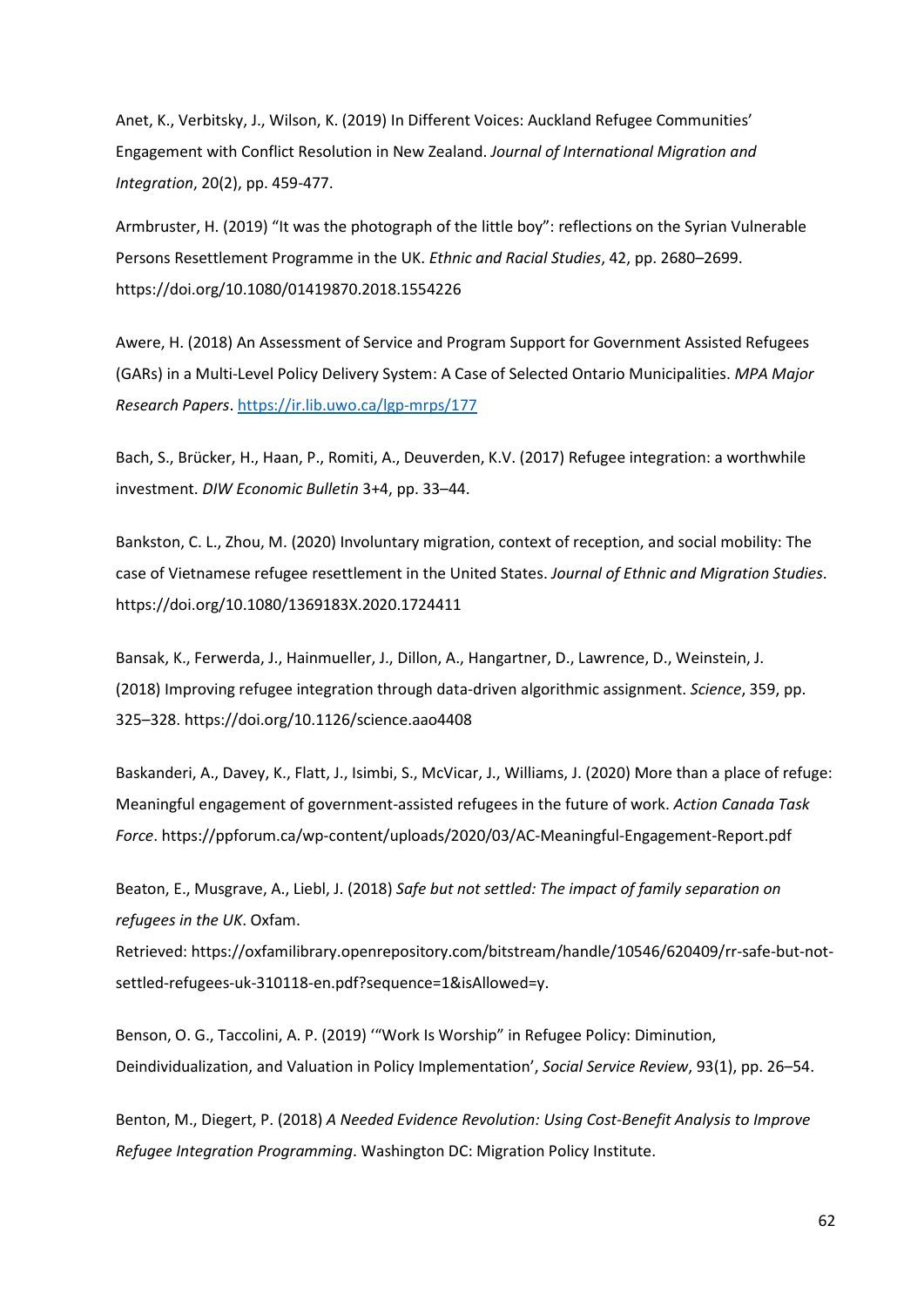Retrieved: [https://www.migrationpolicy.org/research/cost-benefit-analysis-refugee-integration](https://www.migrationpolicy.org/research/cost-benefit-analysis-refugee-integration-programming)[programming](https://www.migrationpolicy.org/research/cost-benefit-analysis-refugee-integration-programming) (Accessed: 12 December 2020).

Bernstein, H., DuBois, N. (2018) *Bringing Evidence to the Refugee Integration Debate*. Urban Institute. Retrieved: [https://www.urban.org/sites/default/files/publication/97771/bringing\\_evidence\\_to\\_the\\_ref](https://www.urban.org/sites/default/files/publication/97771/bringing_evidence_to_the_refugee_integration_debate_0.pdf) ugee integration debate 0.pdf.

Bertram, D., Maleki, A., Karsten, N. (2020) Factoring in Societal Culture in Policy Transfer Design: the Proliferation of Private Sponsorship of Refugees. *Int. Migration & Integration,* 21, pp. 253- 271. <https://doi.org/10.1007/s12134-019-00738-0>

Bevelander, P. (2011) The Employment Integration of Resettled Refugees, Asylum Claimants, and Family Reunion Migrants in Sweden. *Refugee Survey Quarterly*, 30, pp. 22–43. https://doi.org/10.1093/rsq/hdq041

Bevelander, P., Pendakur, R. (2014) 'The labour market integration of refugee and family reunion immigrants: a comparison of outcomes in Canada and Sweden', *Journal of Ethnic and Migration Studies*, 40(5), pp. 689–709. doi: [10.1080/1369183X.2013.849569.](https://doi.org/10.1080/1369183X.2013.849569)

Bhattacharyya, P., Ogoe, S., Riziki, A., Wilkinson, L. (2020) In search of a "home": Comparing the housing challenges experienced by recently arrived Yazidi and Syrian refugees in Canada. *Applied Psycholinguistics*, 41, pp. 1415-1436. <https://doi.org/10.1017/S0142716420000478>

Bloem, J., Loveridge, S. (2018) The Costs of Secondary Migration: Perspectives from Local Voluntary Agencies in the US. *Int. Migration & Integration*, 19, pp. 233–251. https://doi.org/10.1007/s12134-018- 0538-4

Bokshi, E. (2013) Refugee Resettlement in the EU: The capacity to do it better and to do it more. *European University Institute.*

Bonet, S.W., Taylor, A. (2020) "I have an idea!": A disabled refugee's curriculum of navigation for resettlement policy and practice. *Curric. Inq.*, 50, pp. 242–261. https://doi.org/10.1080/03626784.2020.1834332

Bose, P.S. (2014) Refugees in Vermont: mobility and acculturation in a new immigrant destination. *Journal of Transport Geography*, 36, pp. 151–159. https://doi.org/10.1016/j.jtrangeo.2014.03.016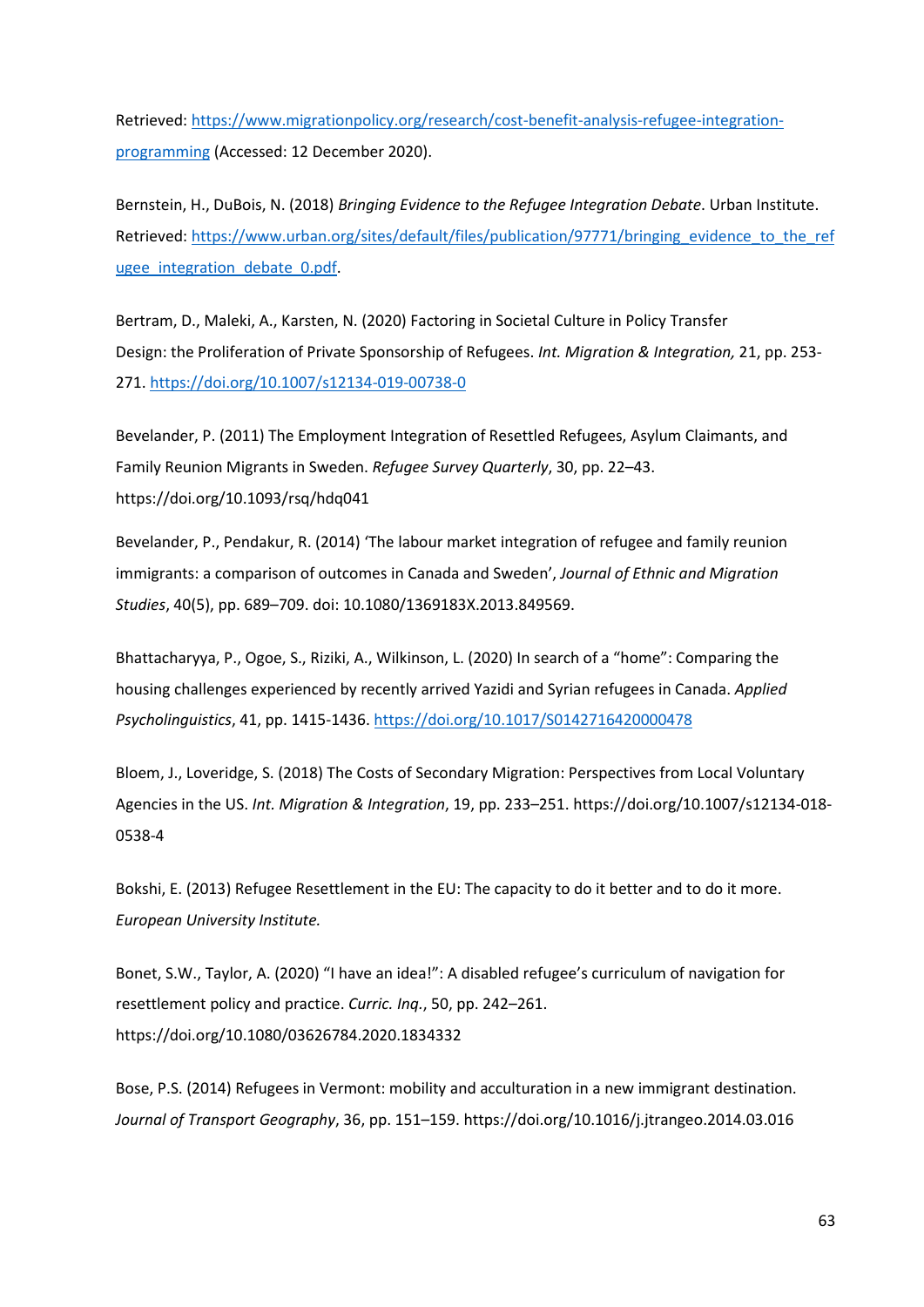Bose, P.S. (2020) Refugees and the transforming landscapes of small cities in the US. *Urban Geography*, pp. 1–21. https://doi.org/10.1080/02723638.2020.1785202

Bramadat, P. (2014) Don't Ask, Don't Tell: Refugee Settlement and Religion in British Columbia. *Journal of the American Academy of Religion*, 82(4), pp. 907-937. <https://doi.org/10.1093/jaarel/lfu040>

Brown, A., Scribner, T. (2014) Unfulfilled Promises, Future Possibilities: The Refugee Resettlement System in the United States. *Journal on Migration and Human Security*, 2, pp. 101–120. https://doi.org/10.1177/233150241400200203

Brunner, L. R., Hyndman, J., Mountz, A. (2014) "Waiting for a wife": Transnational marriages and the social dimensions of refugee "integration". *Refuge*, 30(1), pp. 81–92.

Bruno, A. (2017) Reception and Placement of Refugees in the United States. *Congressional Research Service.*

Bruno, A. (2018) Refugee Admissions and Resettlement Policy (No. RL31269). *Congressional Research Service*, Washington, DC.

Bundesamt für Migration und Flüchtlinge (2021) Aktuelle Zahlen 05/2021.

[https://www.bamf.de/SharedDocs/Anlagen/DE/Statistik/AsylinZahlen/aktuelle-zahlen-mai-](https://www.bamf.de/SharedDocs/Anlagen/DE/Statistik/AsylinZahlen/aktuelle-zahlen-mai-2021.pdf?__blob=publicationFile&v=4)2021.pdf? blob=publicationFile&v=4 )

Calgary Catholic Immigration Society. (2019) *Employment first: workplace skills for refugees* (Sharing Settlement and Integration Practices That Work). *Pathways to Prosperity*. Retrieved: http://p2pcanada.ca/wp-content/blogs.dir/1/files/2020/01/DEB-Nominations2-Brief-CCIS-EN.pdf

Capps, R., Newland, K., Fratzke, S., Groves, S., Fix, M., McHugh, M. (2015) *The Integration Outcomes of U.S. Refugees: Successes and Challenges*. Migration Policy Institute.

https://www.migrationpolicy.org/sites/default/files/publications/UsRefugeeOutcomes-FINALWEB.pdf

Carrera, S., Cortinovis, R. (2019) The EU's Role in Implementing the UN Global Compact on Refugees. *CEPS Paper in Liberty and Security in Europe*, 2019-4.

Chapman, A. (2014) Private Sponsorship and Public Policy: Political barriers to church-connected refugee resettlement in Canada. *Citizens for Public Justice*. Retrieved: [https://cpj.ca/wp](https://cpj.ca/wp-content/uploads/PrivateSponsorshipandPublicPolicyReport-1.pdf)[content/uploads/PrivateSponsorshipandPublicPolicyReport-1.pdf](https://cpj.ca/wp-content/uploads/PrivateSponsorshipandPublicPolicyReport-1.pdf) (Accessed: 23 February 2021).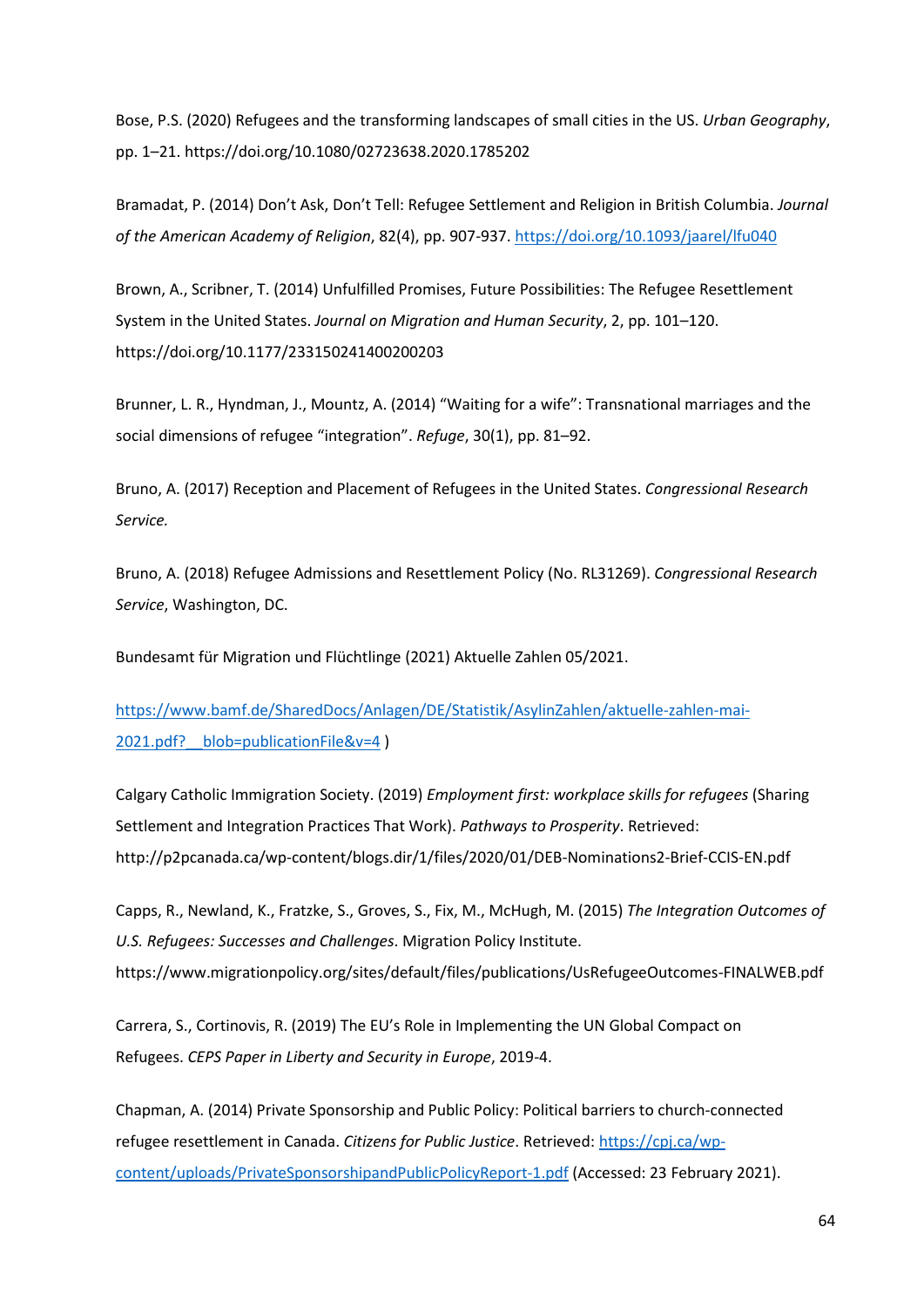Chen, X., Hulsbrink, E.B. (2019) Barriers to Achieving "Economic Self-Sufficiency": The Structural Vulnerability Experienced by Refugee Families in Denver, Colorado. *Human Organization*, 78, pp. 218– 229. https://doi.org/10.17730/0018-7259.78.3.218

Collyer, M., Brown, R., Morrice, L., Tip, L. (2017) Putting refugees at the centre of resettlement in the UK. *Europe*.

Collyer, M., Morrice, L., Tip, L., Brown, R., Odermatt, E. (2018) A long-term commitment: integration of resettled refugees in the UK. *University of Sussex*.

Cronkrite, M.M., Galatsanou, E., Ashton, W. (2016) Refugees in Manitoba: Small Centre Settlement. Rural Development Institute.

Cukier, W., Jackson, S. (2017) Welcoming Syrian refugees to Canada: Technology-enabled social innovation. *IHTC 2017*. IEEE Canada International Humanitarian Technology Conference 2017, pp. 32– 36. <https://doi.org/10.1109/IHTC.2017.8058194>

Cullen, B.T., Walton-Roberts, M. (2019) The role of local immigration partnerships in Syrian refugee resettlement in Waterloo Region, Ontario. *The Canadian Geographer / Le Géographe canadien*, 63, pp. 374-390. doi:10.1111/cag.12558

Dagnelie, O., Mayda, A. M., Maystadt, J.F. (2019) The labor market integration of refugees in the United States: Do entrepreneurs in the network help? *European Economic Review*, 111, pp. 257–272. https://doi.org/10.1016/j.euroecorev.2018.10.001

Dam, H., Wayland, S.V. (2019) Syrian refugee resettlement: A case study of local response in Hamilton, Ontario. *The Canadian Geographer / Le Géographe canadien*, 63, pp: 360–373. https://doi.org/10.1111/cag.12560

Darrow, J. (2018) Administrative Indentureship and Administrative Inclusion: Structured Limits and Potential Opportunities for Refugee Client Inclusion in Resettlement Policy Implementation. *Social Service Review*, 92(1), pp. 36–68. [https://doi.org/10.1086/697039.](https://doi.org/10.1086/697039%22%20/)

Darrow, J. H. (2015) The (Re)Construction of the U.S. Department of State's Reception and Placement Program by Refugee Resettlement Agencies. *Journal of the Society for Social Work and Research*, 6(1), pp. 91-119.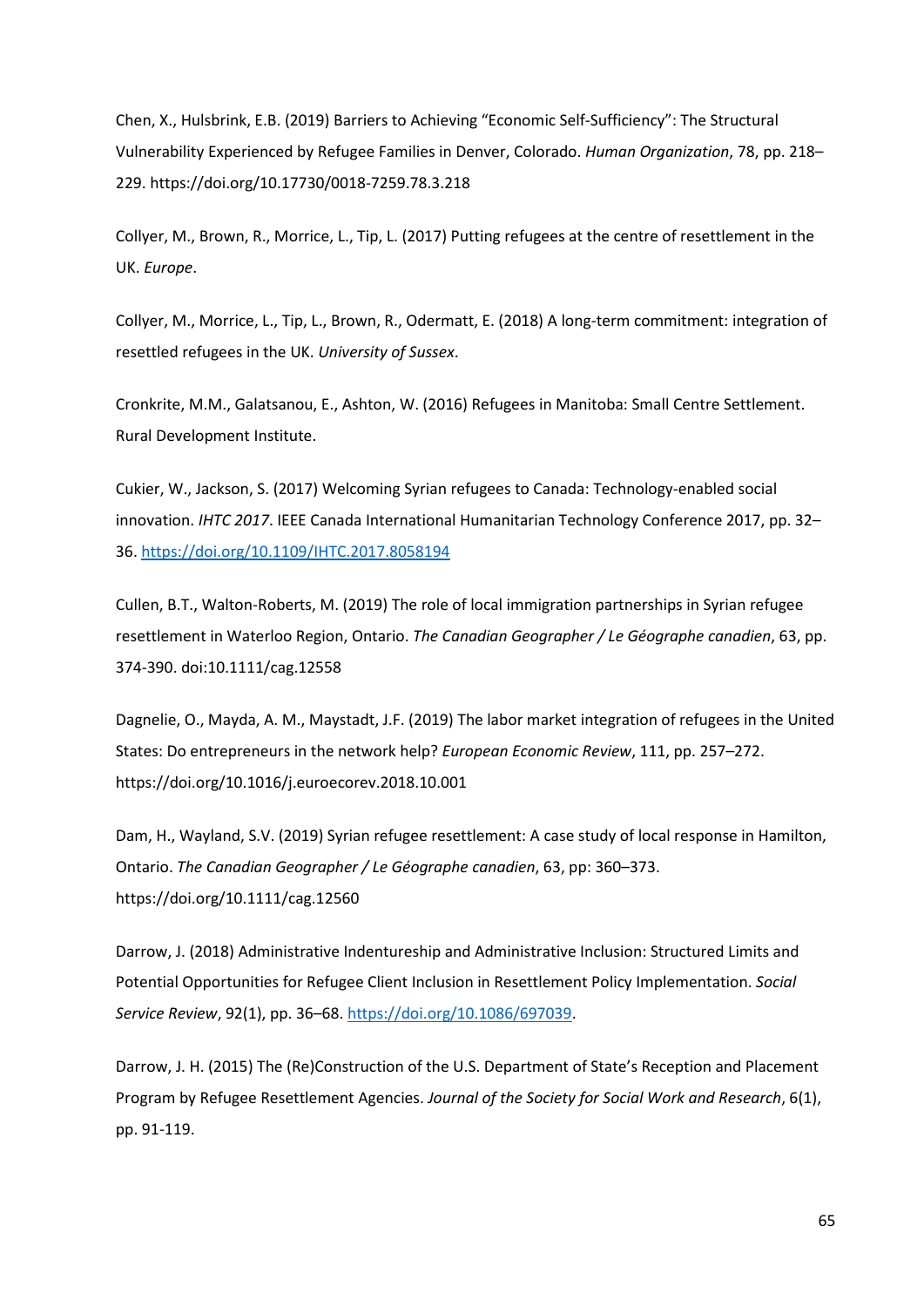Darrow, J. H., Scholl, J. H. (2020) Chaos and Confusion: Impacts of the Trump Administration Executive Orders on the US Refugee Resettlement System. *Human Service Organizations: Management, Leadership & Governance*, 44(4), pp. 362-380. DOI: 10.1080/23303131.2020.1767745

Darrow, J.H. (2015) Getting Refugees to Work: A Street-level Perspective of Refugee Resettlement Policy. *Refugee Survey Quarterly*, 34(2), pp. 78–106,<https://doi.org/10.1093/rsq/hdv002>

de Boer, T., Zieck, M. (2020) The Legal Abyss of Discretion in the Resettlement of Refugees: Cherry-Picking and the Lack of Due Process in the EU. *International Journal of Refugee Law*, 32, pp. 54–85. https://doi.org/10.1093/ijrl/eeaa005

DIAC. (2010) *About the Settlement Grants Program (SGP). Department of Immigration and Citizenship*. Retrieved: http://www.immi.gov.au/living-in-australia/delivering-assistance/settlement-grants/whatsgp-about.htm.

Drolet, J., Enns, R., Kreitzer, L., Shankar, J., McLaughlin, A.M. (2018) Supporting the resettlement of a Syrian family in Canada: The social work resettlement practice experience of Social Justice Matters. *International Social Work*, 61, pp. 627–633. https://doi.org/10.1177/0020872817725143

Drolet, J., Moorthi, G. (2018) The Settlement Experiences of Syrian Newcomers in Alberta: Social Connections and Interactions. *Canadian Ethnic Studies-Etudes Ethniques Au Canada*, 50, pp. 101- 121. <https://doi.org/10.1353/ces.2018.0017>

Dubus, N. (2018) Arriving old: A qualitative study of elder refugee women's self-perceptions of the first year of resettlement, *Journal of Gerontological Social Work*, 61(4), pp. 393-410.

Dubus, N. (2018) Integration or Building Resilience: What Should the Goal Be in Refugee Resettlement? *Journal of Immigrant & Refugee Studies*, 16(4), 413–429. https://doi.org/10.1080/15562948.2017.1358409

Dubus, N. (2019) Welcoming refugee families: A qualitative study of 20 professionals' views of resettlement of Syrian families in Iceland. *International Social Work*. https://doi.org/10.1177/0020872818820411

Dubus, N. (2020) Once arrived: A qualitative study of refugees and service providers in the first six months of resettlement. *Journal of Social Work*. doi:10.1177/1468017320929267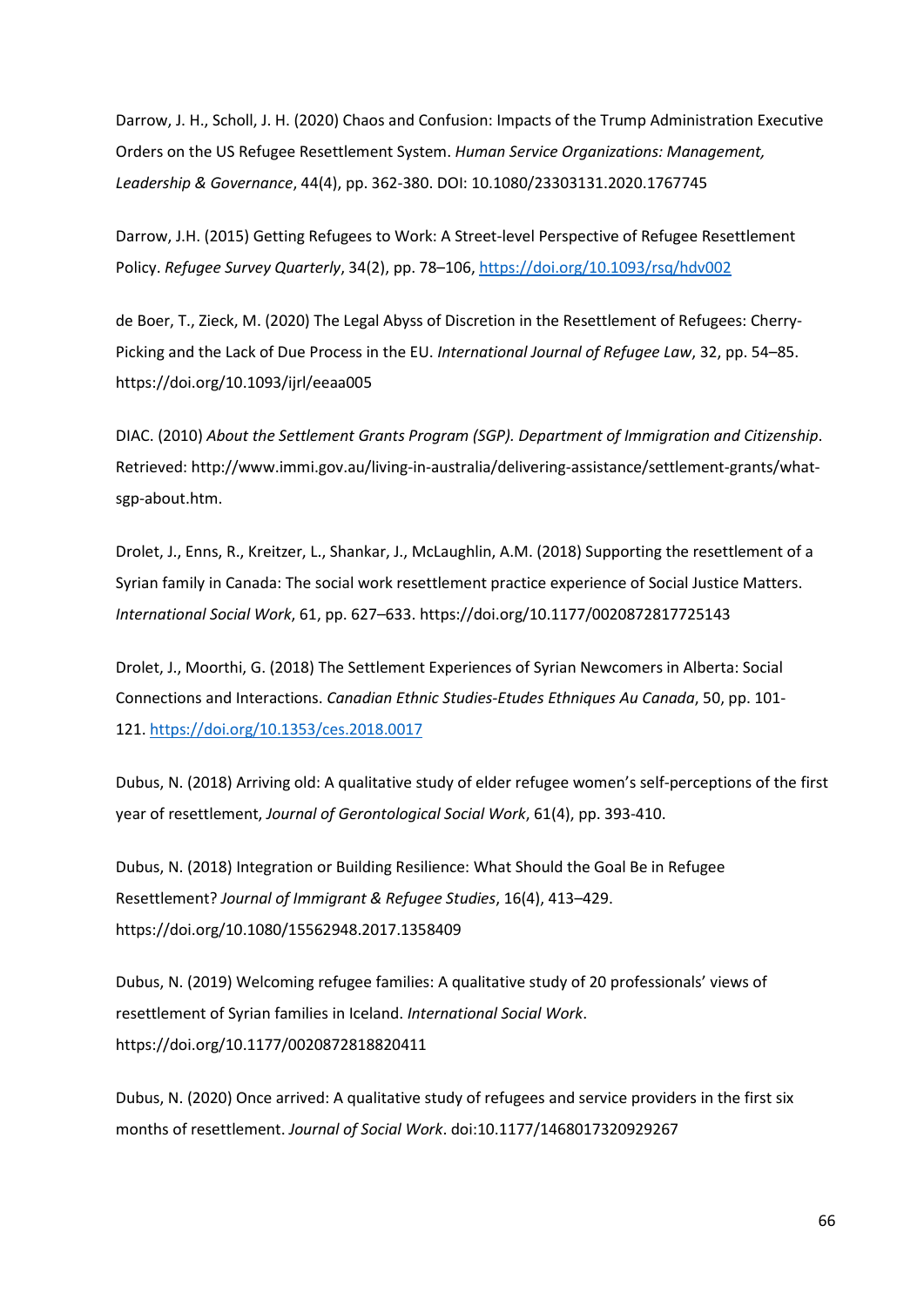Duell-Piening, P. (2018) Refugee resettlement and the Convention on the Rights of Persons with Disabilities. *Disabil. Soc*., 33, pp. 661–684. https://doi.org/10.1080/09687599.2018.1444582

Duncan, G., Shepherd, M., Symons J. (2010) Working with refugees - a manual for caseworkers and volunteers. *Rural and Remote Health*, 10(4), pp. 1406. Retrieved: [www.rrh.org.au/journal/article/1406](http://www.rrh.org.au/journal/article/1406) (Accessed: 23 February 2021).

Dyck, S. (2017) Private Refugee Sponsorship in Canada: an opportunity for mutual transformation. *Intersections: Challenges and Opportunities in Refugee Resettlement*, 5(4), pp. 13-14.

Eby, J., Iverson, E., Smyers, J., Kekic, E. (2011) The Faith Community's Role in Refugee Resettlement in the United States. *Journal of Refugee Studies*, 24, pp. 586-605. doi:10.1093/jrs/fer038

El-Bialy, R., Mulay, S. (2015) Two sides of the same coin: Factors that support and challenge the wellbeing of refugees resettled in a small urban center. *Health & Place*, 35, pp. 52–59. https://doi.org/10.1016/j.healthplace.2015.06.009

Elliott, S., Yusuf, I. (2014) 'Yes, we can; but together': social capital and refugee resettlement. Kotuitui: *New Zealand Journal of Social Sciences Online*, 9(2), pp. 101-110.

European Migration Network (2016) *Resettlement and Humanitarian Admission Programmes in Europe - what works?* EMN Study. Retrieved: [https://ec.europa.eu/home-affairs/sites/homeaffairs/files/what](https://ec.europa.eu/home-affairs/sites/homeaffairs/files/what-we-do/networks/european_migration_network/reports/docs/emn-studies/emn-studies-00_resettlement_synthesis_report_final_en.pdf)[we-do/networks/european\\_migration\\_network/reports/docs/emn-studies/emn-studies-](https://ec.europa.eu/home-affairs/sites/homeaffairs/files/what-we-do/networks/european_migration_network/reports/docs/emn-studies/emn-studies-00_resettlement_synthesis_report_final_en.pdf)00 resettlement synthesis report final en.pdf (Accessed: 22 January 2021).

European Union and the United Nations (2018) *Expert Group on Refugee and Internally Displaced Persons Statistics: International Recommendations on Refugee Statistics*. Luxembourg: Publications Office of the European Union. Retrieved: [https://unstats.un.org/unsd/demographic-social/Standards](https://unstats.un.org/unsd/demographic-social/Standards-and-Methods/files/Principles_and_Recommendations/International-Migration/2018_1746_EN_08-E.pdf)[and-Methods/files/Principles\\_and\\_Recommendations/International-Migration/2018\\_1746\\_EN\\_08-](https://unstats.un.org/unsd/demographic-social/Standards-and-Methods/files/Principles_and_Recommendations/International-Migration/2018_1746_EN_08-E.pdf) [E.pdf.](https://unstats.un.org/unsd/demographic-social/Standards-and-Methods/files/Principles_and_Recommendations/International-Migration/2018_1746_EN_08-E.pdf)

Fee, M. (2019) Paper integration: The structural constraints and consequences of the US refugee resettlement program. *Migration Studies*, 7(4), pp. 477–495. https://doi.org/10.1093/migration/mny016

Fix, M., Hooper, K., Zong, J. (2017) How Are Refugees Faring? Integration at U.S. and State Levels. *Migration Policy Institute*.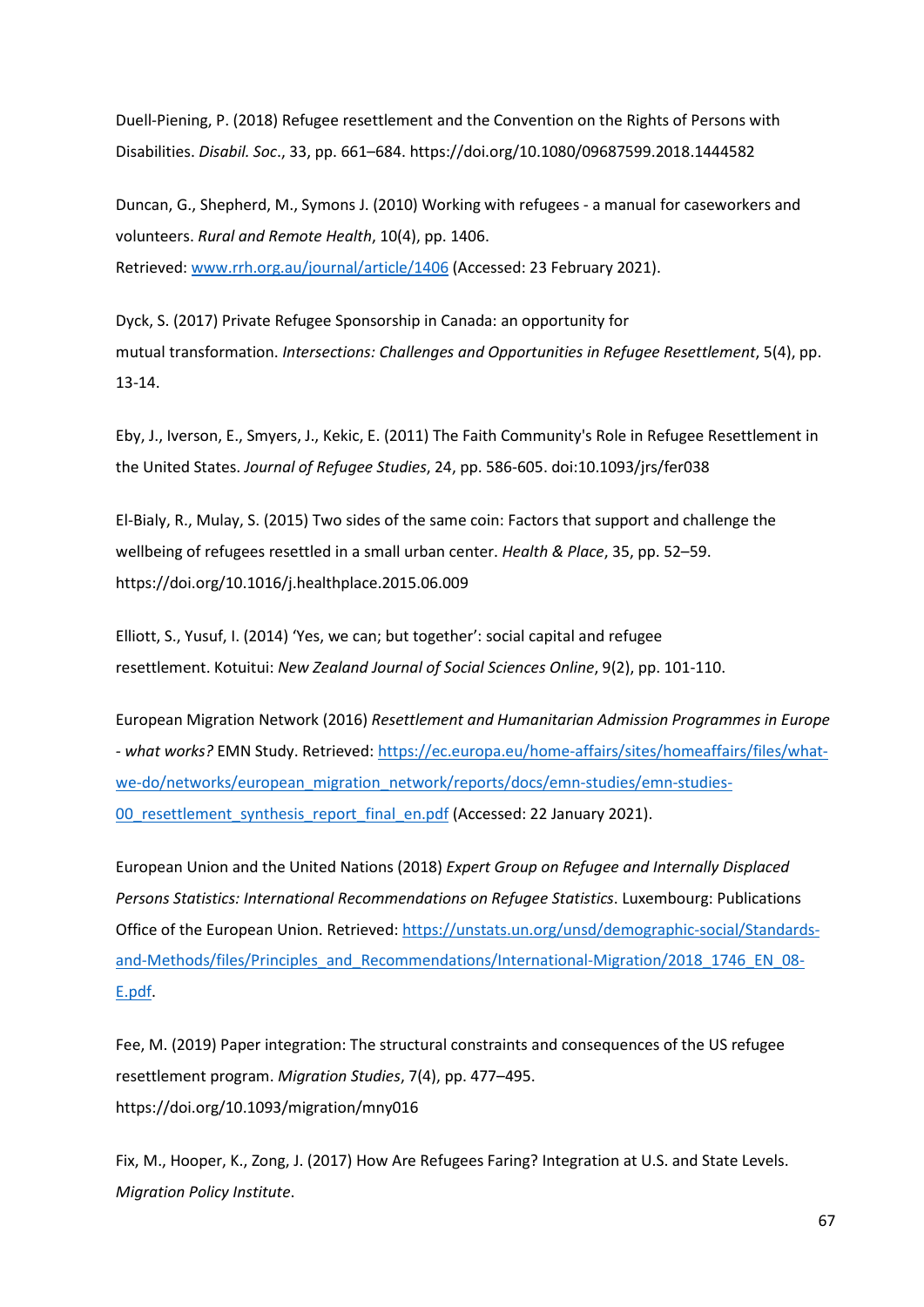Retrieved: [https://www.migrationpolicy.org/sites/default/files/publications/TCM-Asylum-](https://www.migrationpolicy.org/sites/default/files/publications/TCM-Asylum-USRefugeeIntegration-FINAL.pdf)[USRefugeeIntegration-FINAL.pdf.](https://www.migrationpolicy.org/sites/default/files/publications/TCM-Asylum-USRefugeeIntegration-FINAL.pdf) 

Flug, M., Hussein, J. (2019) Integration in the Shadow of Austerity—Refugees in Newcastle upon Tyne*. Social Sciences*, 8(7), pp. 212.

Forrest-Bank, S. S., Held, M. L., Jones, A. (2019) Provider Perspectives of Services Addressing the Mental Health Needs of Resettled Refugee Youth. *Child and Adolescent Social Work Journal*, 36(6), pp. 669– 684. https://doi.org/10.1007/s10560-019-00602-1

Fozdar, F. Banki, S. (2017) Settling refugees in Australia: achievements and challenges. *International Journal of Migration and Border Studies*.

Retrieved: <https://www.inderscienceonline.com/doi/abs/10.1504/IJMBS.2017.081197> (Accessed: 12 December 2020).

Fozdar, F., Hartley, L. (2013) Refugee Resettlement in Australia: What We Know and Need to Know. *Refugee Survey Quarterly*, 32 (3), pp. 23-51.

Fratzke, S., Kainz, L. (2019) Preparing for the Unknown: Designing Effective Predeparture Orientation for Resettling Refugees. Brussels: *Migration Policy Institute*.

Retrieved: [https://www.migrationpolicy.org/research/designing-effective-predeparture-orientation](https://www.migrationpolicy.org/research/designing-effective-predeparture-orientation-resettling-refugees)[resettling-refugees](https://www.migrationpolicy.org/research/designing-effective-predeparture-orientation-resettling-refugees) (Accessed: 12 December 2020).

Fratzke, S., Dorst, E. (2019) Volunteers and Sponsors: A Catalyst for Refugee Integration? Washington, DC: *Migration Policy Institute.*

Fratzke, S., Kainz, L. (2020) The Next Generation of Refugee Resettlement in Europe: Ambitions for the Future and How to Realize Them. Brussels: *Migration Policy Institute*.

Fratzke, S., Kainz, L., Beirens, H., Dorst, E., Bolter, J. (2019) Refugee Sponsorship Programmes: A Global State of Play and Opportunities for Investment. Brussels: *Migration Policy Institute Europe.*

GAO. (2012) *Refugee Resettlement: Greater Consultation with Community Stakeholders Could Strengthen Program*. Report to Congressional Requesters Highlights of GAO-12-729. United States Government Accountability Office. Retrieved[:](https://www.gao.gov/assets/600/592975.pdf) [https://www.gao.gov/assets/600/592975.pdf.](https://www.gao.gov/assets/600/592975.pdf)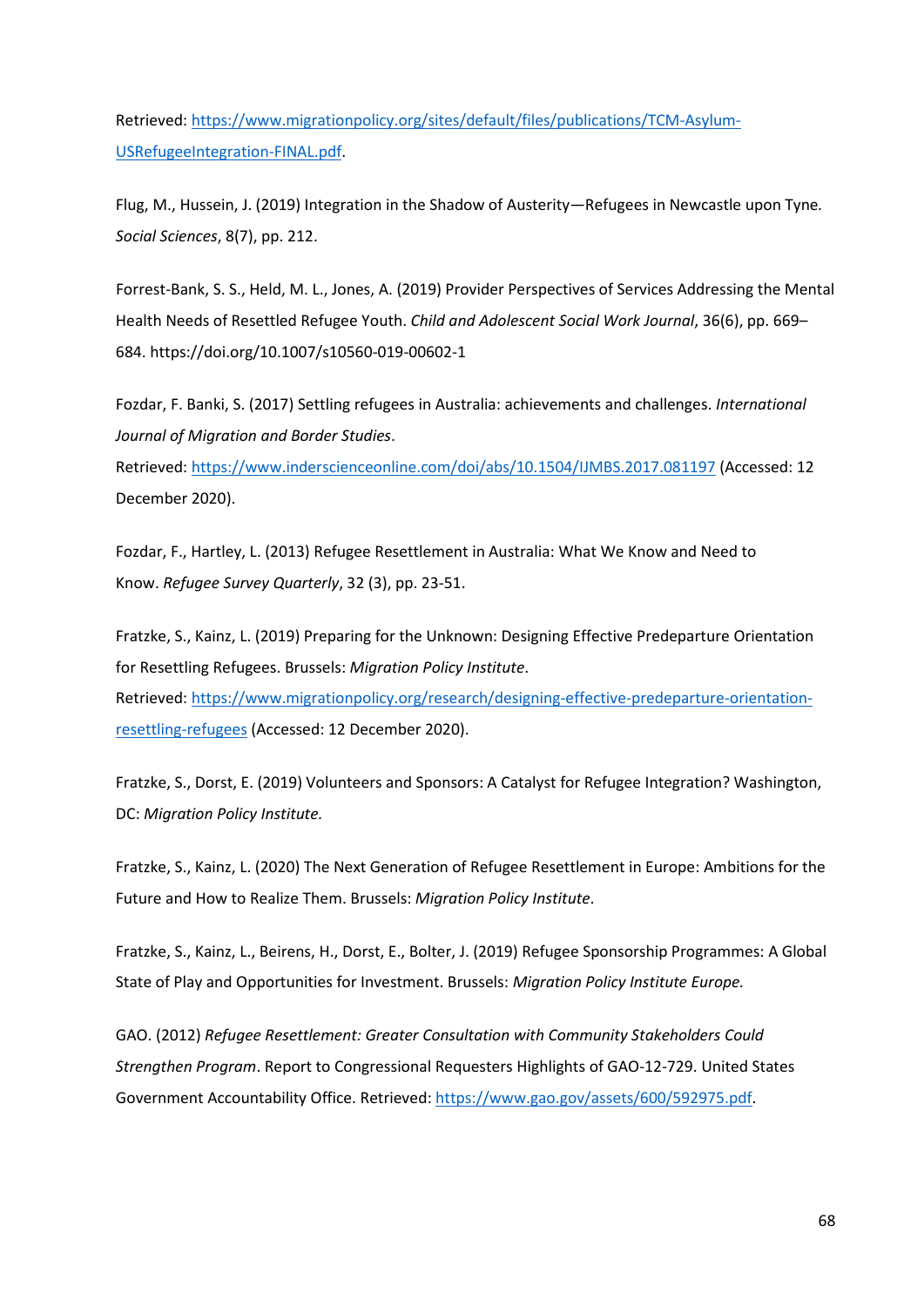Garcea, J. (2016) The Resettlement of Syrian Refugees: The Positions and Roles of the Federation of Canadian Municipalities and its Members. Canadian Ethnic Studies 48(3), 149-173. doi:10.1353/ces.2016.0030.

Gilhooly, D., Lee, E. (2017) Rethinking Urban Refugee Resettlement: A Case Study of One Karen Community in Rural Georgia, US. *International Migration*, 55, pp. 37–55. https://doi.org/10.1111/imig.12341

Gingrich, L.G., Enns, T. (2019) A Reflexive View of Refugee Integration and Inclusion: A Case Study of the Mennonite Central Committee and the Private Sponsorship of Refugees Program. *Refuge: Canada's Journal on Refugees*, 35(2), pp. 9-23. <https://doi.org/10.7202/1064816ar>

Government of Canada. (2016) Rapid Impact Evaluation of the Syrian Refugee Initiative. E1- 2016. *Government of Canada, Immigration, Refugees and Citizenship Canada, Evaluation Division*. Retrieved: [https://www.canada.ca/en/immigration-refugees-citizenship/corporate/reports](https://www.canada.ca/en/immigration-refugees-citizenship/corporate/reports-statistics/evaluations/rapid-impact-evaluation-syrian-refugee-initiative.html%22%20/l%20%22toc1)[statistics/evaluations/rapid-impact-evaluation-syrian-refugee-initiative.html#toc1](https://www.canada.ca/en/immigration-refugees-citizenship/corporate/reports-statistics/evaluations/rapid-impact-evaluation-syrian-refugee-initiative.html%22%20/l%20%22toc1) (Accessed: 12 December 2020).

Government of Canada. (2016b) Evaluation of the Resettlement Programs (GAR, PSR, BVOR and RAP). *Government of Canada, Immigration, Refugees and Citizenship Canada*. Evaluation Division. Retrieved: https://www.canada.ca/en/immigration-refugees-citizenship/corporate/reportsstatistics/evaluations/resettlement-programs.html (Accessed: 7 March 2021).

Griffiths, D., Loy, C. (2019) Primary integration outcomes in a newly resettled Bhutanese refugee community. *International Social Work*, 62(4), pp.1213-1229.

GRSI. (2020) *Guidebook and Planning Tools based on Canada's Model*. Global Refugee Sponsorship Initiative. Retrieved: [https://refugeesponsorship.org/guidebook.](https://refugeesponsorship.org/guidebook)

Gure, Y. (2018) *Operation Syrian Refugees: An Overview of Canada's Resettlement Initiative and Early Outcomes*. Immigration, Refugees and Citizenship Canada.

Retrieved: [https://www.uts.edu.au/sites/default/files/article/downloads/Umit%20Kiziltan.Canada.Ope](https://www.uts.edu.au/sites/default/files/article/downloads/Umit%20Kiziltan.Canada.Operation%20Syrian%20Refugees.pdf) [ration%20Syrian%20Refugees.pdf](https://www.uts.edu.au/sites/default/files/article/downloads/Umit%20Kiziltan.Canada.Operation%20Syrian%20Refugees.pdf) (Accessed: 12 December 2020).

Hadfield, K., Ostrowski, A., Ungar, M. (2017) What can we expect of the mental health and well-being of Syrian refugee children and adolescents in Canada? *Canadian Psychology*, 58(2), pp. 194–201. https://doi.org/10.1037/cap0000102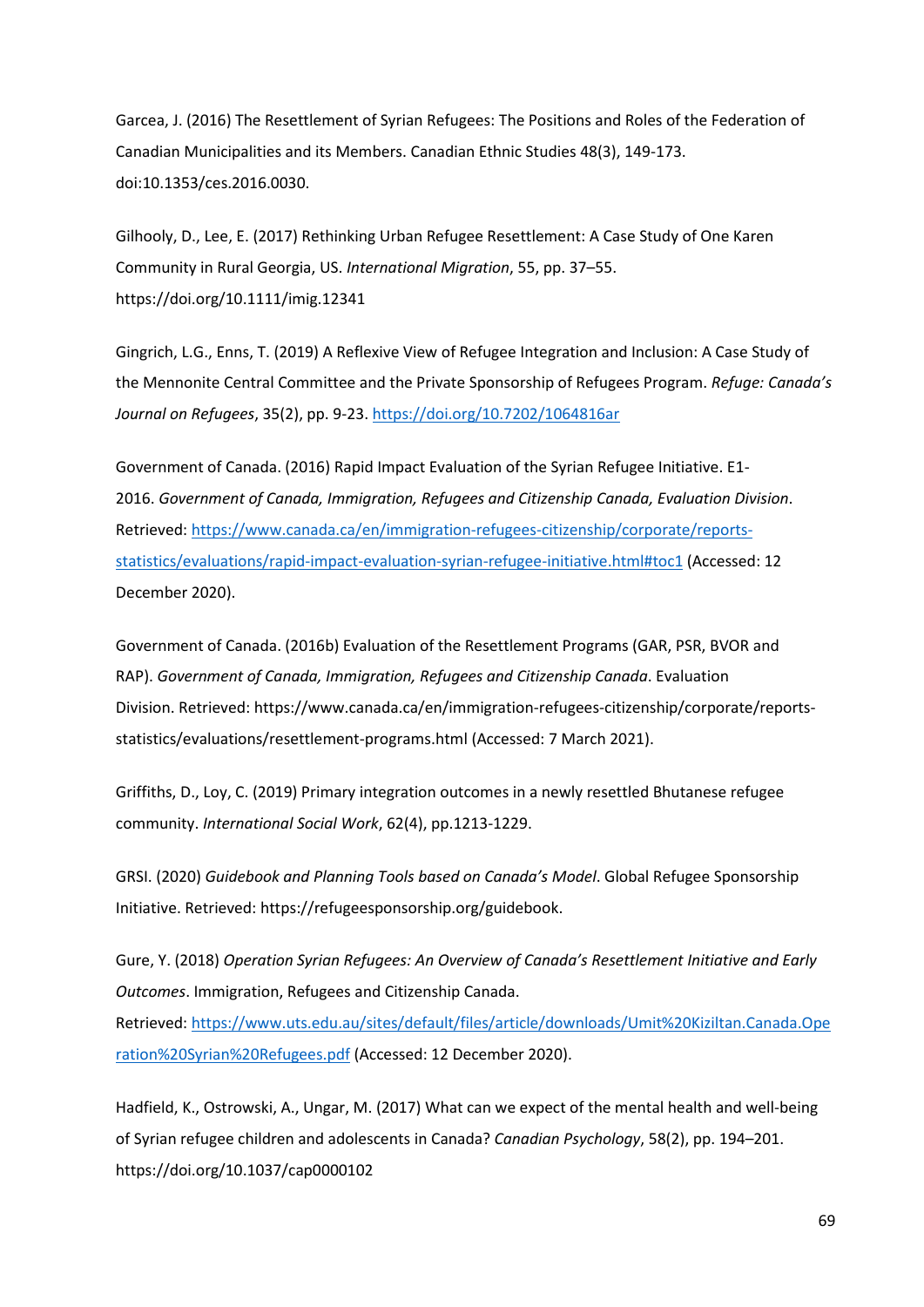Hanley, J., Al Mhamied, A., Cleveland, J., Hajjar, O., Hassan, G., Ives, N., Khyar, R., Hynie, M. (2018) The Social Networks, Social Support and Social Capital of Syrian Refugees Privately Sponsored to Settle in Montreal: Indications for Employment and Housing During Their Early Experiences of Integration. *Canadian Ethnic Studies-Etudes Ethniques Au Canada*, 50, pp. 123– 149. <https://doi.org/10.1353/ces.2018.0018>

Hansen, R. (2018) The comprehensive refugee response framework: A commentary. *Journal of Refugee Studies*, 31, pp. 131–151. https://doi.org/10.1093/jrs/fey020

Harris, M. F. (2018) Integration of refugees into routine primary care in NSW, Australia. *Public Health Research and Practice*, 28(1). https://doi.org/10.17061/phrp2811802

Hashimoto-Govindasamy, L. S., Rose, V. (2011) An ethnographic process evaluation of a community support program with Sudanese refugee women in western Sydney. *Health Promotion Journal of Australia*, 22(2), pp. 107–112.

Hassan, S., Phillimore, J. (2020) Community Sponsorship in the UK: Refugees to citizens. *University of Birmingham's Institute for Research into Superdiversity (IRiS)*. Retrieved: [https://www.birmingham.ac.uk/documents/college-social-sciences/social](https://www.birmingham.ac.uk/documents/college-social-sciences/social-policy/iris/2020/community-sponsorship-refugee-report.pdf)[policy/iris/2020/community-sponsorship-refugee-report.pdf](https://www.birmingham.ac.uk/documents/college-social-sciences/social-policy/iris/2020/community-sponsorship-refugee-report.pdf) (Accessed: 23 February 2021).

Haugen, S. (2019) "We Feel Like We're Home": The Resettlement and Integration of Syrian Refugees in Smaller and Rural Canadian Communities. *Refuge: Canada's Journal on Refugees*, 35(2), pp. 53-63.

Haugen, S., Lenard, P.T., Regan Wills, E. (2020) Creating Canadians through Private Sponsorship. *Canadian Journal of Political Science*, 53(3), pp. 560- 576. <https://doi.org/10.1017/S0008423920000244>

Hebbani, A., Colic-Peisker, V., Mackinnon, M. (2018) Know thy Neighbour: Residential Integration and Social Bridging among Refugee Settlers in Greater Brisbane. *Journal of Refugee Studies*, 31, pp. 82–103. https://doi.org/10.1093/jrs/fex016

Henry, B. F., Ringler-Jayanthan, E., Brubaker, D., Darling, I., Wilson, M. (2019) Challenges of Refugee Resettlement Policy and Psychosocial Factors. *National Association of Social Workers.*

Hess, J. M., Isakson, B. L., Amer, S., Ndaheba, E., Baca, B., Goodkind, J. R. (2019) Refugee Mental Health and Healing: Understanding the Impact of Policies of Rapid Economic Self-sufficiency and the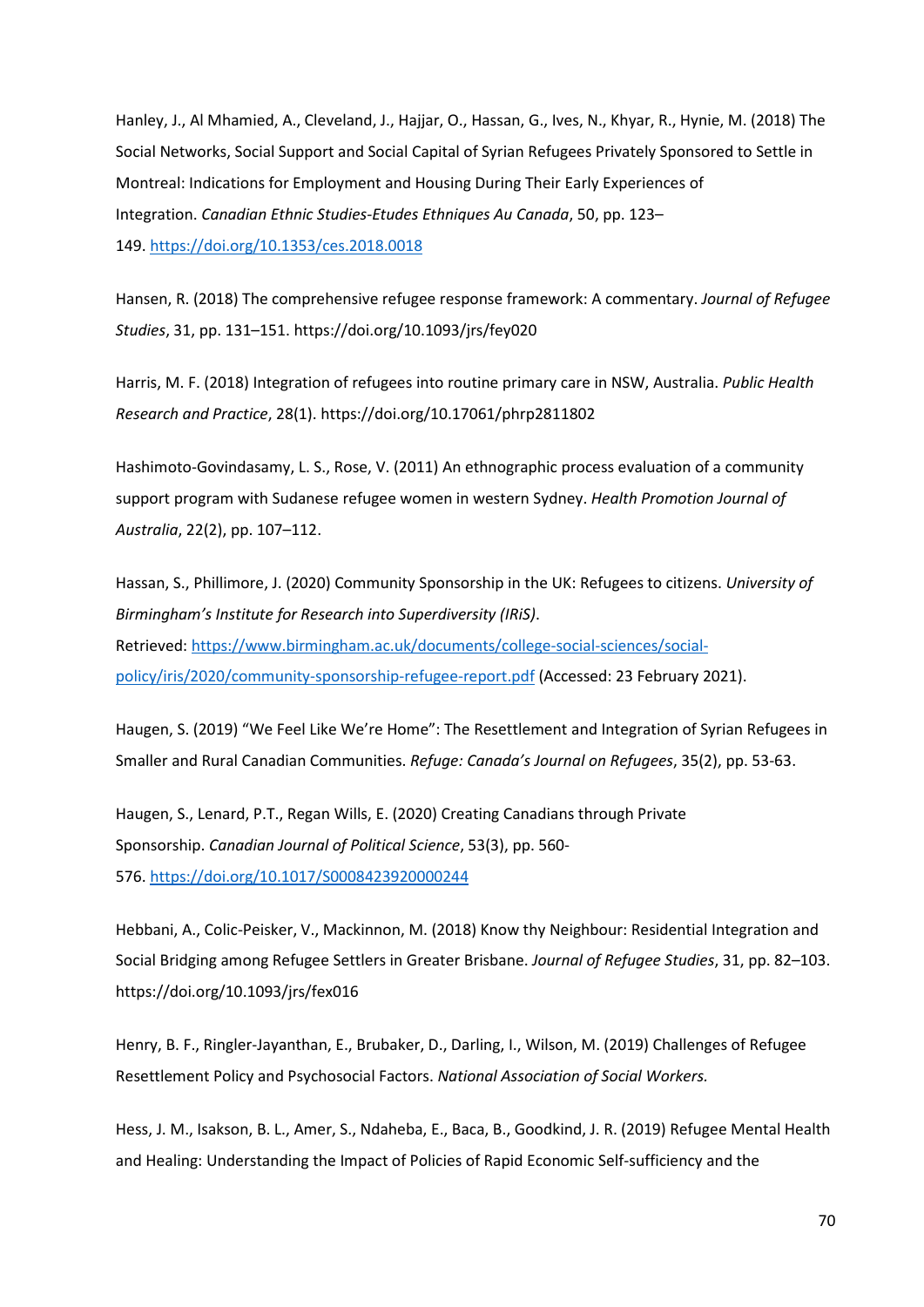Importance of Meaningful Work. *Journal of International Migration and Integration*, 20(3), pp. 769– 786. https://doi.org/10.1007/s12134-018-0628-3

Hirsch, A., Hoang, K., Vogl, A. (2019) Australia's Private Refugee Sponsorship Program: Creating Complementary Pathways or Privatizing Humanitarianism? *Refuge: Canada's Journal on Refugees*, 35(2), pp. 109-122.

Holbrook, C. (2020) Redesigning collaborative governance for refugee settlement services. *Australian Journal of Political Science*, 55, pp. 86-97. doi:10.1080/10361146.2019.1686116

Hooper, K., Zong, J., Capps, R., Fix, M. (2016) Young Children of Refugees in the United States: Integration Successes and Challenges. *Migration Policy Institute*. https://www.migrationpolicy.org/sites/default/files/publications/FCD-DemographyReport-FINAL.pdf

Hurley, J.J., Warren, R.A., Habalow, R.D., Weber, L.E., Tousignant, S.R. (2014) Early childhood special education in a refugee resettlement community: challenges and innovative practices. *Early Child Development and Care*, 184, pp. 50–62. doi:10.1080/03004430.2013.769214

Hyndman, J., Hynie, M. (2016) From newcomer to Canadian: Making refugee integration work. *Policy Options*. Retrieved: [https://policyoptions.irpp.org/magazines/may-2016/from-newcomer-to-canadian](https://policyoptions.irpp.org/magazines/may-2016/from-newcomer-to-canadian-making-refugee-integration-work/)[making-refugee-integration-work/](https://policyoptions.irpp.org/magazines/may-2016/from-newcomer-to-canadian-making-refugee-integration-work/) (Accessed: 7 March 2021).

Hyndman, J., Payne, W., Jimenez, S. (2017) Private refugee sponsorship in Canada. *Forced Migration Review*, 54, pp. 56-59.

Hynie, M. (2018) Refugee Integration: Research and Policy. *Peace and Conflict-Journal of Peace Psychology*, 24, pp. 265–276. https://doi.org/10.1037/pac0000326

Hynie, M., McGrath, S., Bridekirk, J., Oda, A., Ives, N., Hyndman, J., Arya, N., Shakya, Y. B., Hanley, J., McKenzie, K. (2019) What Role Does Type of Sponsorship Play in Early Integration Outcomes? Syrian Refugees Resettled in Six Canadian Cities. *Refuge: Canada's Journal on Refugees*, 35(2), pp. 36- 53. <https://doi.org/10.7202/1064818ar>

Hynie, Michaela, Korn, A., Tao, D. (2016) Social context and social integration for government assisted refugees in Ontario, Canada. In *After the flight: The dynamics of refugee settlement and integration*, eds. Poteet, M., Nourpanah, S., pp. 183–227. Newcastle upon Tyne: Cambridge Scholars.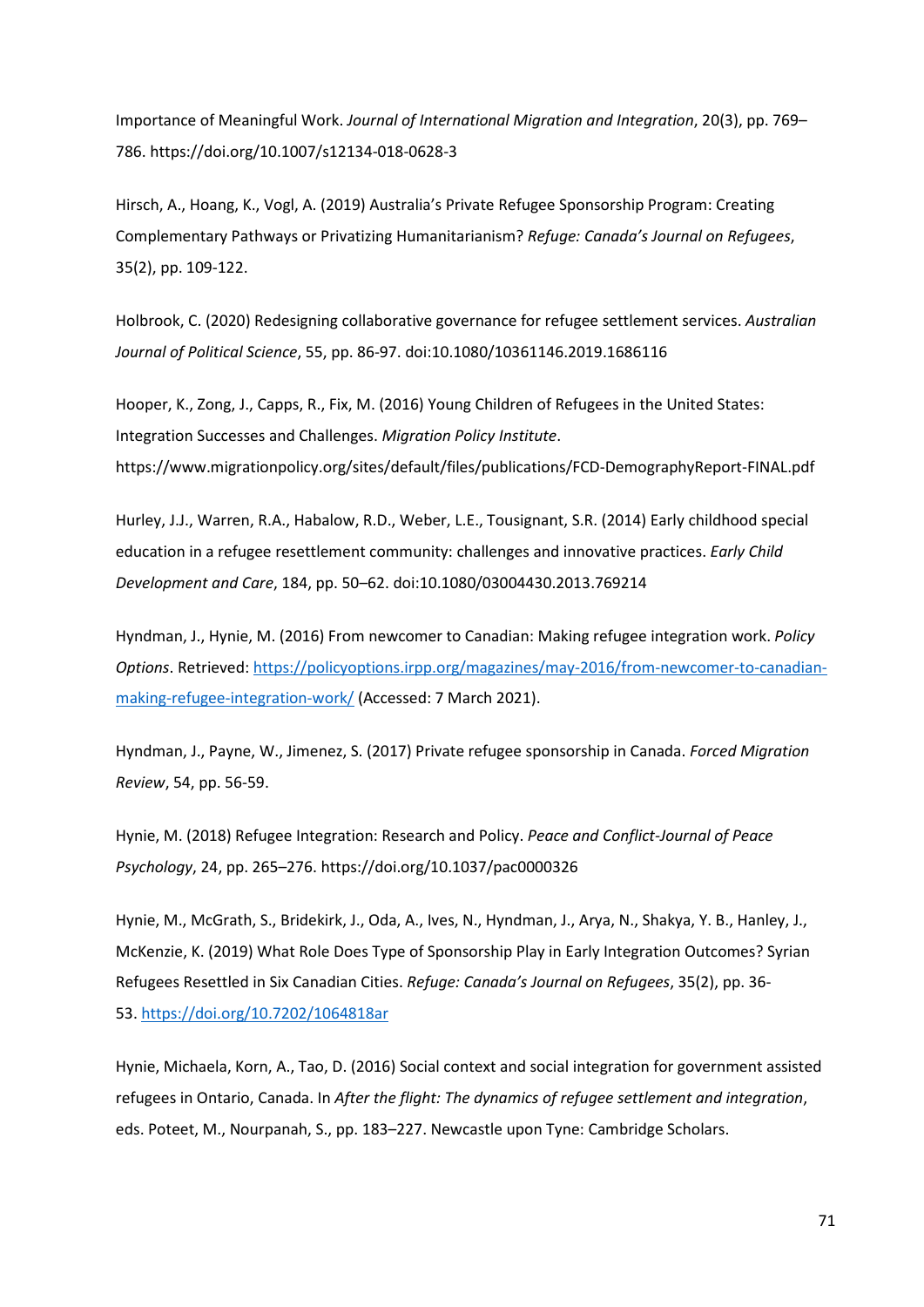ICMC Europe and Caritas. (2019) Fostering Community Sponsorship Across Europe. Brussels: *ICMC Europe and Caritas*.

Idris, M. (2019) A Microenterprise Initiative Among Newly Resettled Refugees in a City of the U.S. South: Challenges, Successes, and Lessons Learned. *Annals of Anthropological Practice*, 43, pp. 39-52. https://doi.org/10.1111/napa.12129

Immigration New Zealand. (2019) *Refugee Resettlement, New Zealand Resettlement Strategy*. Retrieved: <https://www.immigration.govt.nz/documents/refugees/refugeeresettlementstrategy.pdf> (A ccessed: 12 December 2020).

IRCC. (2019) Syrian Outcomes Report. *Immigration, Refugees and Citizenship Canada (IRCC).* Retrieved: https://www.canada.ca/content/dam/ircc/documents/pdf/english/corporate/reportsstatistics/evaluations/syria-outcomes-report-may-2019.pdf (Accessed: 7 March 2021).

Ives, N., Sinha, J. (2010) The religious congregation as community partner in refugee resettlement: An overview of theory and practice for social workers. *Canadian Social Work*, 12 (1), pp. 210-217.

Jeanes, R., O' Connor, J., Alfrey, L. (2015) Sport and the Resettlement of Young People From Refugee Backgrounds in Australia. *Journal of Sport and Social Issues*, 39(6), pp. 480–500. https://doi.org/10.1177/0193723514558929

Jedwab, J. (2018) GARs vs PSRs: Explaining Differences in Outcomes for Recent Refugees to Canada, 2018. *Can Diversity*, 15, pp. 38–46.

Jedwab, J. (2018) GARs vs. PSRs: Explaining Differences in Outcomes for Recent Refugees to Canada. *Canadian Diversity*, 15 (2), pp. 38-46.

Jenkins, R., 2019. Family, Support Networks, Permanent Housing, Employment Opportunities, Community Investment: Familiar Themes in a Literature Review of the Outcomes of Government-Assisted Refugees (GARs) in Smaller Canadian Centres. Pathways to Prosperity.

Johnson, P. J., Stoll, K. (2013) 'Impact of remittances on refugees' lives in Canada: Views of Sudanese and Vietnamese leaders and settlement counsellors', *Refuge*, 29(1), pp. 53–64.

Jones, W., Teytelboym, A. (2017) Matching Systems for Refugees. *Journal on Migration and Human Security*, 5(3), pp. 667–681. <https://doi.org/10.1177/233150241700500306>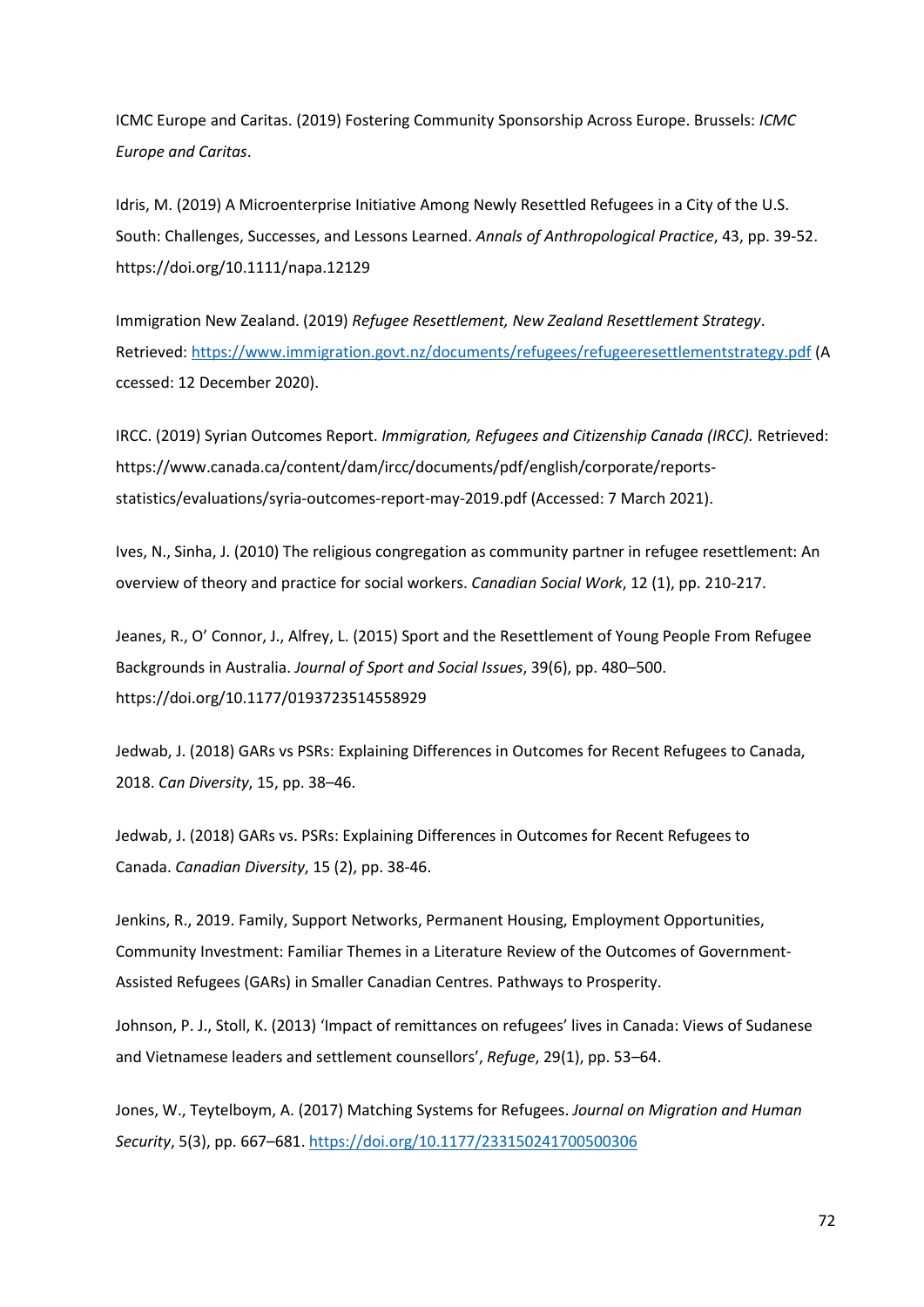Jones, W., Teytelboym, A. (2018) The Local Refugee Match: Aligning Refugees' Preferences with the Capacities and Priorities of Localities. *Journal of Refugee Studies*, 31, pp. 152–178. https://doi.org/10.1093/jrs/fex022

Judelsohn, A., Orom, H., Leon, D., Raja, S. (2020) Refuge in new food environments? The role of urban planning in facilitating food equity for new Americans. *Journal of Urban Affairs*. https://doi.org/10.1080/07352166.2019.1705845

Kaduuli, S. (2020) Continuing Welcome - A Progress Report on a Half Welcome. *Citizens for Public Justice*. Retrieved: https://papers.ssrn.com/sol3/papers.cfm?abstract\_id=3649098 (Accessed: 7 March 2021).

Kaida, L., Hou, F., Stick, M. (2020) Are refugees more likely to leave initial destinations than economic immigrants? Recent evidence from Canadian longitudinal administrative data. *Population Space and Place*, 26(5), e2316. https://doi.org/10.1002/psp.2316

Kaida, L., Hou, F., Stick, M. (2020) The long-term economic integration of resettled refugees in Canada: a comparison of Privately Sponsored Refugees and Government-Assisted Refugees. *Journal of Ethnic and Migration Studies*, *46*(9), pp.1687-1708.

Kale, A., Kindon, S. (2020) Gender, (im)mobility and citizenship in a refugee women's driving programme: Exploring emotional citizenry in Aotearoa New Zealand. *Gender, Place and Culture*. https://doi.org/10.1080/0966369X.2020.1846499

Kandasamy, N. (2017) An unequal partnership: resettlement service providers in Australia. *Forced Migration Review*, 54, pp. 41-42.

Kandasamy, N., Soldatic, K. (2018) Implications for Practice: Exploring the Impacts of Government Contracts on Refugee Settlement Services in Rural and Urban Australia. *Australian Social Work*, 71(1), pp. 111-119.

Karimi, A. (2020) Limits of Social Capital for Refugee Integration: The Case of Gay Iranian Male Refugees' Integration in Canada. *International Migration*, 58(5), pp. 87-102. https://doi.org/10.1111/imig.12691

Karyotis, G., Mulvey, G., Skleparis, D. (2020) Young Syrian refugees in the UK: a two-tier system of international protection? Journal of Ethnic and Migration Studies. https://doi.org/10.1080/1369183X.2020.1727317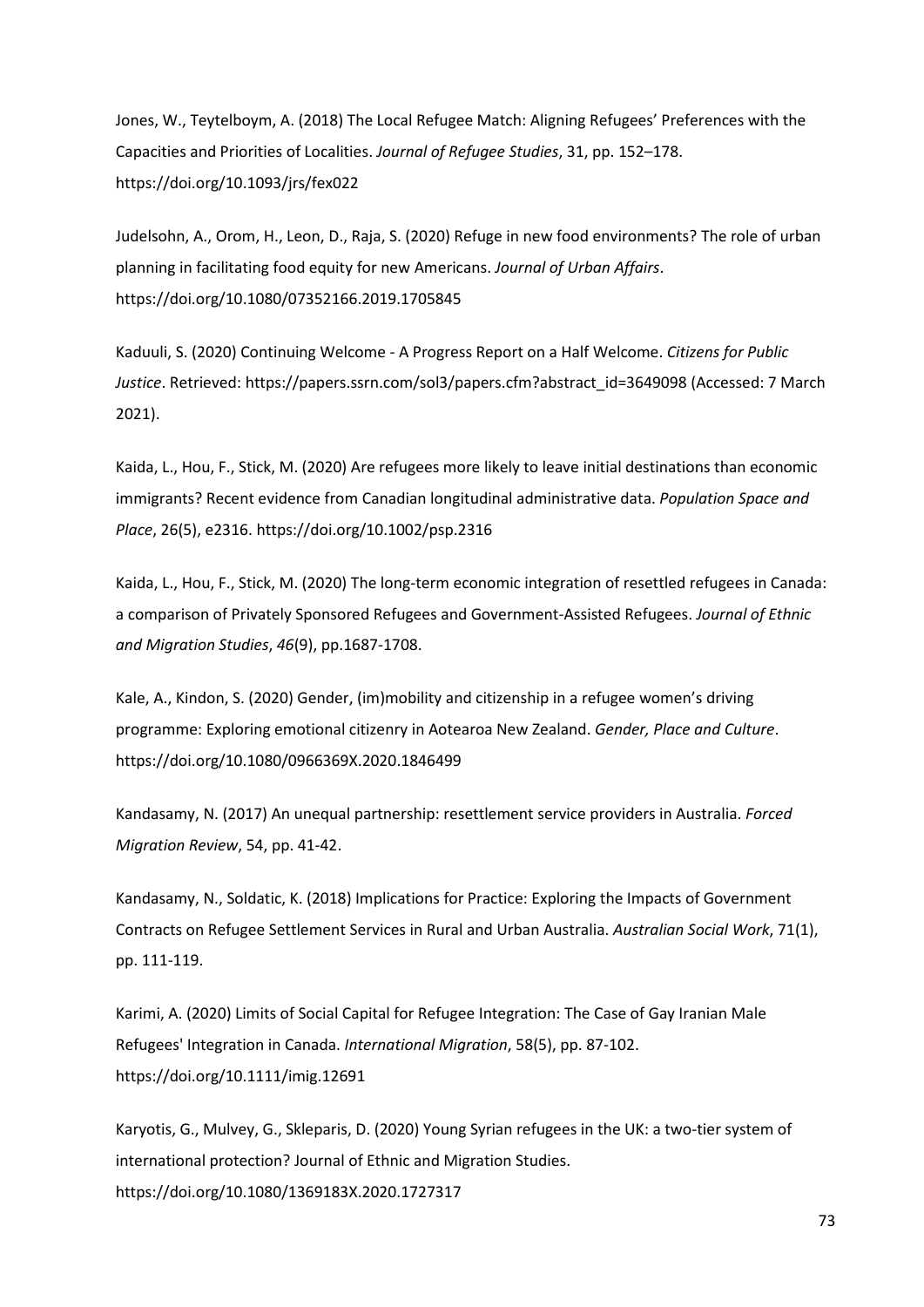Keegan, B. (2020) "I Didn't Want to be a Burden": Improving Interactions between Refugees and Nonprofit Service Providers. *Journal of Public and Nonprofit Affairs*, 6(2), pp. 209-232.

Kerwin, D. (2018) The US Refugee Resettlement Program — A Return to First Principles: How Refugees Help to Define, Strengthen, and Revitalize the United States. *Journal on Migration and Human Security*, 6(3), pp. 205-225. https://doi.org/10.1177/2331502418787787

Khan, A., DeYoung, S. E. (2019) Maternal health services for refugee populations: Exploration of best practices. *Global Public Health*, 14(3), pp. 362–374. https://doi.org/10.1080/17441692.2018.1516796

Kim, W., Yalim, A. C., Kim, I. (2020) "Mental Health Is for Crazy People": Perceptions and Barriers to Mental Health Service Use among Refugees from Burma. *Community Mental Health Journal*. https://doi.org/10.1007/s10597-020-00700-w

Kinlen, L. (2011) Welcome to Ireland: Seeking protection as an asylum seeker or through resettlementdifferent avenues, different reception. *Refuge*, 28(2), pp. 31–47.

Korntheuer, A., Pritchard, P., Maehler, D. (Eds.) (2017) Structural context of refugee integration in Canada and Germany. *Gesis - Leibniz Institute for Social Sciences*, 15. Retrieved: https://www.gesis.org/fileadmin/upload/forschung/publikationen/gesis\_reihen/gesis\_schriftenreihe/G S\_15\_-\_Refugee\_Integration\_in\_Canada\_and\_Germany.pdf#page=115

Kothen, A, Blais, K. (2020) *A City that says yes: Reflections on the experiences of the Save Me campaign to promote refugee resettlement in Germany*. ICMC Europe. Retrieved: http://www.resettlement.eu/sites/icmc.tttp.eu/files/ICMC\_SaveMe\_SinglePages.pdf

Krivenko, E.Y. (2012) Hospitality and sovereignty: What can we learn from the Canadian private sponsorship of refugees program? *International Journal of Refugee Law*, 24, pp. 579-602.

Kyriakides, C., McLuhan, A., Anderson, K., Bajjali, L., Elgendy, N. (2019) (Mis)trusted Contact: Resettlement Knowledge Assets and the Third Space of Refugee Reception. *Refuge: Canada's Journal on Refugees*, 35(2), pp. 24-35. <https://doi.org/10.7202/1064817ar>

Labman, S. (2016) Private sponsorship: Complementary or conflicting interests? *Refuge: Canada's Journal on Refugees*, 32(2), pp. 67–80.

Labman, S., Pearlman, M. (2018) Blending, Bargaining, and Burden-Sharing: Canada's Resettlement Programs. *Journal of International Migration and Integration*, 19, pp. 439-449.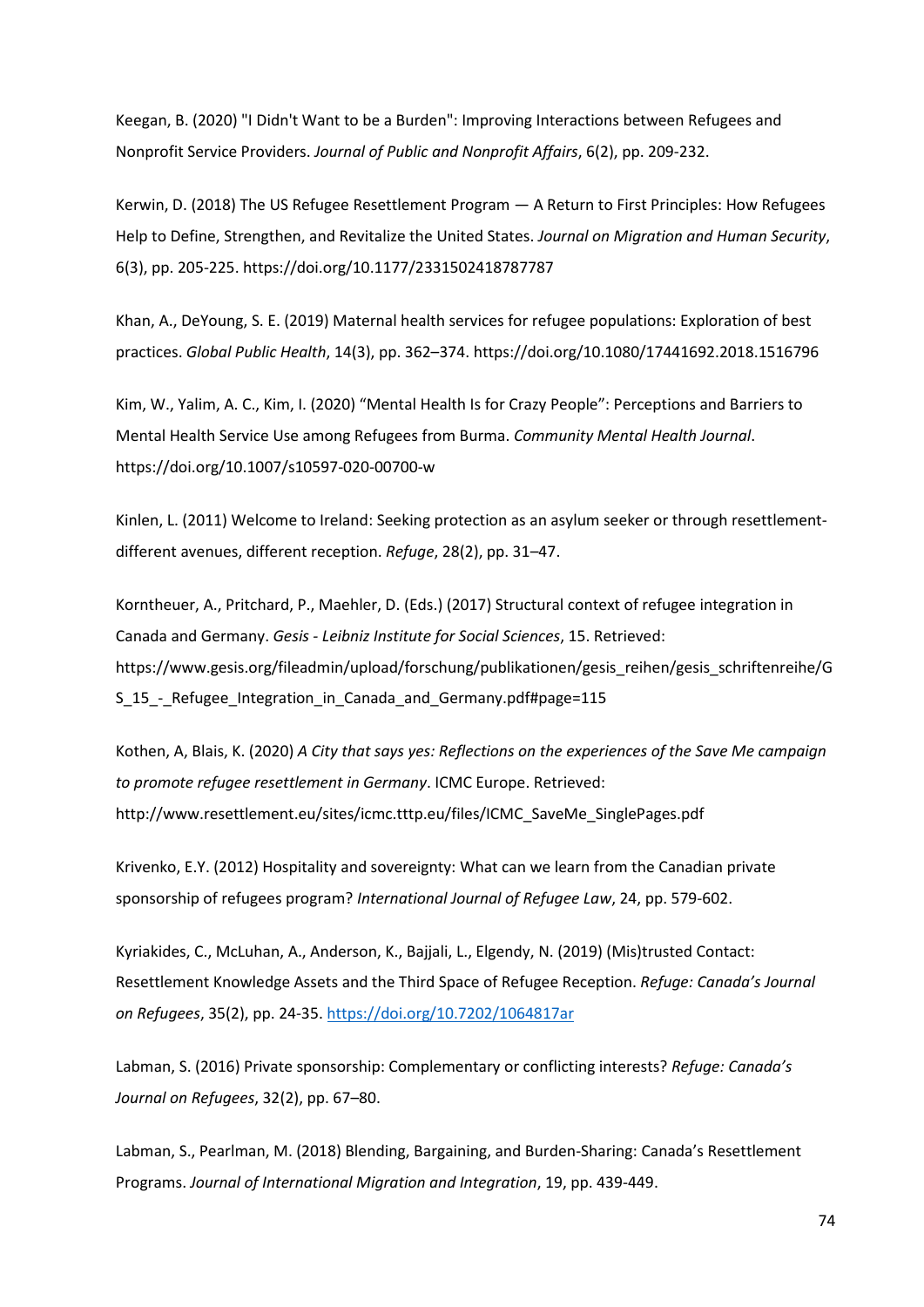Lam, M. (2019) Language Education for Newcomers in Rural Canada: Needs, Opportunities, and Innovations. *J. Rural Community Dev*., 14, pp. 77–97.

Lee, J. S., Weng, S. S. Ivory, S. (2015) 'Changing how we measure success in resettlement', *Forced Migration Review*.

Retrieved: [https://www.fmreview.org/sites/fmr/files/FMRdownloads/en/dayton20/lee-weng](https://www.fmreview.org/sites/fmr/files/FMRdownloads/en/dayton20/lee-weng-ivory.pdf)[ivory.pdf.](https://www.fmreview.org/sites/fmr/files/FMRdownloads/en/dayton20/lee-weng-ivory.pdf)

Lee, S.K. (2018) The State, Ethnic Community, and Refugee Resettlement in Japan. *Journal of Asian and African Studies*, 53, pp. 1219-1234. doi:10.1177/0021909618777277

Lenard, P.T. (2016) Resettling refugees: is private sponsorship a just way forward?. *Journal of Global Ethics*, 12, pp. 300-310. https://doi.org/10.1080/17449626.2016.1247290

Lenard, P.T. (2019) How do sponsors think about "month 13"? *Refuge: Canada's Journal on Refugees*, 35(2), pp. 64–73. <https://doi.org/10.7202/1064820ar>

Lenard, P.T. (2020) The Ethics of Citizen Selection of Refugees for Admission and Resettlement. *Journal of Applied Philosophy*. https://doi.org/10.1111/japp.12412

Lim, D. (2019) Social Egalitarianism and the Private Sponsorship of Refugees. *Journal of Social Philosophy*, 50, pp. 301-321. <https://doi.org/10.1111/josp.12294>

Losoncz, I. (2017) Goals without means: A mertonian critique of Australia's resettlement policy for south sudanese refugees. *Journal of Refugee Studies*, 30(1), pp. 47–70. https://doi.org/10.1093/jrs/fev017

Lumley-Sapanski, A. (2020) Explaining contemporary patterns of residential mobility: Insights from resettled refugees in Chicago. *Geoforum*, 116, pp. 1–11. https://doi.org/10.1016/j.geoforum.2020.06.018

Macklin, A., Goldring, L., Hyndman, J., Korteweg, A., Barber, K., Zyfi, J. (2020) The Kinship between Refugee and Family Sponsorship (No. 2020/4), Working Papers. *Ryerson Centre for Immigration and Settlement (RCIS) and the CERC in Migration and Integration*.

Malebranche, M., Norrie, E., Hao, S., Brown, G., Talavlikar, R., Hull, A., De Vetten, G., Nerenberg, K.A., Metcalfe, A., Fabreau, G. (2020) Antenatal Care Utilization and Obstetric and Newborn Outcomes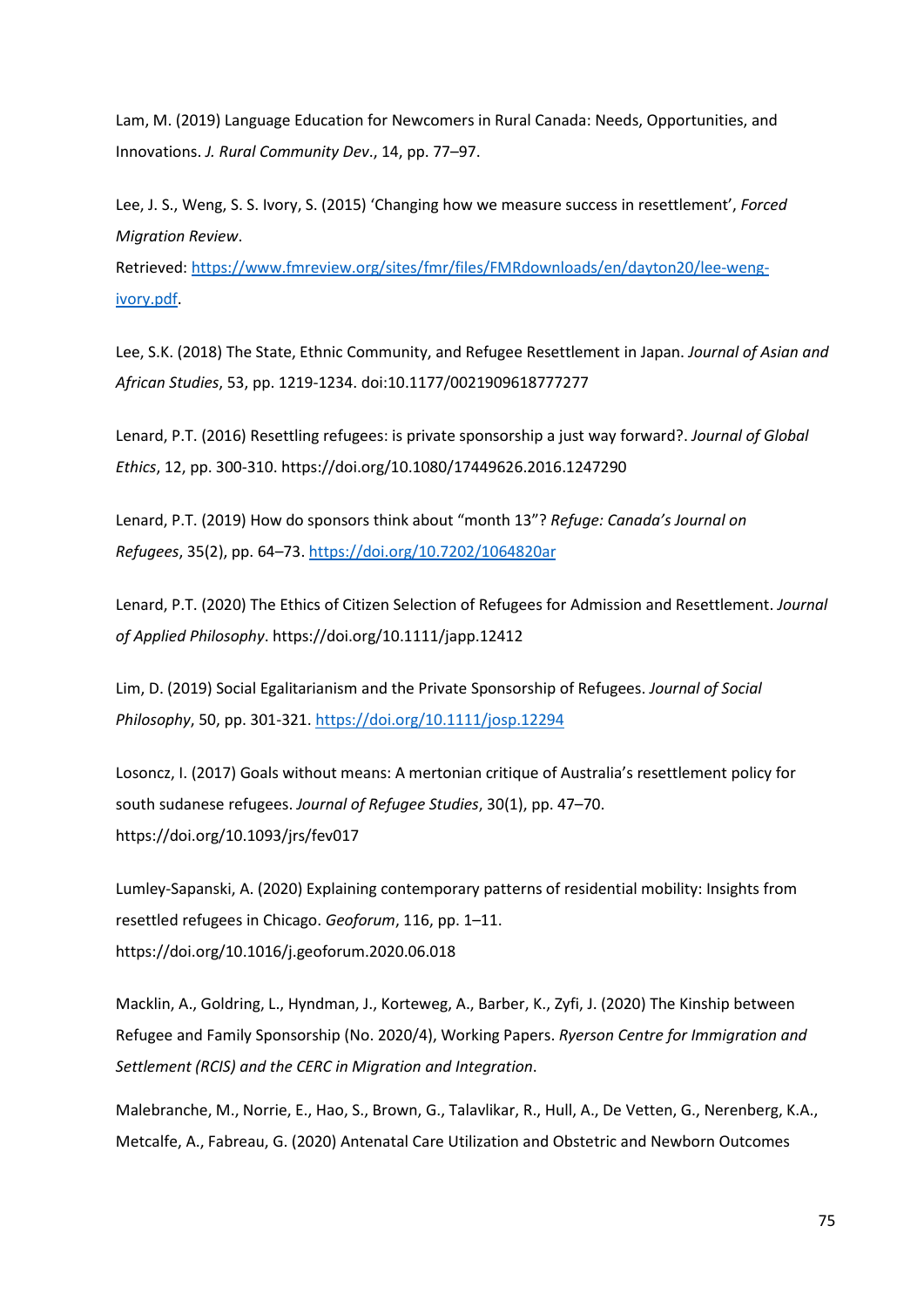Among Pregnant Refugees Attending a Specialized Refugee Clinic. *J. Immigr. Minor. Health*, 22, pp. 467–475.<https://doi.org/10.1007/s10903-019-00961-y>

Marshall, A., Béland, D. (2019) Street-level bureaucrats, policy learning, and refugee resettlement: The case of Syrian refugees in Saskatoon, Canada. *Canadian Public Administration*, 62, pp. 393-412. https://doi.org/10.1111/capa.12339

Martzoukou, K., Burnett, S. (2018) Exploring the everyday life information needs and the socio-cultural adaptation barriers of Syrian refugees in Scotland. *Journal of Documentation*, 74(5), pp. 1104–1132. https://doi.org/10.1108/JD-10-2017-0142

Mata, F. (2017) Tracking the Interregional Mobility of Recently Arrived Refugees in Canada: Data Snapshots from the IMDB. University of Ottawa. Retrieved: https://www.fern2350.com/uploads/4/6/3/7/4637956/intergv\_migration\_refugees march30 final 1.pdf (Accessed: 7 March 2021).

McAllum, K. (2018) Committing to refugee resettlement volunteering: Attaching, detaching and displacing organizational ties. *Human Relations*, 71, pp. 951–972. https://doi.org/10.1177/0018726717729209

McBrien, J. L. (2011) 'The importance of context: Vietnamese, Somali, and Iranian refugee mothers discuss their resettled lives and involvement in their children's schools', *Compare-a Journal of Comparative and International Education*, 41(1), pp. 75–90. doi[:](https://doi.org/10.1080/03057925.2010.523168) [10.1080/03057925.2010.523168.](https://doi.org/10.1080/03057925.2010.523168)

McCleary, J., Horn, T., Toe, P.W., Dwee, E., Sniffen, S., 2018. The Karen Chemical Dependency Collaboration: Lessons Learned in Using a Collaborative Framework to Promote Refugee Integration. ASW 18, 911–929. https://doi.org/10.18060/21654

McHugh, M. (2018) In the Age of Trump: Populist Backlash and Progressive Resistance Create Divergent State Immigrant Integration Contexts. Migration Policy Institute.

McIntosh, A., Cockburn-Wootten, C. (2019) Refugee-focused service providers: improving the welcome in New Zealand. *Service Industries Journal*, 39, pp. 701-716.

Mckee, C., Lavell, L.-A., Manks, M., Korn, A. (2019) Fostering Better Integration through Youth-Led Refugee Sponsorship. *Refuge: Canada's Journal on Refugees*, 35(2), pp. 74- 85. <https://doi.org/10.7202/1064821ar>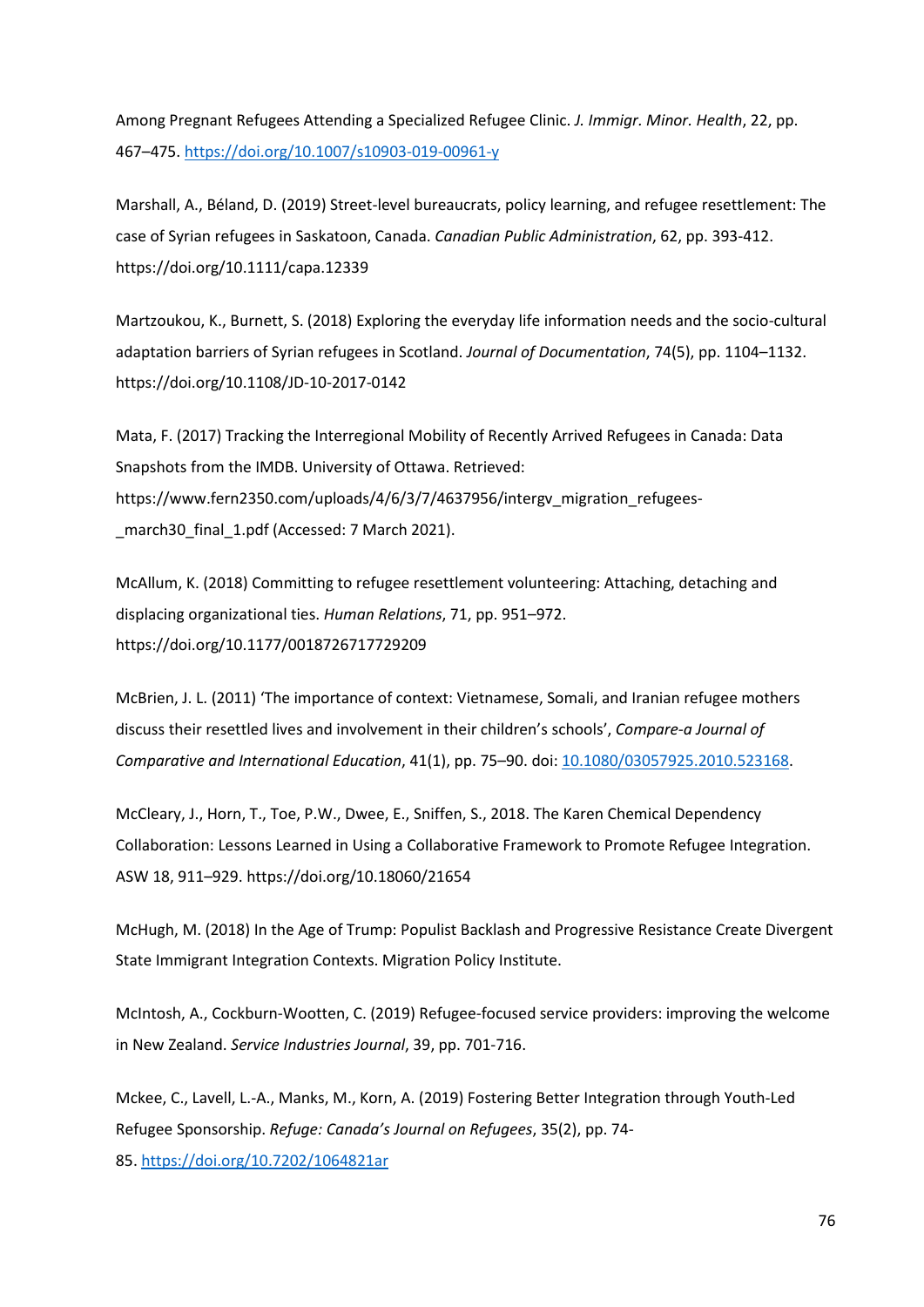McMurdo, A.B. (2016) Causes and consequences of Canada's resettlement of Syrian refugees. *Forced Migration Review,*52, pp. 82-84.

McMurray, J., Breward, K., Breward, M., Alder, R., Arya, N. (2014) Integrated primary care improves access to healthcare for newly arrived refugees in Canada. *Journal of Immigrant and Minority Health*, 16(4), pp. 576–585. [https://doi.org/10.1007/s10903-013-9954-x](https://doi.org/10.1007/s10903-013-9954-x%22%20/) 

Ministry of Business, Innovation and Employment. (2017) New Zealand Refugee Resettlement Strategy. Government of New Zealand. Retrieved: https://www.immigration.govt.nz/documents/refugees/nzrefugee-resettlement-strategy-overview\_april-2017-docx.pdf (Accessed: 12 December 2020).

Ministry of Business, Innovation and Employment. (2018) New Zealand Refugee Resettlement Strategy. Government of New Zealand. Retrieved:

https://www.immigration.govt.nz/documents/refugees/settlement-strategy-priorities-2020.pdf (Accessed: 12 December 2020).

Ministry of Business, Innovation and Employment. (2019) Community Organisation Refugee Sponsorship Category Pilot: Process evaluation. *New Zealand Government*.

Minor, O. M., Cameo, M. (2018) A Comparison of Wages by Gender and Region of Origin for Newly Arrived Refugees in the US. *Journal of International Migration and Integration*, 19(3), pp. 813–828. https://doi.org/10.1007/s12134-018-0581-1

Mitschke, D. B., Praetorius, R. T., Kelly, D. R., Small, E., Kim, Y. K. (2017) Listening to refugees: How traditional mental health interventions may miss the mark. *International Social Work*, 60(3), pp. 588– 600. https://doi.org/10.1177/0020872816648256

Morland, L., Ives, N., McNeely, C., Allen, C. (2016) Providing a Head Start: Improving Access to Early Childhood Education for Refugees. *Migration Policy Institute.*

Morrice, L., Tip, L. K., Brown, R., Collyer, M. (2020) Resettled refugee youth and education: Aspiration and reality. *Journal of Youth Studies*, 23(3), pp. 388–405. https://doi.org/10.1080/13676261.2019.1612047

Mourad, L., Norman, K.P. (2020) Transforming refugees into migrants: institutional change and the politics of international protection. *European Journal of International Relations*, 26, 687–713. https://doi.org/10.1177/1354066119883688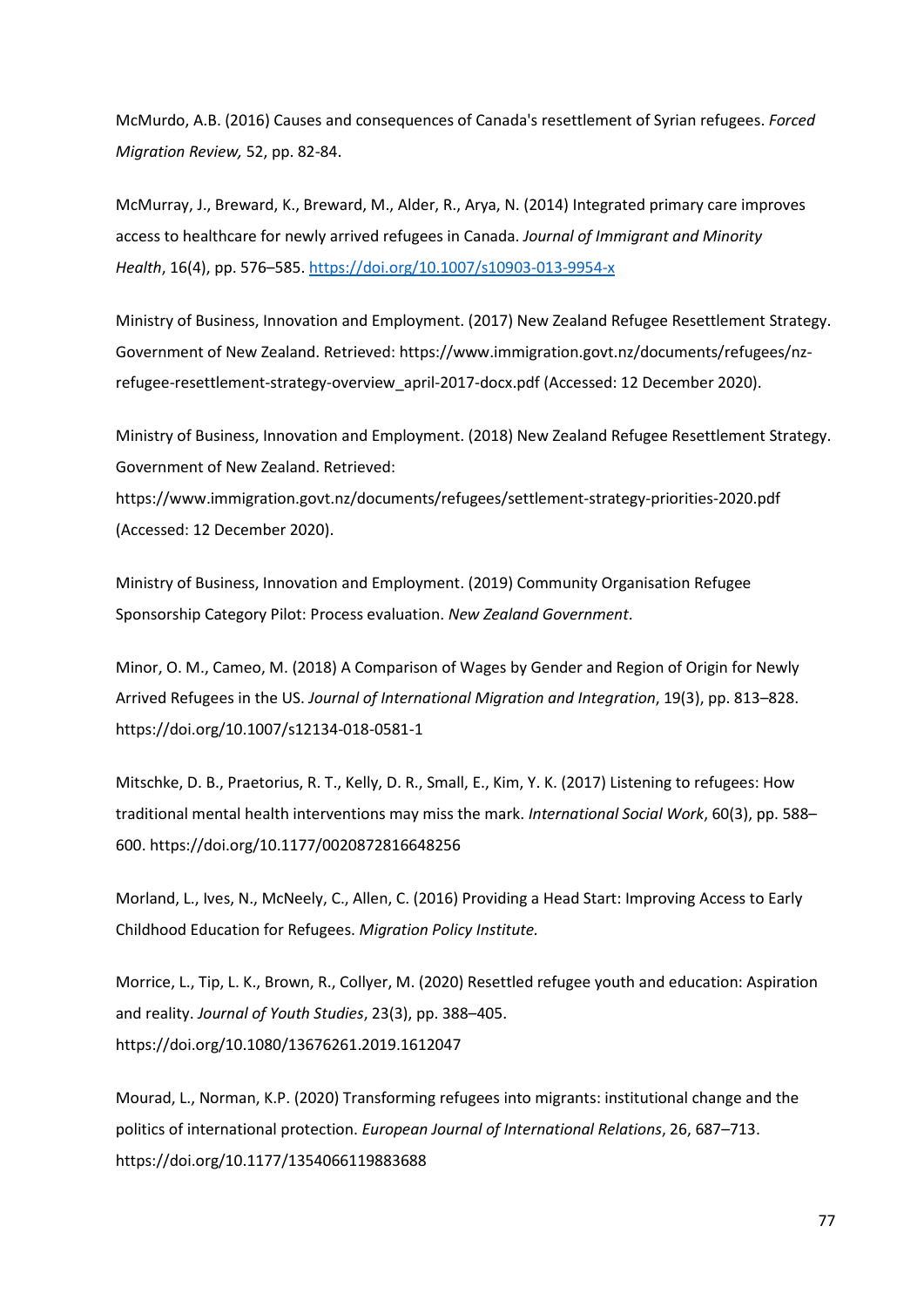Muftee, M. (2015) Children's agency in resettlement: a study of Swedish cultural orientation programs in Kenya and Sudan. *Childrens Geographies*, 13, pp. 131–148. https://doi.org/10.1080/14733285.2013.828451

Musoni, E. (2019) Understanding regional settlement in Australia: Key learnings from past experiences. *The Regional Australia Institute*. http://www.regionalaustralia.org.au/home/wpcontent/uploads/2019/06/2019\_RAI\_Toolkit\_Supporting\_Material-1.pdf

Mwanri, L., Hiruy, K., Masika, J. (2012) Empowerment as a tool for a healthy resettlement: a case of new African settlers in South Australia.*International Journal of Migration, Health and Social Care*, 8(2), pp. 86-97. https://doi.org/10.1108/17479891211250021

Nakhaie, M.R. (2018) Service Needs of Immigrants and Refugees. J*. Int. Migr. Integr.*, 19, pp. 143–160. https://doi.org/10.1007/s12134-017-0534-0

Nardone, M. (2019) Inter-organisational cooperation in resettlement programmes: A tripartite approach. *Refugee Survey Quarterly*, 38(2), pp. 214–244. https://doi.org/10.1093/rsq/hdz002

Nawyn, S. J. (2013) 'Refugee resettlement policies and pathways to integration', in *Routledge International Handbook of Migration Studies*, pp. 107–117. Retrieved: [https://www.scopus.com/inward/record.uri?eid=2-s2.0-](https://www.scopus.com/inward/record.uri?eid=2-s2.0-84966780680&partnerID=40&md5=b7faafbb92ac77eb1c3cfc06a5380436) [84966780680&partnerID=40&md5=b7faafbb92ac77eb1c3cfc06a5380436.](https://www.scopus.com/inward/record.uri?eid=2-s2.0-84966780680&partnerID=40&md5=b7faafbb92ac77eb1c3cfc06a5380436)

Ndofor-Tah, C., Strang, A., Phillimore, J., Morrice, L., Michael, L., Wood, P. and Simmons, J. (2019) Home office indicators of integration framework 2019. *London: Home Office*.

New Zealand Immigration. (2018) *New Zealand Refugee Resettlement Strategy: Success Indicators and Measures*. Retrieved: https://www.immigration.govt.nz/documents/refugees/nzrrs-dashboard.pdf (Accessed: 12 December 2020).

Nunn, C., McMichael, C., Gifford, S.M., Correa-Velez, I. (2016) Mobility and security: the perceived benefits of citizenship for resettled young people from refugee backgrounds. *Journal of Ethnic and Migration Studies*, 42, pp. 382–399. https://doi.org/10.1080/1369183X.2015.1086633

O'Donovan, T., Sheikh, M. (2014) Welfare reforms and the Refugee Resettlement Strategy: an opportunity to achieve meaningful employment outcomes for New Zealanders from refugee backgrounds? Kōtuitui: *New Zealand Journal of Social Sciences Online*, 9, pp. 82–88. https://doi.org/10.1080/1177083X.2014.944193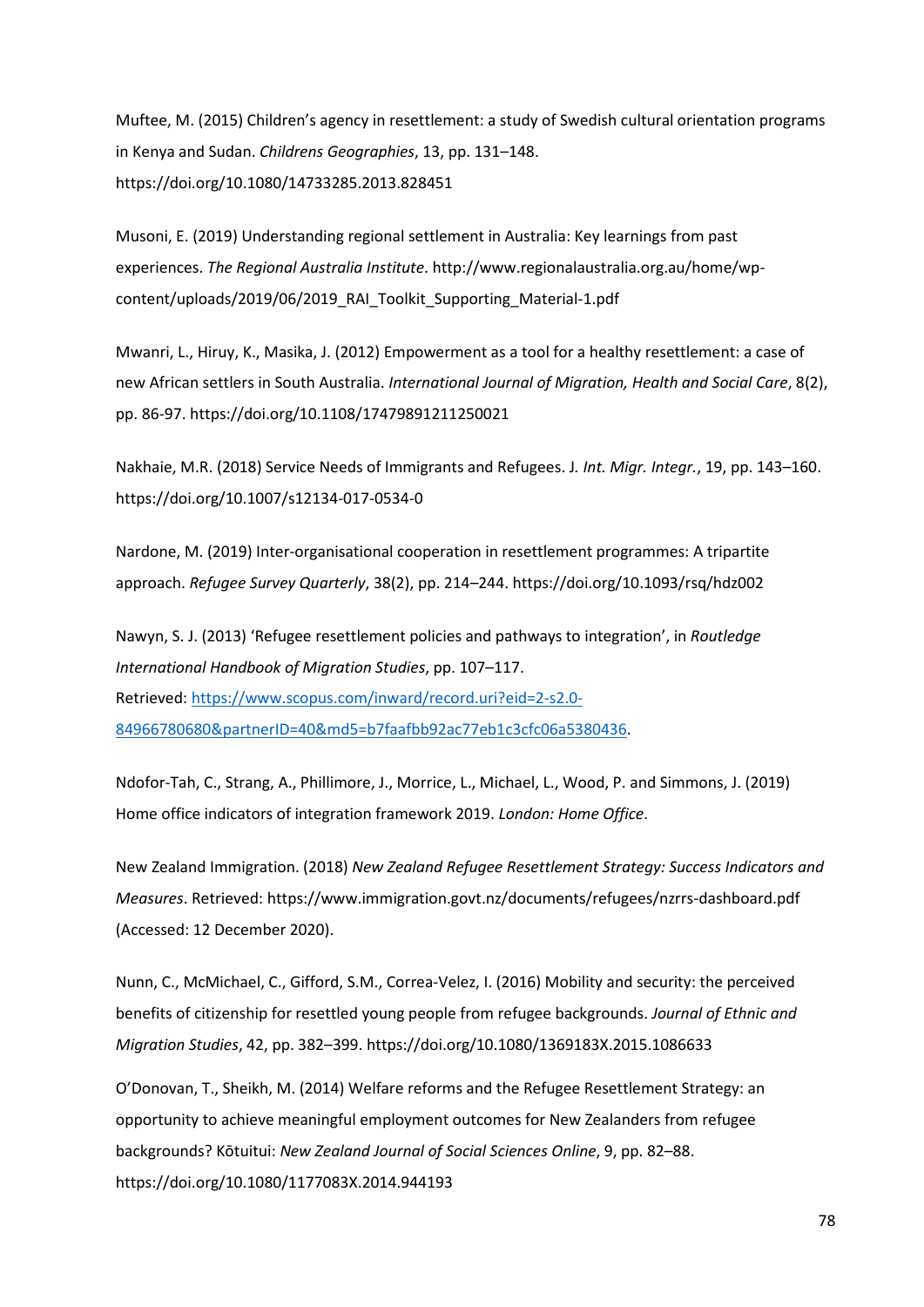Oda, A., Hynie, M., Tuck, A., Agic, B., Roche, B., McKenzie, K. (2019) Differences in Self-Reported Health and Unmet Health Needs Between Government Assisted and Privately Sponsored Syrian Refugees: A Cross-Sectional Survey. *Journal of Immigrant and Minority Health*, 21, pp. 439- 442. <https://doi.org/10.1007/s10903-018-0780-z>

Office of the Auditor General of Canada. (2017) *Report 3—Settlement Services for Syrian Refugees— Immigration, Refugees and Citizenship Canada*. 2017 Fall Reports of the Auditor General of Canada to the Parliament of Canada, Government of Canada.

Okhovat, S., Hirsch, A., Hoang, K., Dowd, R. (2017) Rethinking resettlement and family reunion in Australia. *Alternative Law Journal*, 42(4), pp. 273–278. doi: [10.1177/1037969X17732705.](https://doi.org/10.1177/1037969X17732705)

Ortega, M., Kot, S., Kassamali, S., Crofts, A. (2017) Alberta Syrian refugee resettlement experience study. *Alberta Association of Immigrant Serving Agencies (AAISA)*. Retrieved: https://aaisa.ca/wpcontent/uploads/2020/07/Alberta-Syrian-Refugee-Resettlement-Study\_Final.pdf(Accessed: 12 December 2020).

Pachner, T. M., Schuman, D. L., Parekh, R. M. (2020) Older Congolese Refugees' Resettlement Challenges in the U.S.: A Bioecological Convoy Model. *Journal of Immigrant and Refugee Studies*. https://doi.org/10.1080/15562948.2020.1821420

Pannagio, A. T., Benson, O. G. (2019) 'And Slowly, the Integration and the Growing and the Learning': Nuanced notions of integration of Bhutanese Refugees in US Cities. *Social Sciences*, 8(6). https://doi.org/10.3390/socsci8060181

Patuzzi, L., Andriescu, M., Pietropolli, A. (2020) Building Welcome from the Ground up: European Small and Rural Communities Engaging in Refugee Resettlement. Brussels: *Migration Policy Institute*.

Perdrix, L., Soupios-David, H., Lefebvre, T., Camp, N., Harrison, C., Tardis, M. (2015) Resettlement of Refugees in France: State of Affairs and Pathways for Improvement. *ICMC Europe*. Retrieved: http://www.resettlement.eu/sites/icmc.tttp.eu/files/Rapport%20SHARE%20r%C3%A9installation\_EN.p df

Perrin, D., Mcnamara, F. (2013) Refugee resettlement in the EU: between shared standards and diversity in legal and policy frames. *Migration Policy Centre, KNOW RESET.*

Phillimore, J. (2020) Refugee-integration-opportunity structures: shifting the focus from refugees to context. *Journal of Refugee Studies*. doi:10.1093/jrs/feaa012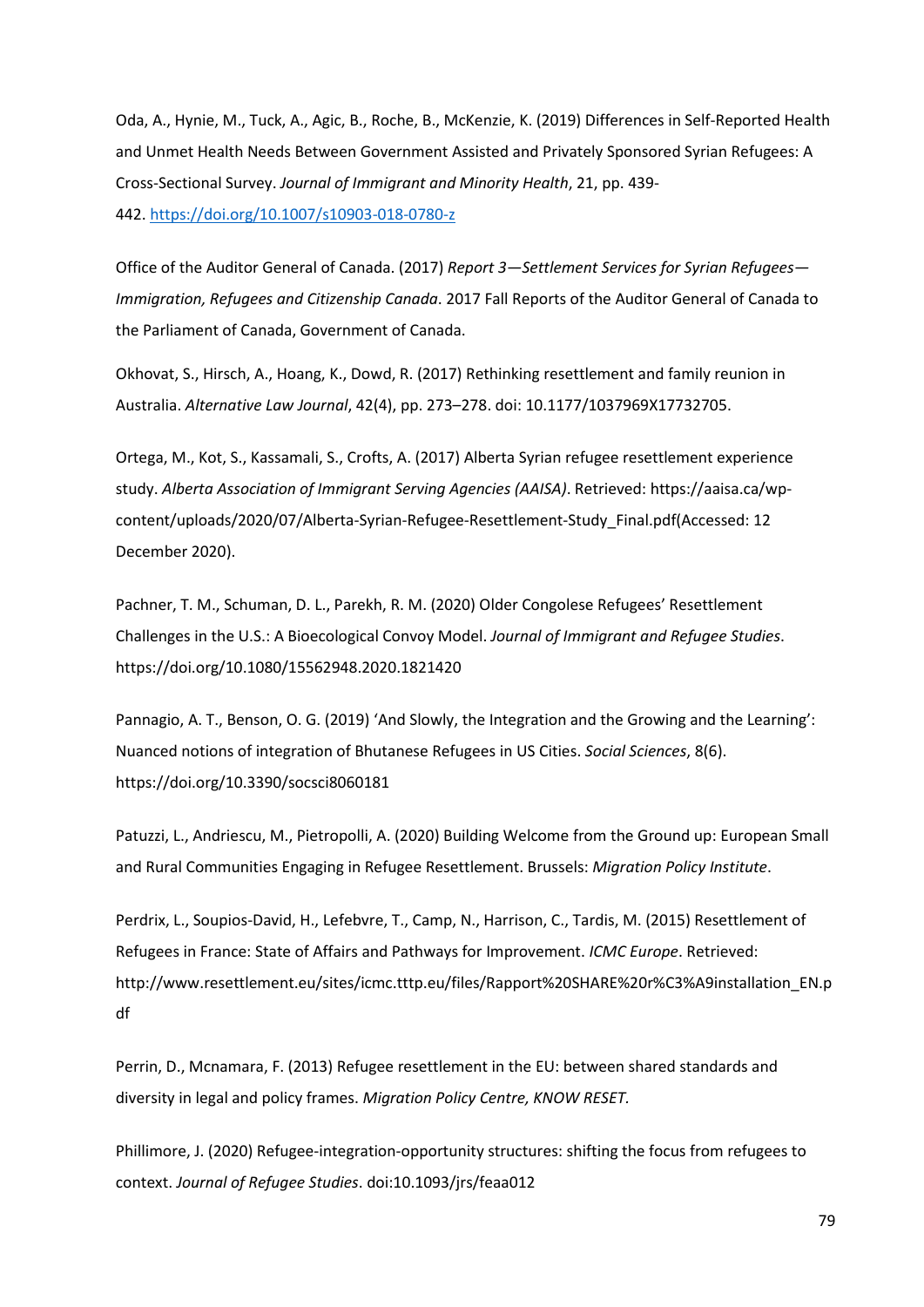Phillimore, J., Morrice, L., Kabe, K., Hashimoto, N., Hassan, S. and Reyes, M. (2021) Economic selfreliance or social relations? What works in refugee integration? Learning from resettlement programmes in Japan and the UK. *Comparative Migration Studies*. [https://doi.org/10.1186/s40878-](https://doi.org/10.1186/s40878-021-00223-7%22%20/) [021-00223-7](https://doi.org/10.1186/s40878-021-00223-7%22%20/) 

Phillimore, J., Reyes, M. (2019) Community Sponsorship in the UK: from application to integration. *University of Birmingham's Institute for Research into Superdiversity (IRiS).* Retrieved: [https://www.birmingham.ac.uk/Documents/college-social-sciences/social](https://www.birmingham.ac.uk/Documents/college-social-sciences/social-policy/Misc/CS-UK-IRiS-June-2019.pdf)[policy/Misc/CS-UK-IRiS-June-2019.pdf](https://www.birmingham.ac.uk/Documents/college-social-sciences/social-policy/Misc/CS-UK-IRiS-June-2019.pdf) (Accessed 23 February 2021).

Phillimore, J., Reyes, M. (2020a) Improving the UK's Community Sponsorship Scheme. *University of Birmingham's Institute for Research into Superdiversity (IRiS).* Retrieved: [https://www.birmingham.ac.uk/Documents/college-social-sciences/social](https://www.birmingham.ac.uk/Documents/college-social-sciences/social-policy/iris/2020/2-improving-the-process-policy.pdf)[policy/iris/2020/2-improving-the-process-policy.pdf](https://www.birmingham.ac.uk/Documents/college-social-sciences/social-policy/iris/2020/2-improving-the-process-policy.pdf) (Accessed: 23 February 2021).

Phillimore, J., Reyes, M. (2020b) Motivating and sustaining Community Sponsorship volunteers. *University of Birmingham's Institute for Research into Superdiversity (IRiS).* Retrieved: [https://www.birmingham.ac.uk/Documents/college-social-sciences/social](https://www.birmingham.ac.uk/Documents/college-social-sciences/social-policy/iris/2020/4-motivating-volunteers.pdf)[policy/iris/2020/4-motivating-volunteers.pdf](https://www.birmingham.ac.uk/Documents/college-social-sciences/social-policy/iris/2020/4-motivating-volunteers.pdf) (Accessed: 23 February 2021).

Phillimore, J., Reyes, M. (2020b) Community Sponsorship refugee and integration. *University of Birmingham's Institute for Research into Superdiversity (IRiS).* Retrieved: https://www.birmingham.ac.uk/Documents/college-social-sciences/social-policy/iris/2020/3 integration-policy.pdf (Accessed: 23 February 2021).

Phillimore, J., Reyes, M. (2020c) Expectations and understanding of Community Sponsorship before refugee arrival. *University of Birmingham's Institute for Research into Superdiversity (IRiS).* Retrieved: [https://www.birmingham.ac.uk/Documents/college-social-sciences/social](https://www.birmingham.ac.uk/Documents/college-social-sciences/social-policy/iris/2020/1-expectations-and-understanding-policy.pdf)[policy/iris/2020/1-expectations-and-understanding-policy.pdf](https://www.birmingham.ac.uk/Documents/college-social-sciences/social-policy/iris/2020/1-expectations-and-understanding-policy.pdf) (Accessed: 23 February 2021).

Phillimore, J., Reyes, M. (2020d) Community Sponsorship and learning from refugees' experiences. *University of Birmingham's Institute for Research into Superdiversity (IRiS).* Retrieved: https://www.birmingham.ac.uk/Documents/college-social-sciences/social-policy/iris/2020/5-refugeeexperience.pdf (Accessed: 23 February 2021).

Phillimore, J., Reyes, M., (2020). The wider impact of Community Sponsorship on communities. *University of Birmingham's Institute for Research into Superdiversity (IRiS).* Retrieved: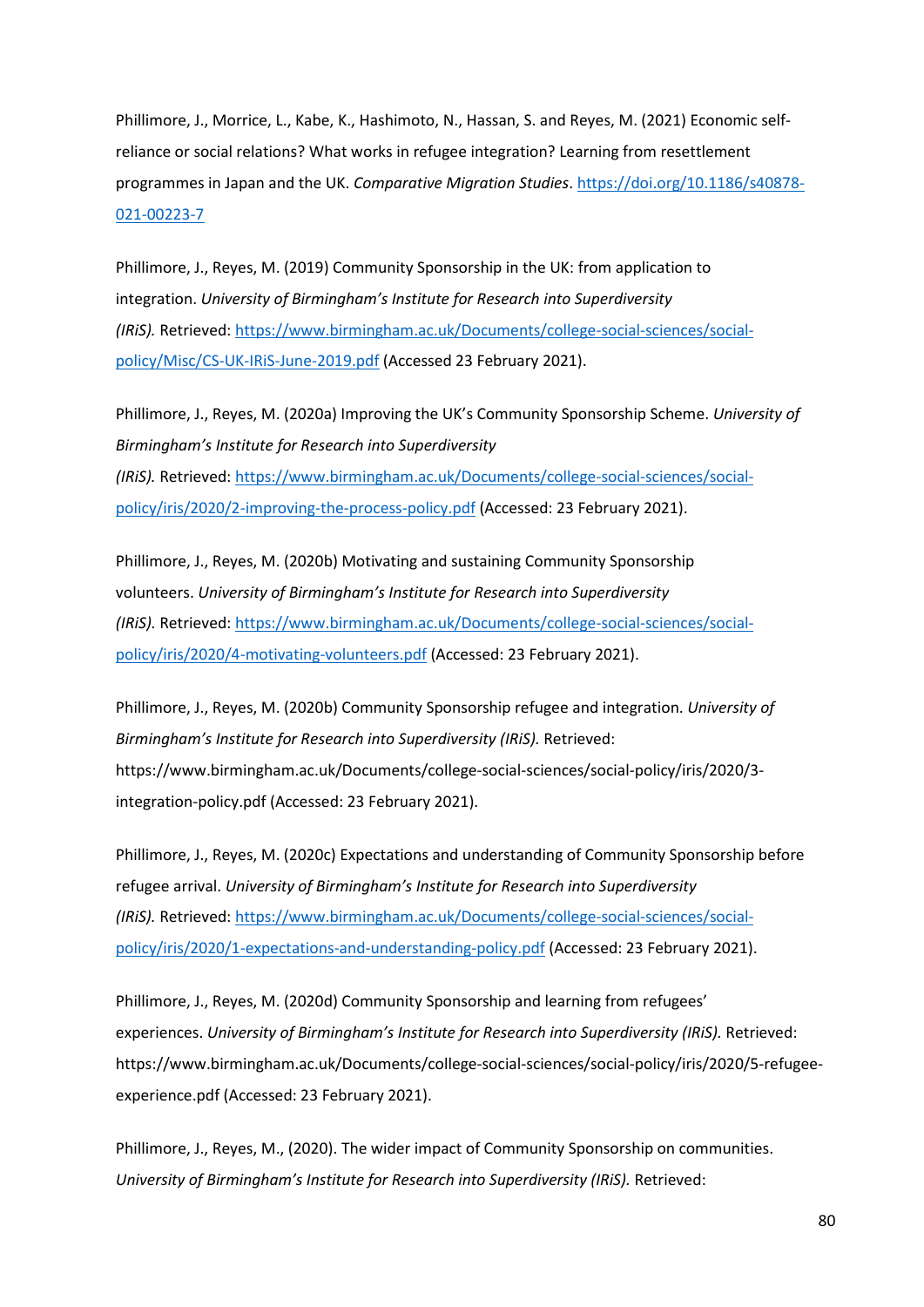https://www.birmingham.ac.uk/Documents/college-social-sciences/social-policy/iris/2020/6-widerimpacts.pdf (Accessed: 23 February 2021).

Phillimore, J., Reyes, M., Hassan, S. (2020) Community Sponsorship in the UK: Formative evaluation. *University of Birmingham's Institute for Research into Superdiversity (IRiS).* Retrieved: [https://www.birmingham.ac.uk/documents/college-social-sciences/social](https://www.birmingham.ac.uk/documents/college-social-sciences/social-policy/iris/2020/community-sponsorship-general-report.pdf%22%20/)[policy/iris/2020/community-sponsorship-general-report.pdf](https://www.birmingham.ac.uk/documents/college-social-sciences/social-policy/iris/2020/community-sponsorship-general-report.pdf%22%20/) (Accessed: 23 February 2021).

Pittaway, E. E., Bartolomei, L., Doney, G. (2016) The Glue that Binds: An exploration of the way resettled refugee communities define and experience social capital. *Community Development Journal*, 51(3), pp, 401–418. https://doi.org/10.1093/cdj/bsv023

Pohlmann, V., Schwiertz, H. (2020) Private sponsorship in refugee admission: Standard in Canada, trend in Germany? *Canada Excellence Research Chair (CERC) in Migration and Integration Ryerson Centre for Immigration and Settlement (RCIS)*, 2020/1. Retrieved: https://km4s.ca/wp-content/uploads/Privatesponsorship-in-refugee-admission-Standard-in-Canada-trend-in-Germany.pdf (Accessed: 7 March 2021).

Prokopenko, E. (2018) *Refugees and Canadian Post-Secondary Education: Characteristics and Economic Outcomes in Comparison. Ethnicity, Language and Immigration Thematic Series*. Statistics Canada. 150 Tunney's Pasture Driveway, Ottawa, ON K1A 0T6, Canada.

Puma, J. E., Brewer, S. E., Stein, P. (2020) Pathways to Refugee Integration: Predictions from Longitudinal Data in Colorado. *Annals of the American Academy of Political and Social Science*, 690(1), pp. 82–99. <https://doi.org/10.1177/0002716220935830>

RCOA. (2020) *Family separation and family reunion for refugees: The issues*. Retrieved: [https://www.refugeecouncil.org.au/family-reunion-issues/.](https://www.refugeecouncil.org.au/family-reunion-issues/)

Reyes, M., Phillimore, J. (2020) Like pebbles in a pool: the effect of community sponsorship on knowledge about, and attitudes to, refugees in less-diverse communities. *University of Birmingham's Institute for Research into Superdiversity* 

*(IRiS).* Retrieved: [https://www.birmingham.ac.uk/Documents/college-social-sciences/social](https://www.birmingham.ac.uk/Documents/college-social-sciences/social-policy/iris/2020/community-sponsorship-case-study-report.pdf)[policy/iris/2020/community-sponsorship-case-study-report.pdf](https://www.birmingham.ac.uk/Documents/college-social-sciences/social-policy/iris/2020/community-sponsorship-case-study-report.pdf) (Accessed: 23 February 2021).

Reynolds, J., Clark-Kazak, C. (2019) Introduction: Special Issue on Private Sponsorship in Canada. *Refuge*, 35, pp. 3–8. https://doi.org/10.7202/1064815ar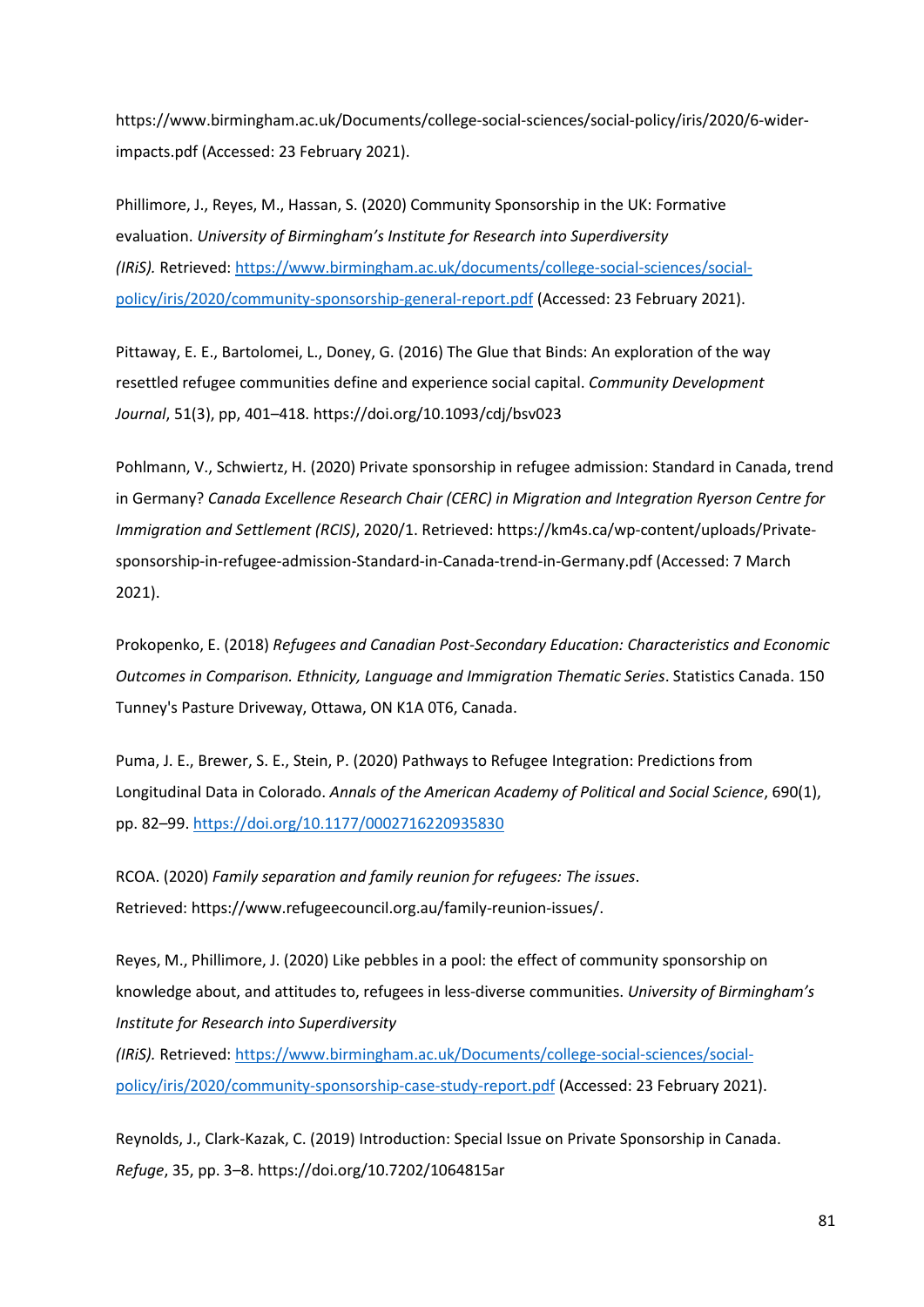Ricci, C. (2020) The Necessity for Alternative Legal Pathways: The Best Practice of Humanitarian Corridors Opened by Private Sponsors in Italy | German Law Journal | Cambridge Core. *German Law Journal*, 21, pp. 265-283.

Ritchie, G. (2018) Civil society, the state, and private sponsorship: the political economy of refugee resettlement. *International Journal of Lifelong Education*, 37, pp. 663- 675. <https://doi.org/10.1080/02601370.2018.1513429>

Rodgers, G., Porter, J. (2020) The Impact of Government-Sponsored Refugee Resettlement: A Meta Study of Findings from Six

Countries. *UNHCR*. Retrieved: <https://www.unhcr.org/uk/603e5d344> (Accessed: 7 March 2021).

Rodriguez, D.X., McDaniel, P.N., Tikhonovsky, M. (2020) Human Services Providers' Perspectives on Refugee Resettlement in the United States before and after the 2016 Presidential Election. *Journal of Immigrant & Refugee Studies*, 18, pp. 448–466. https://doi.org/10.1080/15562948.2019.1702749

Rose, D. (2019) Creating a Home in Canada: Refugee Housing Challenges and Potential Policy Solutions. Brussels: *Migration Policy Institute Europe*. Retrieved:

https://www.migrationpolicy.org/research/canada-refugee-housing-challenges-policy-solutions (Accessed: 7 March 2021).

Sabchev, T., Baumgärtel, M. (2020) The path of least resistance? EU cities and locally organised resettlement. *Forced Migration Review*, 63, pp. 38–40.

Sacramento, O., Turtiainen, K., Silva, P.G. (2019) Policies of Refugee Settlement and Integration in Europe: the Cases of Portugal and Finland. *European Journal of Migration and Law*, 21, pp. 409–434. https://doi.org/10.1163/15718166-12340059

Sastre, L., Haldeman, L. (2015) Environmental, nutrition and health issues in a us refugee resettlement community. *MEDICC Review*, 17(4), pp. 18–24.

Schech, S. (2014) Silent Bargain or Rural Cosmopolitanism? Refugee Settlement in Regional Australia. *Journal of Ethnic and Migration Studies*, *40*(4), 601–618. https://doi.org/10.1080/1369183X.2013.830882

Schmidtke, O. (2018) The civil society dynamic of including and empowering refugees in Canada's urban centres. *Social Inclusion*, 6, pp. 147-156. <https://doi.org/10.17645/si.v6i1.1306>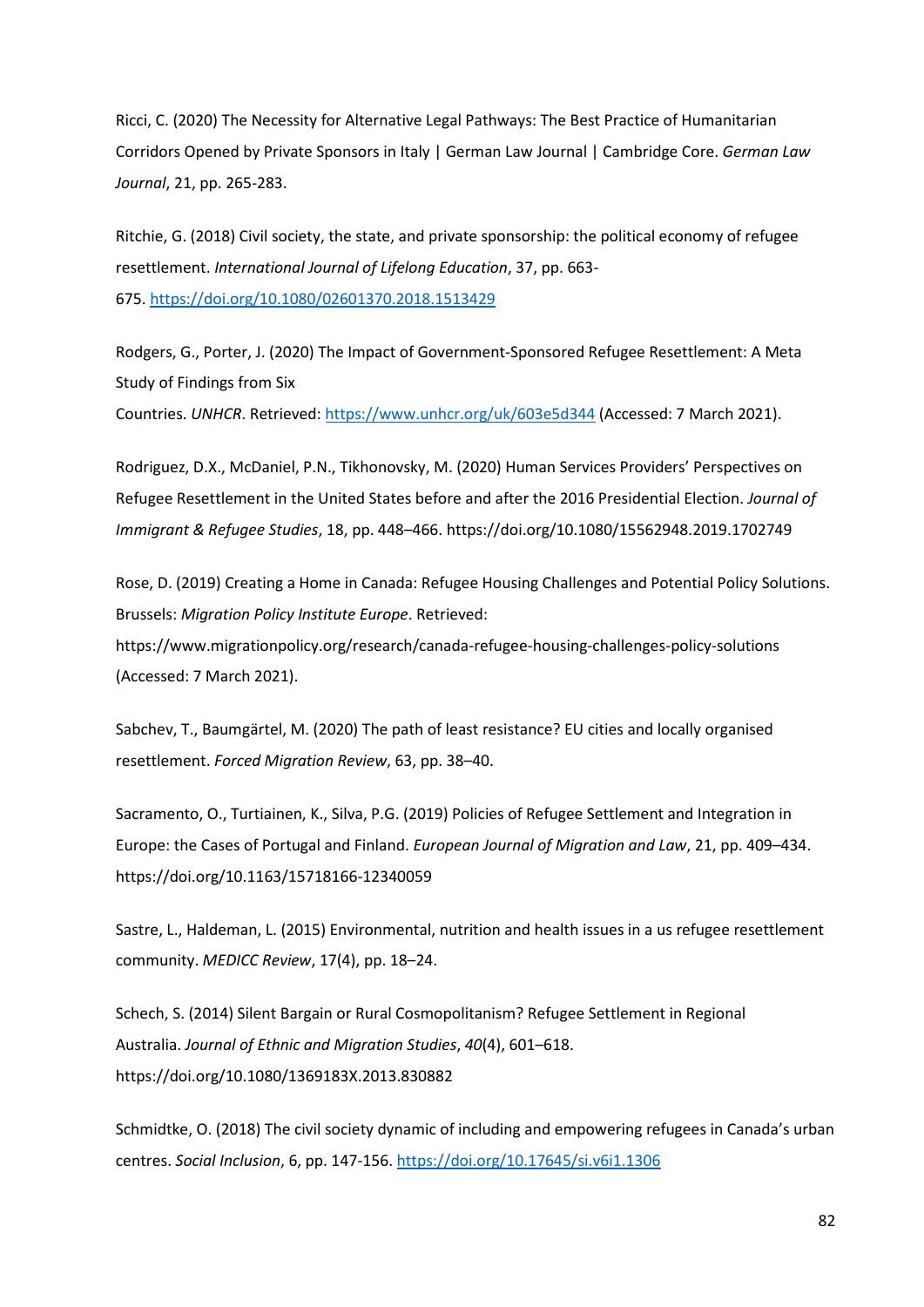Scialabba, L., Eberle, J., Kits, J., Craft, J. (2020) *Smart refugee resettlement: Using technology to transform the resettlement process* (Deloitte Insights). Deloitte. https://www2.deloitte.com/uk/en/insights/industry/public-sector/technology-refugeeresettlement.html

Senthanar, S., MacEachen, E., Premji, S., Bigelow, P. (2020) "Can Someone Help Me?" Refugee Women's Experiences of Using Settlement Agencies to Find Work in Canada. *Journal of International Migration and Integration*, 21(1), pp. 273–294. https://doi.org/10.1007/s12134-019-00729-1

Senthanar, S., MacEachen, E., Premji, S., Bigelow, P. (2020) Employment integration experiences of Syrian refugee women arriving through Canada's varied refugee protection programmes. *Journal of Ethnic and Migration Studies*, 47(3), pp. 575-595.

Shallow, N., Whitington, V. (2014) The wellbeing of refugee children in an early childhood education context: Connections and dilemmas. *The Journal of Educational Enquiry*, 13(1).

Shaw, S. A., Poulin, P. (2015) Findings from an Extended Case Management U.S. Refugee Resettlement Program. *Journal of International Migration and Integration*, *16*(4), 1099–1120. https://doi.org/10.1007/s12134-014-0374-0

Shaw, S.A., Funk, M. (2019) A Systematic Review of Social Service Programs Serving Refugees. *Research on Social Work Practice*, 29(8), pp. 847-862. <https://doi.org/10.1177/1049731518824405>

Shergold, P., Benson, K., Piper, M. (2019) *Investing in refugees, investing in Australia: The findings of a review into integration, employment and settlement outcomes for refugees and humanitarian entrants in Australia.* Australian Government. Retrieved[:](https://www.homeaffairs.gov.au/reports-and-pubs/files/review-integration-employment-settlement-outcomes-refugees-humanitarian-entrants.pdf) [https://www.homeaffairs.gov.au/reports-and](https://www.homeaffairs.gov.au/reports-and-pubs/files/review-integration-employment-settlement-outcomes-refugees-humanitarian-entrants.pdf)[pubs/files/review-integration-employment-settlement-outcomes-refugees-humanitarian](https://www.homeaffairs.gov.au/reports-and-pubs/files/review-integration-employment-settlement-outcomes-refugees-humanitarian-entrants.pdf)[entrants.pdf](https://www.homeaffairs.gov.au/reports-and-pubs/files/review-integration-employment-settlement-outcomes-refugees-humanitarian-entrants.pdf) (Accessed: 12 December 2020).

Silvius, R., Ai-ubeady, H., Halldorson, E. (2019). Resettling Refugees' Social Housing Stories. *Canadian Centre for Policy Alternatives*. Retrieved: https://www.policyalternatives.ca/sites/default/files/uploads/publications/Manitoba%20Office/2019/0 5/Resettling%20Refugees%27%20Social%20Housing%20Stories.pdf

Silvius, R., Halldorson, E., Al-ubeady, H. (2019) Making social housing friendly for resettling refugees. *Canadian centre for policy alternatives*.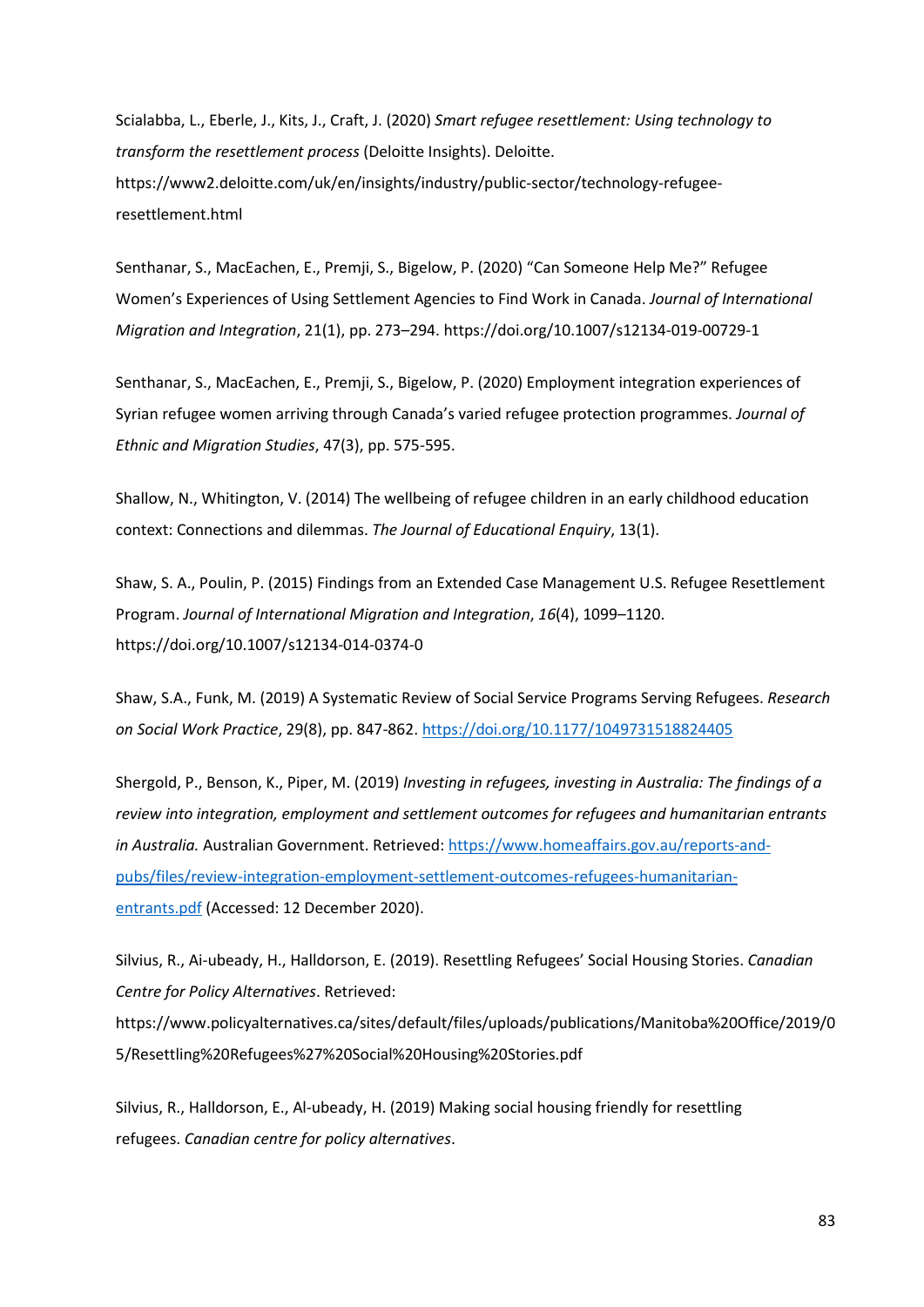Retrieved: [https://www.policyalternatives.ca/sites/default/files/uploads/publications/2019/04/Making](https://www.policyalternatives.ca/sites/default/files/uploads/publications/2019/04/Making_Social_Housing_Friendly_for_Resettling_Refugees.pdf) [\\_Social\\_Housing\\_Friendly\\_for\\_Resettling\\_Refugees.pdf](https://www.policyalternatives.ca/sites/default/files/uploads/publications/2019/04/Making_Social_Housing_Friendly_for_Resettling_Refugees.pdf) (Accessed: 7 March 2021).

Smith, C., Hadziristic, T., Alipour, L. (2017) Filling the Gap: Volunteer & Settlement Sector Interactions In Response to the Syrian Refugee Crisis. *Together Project.* Retrieved: [https://togetherproject.ca/site/uploads/2018/03/Together\\_Project\\_Report\\_Filling\\_t](https://togetherproject.ca/site/uploads/2018/03/Together_Project_Report_Filling_the_Gap.pdf) [he\\_Gap.pdf](https://togetherproject.ca/site/uploads/2018/03/Together_Project_Report_Filling_the_Gap.pdf) (Accessed: 23 February 2021).

Sriram, S. K. (2020) Of acculturative stress and integration distress: The resettlement challenges of Bhutanese refugees in Metro Atlanta. *South Asian Diaspora*, 12(1), pp. 93–108. https://doi.org/10.1080/19438192.2019.1609298

St. Arnault, D., Merali, N. (2019) Pathways for Refugees' Descent into Homelessness in Edmonton, Alberta: the Urgent Need for Policy and Procedural Change. *Journal of International Migration and Integration*, 20, pp. 1161-1179. doi:10.1007/s12134-019-00652-5

Strazzari, D. (2020) Resettlement, Populism and the Multiple Dimensions of Solidarity: Lessons from US and Canada. *European Journal of Migration and Law*, 22(1), pp. 114-138.

Stürner, J. (2019) Tailored to Whom? – Envisaging Refugees and Host Municipalities as Central Actors for Sustainable Resettlement. *Migration Policy Practice*, IX(3), pp. 9-13.

Tardis, I., (2019) Another Story from the "Refugee Crisis": Resettlement in Small Towns and Rural Areas in France. Paris: *Ifri*.

Tervola, J. (2020) 'Different selection processes, different outcomes? Comparing labor market integration of asylum refugees, resettled refugees and their reunited family members in Finland', *Comparative Migration Studies*, 8(1), p. 28. doi: [10.1186/s40878-020-00183-4.](https://doi.org/10.1186/s40878-020-00183-4)

Tip, L. K., Brown, R., Morrice, L., Collyer, M., Easterbrook, M. J. (2020) Believing is achieving: A longitudinal study of self-efficacy and positive affect in resettled refugees. *Journal of Ethnic and Migration Studies*, 46(15), pp. 3174–3190. https://doi.org/10.1080/1369183X.2020.1737513

Tito, S., Cochand, S. (2017) The story of a small Canadian congregation sponsoring a refugee family. *Forced Migration Review*, 54, pp. 60-61.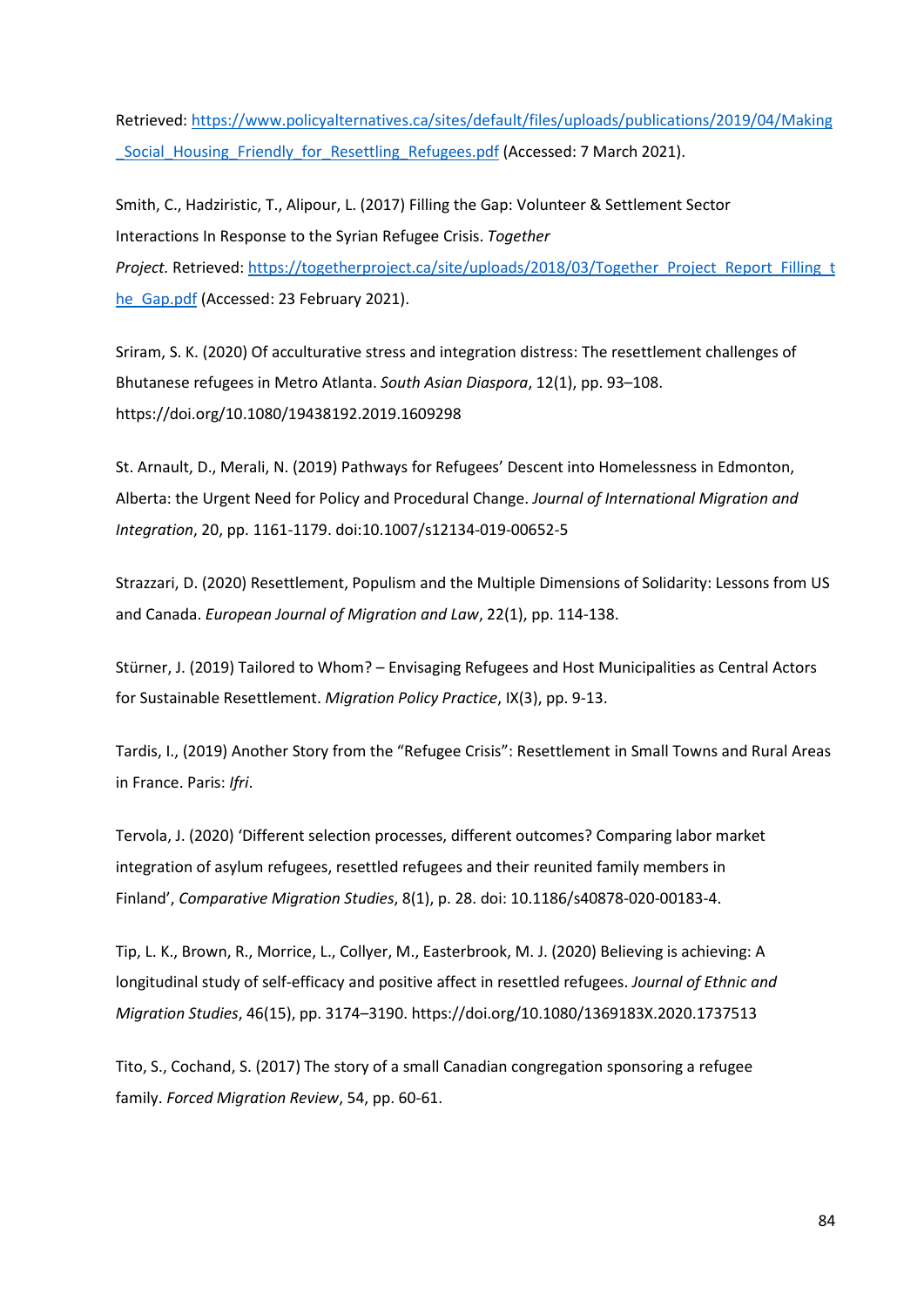Tometten, C. (2018) Resettlement, humanitarian admission, and family reunion: The intricacies of Germany's legal entry regimes for Syrian refugees. *Refugee Survey Quarterly*, 37, pp. 187–203. https://doi.org/10.1093/rsq/hdy002

Trapp, A., Teytelboym, A., Martinello, A., Andersson, T., Ahani, N. (2020) *Placement Optimization in Refugee Resettlement (Working Paper No. 2018:23).* Department of Economics, Lund University.

Tyler, P., Cooke, C. (2017) Resettling refugees: support after the first year. A guide for local authorities. *Local Government Association*, London.

Tyson, C. (2017) Towards a new framework for integration in the US - ProQuest. *Forced Migration Review*, 54, pp. 48–49.

UNHCR. (2010) UNHCR Position Paper on Strategic Use of Resettlement. *UNHCR*.

UNHCR. (2015) UNHCR Refugee Resettlement Trends 2015. *UNHCR*.

UNHCR. (2018) *Report of the United Nations High Commissioner for Refugees.* Part II. Global compact on refugees. Retrieved: https://www.unhcr.org/gcr/GCR\_English.pdf.

UNHCR. (2018) *UNHCR Resettlement Handbook and Country Chapters*. Retrieved: [https://www.unhcr.org/protection/resettlement/4a2ccf4c6/unhcr-resettlement-handbook](https://www.unhcr.org/protection/resettlement/4a2ccf4c6/unhcr-resettlement-handbook-country-chapters.html)[country-chapters.html.](https://www.unhcr.org/protection/resettlement/4a2ccf4c6/unhcr-resettlement-handbook-country-chapters.html)

UNHCR. (2019) *The Three Year Strategy (2019-2021) on Refugee Resettlement and Complementary Pathways.* June 2019 Retrieved:

[https://www.unhcr.org/uk/protection/resettlement/5d15db254/three-year-strategy-resettlement](https://www.unhcr.org/uk/protection/resettlement/5d15db254/three-year-strategy-resettlement-complementary-pathways.html)[complementary-pathways.html.](https://www.unhcr.org/uk/protection/resettlement/5d15db254/three-year-strategy-resettlement-complementary-pathways.html)

UNHCR (2020) Refugee Resettlement. Geneva: UNHCR<https://www.unhcr.org/5fe06e8b4>

Utržan, D., Wieling, E., Piehler, T. (2019) A Needs and Readiness Assessment of the United States Refugee Resettlement Program: Focus on Syrian Asylum-Seekers and Refugees. *International Migration*, 57(1), pp. 127–44. https://doi.org/10.1111/imig.12479.

van Liempt, I., Miellet, S. (2020) Being far away from what you need: the impact of dispersal on resettled refugees' homemaking and place attachment in small to medium-sized towns in the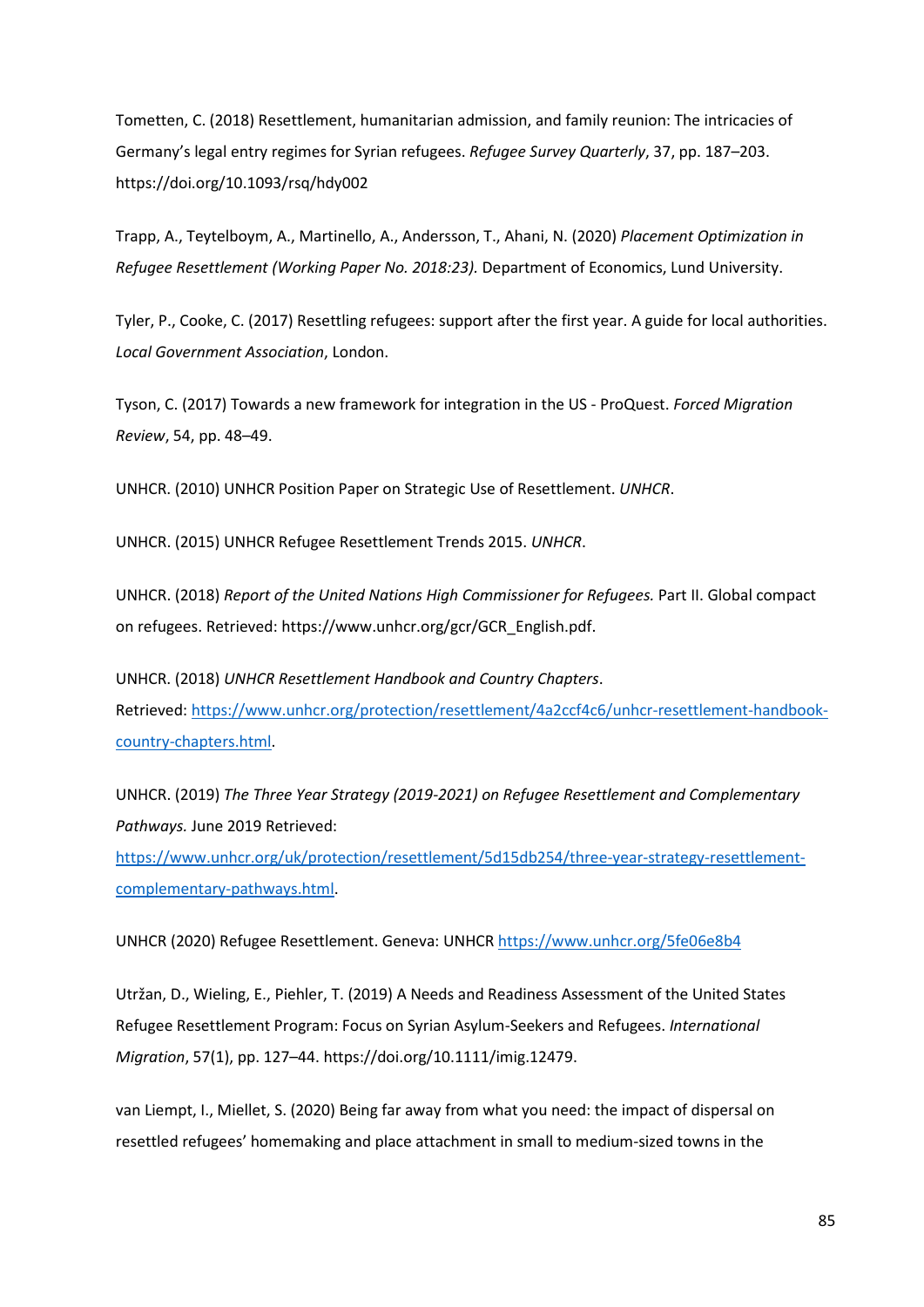Netherlands. *Journal of Ethnic and Migration Studies*. https://doi.org/10.1080/1369183X.2020.1845130

van Selm, J. (2020) Complementary Pathways to Protection: Promoting the Integration and Inclusion of Refugees in Europe? *Annals of the American Academy of Political and Social Science*, 690, pp. 136- 152. <https://doi.org/10.1177/0002716220935868>

Vatanparast, H., Koc, M., Farag, M., Garcea, J., Engler-Stringer, R., Qarmout, T., Henry, C., Racine, L., White, J., Iqbal, R., Khakpour, M., Dasarathi, S., D'Angelo, S. (2020) Exploring food security among recently resettled Syrian refugees: results from a qualitative study in two Canadian cities. *International Journal of Migration, Health and Social Care*, 16(4), pp: 527-542. https://doi.org/10.1108/IJMHSC-03- 2019-0031

Veronis, L. (2019) Building Intersectoral Partnerships as Place-Based Strategy for Immigrant and Refugee (Re)Settlement: The Ottawa Local Immigration Partnership. *Canadian Geographer-Geographe Canadien*, 63(3), pp. 391-404. [https://doi.org/10.1111/cag.12559.](https://doi.org/10.1111/cag.12559)

Villa, M. (2020) The Future of Migration to Europe. *Institute for International Political Studies (ISPI).*

Vromans, L., Schweitzer, R. D., Farrell, L., Correa-Velez, I., Brough, M., Murray, K., Lenette, C. (2018) 'Her cry is my cry': Resettlement experiences of refugee women at risk recently resettled in Australia. *Public Health*, 158, pp. 149–155. https://doi.org/10.1016/j.puhe.2018.03.010

Warren, K. (2020) Failure to Protect: How Tracking Refugees into Temporary Work Violates Economic Rights. *International Migration*. doi: [10.1111/imig.12768.](https://doi.org/10.1111/imig.12768)

Westerby, R., Fischer, L., Hueck, P. (n.d.) A Place to Live A Place to Work: A Good Practice Guide for Housing in Refugee Resettlement*.* Brussels: *ICMC Europe*.

Wilkins, H. (2020) Refugee Resettlement in the UK. House of Commons Library Briefing Paper no. 8750. London: *House of Commons Library.* Retrieved: https://commonslibrary.parliament.uk/researchbriefings/cbp-8750/ (Accessed 20 June 2020).

Wilkinson, L. (2017) Mental health of immigrants and refugees in Canada. In *Migration, Health and Survival: International Perspectives*, pp. 88–109.

Wilkinson, L., Garcea, J. (2017) The Economic Integration of Refugees in Canada: A Mixed Record? *Migration Policy Institute.*